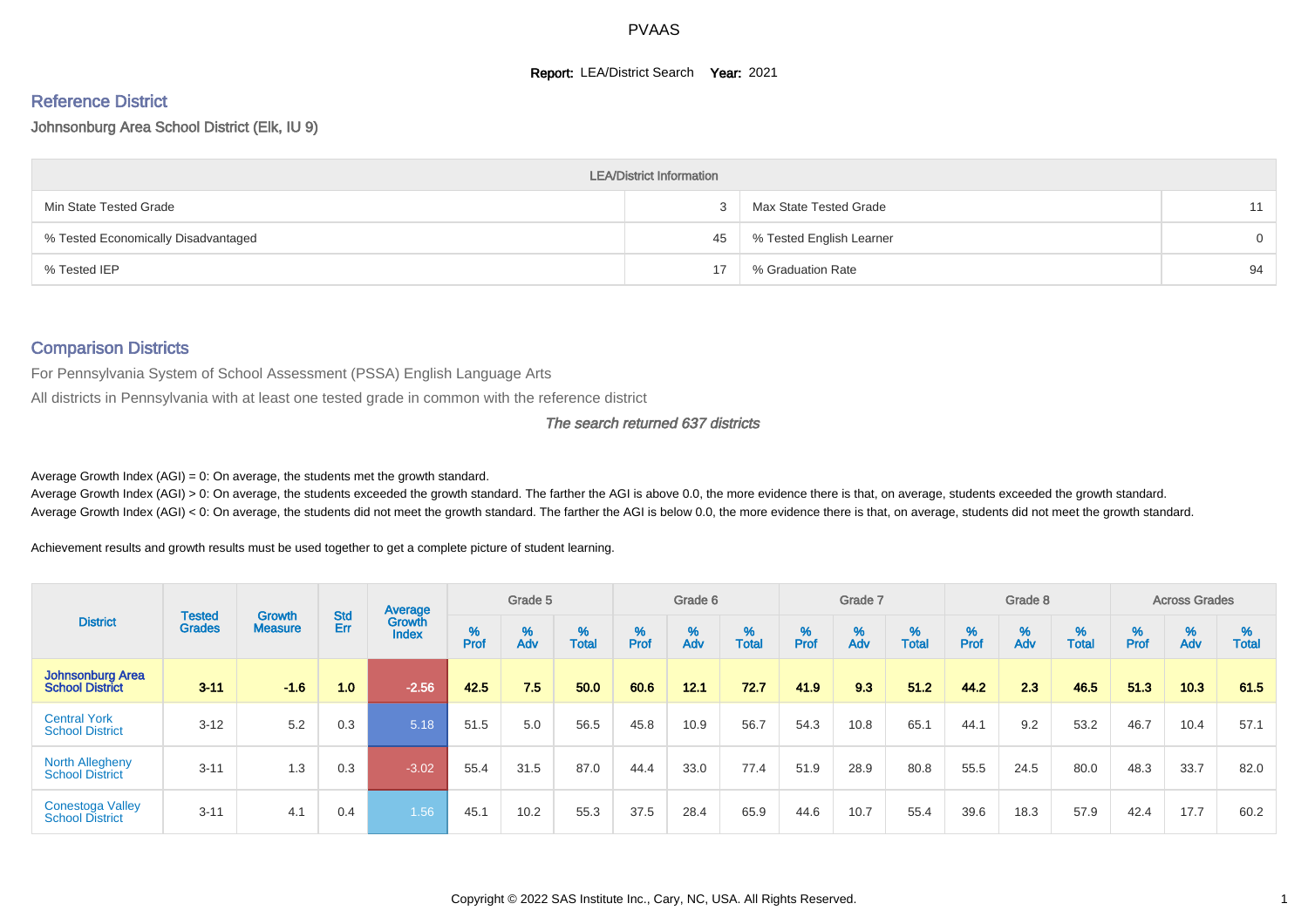|                                                                         |                                |                                 | <b>Std</b> | <b>Average</b>                |           | Grade 5  |                   |           | Grade 6  |                   |           | Grade 7  |                   |           | Grade 8  |                   |           | <b>Across Grades</b> |                   |
|-------------------------------------------------------------------------|--------------------------------|---------------------------------|------------|-------------------------------|-----------|----------|-------------------|-----------|----------|-------------------|-----------|----------|-------------------|-----------|----------|-------------------|-----------|----------------------|-------------------|
| <b>District</b>                                                         | <b>Tested</b><br><b>Grades</b> | <b>Growth</b><br><b>Measure</b> | Err        | <b>Growth</b><br><b>Index</b> | %<br>Prof | %<br>Adv | %<br><b>Total</b> | %<br>Prof | %<br>Adv | %<br><b>Total</b> | %<br>Prof | %<br>Adv | %<br><b>Total</b> | %<br>Prof | %<br>Adv | %<br><b>Total</b> | %<br>Prof | %<br>Adv             | %<br><b>Total</b> |
| <b>Johnsonburg Area</b><br><b>School District</b>                       | $3 - 11$                       | $-1.6$                          | 1.0        | $-2.56$                       | 42.5      | 7.5      | 50.0              | 60.6      | 12.1     | 72.7              | 41.9      | 9.3      | 51.2              | 44.2      | 2.3      | 46.5              | 51.3      | 10.3                 | 61.5              |
| <b>Spring-Ford Area</b><br>School District                              | $3 - 11$                       | 2.9                             | 0.3        | 4.35                          | 62.0      | 13.4     | 75.4              | 51.9      | 27.2     | 79.1              | 52.7      | 21.3     | 74.0              | 52.4      | 21.8     | 74.2              | 51.9      | 24.7                 | 76.6              |
| <b>South Western</b><br><b>School District</b>                          | $3 - 12$                       | 0.9                             | 0.4        | $-4.30$                       | 49.8      | 9.7      | 59.5              | 38.7      | 21.6     | 60.3              | 37.1      | 5.7      | 42.8              | 46.5      | 7.4      | 53.9              | 43.5      | 12.7                 | 56.2              |
| <b>Souderton Area</b><br><b>School District</b>                         | $3 - 11$                       | $-0.1$                          | 0.3        | $-5.82$                       | 56.4      | 17.7     | 74.1              | 48.0      | 16.2     | 64.2              | 56.6      | 10.1     | 66.8              | 47.3      | 11.1     | 58.4              | 50.2      | 17.4                 | 67.7              |
| North Penn School<br><b>District</b>                                    | $3 - 11$                       | 1.5                             | 0.2        | $-4.25$                       | 53.0      | 12.7     | 65.7              | 41.4      | 33.0     | 74.4              | 53.7      | 13.2     | 66.9              | 48.2      | 18.4     | 66.7              | 47.4      | 19.9                 | 67.3              |
| <b>Lower Merion</b><br><b>School District</b>                           | $3 - 11$                       | 1.5                             | 0.3        | $-0.93$                       | 56.1      | 29.4     | 85.5              | 43.9      | 40.6     | 84.5              | 54.5      | 29.1     | 83.6              | 49.4      | 29.4     | 78.8              | 47.8      | 36.9                 | 84.6              |
| <b>Armstrong School</b><br><b>District</b>                              | $3 - 11$                       | 3.2                             | 0.3        | 2.49                          | 46.0      | 6.3      | 52.3              | 44.4      | 17.4     | 61.8              | 48.7      | 8.8      | 57.5              | 45.3      | 11.5     | 56.8              | 45.4      | 12.6                 | 58.0              |
| <b>Upper Saint Clair</b><br><b>School District</b>                      | $3 - 11$                       | 2.6                             | 0.4        | $-1.04$                       | 49.8      | 35.9     | 85.7              | 47.4      | 39.0     | 86.5              | 58.5      | 31.1     | 89.6              | 48.7      | 42.2     | 90.9              | 46.0      | 42.0                 | 88.0              |
| <b>Mifflin County</b><br><b>School District</b>                         | $3 - 11$                       | 2.7                             | 0.4        | 1.34                          | 49.5      | 8.0      | 57.4              | 35.1      | 15.2     | 50.3              | 45.2      | 7.3      | 52.5              | 40.4      | 4.9      | 45.3              | 40.4      | 9.0                  | 49.4              |
| <b>Circle Of Seasons</b><br><b>Charter School</b>                       | $3 - 8$                        | 11.4                            | 1.3        | 3.16                          | 65.7      | 11.4     | 77.1              | 50.0      | 20.0     | 70.0              | 44.4      | 19.4     | 63.9              |           |          |                   | 50.8      | 18.6                 | 69.5              |
| <b>Millcreek Township</b><br><b>School District</b>                     | $3 - 11$                       | 2.0                             | 0.3        | $-0.09$                       | 49.1      | 17.2     | 66.3              | 43.6      | 22.3     | 66.0              | 46.9      | 17.3     | 64.2              | 44.9      | 17.2     | 62.1              | 45.8      | 19.9                 | 65.8              |
| <b>Saucon Valley</b><br><b>School District</b>                          | $3 - 11$                       | 3.7                             | 0.6        | $-0.12$                       | 50.8      | 21.0     | 71.8              | 43.6      | 21.5     | 65.1              | 42.4      | 18.0     | 60.4              | 50.0      | 20.2     | 70.2              | 42.6      | 23.9                 | 66.5              |
| <b>Bedford Area</b><br><b>School District</b>                           | $3 - 11$                       | 5.0                             | 0.6        | 3.94                          | 54.2      | 3.4      | 57.6              | 37.1      | 16.4     | 53.4              | 44.8      | 13.8     | 58.6              | 42.8      | 12.2     | 55.0              | 46.2      | 12.2                 | 58.4              |
| Wissahickon<br><b>School District</b>                                   | $3 - 10$                       | 2.9                             | 0.3        | 1.29                          | 58.6      | 18.8     | 77.4              | 42.2      | 37.2     | 79.4              | 56.8      | 19.3     | 76.1              | 49.3      | 28.5     | 77.8              | 49.2      | 28.7                 | 77.9              |
| <b>Memphis Street</b><br><b>Academy Charter</b><br>School @ JP<br>Jones | $5 - 8$                        | 4.3                             | 0.8        | $-0.02$                       | 13.3      | 0.0      | 13.3              | 12.9      | 0.0      | 12.9              | 21.3      | 1.6      | 23.0              | 18.0      | 0.0      | 18.0              | 16.6      | 0.6                  | 17.2              |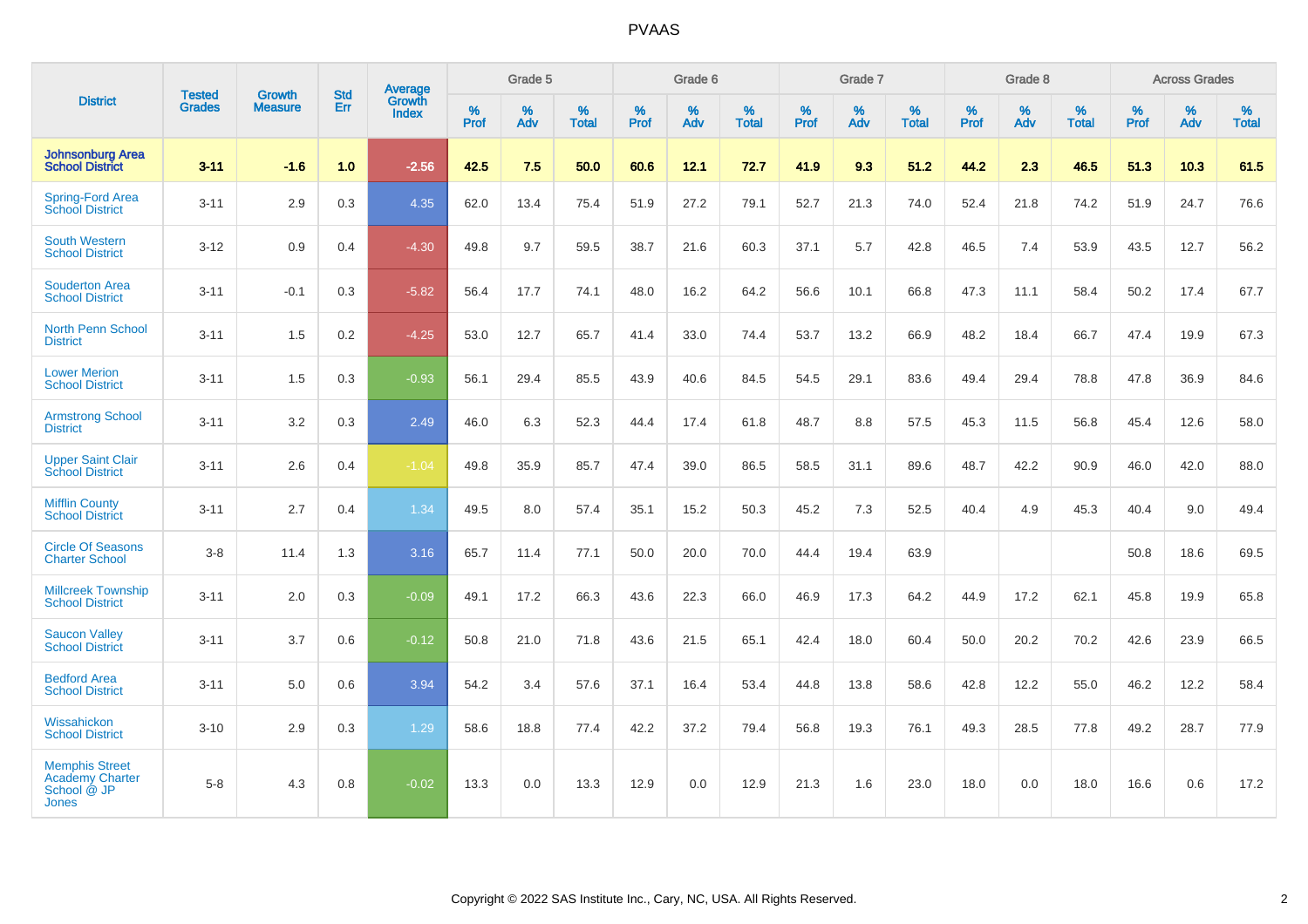|                                                                        | <b>Tested</b> | <b>Growth</b>  | <b>Std</b> | Average                       |           | Grade 5  |                   |           | Grade 6  |                   |           | Grade 7  |                   |           | Grade 8  |                   |           | <b>Across Grades</b> |                   |
|------------------------------------------------------------------------|---------------|----------------|------------|-------------------------------|-----------|----------|-------------------|-----------|----------|-------------------|-----------|----------|-------------------|-----------|----------|-------------------|-----------|----------------------|-------------------|
| <b>District</b>                                                        | <b>Grades</b> | <b>Measure</b> | Err        | <b>Growth</b><br><b>Index</b> | %<br>Prof | %<br>Adv | %<br><b>Total</b> | %<br>Prof | %<br>Adv | %<br><b>Total</b> | %<br>Prof | %<br>Adv | %<br><b>Total</b> | %<br>Prof | %<br>Adv | %<br><b>Total</b> | %<br>Prof | %<br>Adv             | %<br><b>Total</b> |
| <b>Johnsonburg Area</b><br><b>School District</b>                      | $3 - 11$      | $-1.6$         | 1.0        | $-2.56$                       | 42.5      | 7.5      | 50.0              | 60.6      | 12.1     | 72.7              | 41.9      | 9.3      | 51.2              | 44.2      | 2.3      | 46.5              | 51.3      | 10.3                 | 61.5              |
| <b>South Fayette</b><br><b>Township School</b><br><b>District</b>      | $3 - 11$      | 1.9            | 0.4        | $-1.71$                       | 60.2      | 23.2     | 83.4              | 44.7      | 39.0     | 83.7              | 56.4      | 27.0     | 83.4              | 46.8      | 40.6     | 87.4              | 49.6      | 35.9                 | 85.4              |
| Canon-Mcmillan<br><b>School District</b>                               | $3 - 11$      | 2.0            | 0.3        | $-0.84$                       | 60.2      | 11.0     | 71.3              | 41.6      | 31.2     | 72.8              | 51.6      | 18.2     | 69.7              | 56.9      | 17.7     | 74.6              | 50.9      | 21.6                 | 72.5              |
| <b>Line Mountain</b><br><b>School District</b>                         | $3 - 11$      | 5.9            | 0.7        | 1.90                          | 43.9      | 13.6     | 57.6              | 43.1      | 23.6     | 66.7              | 48.0      | 21.4     | 69.4              | 43.7      | 11.3     | 54.9              | 43.0      | 17.5                 | 60.5              |
| <b>Littlestown Area</b><br><b>School District</b>                      | $3 - 11$      | 4.6            | 0.6        | 1.56                          | 49.6      | 3.5      | 53.1              | 50.8      | 15.6     | 66.4              | 37.0      | 7.4      | 44.4              | 55.6      | 6.4      | 61.9              | 45.7      | 9.8                  | 55.5              |
| <b>Bradford Area</b><br><b>School District</b>                         | $3 - 12$      | 3.9            | 0.5        | 2.51                          | 53.6      | 11.3     | 64.9              | 40.7      | 19.2     | 59.9              | 47.0      | 11.6     | 58.6              | 46.2      | 16.0     | 62.2              | 45.7      | 15.1                 | 60.8              |
| <b>Eastern York</b><br><b>School District</b>                          | $3 - 11$      | 3.8            | 0.5        | 0.25                          | 50.9      | 9.2      | 60.1              | 49.3      | 23.0     | 72.3              | 49.4      | 23.9     | 73.3              | 50.0      | 16.1     | 66.1              | 48.6      | 16.2                 | 64.8              |
| <b>South Eastern</b><br><b>School District</b>                         | $3 - 11$      | 2.3            | 0.5        | $-2.60$                       | 55.2      | 6.3      | 61.5              | 42.2      | 16.2     | 58.4              | 48.3      | 12.9     | 61.2              | 43.6      | 10.5     | 54.1              | 46.7      | 14.1                 | 60.8              |
| <b>Crawford Central</b><br><b>School District</b>                      | $3 - 11$      | 3.3            | 0.4        | 1.65                          | 48.1      | 4.2      | 52.3              | 37.2      | 13.2     | 50.4              | 40.0      | 13.1     | 53.1              | 42.5      | 12.0     | 54.5              | 40.4      | 10.5                 | 50.9              |
| <b>Folk Arts-Cultural</b><br><b>Treasures Charter</b><br><b>School</b> | $3 - 7$       | 7.1            | 1.0        | $-1.67$                       | 50.0      | 6.8      | 56.8              | 42.2      | 37.8     | 80.0              | 52.3      | 11.4     | 63.6              |           |          |                   | 46.5      | 14.6                 | 61.1              |
| <b>Upper Merion Area</b><br><b>School District</b>                     | $3 - 11$      | 3.6            | 0.5        | 0.70                          | 55.7      | 7.0      | 62.7              | 45.2      | 26.4     | 71.6              | 53.5      | 10.8     | 64.3              | 43.3      | 14.0     | 57.3              | 47.7      | 19.3                 | 67.0              |
| <b>Homer-Center</b><br><b>School District</b>                          | $3 - 11$      | 6.3            | 0.8        | 0.67                          | 57.1      | 1.6      | 58.7              | 47.7      | 13.6     | 61.4              | 48.0      | 8.2      | 56.2              | 50.8      | 14.9     | 65.7              | 45.3      | 11.7                 | 56.9              |
| <b>Exeter Township</b><br><b>School District</b>                       | $3 - 11$      | 3.1            | 0.4        | $-0.09$                       | 49.8      | 11.2     | 61.0              | 44.2      | 26.3     | 70.5              | 49.4      | 9.5      | 58.9              | 44.3      | 14.6     | 59.0              | 46.4      | 15.0                 | 61.4              |
| <b>Northern York</b><br><b>County School</b><br><b>District</b>        | $3 - 11$      | 0.6            | 0.4        | $-4.14$                       | 53.3      | 9.4      | 62.7              | 39.4      | 14.4     | 53.8              | 44.9      | 8.2      | 53.1              | 39.9      | 7.2      | 47.1              | 44.2      | 12.9                 | 57.1              |
| <b>Curwensville Area</b><br><b>School District</b>                     | $3 - 11$      | 4.2            | 0.8        | $-2.07$                       | 46.3      | 19.5     | 65.8              | 40.0      | 30.0     | 70.0              | 43.7      | 18.3     | 62.0              | 62.0      | 8.4      | 70.4              | 48.5      | 17.9                 | 66.4              |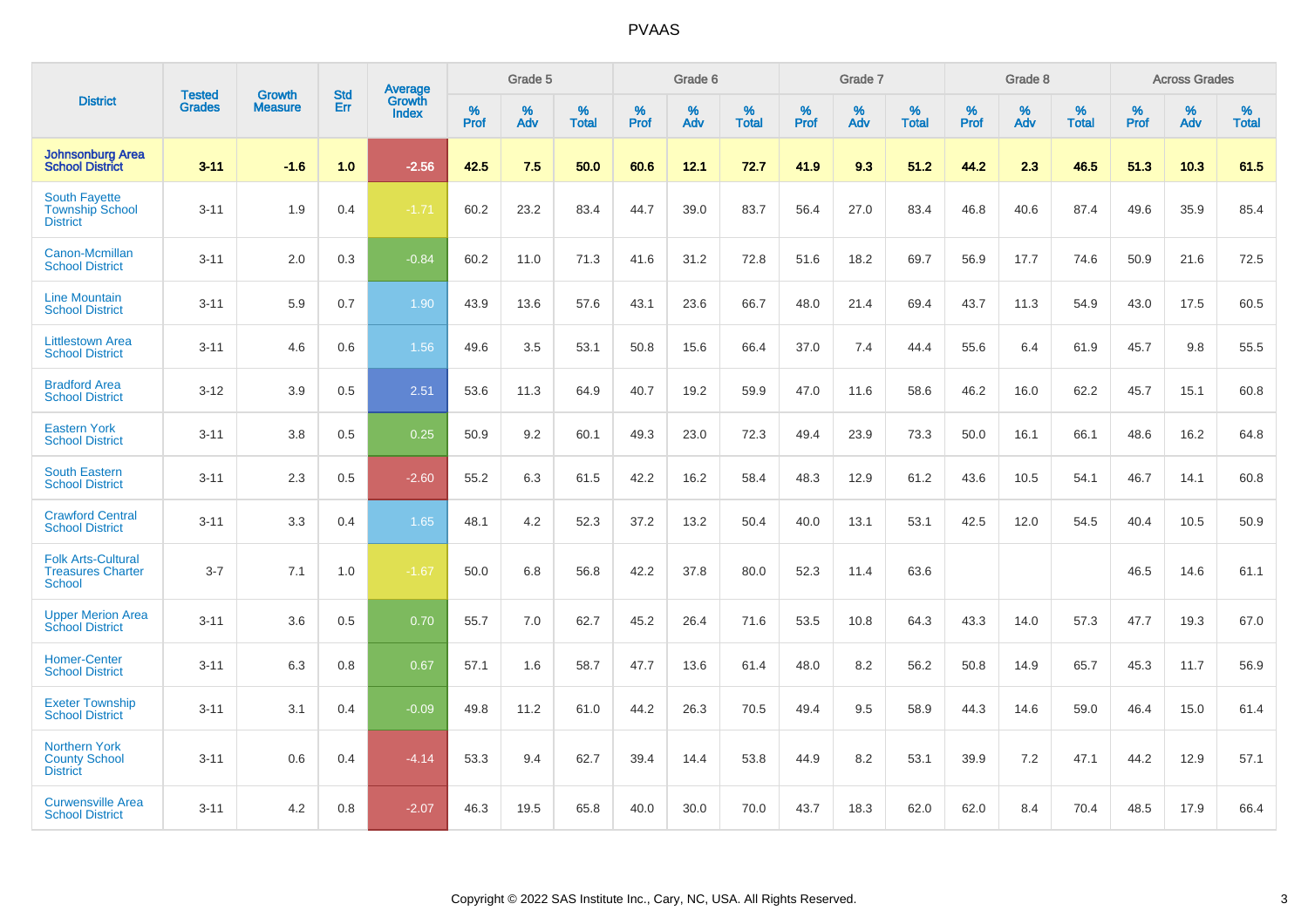|                                                              |                         |                                 | <b>Std</b> | Average                       |           | Grade 5  |                   |           | Grade 6  |                   |           | Grade 7  |                   |           | Grade 8  |                   |           | <b>Across Grades</b> |                   |
|--------------------------------------------------------------|-------------------------|---------------------------------|------------|-------------------------------|-----------|----------|-------------------|-----------|----------|-------------------|-----------|----------|-------------------|-----------|----------|-------------------|-----------|----------------------|-------------------|
| <b>District</b>                                              | <b>Tested</b><br>Grades | <b>Growth</b><br><b>Measure</b> | Err        | <b>Growth</b><br><b>Index</b> | %<br>Prof | %<br>Adv | %<br><b>Total</b> | %<br>Prof | %<br>Adv | %<br><b>Total</b> | %<br>Prof | %<br>Adv | %<br><b>Total</b> | %<br>Prof | %<br>Adv | %<br><b>Total</b> | %<br>Prof | %<br>Adv             | %<br><b>Total</b> |
| <b>Johnsonburg Area</b><br><b>School District</b>            | $3 - 11$                | $-1.6$                          | 1.0        | $-2.56$                       | 42.5      | 7.5      | 50.0              | 60.6      | 12.1     | 72.7              | 41.9      | 9.3      | 51.2              | 44.2      | 2.3      | 46.5              | 51.3      | 10.3                 | 61.5              |
| <b>Glendale School</b><br><b>District</b>                    | $3 - 10$                | 3.8                             | 0.9        | $-1.43$                       | 50.0      | 12.5     | 62.5              | 40.7      | 24.1     | 64.8              | 44.6      | 20.0     | 64.6              | 44.9      | 14.3     | 59.2              | 47.2      | 15.2                 | 62.4              |
| <b>West Perry School</b><br><b>District</b>                  | $3 - 11$                | 3.7                             | 0.5        | 1.36                          | 45.0      | 8.7      | 53.7              | 41.7      | 21.8     | 63.5              | 44.2      | 7.9      | 52.1              | 53.3      | 13.3     | 66.7              | 44.0      | 14.2                 | 58.2              |
| <b>Smethport Area</b><br><b>School District</b>              | $3 - 12$                | 6.2                             | 0.8        | 2.05                          | 54.0      | 8.0      | 62.0              | 43.3      | 21.7     | 65.0              | 33.8      | 9.2      | 43.1              | 46.9      | 12.5     | 59.4              | 41.6      | 15.0                 | 56.6              |
| Downingtown Area<br><b>School District</b>                   | $3 - 11$                | $-0.3$                          | 0.4        | $-6.66$                       | 56.2      | 27.7     | 83.8              | 42.9      | 39.9     | 82.8              | 53.8      | 24.3     | 78.0              | 49.8      | 32.5     | 82.3              | 49.4      | 33.5                 | 82.9              |
| <b>State College Area</b><br><b>School District</b>          | $3 - 11$                | 1.7                             | 0.4        | $-0.30$                       | 58.6      | 18.2     | 76.8              | 47.1      | 26.1     | 73.2              | 62.2      | 15.2     | 77.4              | 47.5      | 16.5     | 64.0              | 50.8      | 22.8                 | 73.6              |
| New Hope-<br><b>Solebury School</b><br><b>District</b>       | $3 - 11$                | 2.7                             | 0.6        | $-0.64$                       | 63.4      | 11.8     | 75.3              | 46.1      | 25.5     | 71.6              | 50.0      | 22.9     | 72.9              | 60.2      | 25.9     | 86.1              | 51.8      | 23.2                 | 75.0              |
| <b>Montour School</b><br><b>District</b>                     | $3 - 11$                | 2.4                             | 0.5        | $-2.17$                       | 61.9      | 17.1     | 79.0              | 49.0      | 25.0     | 74.0              | 46.2      | 29.7     | 75.9              | 51.0      | 22.5     | 73.5              | 49.5      | 25.4                 | 74.9              |
| <b>Harrisburg City</b><br><b>School District</b>             | $3 - 11$                | 1.6                             | 0.4        | $-3.71$                       | 6.5       | 0.3      | 6.7               | 14.5      | 1.7      | 16.2              | 15.4      | 1.9      | 17.3              | 20.3      | 2.1      | 22.4              | 12.6      | 1.0                  | 13.6              |
| <b>Penncrest School</b><br><b>District</b>                   | $3 - 11$                | 2.8                             | 0.5        | $-2.07$                       | 37.4      | 10.6     | 48.0              | 39.5      | 19.2     | 58.7              | 38.5      | 6.5      | 45.0              | 35.0      | 10.2     | 45.2              | 39.6      | 11.2                 | 50.7              |
| <b>Central Dauphin</b><br><b>School District</b>             | $3 - 11$                | 1.6                             | 0.2        | 0.79                          | 46.1      | 7.7      | 53.8              | 40.5      | 15.0     | 55.5              | 41.1      | 7.5      | 48.6              | 39.4      | 10.3     | 49.7              | 41.3      | 11.4                 | 52.8              |
| <b>Lewisburg Area</b><br><b>School District</b>              | $3 - 11$                | 4.0                             | 0.6        | 2.23                          | 53.1      | 21.2     | 74.3              | 38.8      | 38.8     | 77.7              | 42.6      | 30.9     | 73.5              | 43.0      | 31.1     | 74.1              | 44.8      | 30.1                 | 74.9              |
| <b>Hempfield School</b><br><b>District</b>                   | $3 - 11$                | 2.2                             | 0.3        | 1.72                          | 52.4      | 9.3      | 61.6              | 44.6      | 23.5     | 68.1              | 43.1      | 21.1     | 64.2              | 46.0      | 20.1     | 66.1              | 45.8      | 20.4                 | 66.2              |
| <b>Richard Allen</b><br>Preparatory<br><b>Charter School</b> | $5-8$                   | 4.8                             | 0.7        | 0.43                          | 9.3       | 0.0      | 9.3               | 16.1      | 0.0      | 16.1              | 16.7      | 1.8      | 18.5              | 19.1      | 1.8      | 20.9              | 16.4      | 1.1                  | 17.5              |
| <b>Radnor Township</b><br><b>School District</b>             | $3 - 12$                | 1.9                             | 0.4        | 0.63                          | 54.7      | 29.0     | 83.7              | 53.9      | 37.8     | 91.7              | 48.0      | 32.3     | 80.3              | 51.4      | 36.7     | 88.1              | 49.6      | 36.7                 | 86.4              |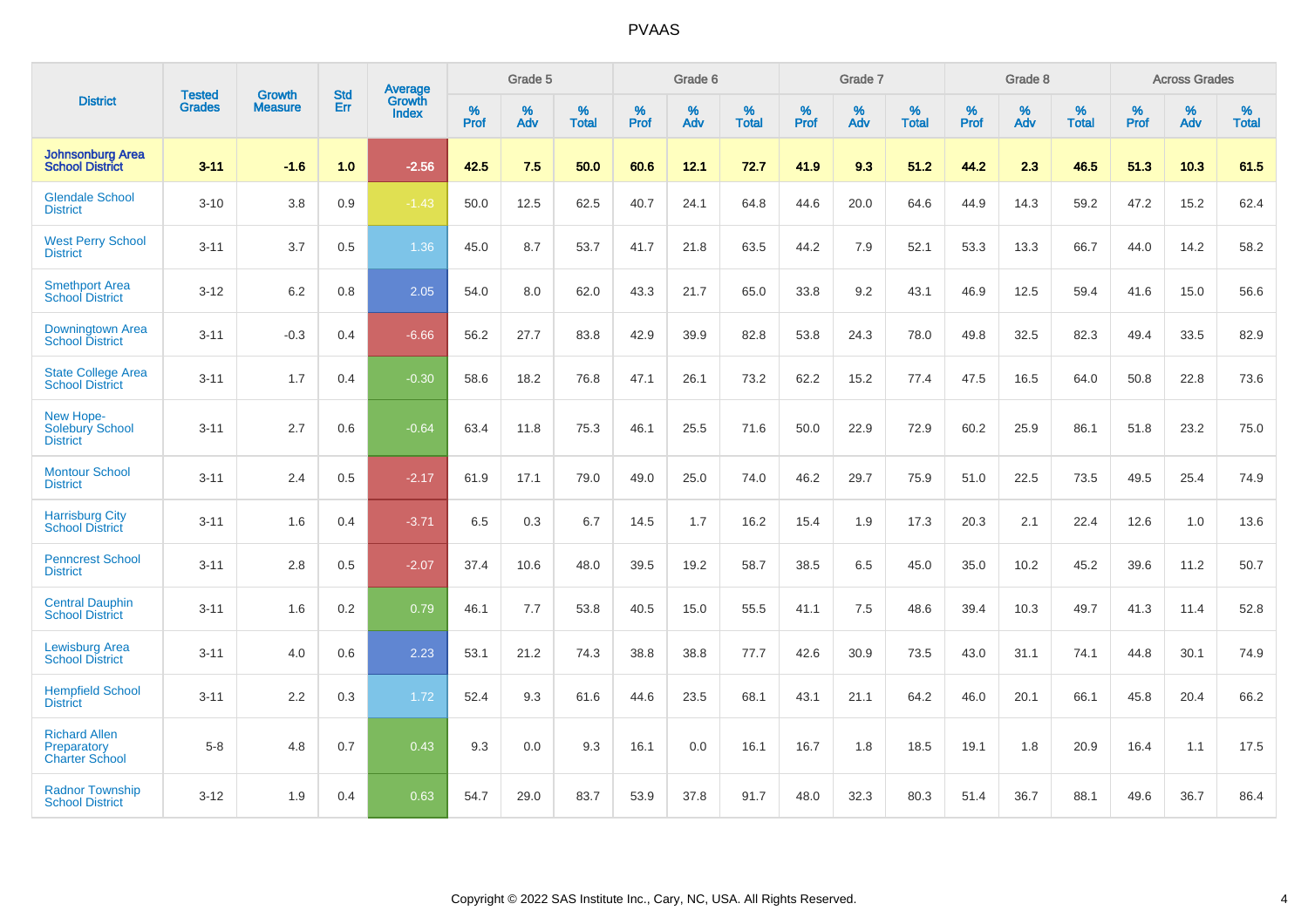|                                                                   |                                |                                 |                   | Average                |                  | Grade 5  |                   |                  | Grade 6  |                   |                  | Grade 7  |                   |           | Grade 8  |                   |                  | <b>Across Grades</b> |                   |
|-------------------------------------------------------------------|--------------------------------|---------------------------------|-------------------|------------------------|------------------|----------|-------------------|------------------|----------|-------------------|------------------|----------|-------------------|-----------|----------|-------------------|------------------|----------------------|-------------------|
| <b>District</b>                                                   | <b>Tested</b><br><b>Grades</b> | <b>Growth</b><br><b>Measure</b> | <b>Std</b><br>Err | Growth<br><b>Index</b> | %<br><b>Prof</b> | %<br>Adv | %<br><b>Total</b> | %<br><b>Prof</b> | %<br>Adv | %<br><b>Total</b> | %<br><b>Prof</b> | %<br>Adv | %<br><b>Total</b> | %<br>Prof | %<br>Adv | %<br><b>Total</b> | %<br><b>Prof</b> | %<br>Adv             | %<br><b>Total</b> |
| <b>Johnsonburg Area</b><br><b>School District</b>                 | $3 - 11$                       | $-1.6$                          | 1.0               | $-2.56$                | 42.5             | 7.5      | 50.0              | 60.6             | 12.1     | 72.7              | 41.9             | 9.3      | 51.2              | 44.2      | 2.3      | 46.5              | 51.3             | 10.3                 | 61.5              |
| <b>Unionville-Chadds</b><br><b>Ford School</b><br><b>District</b> | $3 - 11$                       | 0.8                             | 0.4               | $-2.11$                | 61.2             | 24.6     | 85.8              | 48.8             | 36.0     | 84.8              | 54.4             | 26.8     | 81.2              | 45.3      | 38.9     | 84.2              | 48.0             | 37.1                 | 85.2              |
| <b>Universal Alcorn</b><br><b>Charter School</b>                  | $3-8$                          | 6.0                             | 0.9               | 1.47                   | 32.1             | 9.4      | 41.5              | 34.0             | 6.0      | 40.0              | 37.5             | 3.6      | 41.1              | 28.2      | 0.0      | 28.2              | 29.2             | 4.4                  | 33.6              |
| <b>Penns Valley Area</b><br><b>School District</b>                | $3 - 12$                       | 2.5                             | 0.6               | $-1.18$                | 56.1             | 8.2      | 64.3              | 41.8             | 33.0     | 74.8              | 45.7             | 1.9      | 47.6              | 35.8      | 8.5      | 44.3              | 44.5             | 13.0                 | 57.5              |
| Southern Columbia<br><b>Area School</b><br><b>District</b>        | $3 - 11$                       | 1.6                             | 0.7               | $-4.85$                | 56.2             | 5.5      | 61.6              | 46.9             | 25.0     | 71.9              | 51.5             | 14.8     | 66.3              | 39.4      | 11.7     | 51.1              | 47.9             | 16.1                 | 64.0              |
| <b>Southern Lehigh</b><br><b>School District</b>                  | $3 - 11$                       | 0.9                             | 0.5               | $-4.48$                | 57.9             | 13.1     | 71.0              | 37.4             | 44.8     | 82.2              | 55.9             | 17.4     | 73.2              | 56.4      | 16.7     | 73.1              | 51.9             | 24.2                 | 76.1              |
| <b>Ephrata Area</b><br><b>School District</b>                     | $3 - 11$                       | $-0.2$                          | 0.4               | $-2.91$                | 50.5             | 10.3     | 60.8              | 47.6             | 12.7     | 60.4              | 40.8             | 5.2      | 46.0              | 39.2      | 7.3      | 46.5              | 45.1             | 12.6                 | 57.6              |
| <b>Moshannon Valley</b><br><b>School District</b>                 | $3 - 10$                       | 5.6                             | 0.8               | 2.17                   | 51.1             | 2.1      | 53.2              | 24.1             | 22.2     | 46.3              | 45.2             | 1.6      | 46.8              | 41.8      | 6.0      | 47.8              | 39.6             | 7.8                  | 47.4              |
| Philadelphia<br><b>Academy Charter</b><br><b>School</b>           | $3 - 11$                       | 1.9                             | 0.8               | $-1.74$                | 42.3             | 9.0      | 51.3              | 48.0             | 28.6     | 76.6              | 51.5             | 19.1     | 70.6              | 42.6      | 16.7     | 59.3              | 45.5             | 14.9                 | 60.4              |
| <b>Bangor Area</b><br><b>School District</b>                      | $3 - 12$                       | 3.3                             | 0.5               | 1.42                   | 38.6             | 14.4     | 52.9              | 45.3             | 16.7     | 62.0              | 47.3             | 9.5      | 56.8              | 43.3      | 8.0      | 51.3              | 44.8             | 13.6                 | 58.4              |
| <b>Solanco School</b><br><b>District</b>                          | $3 - 11$                       | 2.8                             | 0.4               | 2.25                   | 47.3             | 9.0      | 56.2              | 52.1             | 16.9     | 69.0              | 37.0             | 14.8     | 51.7              | 40.8      | 15.0     | 55.9              | 43.0             | 14.5                 | 57.5              |
| <b>Mifflinburg Area</b><br><b>School District</b>                 | $3 - 11$                       | 1.9                             | 0.6               | $-2.04$                | 60.8             | 8.0      | 68.8              | 47.8             | 20.7     | 68.5              | 47.1             | 5.8      | 52.9              | 53.8      | 8.6      | 62.5              | 49.7             | 13.0                 | 62.7              |
| <b>Bear Creek</b><br>Community<br><b>Charter School</b>           | $3-8$                          | 5.5                             | 0.9               | 2.26                   | 51.9             | 7.7      | 59.6              | 47.1             | 19.6     | 66.7              | 42.3             | 7.7      | 50.0              | 34.7      | 10.2     | 44.9              | 45.2             | 12.1                 | 57.4              |
| <b>Fox Chapel Area</b><br><b>School District</b>                  | $3 - 11$                       | 1.0                             | 0.4               | $-5.04$                | 54.0             | 36.5     | 90.5              | 34.8             | 51.8     | 86.6              | 50.0             | 27.0     | 77.0              | 52.9      | 31.4     | 84.3              | 42.6             | 42.9                 | 85.5              |
| Philadelphia<br><b>Performing Arts</b><br><b>Charter School</b>   | $3-9$                          | 4.0                             | 0.8               | $-1.81$                | 42.9             | 9.1      | 52.0              | 54.6             | 18.2     | 72.7              | 52.9             | 20.7     | 73.6              | 58.8      | 11.8     | 70.6              | 50.6             | 15.6                 | 66.2              |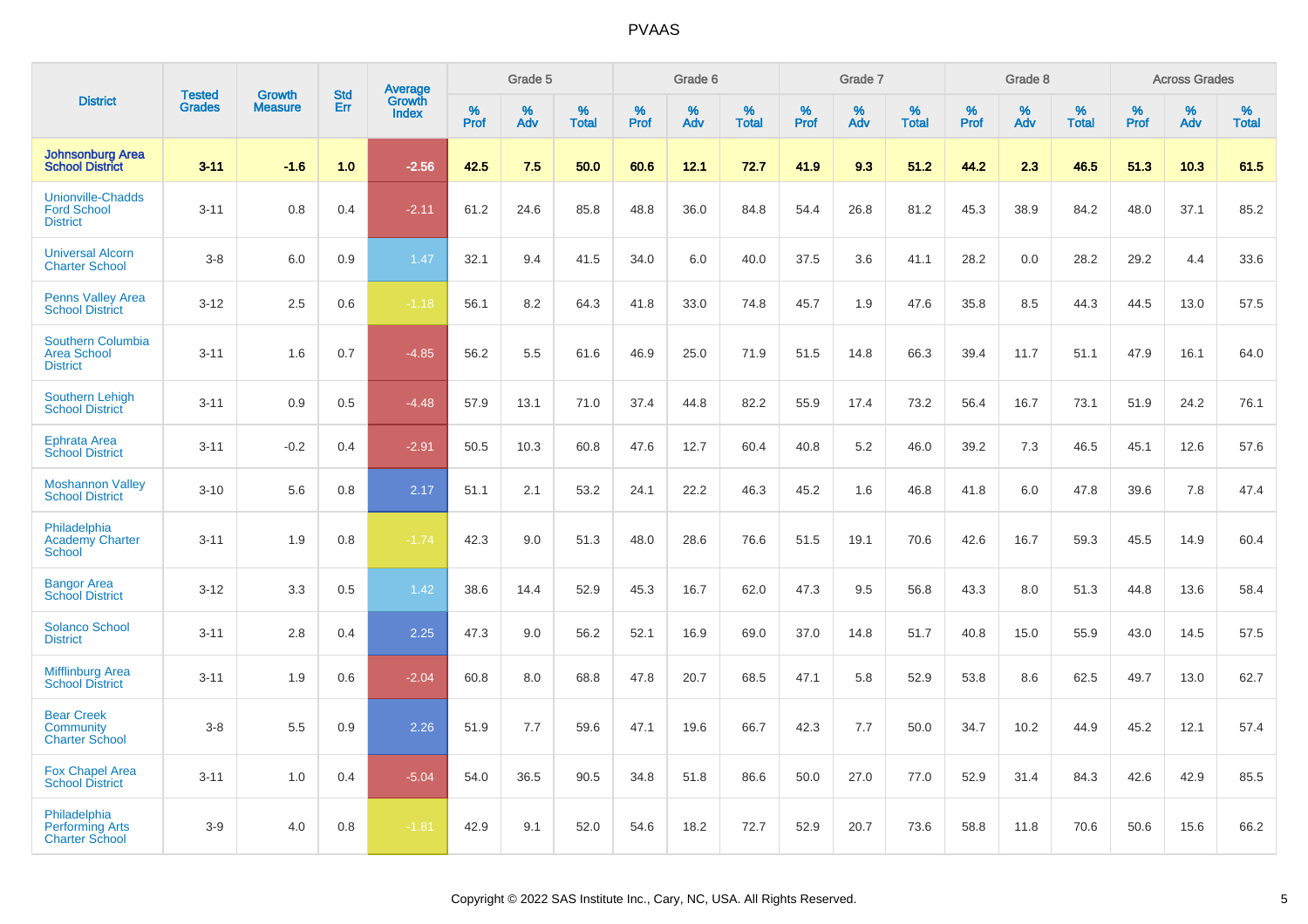|                                                      | <b>Tested</b> | <b>Growth</b>  | <b>Std</b> | Average                |              | Grade 5  |                   |              | Grade 6  |                   |              | Grade 7     |                   |              | Grade 8     |                   |              | <b>Across Grades</b> |                   |
|------------------------------------------------------|---------------|----------------|------------|------------------------|--------------|----------|-------------------|--------------|----------|-------------------|--------------|-------------|-------------------|--------------|-------------|-------------------|--------------|----------------------|-------------------|
| <b>District</b>                                      | <b>Grades</b> | <b>Measure</b> | Err        | Growth<br><b>Index</b> | $\%$<br>Prof | %<br>Adv | %<br><b>Total</b> | $\%$<br>Prof | %<br>Adv | %<br><b>Total</b> | $\%$<br>Prof | $\%$<br>Adv | %<br><b>Total</b> | $\%$<br>Prof | $\%$<br>Adv | %<br><b>Total</b> | $\%$<br>Prof | $\%$<br>Adv          | %<br><b>Total</b> |
| <b>Johnsonburg Area</b><br><b>School District</b>    | $3 - 11$      | $-1.6$         | 1.0        | $-2.56$                | 42.5         | 7.5      | 50.0              | 60.6         | 12.1     | 72.7              | 41.9         | 9.3         | 51.2              | 44.2         | 2.3         | 46.5              | 51.3         | 10.3                 | 61.5              |
| <b>Universal Institute</b><br><b>Charter School</b>  | $3 - 8$       | 2.4            | 0.7        | $-1.60$                | 20.3         | 0.0      | 20.3              | 21.9         | 1.4      | 23.3              | 28.6         | 0.0         | 28.6              | 35.2         | 3.4         | 38.6              | 26.8         | 1.5                  | 28.3              |
| <b>Warwick School</b><br><b>District</b>             | $3 - 11$      | 0.0            | 0.4        | $-4.21$                | 49.6         | 5.9      | 55.6              | 39.4         | 26.3     | 65.7              | 46.2         | 8.0         | 54.2              | 50.3         | 9.6         | 59.9              | 45.6         | 12.6                 | 58.2              |
| <b>Central Columbia</b><br><b>School District</b>    | $3 - 12$      | 3.0            | 0.5        | 0.57                   | 58.7         | 17.3     | 76.0              | 32.1         | 33.6     | 65.7              | 56.3         | 16.9        | 73.2              | 53.8         | 24.1        | 77.9              | 48.9         | 24.7                 | 73.6              |
| <b>Dubois Area</b><br><b>School District</b>         | $3 - 11$      | $-0.6$         | 0.4        | $-4.44$                | 47.0         | 5.7      | 52.6              | 39.4         | 17.4     | 56.8              | 43.4         | 8.5         | 51.8              | 36.6         | 8.8         | 45.4              | 42.2         | 13.1                 | 55.3              |
| <b>Hermitage School</b><br><b>District</b>           | $3 - 12$      | 2.9            | 0.5        | 0.15                   | 52.9         | 7.9      | 60.7              | 33.3         | 40.3     | 73.6              | 50.4         | 24.5        | 74.8              | 51.0         | 19.3        | 70.3              | 47.0         | 22.0                 | 69.0              |
| <b>Chester</b><br>Community<br><b>Charter School</b> | $3 - 8$       | 3.8            | 0.6        | 1.83                   | 15.7         | 0.8      | 16.4              | 11.9         | 1.8      | 13.8              | 15.2         | 1.0         | 16.2              | 14.8         | 0.0         | 14.8              | 13.2         | 0.7                  | 13.9              |
| <b>Ad Prima Charter</b><br>School                    | $3 - 8$       | 2.7            | 0.8        | $-2.46$                | 25.9         | 1.8      | 27.8              | 34.7         | 16.3     | 51.0              | 36.1         | 3.3         | 39.3              | 27.4         | 4.8         | 32.3              | 33.2         | 4.8                  | 38.1              |
| <b>Juniata County</b><br><b>School District</b>      | $3 - 12$      | 2.7            | 0.5        | 1.00                   | 42.6         | 3.0      | 45.6              | 31.9         | 6.2      | 38.1              | 36.6         | 5.5         | 42.1              | 36.5         | 8.4         | 44.9              | 36.0         | 7.7                  | 43.7              |
| Greencastle-Antrim<br><b>School District</b>         | $3 - 11$      | 2.7            | 0.4        | 1.86                   | 46.3         | 16.4     | 62.7              | 41.0         | 28.2     | 69.2              | 45.4         | 20.7        | 66.1              | 51.7         | 14.7        | 66.4              | 44.6         | 20.8                 | 65.4              |
| <b>Athens Area</b><br><b>School District</b>         | $3 - 11$      | 3.5            | 0.6        | 0.71                   | 57.1         | 10.7     | 67.9              | 39.6         | 18.7     | 58.2              | 56.9         | 5.1         | 62.0              | 45.3         | 7.2         | 52.5              | 45.8         | 12.8                 | 58.6              |
| <b>Jersey Shore Area</b><br><b>School District</b>   | $3 - 11$      | 1.7            | 0.5        | $-5.21$                | 47.6         | 8.3      | 56.0              | 45.6         | 24.8     | 70.4              | 46.3         | 8.0         | 54.3              | 39.6         | 7.7         | 47.2              | 45.3         | 13.4                 | 58.7              |
| <b>Penn Manor</b><br><b>School District</b>          | $3 - 11$      | 2.1            | 0.3        | 0.82                   | 53.4         | 10.5     | 63.8              | 46.5         | 23.0     | 69.5              | 48.2         | 16.2        | 64.4              | 43.7         | 15.4        | 59.1              | 46.8         | 18.7                 | 65.6              |
| <b>Brockway Area</b><br><b>School District</b>       | $3 - 11$      | 4.2            | 0.7        | 1.96                   | 61.5         | 14.1     | 75.6              | 40.6         | 34.8     | 75.4              | 44.4         | 9.9         | 54.3              | 50.0         | 9.7         | 59.7              | 46.6         | 17.4                 | 64.0              |
| <b>Warrior Run</b><br><b>School District</b>         | $3 - 11$      | 2.6            | 0.6        | $-2.96$                | 48.0         | 6.5      | 54.6              | 42.2         | 19.3     | 61.5              | 46.3         | 15.7        | 62.0              | 42.2         | 10.0        | 52.2              | 43.0         | 12.6                 | 55.6              |
| <b>Richland School</b><br><b>District</b>            | $3 - 11$      | 3.6            | 0.6        | $-0.07$                | 51.5         | 18.4     | 69.9              | 54.7         | 20.0     | 74.7              | 51.6         | 14.1        | 65.6              | 53.8         | 15.1        | 68.9              | 51.0         | 18.8                 | 69.8              |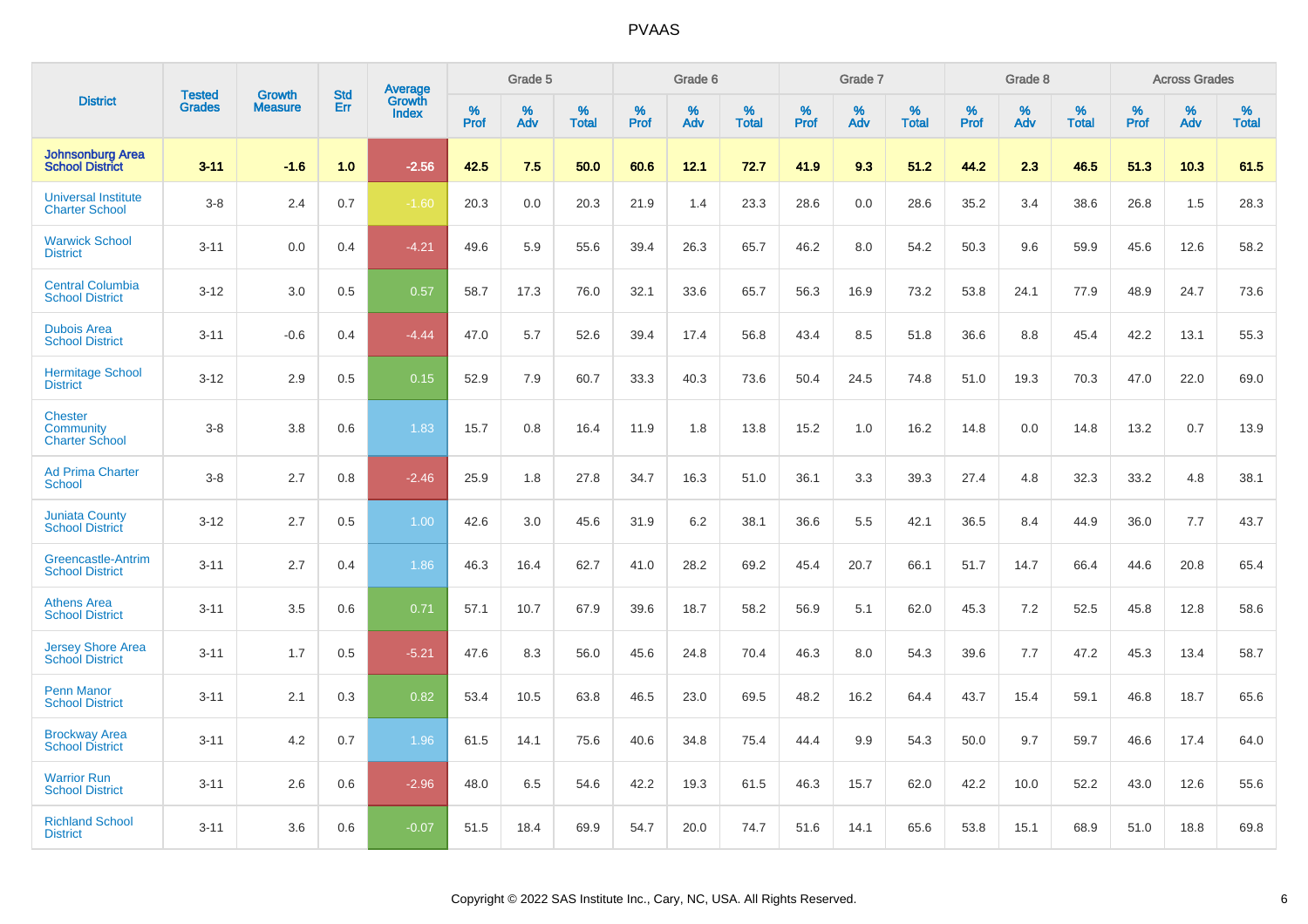|                                                   |                                |                                 | <b>Std</b> | Average                |           | Grade 5  |                   |           | Grade 6  |                   |              | Grade 7  |                   |           | Grade 8  |                   |           | <b>Across Grades</b> |                   |
|---------------------------------------------------|--------------------------------|---------------------------------|------------|------------------------|-----------|----------|-------------------|-----------|----------|-------------------|--------------|----------|-------------------|-----------|----------|-------------------|-----------|----------------------|-------------------|
| <b>District</b>                                   | <b>Tested</b><br><b>Grades</b> | <b>Growth</b><br><b>Measure</b> | Err        | Growth<br><b>Index</b> | %<br>Prof | %<br>Adv | %<br><b>Total</b> | %<br>Prof | %<br>Adv | %<br><b>Total</b> | $\%$<br>Prof | %<br>Adv | %<br><b>Total</b> | %<br>Prof | %<br>Adv | %<br><b>Total</b> | %<br>Prof | %<br>Adv             | %<br><b>Total</b> |
| <b>Johnsonburg Area</b><br><b>School District</b> | $3 - 11$                       | $-1.6$                          | 1.0        | $-2.56$                | 42.5      | 7.5      | 50.0              | 60.6      | 12.1     | 72.7              | 41.9         | 9.3      | 51.2              | 44.2      | 2.3      | 46.5              | 51.3      | 10.3                 | 61.5              |
| <b>Sayre Area School</b><br><b>District</b>       | $3 - 11$                       | 4.2                             | 0.8        | $-2.23$                | 32.8      | 4.9      | 37.7              | 51.8      | 19.8     | 71.6              | 47.6         | 8.3      | 56.0              | 39.0      | 4.9      | 43.9              | 44.6      | 10.7                 | 55.4              |
| <b>Derry Township</b><br><b>School District</b>   | $3 - 10$                       | $-1.3$                          | 1.3        | $-4.40$                | 57.1      | 20.9     | 78.0              | 38.2      | 44.1     | 82.4              | 66.7         | 20.8     | 87.5              | 46.7      | 53.3     | 100.0             | 49.1      | 29.0                 | 78.2              |
| Huntingdon Area<br>School District                | $3 - 11$                       | 1.8                             | 0.6        | $-3.99$                | 41.6      | 3.5      | 45.1              | 33.0      | 11.9     | 44.9              | 34.5         | 7.9      | 42.4              | 34.9      | 7.1      | 42.1              | 37.2      | 10.0                 | 47.2              |
| <b>Gettysburg Area</b><br><b>School District</b>  | $3 - 11$                       | 2.5                             | 0.4        | 1.99                   | 52.6      | 9.8      | 62.3              | 42.6      | 22.5     | 65.1              | 48.1         | 11.6     | 59.7              | 44.9      | 10.3     | 55.1              | 45.0      | 16.0                 | 61.0              |
| <b>Carlisle Area</b><br><b>School District</b>    | $3 - 11$                       | 1.8                             | 0.4        | $-1.81$                | 40.6      | 13.9     | 54.4              | 38.1      | 20.2     | 58.2              | 42.0         | 13.0     | 55.0              | 42.1      | 10.7     | 52.8              | 40.4      | 15.3                 | 55.7              |
| <b>Wayne Highlands</b><br><b>School District</b>  | $3 - 11$                       | 2.9                             | 0.5        | 1.22                   | 54.3      | 11.4     | 65.7              | 49.3      | 20.3     | 69.6              | 46.4         | 19.6     | 66.1              | 49.7      | 14.1     | 63.8              | 47.2      | 17.9                 | 65.1              |
| <b>Milton Area School</b><br><b>District</b>      | $3 - 11$                       | 3.2                             | 0.6        | 0.69                   | 51.7      | 5.8      | 57.5              | 40.3      | 12.4     | 52.7              | 48.9         | 13.3     | 62.2              | 40.9      | 16.5     | 57.5              | 42.3      | 13.0                 | 55.3              |
| <b>Northern Tioga</b><br><b>School District</b>   | $3 - 12$                       | 3.0                             | 0.5        | 1.88                   | 45.2      | 2.6      | 47.7              | 48.2      | 9.8      | 58.0              | 41.7         | 7.0      | 48.7              | 51.2      | 8.4      | 59.5              | 44.8      | 9.6                  | 54.4              |
| <b>Greenwood School</b><br><b>District</b>        | $3 - 11$                       | 4.5                             | 0.8        | $-0.83$                | 51.5      | 3.0      | 54.6              | 45.3      | 28.3     | 73.6              | 43.6         | 9.1      | 52.7              | 51.8      | 31.5     | 83.3              | 47.9      | 19.4                 | 67.3              |
| John B. Stetson<br><b>Charter School</b>          | $5 - 8$                        | 3.5                             | 0.6        | 1.73                   | 4.5       | 0.0      | 4.5               | 6.4       | 0.0      | 6.4               | 10.2         | 0.0      | 10.2              | 10.5      | 1.6      | 12.1              | 8.5       | 0.5                  | 8.9               |
| <b>Beaver Area</b><br><b>School District</b>      | $3 - 10$                       | $-1.0$                          | 0.6        | $-4.92$                | 56.2      | 21.5     | 77.7              | 40.0      | 48.3     | 88.3              | 65.5         | 12.9     | 78.4              | 53.6      | 16.1     | 69.6              | 50.4      | 29.6                 | 79.9              |
| <b>Upper Dublin</b><br><b>School District</b>     | $3 - 12$                       | 2.0                             | 0.4        | $-0.38$                | 62.0      | 16.3     | 78.3              | 45.4      | 34.4     | 79.8              | 59.5         | 20.0     | 79.5              | 55.3      | 21.9     | 77.2              | 51.4      | 27.8                 | 79.3              |
| <b>Red Lion Area</b><br><b>School District</b>    | $3 - 11$                       | 0.6                             | 0.4        | $-3.42$                | 46.1      | 2.7      | 48.8              | 38.1      | 15.8     | 54.0              | 41.4         | 10.4     | 51.9              | 38.8      | 7.5      | 46.3              | 40.6      | 9.4                  | 50.0              |
| <b>Twin Valley School</b><br><b>District</b>      | $3 - 12$                       | 2.3                             | 0.5        | $-1.85$                | 50.9      | 8.9      | 59.8              | 41.4      | 26.0     | 67.3              | 39.6         | 19.3     | 58.9              | 54.2      | 16.1     | 70.2              | 45.6      | 20.6                 | 66.2              |
| <b>Midd-West School</b><br><b>District</b>        | $3 - 11$                       | 1.2                             | 0.6        | $-2.83$                | 52.2      | 3.0      | 55.2              | 42.5      | 9.7      | 52.2              | 51.0         | 5.1      | 56.1              | 48.8      | 8.0      | 56.8              | 46.3      | 8.6                  | 55.0              |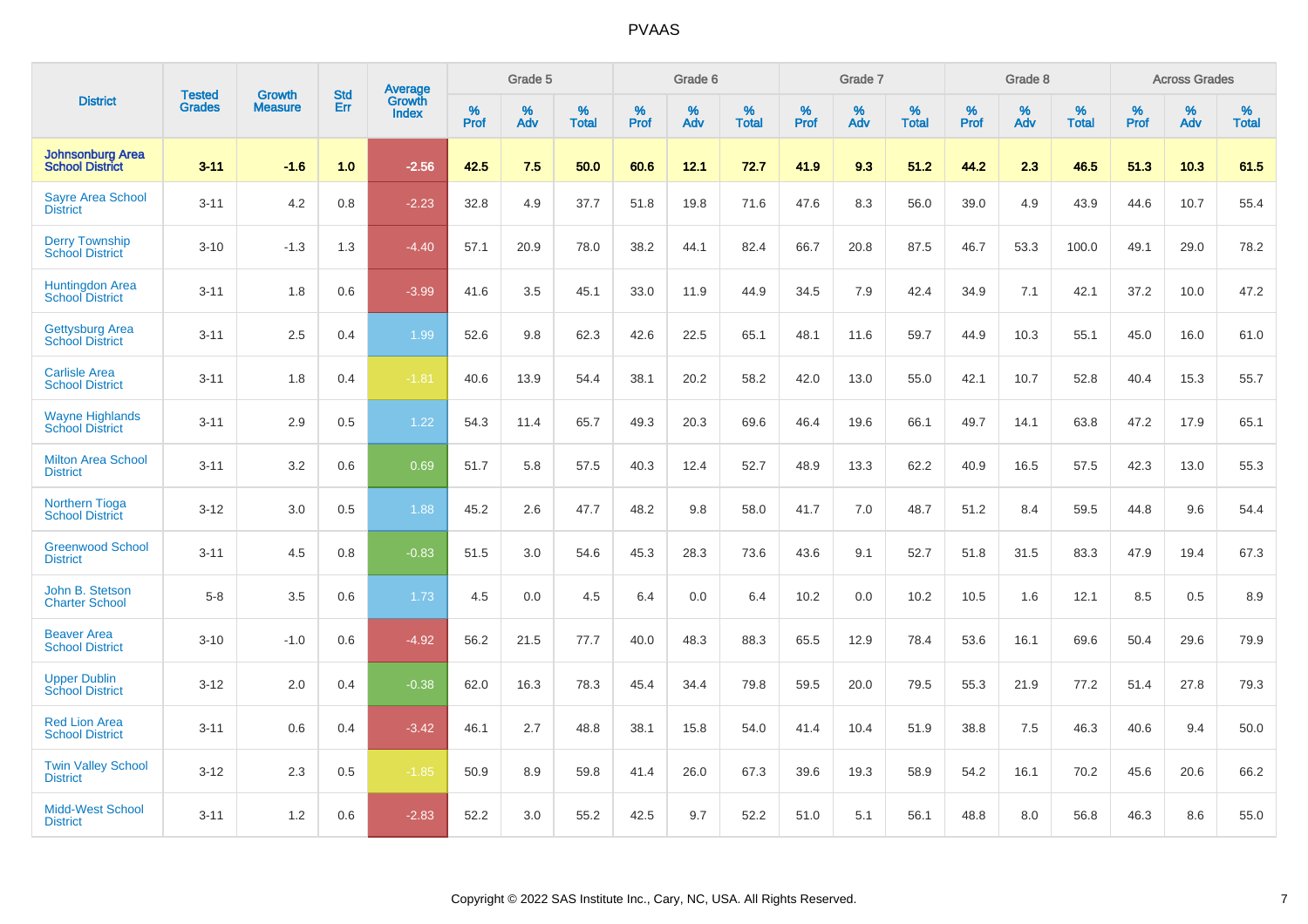|                                                                 | <b>Tested</b> | <b>Growth</b>  | <b>Std</b> | <b>Average</b>         |              | Grade 5  |                   |              | Grade 6  |                   |              | Grade 7  |                   |              | Grade 8  |                   |              | <b>Across Grades</b> |                   |
|-----------------------------------------------------------------|---------------|----------------|------------|------------------------|--------------|----------|-------------------|--------------|----------|-------------------|--------------|----------|-------------------|--------------|----------|-------------------|--------------|----------------------|-------------------|
| <b>District</b>                                                 | <b>Grades</b> | <b>Measure</b> | Err        | Growth<br><b>Index</b> | $\%$<br>Prof | %<br>Adv | %<br><b>Total</b> | $\%$<br>Prof | %<br>Adv | %<br><b>Total</b> | $\%$<br>Prof | %<br>Adv | %<br><b>Total</b> | $\%$<br>Prof | %<br>Adv | %<br><b>Total</b> | $\%$<br>Prof | %<br>Adv             | %<br><b>Total</b> |
| <b>Johnsonburg Area</b><br><b>School District</b>               | $3 - 11$      | $-1.6$         | 1.0        | $-2.56$                | 42.5         | 7.5      | 50.0              | 60.6         | 12.1     | 72.7              | 41.9         | 9.3      | 51.2              | 44.2         | 2.3      | 46.5              | 51.3         | 10.3                 | 61.5              |
| <b>Upper Perkiomen</b><br><b>School District</b>                | $3 - 11$      | 0.7            | 0.4        | $-1.43$                | 50.2         | 3.0      | 53.2              | 45.7         | 12.0     | 57.7              | 48.7         | 11.5     | 60.2              | 46.0         | 12.4     | 58.4              | 45.9         | 9.5                  | 55.3              |
| <b>Butler Area School</b><br><b>District</b>                    | $3 - 11$      | 0.3            | 0.3        | $-4.92$                | 49.8         | 12.2     | 61.9              | 43.8         | 18.2     | 62.0              | 44.4         | 9.3      | 53.8              | 47.9         | 8.0      | 55.9              | 46.0         | 14.0                 | 60.0              |
| <b>West Allegheny</b><br><b>School District</b>                 | $3 - 12$      | 0.3            | 0.4        | $-4.74$                | 60.9         | 19.8     | 80.6              | 44.4         | 28.3     | 72.6              | 56.6         | 17.0     | 73.6              | 50.7         | 12.1     | 62.8              | 50.7         | 26.1                 | 76.8              |
| <b>Bucks County</b><br><b>Montessori Charter</b><br>School      | $3-6$         | 10.3           | 1.9        | 3.15                   | 64.5         | 19.4     | 83.9              | 35.7         | 57.1     | 92.9              |              |          |                   |              |          |                   | 51.1         | 35.1                 | 86.2              |
| <b>Wyalusing Area</b><br><b>School District</b>                 | $3 - 12$      | 1.0            | 0.7        | $-4.53$                | 36.1         | 2.4      | 38.6              | 43.1         | 13.7     | 56.9              | 43.5         | 12.0     | 55.4              | 36.8         | 3.8      | 40.6              | 39.8         | 9.9                  | 49.6              |
| <b>Millville Area</b><br><b>School District</b>                 | $3 - 12$      | 5.0            | 1.0        | 0.14                   | 63.8         | 2.1      | 66.0              | 43.4         | 22.6     | 66.0              | 44.4         | 13.3     | 57.8              | 52.6         | 10.5     | 63.2              | 50.2         | 13.2                 | 63.4              |
| <b>Delaware Valley</b><br><b>School District</b>                | $3 - 11$      | 1.2            | 0.4        | $-1.72$                | 55.0         | 9.2      | 64.3              | 46.5         | 15.6     | 62.1              | 50.6         | 14.8     | 65.4              | 44.7         | 16.5     | 61.2              | 48.8         | 17.1                 | 65.9              |
| <b>Belmont Charter</b><br><b>School</b>                         | $3 - 10$      | 2.8            | 0.9        | $-2.19$                | 10.2         | 0.0      | 10.2              | 25.5         | 2.0      | 27.4              | 22.9         | 0.0      | 22.9              | 28.0         | 0.0      | 28.0              | 18.0         | 1.9                  | 19.9              |
| <b>Otto-Eldred School</b><br><b>District</b>                    | $3 - 11$      | 5.1            | 1.0        | 1.12                   | 57.1         | 9.5      | 66.7              | 47.5         | 15.0     | 62.5              | 42.2         | 11.1     | 53.3              | 35.4         | 12.5     | 47.9              | 43.8         | 11.1                 | 54.9              |
| <b>Towanda Area</b><br><b>School District</b>                   | $3 - 11$      | 0.7            | 0.6        | $-2.19$                | 40.8         | 6.7      | 47.5              | 36.4         | 19.6     | 56.1              | 37.3         | 5.9      | 43.2              | 40.5         | 7.8      | 48.3              | 36.0         | 10.8                 | 46.7              |
| <b>Pennsbury School</b><br><b>District</b>                      | $3 - 11$      | 0.6            | 0.3        | $-2.67$                | 56.7         | 12.6     | 69.3              | 48.5         | 21.9     | 70.3              | 52.0         | 14.7     | 66.7              | 49.3         | 18.0     | 67.3              | 49.0         | 20.2                 | 69.1              |
| <b>Southern York</b><br><b>County School</b><br><b>District</b> | $3 - 11$      | $-0.7$         | 0.5        | $-5.06$                | 44.0         | 5.1      | 49.0              | 50.6         | 24.4     | 75.0              | 42.2         | 9.2      | 51.5              | 49.2         | 8.5      | 57.7              | 44.9         | 13.5                 | 58.4              |
| <b>Mercer Area</b><br><b>School District</b>                    | $3 - 11$      | 1.5            | 0.8        | $-2.57$                | 56.9         | 1.7      | 58.6              | 31.3         | 35.8     | 67.2              | 46.8         | 14.3     | 61.0              | 61.3         | 8.0      | 69.3              | 46.7         | 16.6                 | 63.3              |
| <b>Hollidaysburg Area</b><br><b>School District</b>             | $3 - 11$      | 1.1            | 0.4        | $-5.69$                | 54.2         | 10.2     | 64.4              | 40.4         | 26.5     | 67.0              | 47.0         | 17.2     | 64.2              | 45.4         | 11.8     | 57.2              | 45.9         | 17.3                 | 63.2              |
| <b>Penn-Delco School</b><br><b>District</b>                     | $3 - 11$      | 1.3            | 0.4        | $-2.22$                | 51.9         | 12.9     | 64.7              | 40.8         | 17.9     | 58.7              | 48.7         | 16.8     | 65.4              | 45.6         | 6.2      | 51.8              | 46.1         | 12.9                 | 59.0              |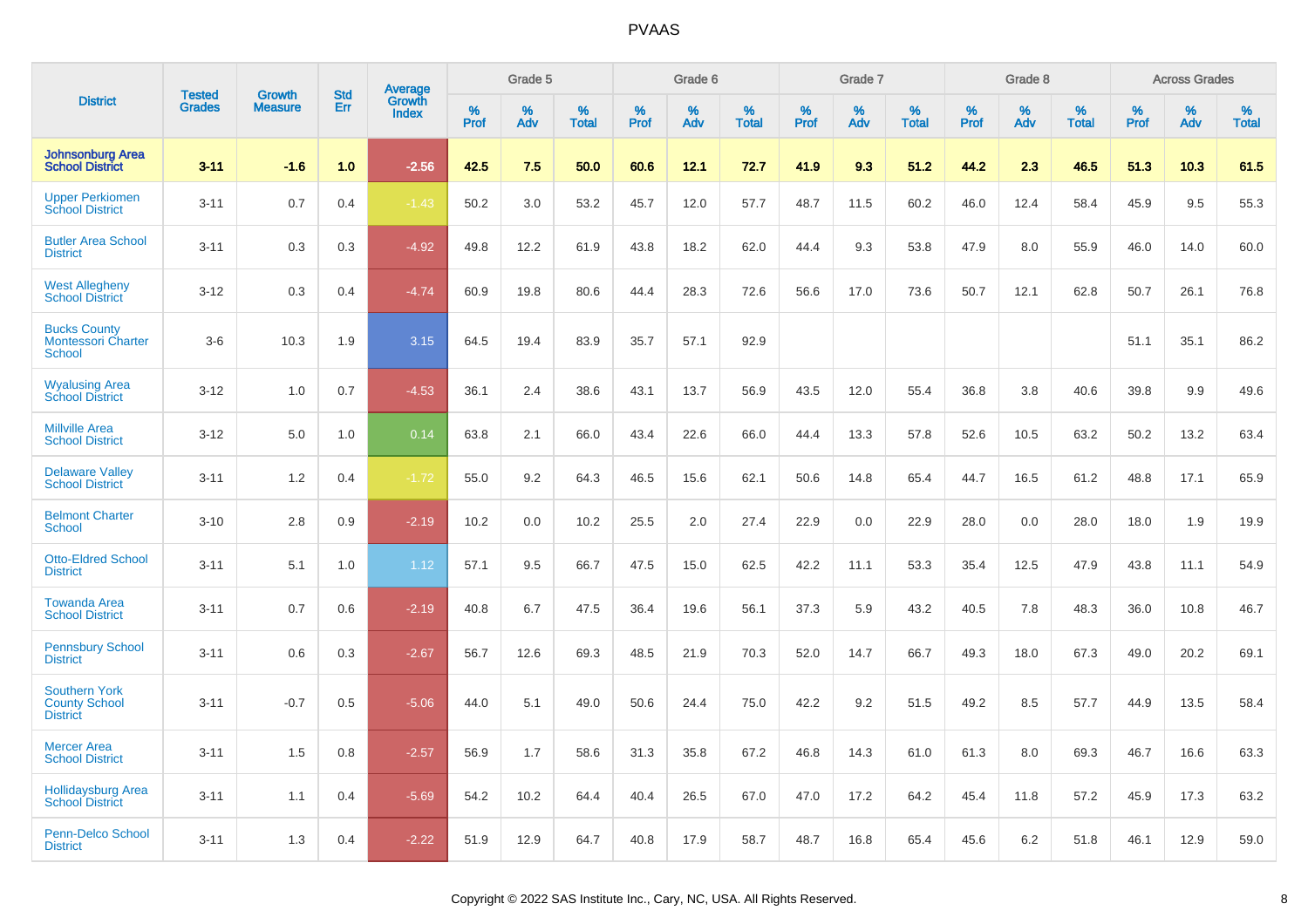|                                                             |                                |                                 | <b>Std</b> | Average                       |           | Grade 5  |                   |           | Grade 6  |                   |           | Grade 7  |                   |           | Grade 8  |                   |           | <b>Across Grades</b> |                   |
|-------------------------------------------------------------|--------------------------------|---------------------------------|------------|-------------------------------|-----------|----------|-------------------|-----------|----------|-------------------|-----------|----------|-------------------|-----------|----------|-------------------|-----------|----------------------|-------------------|
| <b>District</b>                                             | <b>Tested</b><br><b>Grades</b> | <b>Growth</b><br><b>Measure</b> | Err        | <b>Growth</b><br><b>Index</b> | %<br>Prof | %<br>Adv | %<br><b>Total</b> | %<br>Prof | %<br>Adv | %<br><b>Total</b> | %<br>Prof | %<br>Adv | %<br><b>Total</b> | %<br>Prof | %<br>Adv | %<br><b>Total</b> | %<br>Prof | %<br>Adv             | %<br><b>Total</b> |
| <b>Johnsonburg Area</b><br><b>School District</b>           | $3 - 11$                       | $-1.6$                          | 1.0        | $-2.56$                       | 42.5      | 7.5      | 50.0              | 60.6      | 12.1     | 72.7              | 41.9      | 9.3      | 51.2              | 44.2      | 2.3      | 46.5              | 51.3      | 10.3                 | 61.5              |
| <b>Universal Vare</b><br><b>Charter School</b>              | $6 - 8$                        | 6.8                             | 1.3        | 2.67                          |           |          |                   | 11.8      | 17.6     | 29.4              | 16.7      | 0.0      | 16.7              | 28.6      | 1.6      | 30.2              | 22.7      | 3.6                  | 26.4              |
| <b>Universal Daroff</b><br><b>Charter School</b>            | $3 - 8$                        | 4.3                             | 0.8        | 1.13                          | 14.5      | 0.0      | 14.5              | 20.4      | 1.8      | 22.2              | 12.5      | 2.1      | 14.6              | 21.8      | 0.0      | 21.8              | 15.2      | 1.3                  | 16.5              |
| <b>Kennett</b><br>Consolidated<br><b>School District</b>    | $3 - 11$                       | 1.3                             | 0.4        | $-1.36$                       | 47.8      | 15.1     | 62.9              | 35.8      | 24.1     | 59.9              | 44.2      | 15.1     | 59.4              | 45.0      | 5.7      | 50.7              | 40.9      | 17.5                 | 58.4              |
| <b>Cambria Heights</b><br><b>School District</b>            | $3 - 10$                       | 1.6                             | 0.6        | $-2.34$                       | 62.9      | 5.6      | 68.5              | 42.6      | 24.8     | 67.3              | 51.0      | 5.2      | 56.2              | 48.2      | 13.4     | 61.6              | 49.1      | 11.7                 | 60.8              |
| Elizabethtown<br><b>Area School</b><br><b>District</b>      | $3 - 12$                       | $-0.8$                          | 0.4        | $-6.77$                       | 51.7      | 12.8     | 64.5              | 38.8      | 26.9     | 65.8              | 46.4      | 4.7      | 51.2              | 44.1      | 10.0     | 54.2              | 44.6      | 17.9                 | 62.5              |
| <b>Reading School</b><br><b>District</b>                    | $3 - 11$                       | 1.5                             | 0.4        | $-2.28$                       | 14.9      | 0.5      | 15.4              | 15.2      | 2.2      | 17.4              | 16.6      | 1.3      | 17.9              | 16.7      | 0.4      | 17.0              | 16.0      | 1.2                  | 17.2              |
| <b>Moon Area School</b><br><b>District</b>                  | $3 - 11$                       | $-0.1$                          | 0.4        | $-6.46$                       | 57.7      | 16.7     | 74.4              | 49.6      | 19.3     | 68.9              | 51.6      | 10.8     | 62.4              | 52.0      | 17.4     | 69.4              | 51.5      | 19.8                 | 71.3              |
| <b>Discovery Charter</b><br>School                          | $3 - 8$                        | 4.6                             | 0.9        | 0.34                          | 36.4      | 2.3      | 38.6              | 27.3      | 9.1      | 36.4              | 35.6      | 3.4      | 39.0              | 45.7      | 5.7      | 51.4              | 29.8      | 3.4                  | 33.2              |
| <b>Franklin Regional</b><br><b>School District</b>          | $3 - 11$                       | 1.8                             | 0.4        | $-0.30$                       | 51.5      | 28.2     | 79.7              | 36.5      | 42.3     | 78.8              | 55.2      | 18.9     | 74.1              | 46.1      | 16.8     | 62.8              | 47.8      | 29.9                 | 77.6              |
| <b>Quaker Valley</b><br><b>School District</b>              | $3 - 11$                       | 2.7                             | 0.6        | 1.67                          | 56.0      | 24.1     | 80.1              | 33.6      | 45.4     | 79.0              | 53.5      | 25.7     | 79.2              | 57.6      | 23.5     | 81.1              | 47.9      | 33.9                 | 81.8              |
| <b>Keystone Central</b><br><b>School District</b>           | $3 - 11$                       | 1.9                             | 0.4        | 0.62                          | 36.0      | 3.6      | 39.7              | 38.1      | 13.8     | 52.0              | 33.4      | 4.4      | 37.8              | 37.3      | 3.6      | 40.9              | 36.9      | 7.7                  | 44.6              |
| Lake-Lehman<br><b>School District</b>                       | $3 - 11$                       | 2.0                             | 0.6        | $-1.92$                       | 46.8      | 4.5      | 51.4              | 42.9      | 10.5     | 53.3              | 53.0      | 9.6      | 62.6              | 52.2      | 8.7      | 60.9              | 48.7      | 10.4                 | 59.1              |
| <b>Danville Area</b><br><b>School District</b>              | $3 - 11$                       | 2.1                             | 0.5        | $-1.17$                       | 56.7      | 16.6     | 73.2              | 41.0      | 27.1     | 68.1              | 52.9      | 20.3     | 73.2              | 43.3      | 21.7     | 65.0              | 46.6      | 21.7                 | 68.3              |
| <b>Esperanza</b><br><b>Academy Charter</b><br><b>School</b> | $4 - 11$                       | 1.2                             | 0.5        | $-2.91$                       |           |          |                   | 17.4      | 0.5      | 17.9              | 22.3      | 1.4      | 23.6              | 18.9      | 0.5      | 19.4              | 19.0      | 0.9                  | 19.9              |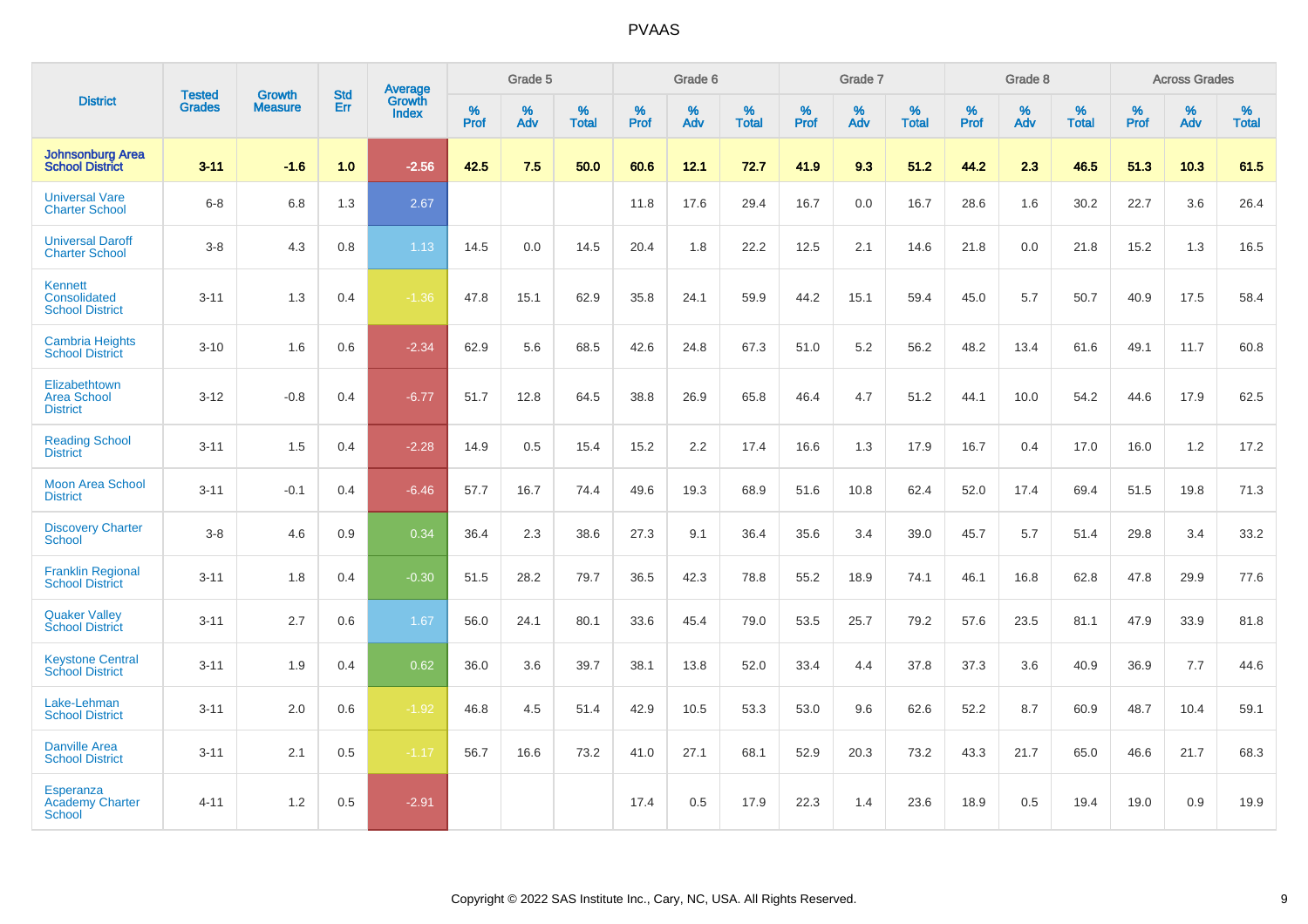|                                                                   | <b>Tested</b> | <b>Growth</b>  | <b>Std</b> |                                          |                     | Grade 5  |                   |              | Grade 6  |                   |              | Grade 7  |                   |              | Grade 8  |                   |           | <b>Across Grades</b> |                   |
|-------------------------------------------------------------------|---------------|----------------|------------|------------------------------------------|---------------------|----------|-------------------|--------------|----------|-------------------|--------------|----------|-------------------|--------------|----------|-------------------|-----------|----------------------|-------------------|
| <b>District</b>                                                   | <b>Grades</b> | <b>Measure</b> | Err        | <b>Average</b><br>Growth<br><b>Index</b> | $\%$<br><b>Prof</b> | %<br>Adv | %<br><b>Total</b> | $\%$<br>Prof | %<br>Adv | %<br><b>Total</b> | $\%$<br>Prof | %<br>Adv | %<br><b>Total</b> | $\%$<br>Prof | %<br>Adv | %<br><b>Total</b> | %<br>Prof | %<br>Adv             | %<br><b>Total</b> |
| <b>Johnsonburg Area</b><br><b>School District</b>                 | $3 - 11$      | $-1.6$         | 1.0        | $-2.56$                                  | 42.5                | 7.5      | 50.0              | 60.6         | 12.1     | 72.7              | 41.9         | 9.3      | 51.2              | 44.2         | 2.3      | 46.5              | 51.3      | 10.3                 | 61.5              |
| <b>Oxford Area</b><br><b>School District</b>                      | $3 - 11$      | $-1.2$         | 0.4        | $-9.53$                                  | 43.9                | 6.1      | 50.0              | 41.5         | 17.6     | 59.0              | 44.6         | 7.0      | 51.6              | 30.2         | 3.9      | 34.2              | 39.6      | 10.3                 | 49.9              |
| <b>Wattsburg Area</b><br><b>School District</b>                   | $3 - 11$      | 3.0            | 0.6        | 0.15                                     | 48.9                | 9.1      | 58.0              | 52.1         | 18.1     | 70.2              | 46.2         | 13.2     | 59.3              | 60.8         | 5.9      | 66.7              | 48.4      | 12.4                 | 60.8              |
| <b>Williamsport Area</b><br><b>School District</b>                | $3 - 11$      | $-1.3$         | 0.4        | $-6.70$                                  | 46.8                | 4.8      | 51.6              | 43.8         | 8.8      | 52.5              | 34.6         | 4.8      | 39.4              | 26.0         | 5.8      | 31.8              | 37.7      | 8.5                  | 46.2              |
| Mt Lebanon<br><b>School District</b>                              | $3 - 11$      | 0.4            | 0.4        | $-1.43$                                  | 60.1                | 27.2     | 87.2              | 39.7         | 50.2     | 89.8              | 46.8         | 35.3     | 82.2              | 52.4         | 35.7     | 88.1              | 48.2      | 38.9                 | 87.0              |
| <b>Somerset Area</b><br><b>School District</b>                    | $3 - 11$      | 0.7            | 0.6        | $-3.09$                                  | 48.3                | 5.8      | 54.2              | 42.4         | 28.8     | 71.2              | 46.7         | 17.5     | 64.2              | 52.5         | 12.8     | 65.2              | 45.3      | 16.7                 | 62.0              |
| <b>Hanover Public</b><br><b>School District</b>                   | $3 - 11$      | 1.6            | 0.6        | $-3.85$                                  | 40.6                | 3.0      | 43.6              | 42.4         | 9.4      | 51.8              | 45.4         | 6.2      | 51.5              | 38.7         | 7.3      | 46.0              | 42.0      | 12.7                 | 54.7              |
| <b>Keystone School</b><br><b>District</b>                         | $3 - 11$      | 0.8            | 0.8        | $-2.41$                                  | 49.2                | 26.9     | 76.1              | 50.0         | 17.3     | 67.3              | 50.0         | 16.2     | 66.2              | 46.8         | 9.7      | 56.4              | 46.5      | 21.0                 | 67.5              |
| Oil City Area<br><b>School District</b>                           | $3 - 11$      | 2.6            | 0.6        | 0.83                                     | 47.2                | 2.8      | 50.0              | 41.1         | 9.7      | 50.8              | 32.8         | 4.7      | 37.5              | 42.0         | 7.6      | 49.6              | 39.2      | 7.8                  | 47.0              |
| <b>Avella Area School</b><br><b>District</b>                      | $3 - 12$      | 2.7            | 1.1        | $-3.10$                                  | 42.5                | 2.5      | 45.0              | 42.4         | 18.2     | 60.6              | 60.0         | 5.7      | 65.7              | 63.0         | 18.5     | 81.5              | 46.7      | 12.6                 | 59.3              |
| <b>Colonial School</b><br><b>District</b>                         | $3 - 11$      | 0.7            | 0.4        | $-2.40$                                  | 55.2                | 20.3     | 75.4              | 43.0         | 38.9     | 81.8              | 49.7         | 19.2     | 68.9              | 52.2         | 17.0     | 69.2              | 47.2      | 26.2                 | 73.5              |
| Pennsylvania<br><b>Distance Learning</b><br><b>Charter School</b> | $3 - 12$      | 0.0            | 0.7        | $-3.71$                                  | 30.3                | 0.0      | 30.3              | 16.2         | 4.0      | 20.3              | 25.6         | 1.2      | 26.7              | 33.3         | 2.3      | 35.6              | 25.8      | 3.0                  | 28.8              |
| <b>Universal</b><br><b>Creighton Charter</b><br><b>School</b>     | $3-8$         | $-0.0$         | 0.7        | $-3.71$                                  | 31.0                | 2.4      | 33.3              | 25.6         | 2.3      | 27.9              | 15.4         | 4.6      | 20.0              | 34.9         | 5.8      | 40.7              | 28.8      | 4.7                  | 33.5              |
| <b>Freire Charter</b><br><b>School</b>                            | $5 - 11$      | 1.6            | 0.7        | $-0.46$                                  | 17.5                | 0.0      | 17.5              | 31.4         | 1.4      | 32.9              | 28.3         | 2.0      | 30.3              | 33.6         | 3.7      | 37.4              | 27.6      | 1.9                  | 29.5              |
| <b>Tussey Mountain</b><br><b>School District</b>                  | $3 - 12$      | 1.8            | 0.8        | $-0.68$                                  | 44.8                | 3.4      | 48.3              | 46.3         | 8.5      | 54.9              | 45.2         | 0.0      | 45.2              | 47.2         | 2.8      | 50.0              | 40.7      | 6.3                  | 47.0              |
| <b>Kane Area School</b><br><b>District</b>                        | $3 - 10$      | 3.4            | 0.7        | 0.64                                     | 40.8                | 19.7     | 60.6              | 40.6         | 15.6     | 56.2              | 50.8         | 6.0      | 56.7              | 50.0         | 9.8      | 59.8              | 44.4      | 10.2                 | 54.6              |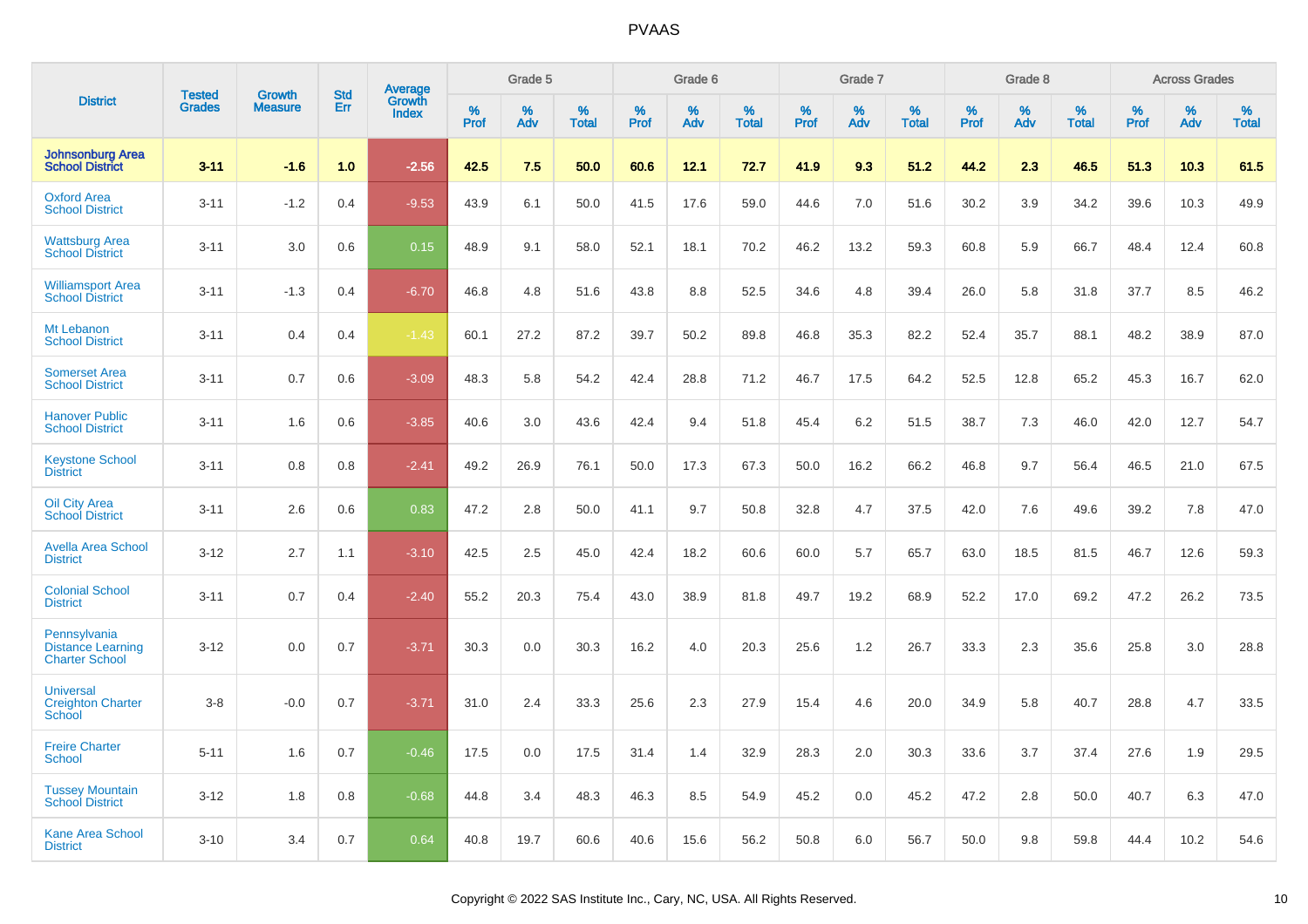|                                                            | <b>Tested</b> | <b>Growth</b>  | <b>Std</b> | Average                |              | Grade 5  |                   |              | Grade 6  |                   |              | Grade 7  |                   |              | Grade 8  |                   |              | <b>Across Grades</b> |                   |
|------------------------------------------------------------|---------------|----------------|------------|------------------------|--------------|----------|-------------------|--------------|----------|-------------------|--------------|----------|-------------------|--------------|----------|-------------------|--------------|----------------------|-------------------|
| <b>District</b>                                            | <b>Grades</b> | <b>Measure</b> | Err        | Growth<br><b>Index</b> | $\%$<br>Prof | %<br>Adv | %<br><b>Total</b> | $\%$<br>Prof | %<br>Adv | %<br><b>Total</b> | $\%$<br>Prof | %<br>Adv | %<br><b>Total</b> | $\%$<br>Prof | %<br>Adv | %<br><b>Total</b> | $\%$<br>Prof | %<br>Adv             | %<br><b>Total</b> |
| <b>Johnsonburg Area</b><br><b>School District</b>          | $3 - 11$      | $-1.6$         | 1.0        | $-2.56$                | 42.5         | 7.5      | 50.0              | 60.6         | 12.1     | 72.7              | 41.9         | 9.3      | 51.2              | 44.2         | 2.3      | 46.5              | 51.3         | 10.3                 | 61.5              |
| <b>Riverside School</b><br><b>District</b>                 | $3 - 11$      | 2.8            | 0.6        | 0.20                   | 44.6         | 4.0      | 48.5              | 45.4         | 13.1     | 58.6              | 43.7         | 11.6     | 55.3              | 45.0         | 8.3      | 53.2              | 44.3         | 10.7                 | 55.0              |
| <b>Tacony Academy</b><br><b>Charter School</b>             | $3 - 11$      | $-3.1$         | 0.8        | $-5.48$                | 26.5         | 1.5      | 27.9              | 21.7         | 4.4      | 26.1              | 48.0         | 1.4      | 49.3              | 17.1         | 5.7      | 22.9              | 25.6         | 2.4                  | 28.0              |
| Williamsburg<br><b>Community School</b><br><b>District</b> | $3 - 11$      | 3.1            | 1.1        | $-3.37$                | 53.1         | 3.1      | 56.2              | 51.4         | 17.1     | 68.6              | 47.6         | 9.5      | 57.1              | 43.8         | 12.5     | 56.2              | 43.4         | 15.8                 | 59.1              |
| <b>Spring Cove</b><br><b>School District</b>               | $3 - 11$      | 0.1            | 0.6        | $-1.56$                | 41.7         | 5.0      | 46.7              | 42.1         | 13.5     | 55.6              | 48.8         | 6.3      | 55.1              | 34.6         | 11.8     | 46.5              | 40.5         | 10.8                 | 51.3              |
| <b>Bellefonte Area</b><br><b>School District</b>           | $3 - 11$      | $-0.0$         | 0.5        | $-4.22$                | 56.6         | 10.2     | 66.9              | 40.3         | 19.3     | 59.7              | 50.6         | 6.0      | 56.6              | 32.2         | 8.8      | 41.0              | 44.8         | 12.3                 | 57.1              |
| <b>East Penn School</b><br><b>District</b>                 | $3 - 11$      | 1.0            | 0.3        | $-0.16$                | 59.9         | 7.4      | 67.3              | 45.2         | 18.0     | 63.2              | 52.5         | 15.0     | 67.5              | 53.3         | 14.4     | 67.7              | 49.9         | 15.8                 | 65.7              |
| <b>Annville-Cleona</b><br><b>School District</b>           | $3 - 12$      | $-0.3$         | 0.6        | $-3.96$                | 47.5         | 11.2     | 58.8              | 39.6         | 21.9     | 61.5              | 54.0         | 12.6     | 66.7              | 32.4         | 17.6     | 50.0              | 44.0         | 15.5                 | 59.5              |
| <b>Old Forge School</b><br><b>District</b>                 | $3 - 12$      | 0.5            | 0.8        | $-3.24$                | 39.1         | 0.0      | 39.1              | 41.1         | 17.9     | 58.9              | 33.3         | 24.2     | 57.6              | 44.1         | 6.8      | 50.8              | 40.1         | 9.2                  | 49.3              |
| <b>Daniel Boone Area</b><br><b>School District</b>         | $3 - 12$      | 0.9            | 0.5        | $-2.03$                | 54.5         | 3.9      | 58.4              | 31.7         | 16.1     | 47.8              | 46.1         | 7.4      | 53.4              | 42.8         | 9.2      | 52.0              | 42.6         | 10.0                 | 52.6              |
| Jefferson-Morgan<br><b>School District</b>                 | $3 - 10$      | 2.7            | 0.9        | $-0.58$                | 45.1         | 2.8      | 47.9              | 40.0         | 7.3      | 47.3              | 41.8         | 5.4      | 47.3              | 44.4         | 6.7      | 51.1              | 41.7         | 6.6                  | 48.2              |
| <b>Jeannette City</b><br><b>School District</b>            | $3 - 11$      | 3.5            | 0.8        | $-0.39$                | 41.7         | 1.4      | 43.1              | 33.3         | 18.5     | 51.8              | 44.6         | 9.2      | 53.8              | 48.1         | 7.7      | 55.8              | 40.4         | 8.2                  | 48.6              |
| <b>Provident Charter</b><br><b>School</b>                  | $3 - 8$       | 4.1            | 1.1        | $-1.11$                | 19.6         | 0.0      | 19.6              | 15.8         | 5.3      | 21.0              | 13.6         | 0.0      | 13.6              | 17.2         | 3.4      | 20.7              | 16.4         | 2.9                  | 19.3              |
| Pennsylvania<br><b>Cyber Charter</b><br>School             | $3 - 11$      | 2.1            | 0.5        | $-0.33$                | 41.0         | 4.9      | 45.8              | 39.5         | 11.2     | 50.7              | 42.9         | 3.4      | 46.4              | 39.5         | 2.6      | 42.0              | 40.1         | 7.4                  | 47.5              |
| <b>Corry Area School</b><br><b>District</b>                | $3 - 11$      | 2.4            | 0.6        | 0.99                   | 50.0         | 4.7      | 54.7              | 40.5         | 16.2     | 56.8              | 42.0         | 6.5      | 48.6              | 33.8         | 9.5      | 43.2              | 40.3         | 11.8                 | 52.1              |
| <b>Elk Lake School</b><br><b>District</b>                  | $3 - 11$      | 2.6            | 0.7        | $-0.65$                | 43.8         | 3.8      | 47.5              | 35.8         | 21.0     | 56.8              | 39.8         | 11.4     | 51.1              | 35.8         | 6.2      | 42.0              | 38.3         | 11.7                 | 50.0              |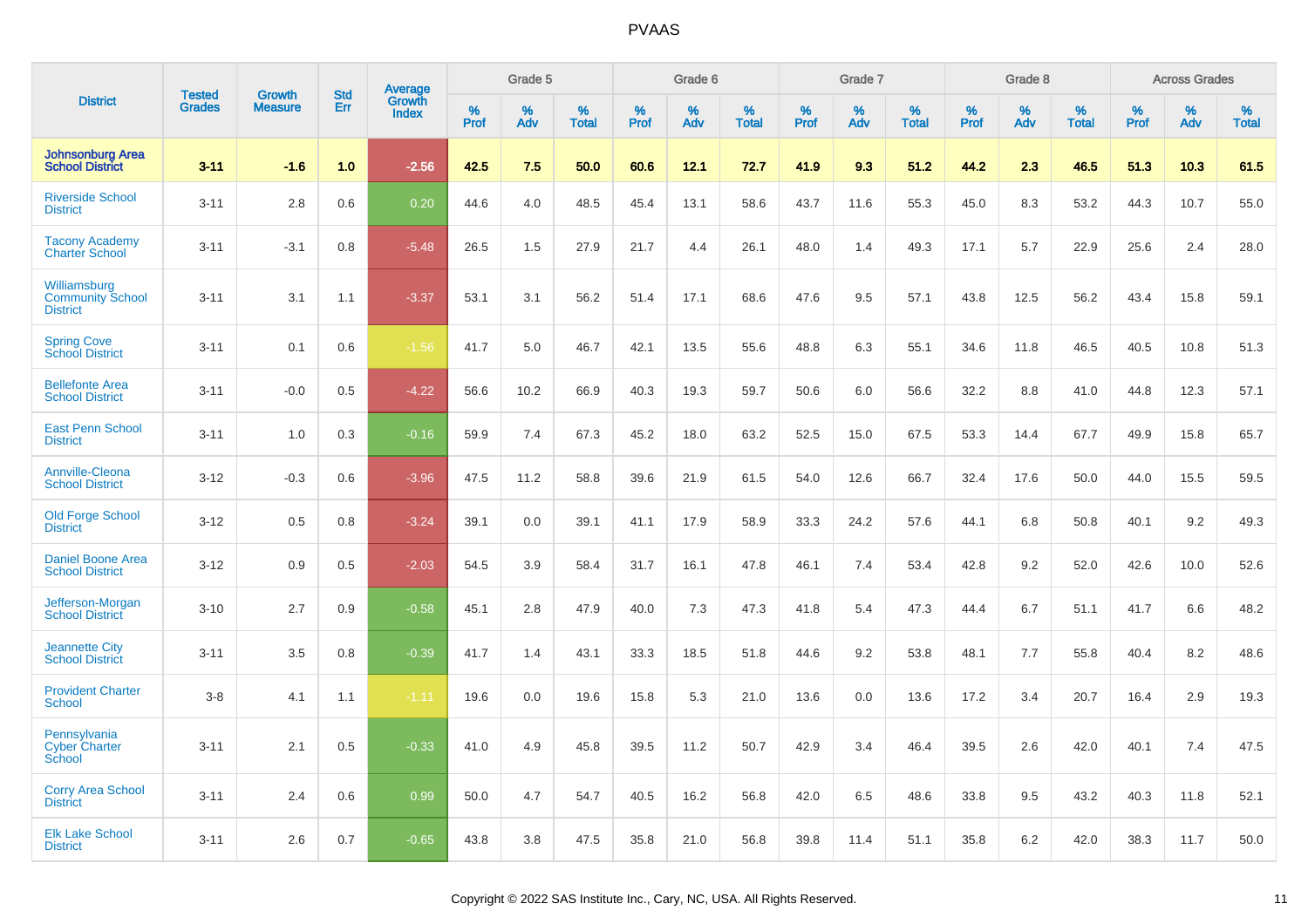|                                                                           | <b>Tested</b> | <b>Growth</b>  | <b>Std</b> | <b>Average</b>         |              | Grade 5  |                   |              | Grade 6  |                   |              | Grade 7  |                   |              | Grade 8  |                   |              | <b>Across Grades</b> |                   |
|---------------------------------------------------------------------------|---------------|----------------|------------|------------------------|--------------|----------|-------------------|--------------|----------|-------------------|--------------|----------|-------------------|--------------|----------|-------------------|--------------|----------------------|-------------------|
| <b>District</b>                                                           | <b>Grades</b> | <b>Measure</b> | Err        | Growth<br><b>Index</b> | $\%$<br>Prof | %<br>Adv | %<br><b>Total</b> | $\%$<br>Prof | %<br>Adv | %<br><b>Total</b> | $\%$<br>Prof | %<br>Adv | %<br><b>Total</b> | $\%$<br>Prof | %<br>Adv | %<br><b>Total</b> | $\%$<br>Prof | %<br>Adv             | %<br><b>Total</b> |
| <b>Johnsonburg Area</b><br><b>School District</b>                         | $3 - 11$      | $-1.6$         | 1.0        | $-2.56$                | 42.5         | 7.5      | 50.0              | 60.6         | 12.1     | 72.7              | 41.9         | 9.3      | 51.2              | 44.2         | 2.3      | 46.5              | 51.3         | 10.3                 | 61.5              |
| <b>Pine Grove Area</b><br><b>School District</b>                          | $3 - 11$      | 0.9            | 0.6        | $-3.29$                | 55.8         | 1.0      | 56.8              | 41.0         | 14.5     | 55.6              | 44.7         | 0.8      | 45.5              | 45.5         | 6.2      | 51.8              | 46.5         | 10.4                 | 56.9              |
| <b>East Lycoming</b><br><b>School District</b>                            | $3 - 11$      | $-0.6$         | 0.6        | $-4.76$                | 63.9         | 6.7      | 70.6              | 45.3         | 24.5     | 69.8              | 57.8         | 10.7     | 68.6              | 43.0         | 12.4     | 55.4              | 47.7         | 14.9                 | 62.6              |
| <b>Muncy School</b><br><b>District</b>                                    | $3 - 11$      | 0.3            | 0.7        | $-3.30$                | 49.2         | 11.5     | 60.7              | 48.7         | 30.8     | 79.5              | 58.0         | 8.7      | 66.7              | 44.4         | 12.2     | 56.7              | 49.3         | 16.0                 | 65.3              |
| Shenandoah<br><b>Valley School</b><br><b>District</b>                     | $3 - 11$      | 1.7            | 0.9        | $-3.50$                | 37.3         | 3.0      | 40.3              | 31.4         | 9.8      | 41.2              | 36.2         | 1.7      | 37.9              | 26.3         | 0.0      | 26.3              | 34.3         | 5.0                  | 39.4              |
| <b>Palmerton Area</b><br><b>School District</b>                           | $3 - 11$      | 1.6            | 0.6        | $-0.73$                | 54.9         | 3.7      | 58.5              | 47.3         | 14.6     | 61.8              | 42.6         | 11.6     | 54.3              | 38.3         | 11.2     | 49.5              | 45.2         | 11.6                 | 56.8              |
| <b>Pottsgrove School</b><br><b>District</b>                               | $3 - 11$      | $-0.4$         | 0.5        | $-2.94$                | 39.7         | 5.4      | 45.1              | 42.3         | 6.4      | 48.7              | 53.1         | 9.1      | 62.3              | 40.4         | 3.7      | 44.2              | 43.1         | 7.6                  | 50.7              |
| <b>Pleasant Valley</b><br><b>School District</b>                          | $3 - 11$      | 1.4            | 0.5        | $-2.68$                | 52.2         | 0.9      | 53.1              | 50.0         | 8.3      | 58.3              | 47.0         | 10.5     | 57.5              | 51.9         | 7.6      | 59.5              | 48.1         | 6.4                  | 54.6              |
| <b>Rose Tree Media</b><br><b>School District</b>                          | $3 - 10$      | 0.1            | 0.4        | $-2.51$                | 62.5         | 14.0     | 76.5              | 41.0         | 44.4     | 85.4              | 51.8         | 27.0     | 78.8              | 56.2         | 22.8     | 79.0              | 51.9         | 27.9                 | 79.8              |
| <b>Abington School</b><br><b>District</b>                                 | $3 - 10$      | $-2.8$         | 0.3        | $-9.26$                | 49.8         | 10.0     | 59.7              | 44.9         | 27.5     | 72.5              | 49.5         | 11.6     | 61.1              | 41.4         | 10.4     | 51.8              | 44.9         | 18.8                 | 63.8              |
| <b>Wellsboro Area</b><br><b>School District</b>                           | $3 - 11$      | $-0.6$         | 0.6        | $-4.07$                | 62.1         | 6.9      | 69.0              | 41.8         | 15.3     | 57.1              | 46.6         | 15.2     | 61.9              | 44.3         | 15.5     | 59.8              | 45.8         | 12.9                 | 58.7              |
| <b>Hampton Township</b><br><b>School District</b>                         | $3 - 11$      | 1.7            | 0.5        | $-3.34$                | 50.3         | 30.7     | 81.0              | 35.6         | 44.2     | 79.8              | 54.6         | 26.3     | 81.0              | 46.9         | 34.3     | 81.1              | 44.1         | 38.5                 | 82.7              |
| <b>Mohawk Area</b><br><b>School District</b>                              | $3 - 11$      | 0.9            | 0.6        | $-2.08$                | 43.7         | 6.8      | 50.5              | 44.7         | 21.3     | 66.0              | 56.9         | 7.8      | 64.7              | 55.9         | 8.6      | 64.5              | 46.4         | 17.1                 | 63.5              |
| <b>Robert Benjamin</b><br><b>Wiley Community</b><br><b>Charter School</b> | $3-8$         | 3.6            | 0.9        | $-1.43$                | 20.9         | 0.0      | 20.9              | 23.4         | 4.3      | 27.7              | 28.1         | 1.8      | 29.8              | 31.1         | 0.0      | 31.1              | 24.2         | 2.4                  | 26.5              |
| <b>Rockwood Area</b><br><b>School District</b>                            | $3 - 11$      | 1.8            | 0.9        | $-0.76$                | 65.8         | 2.4      | 68.3              | 38.1         | 31.0     | 69.0              | 63.0         | 6.5      | 69.6              | 50.8         | 19.0     | 69.8              | 52.2         | 13.4                 | 65.7              |
| <b>Laboratory Charter</b><br><b>School</b>                                | $3-8$         | 3.4            | 1.2        | $-4.40$                | 17.2         | 0.0      | 17.2              | 26.2         | 7.1      | 33.3              | 52.0         | 0.0      | 52.0              | 33.3         | 4.8      | 38.1              | 27.2         | 2.4                  | 29.6              |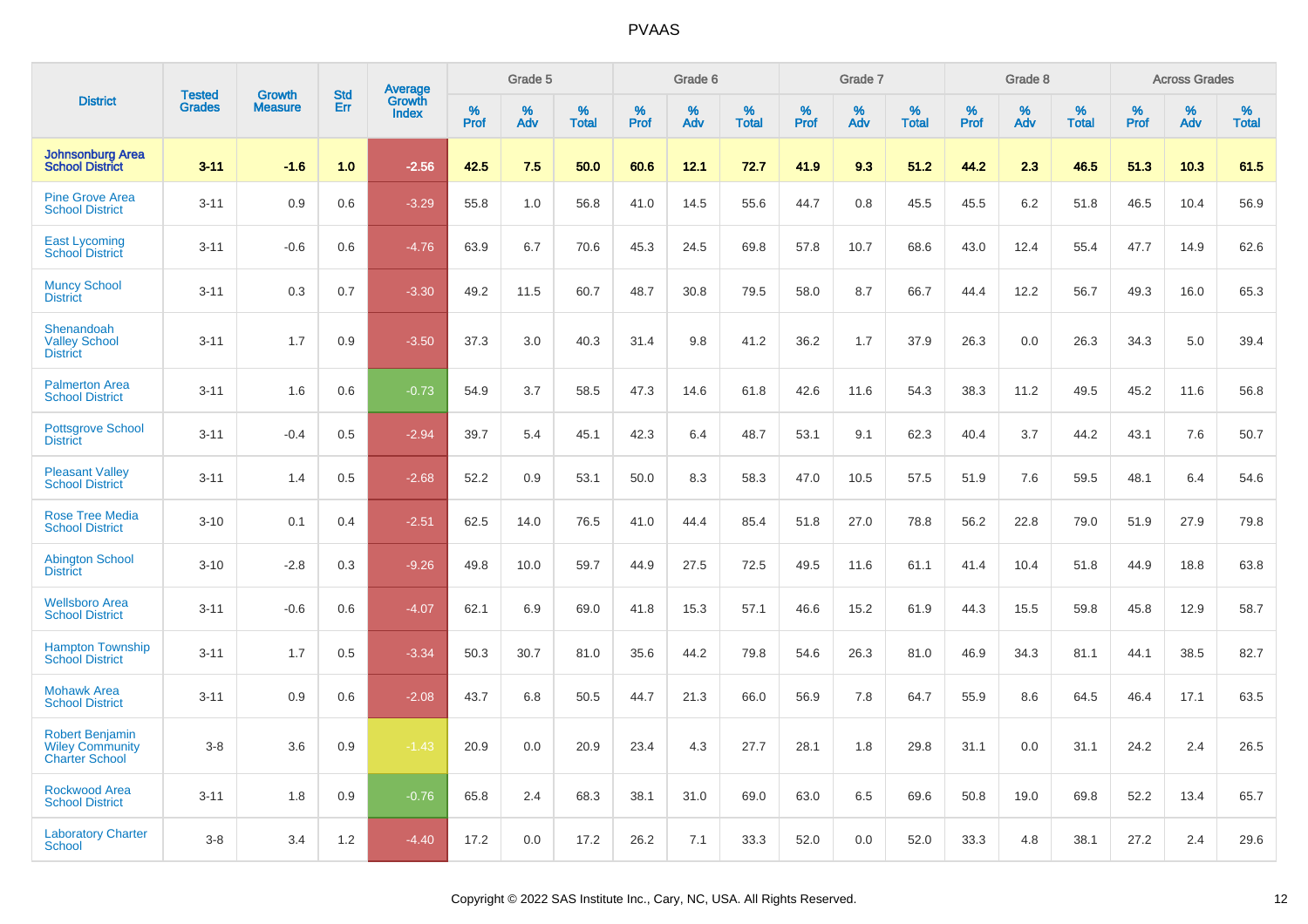|                                                                     | <b>Tested</b> | <b>Growth</b>  | <b>Std</b> | Average<br>Growth |           | Grade 5  |                   |           | Grade 6  |                   |           | Grade 7  |                   |           | Grade 8  |                   |              | <b>Across Grades</b> |                   |
|---------------------------------------------------------------------|---------------|----------------|------------|-------------------|-----------|----------|-------------------|-----------|----------|-------------------|-----------|----------|-------------------|-----------|----------|-------------------|--------------|----------------------|-------------------|
| <b>District</b>                                                     | <b>Grades</b> | <b>Measure</b> | Err        | <b>Index</b>      | %<br>Prof | %<br>Adv | %<br><b>Total</b> | %<br>Prof | %<br>Adv | %<br><b>Total</b> | %<br>Prof | %<br>Adv | %<br><b>Total</b> | %<br>Prof | %<br>Adv | %<br><b>Total</b> | $\%$<br>Prof | %<br>Adv             | %<br><b>Total</b> |
| <b>Johnsonburg Area</b><br><b>School District</b>                   | $3 - 11$      | $-1.6$         | 1.0        | $-2.56$           | 42.5      | 7.5      | 50.0              | 60.6      | 12.1     | 72.7              | 41.9      | 9.3      | 51.2              | 44.2      | 2.3      | 46.5              | 51.3         | 10.3                 | 61.5              |
| <b>California Area</b><br><b>School District</b>                    | $3 - 10$      | 1.5            | 0.8        | $-1.20$           | 51.8      | 3.7      | 55.6              | 39.4      | 9.1      | 48.5              | 46.4      | 17.9     | 64.3              | 50.0      | 18.5     | 68.5              | 45.7         | 14.1                 | 59.8              |
| <b>Mid Valley School</b><br><b>District</b>                         | $3 - 10$      | $-0.4$         | 0.6        | $-5.84$           | 41.6      | 5.0      | 46.5              | 48.8      | 10.4     | 59.2              | 38.6      | 2.4      | 40.9              | 26.2      | 2.7      | 28.9              | 38.8         | 7.4                  | 46.2              |
| <b>Union School</b><br><b>District</b>                              | $3 - 12$      | 2.7            | 1.0        | $-0.02$           | 21.2      | 6.1      | 27.3              | 40.9      | 20.4     | 61.4              | 40.5      | 0.0      | 40.5              | 40.0      | 6.7      | 46.7              | 37.0         | 8.4                  | 45.4              |
| <b>Bethel Park School</b><br><b>District</b>                        | $3 - 11$      | 0.5            | 0.4        | $-3.33$           | 59.3      | 14.8     | 74.2              | 44.6      | 30.2     | 74.9              | 57.6      | 17.0     | 74.5              | 54.5      | 19.6     | 74.1              | 52.1         | 24.5                 | 76.6              |
| Loyalsock<br><b>Township School</b><br><b>District</b>              | $3 - 12$      | 1.2            | 0.6        | $-1.86$           | 48.3      | 12.9     | 61.2              | 43.9      | 17.4     | 61.2              | 50.8      | 7.0      | 57.8              | 51.0      | 5.0      | 56.0              | 45.5         | 13.2                 | 58.7              |
| <b>Eastern Lancaster</b><br><b>County School</b><br><b>District</b> | $3 - 12$      | 1.1            | 0.5        | $-1.40$           | 48.1      | 3.9      | 51.9              | 38.7      | 12.0     | 50.8              | 35.4      | 4.6      | 39.9              | 38.0      | 15.5     | 53.5              | 39.2         | 9.3                  | 48.5              |
| <b>Chestnut Ridge</b><br><b>School District</b>                     | $3 - 12$      | 1.2            | 0.7        | $-2.28$           | 53.8      | 4.4      | 58.2              | 42.0      | 19.8     | 61.7              | 57.9      | 3.2      | 61.0              | 50.5      | 6.2      | 56.7              | 47.9         | 11.6                 | 59.5              |
| Conemaugh<br><b>Township Area</b><br><b>School District</b>         | $3 - 12$      | 2.5            | 0.8        | $-1.19$           | 53.2      | 22.6     | 75.8              | 36.1      | 36.1     | 72.1              | 62.5      | 18.1     | 80.6              | 50.7      | 16.4     | 67.1              | 50.9         | 24.8                 | 75.7              |
| <b>East Pennsboro</b><br><b>Area School</b><br><b>District</b>      | $3 - 11$      | 1.2            | 0.5        | $-1.85$           | 47.0      | 4.8      | 51.8              | 35.0      | 18.1     | 53.1              | 50.6      | 10.0     | 60.6              | 47.1      | 8.2      | 55.3              | 44.2         | 11.4                 | 55.5              |
| <b>Riverside Beaver</b><br><b>County School</b><br><b>District</b>  | $3 - 11$      | 2.3            | 0.6        | $-2.61$           | 53.1      | 9.4      | 62.5              | 37.0      | 36.0     | 73.0              | 48.8      | 12.5     | 61.2              | 51.6      | 15.8     | 67.4              | 45.6         | 22.4                 | 68.1              |
| <b>Big Spring School</b><br><b>District</b>                         | $3 - 11$      | $-0.3$         | 0.5        | $-3.93$           | 50.0      | 14.6     | 64.6              | 45.6      | 12.0     | 57.6              | 52.2      | 8.8      | 61.0              | 49.7      | 9.2      | 58.9              | 47.8         | 15.2                 | 63.0              |
| <b>KIPP Philadelphia</b><br><b>Charter School</b>                   | $3 - 8$       | 2.8            | 0.9        | 0.52              | 13.5      | 0.0      | 13.5              | 28.0      | 0.0      | 28.0              | 29.0      | 0.0      | 29.0              | 25.6      | 0.0      | 25.6              | 21.5         | 0.4                  | 21.9              |
| People For People<br><b>Charter School</b>                          | $3 - 12$      | 3.5            | 1.0        | $-0.65$           | 12.9      | 3.2      | 16.1              | 19.4      | 0.0      | 19.4              | 23.1      | 0.0      | 23.1              | 6.8       | 0.0      | 6.8               | 13.2         | 0.4                  | 13.6              |
| <b>Grove City Area</b><br><b>School District</b>                    | $3 - 12$      | 1.6            | 0.6        | $-1.18$           | 45.0      | 21.0     | 66.0              | 36.9      | 23.8     | 60.7              | 58.9      | 16.1     | 75.0              | 47.1      | 12.6     | 59.7              | 45.7         | 20.1                 | 65.8              |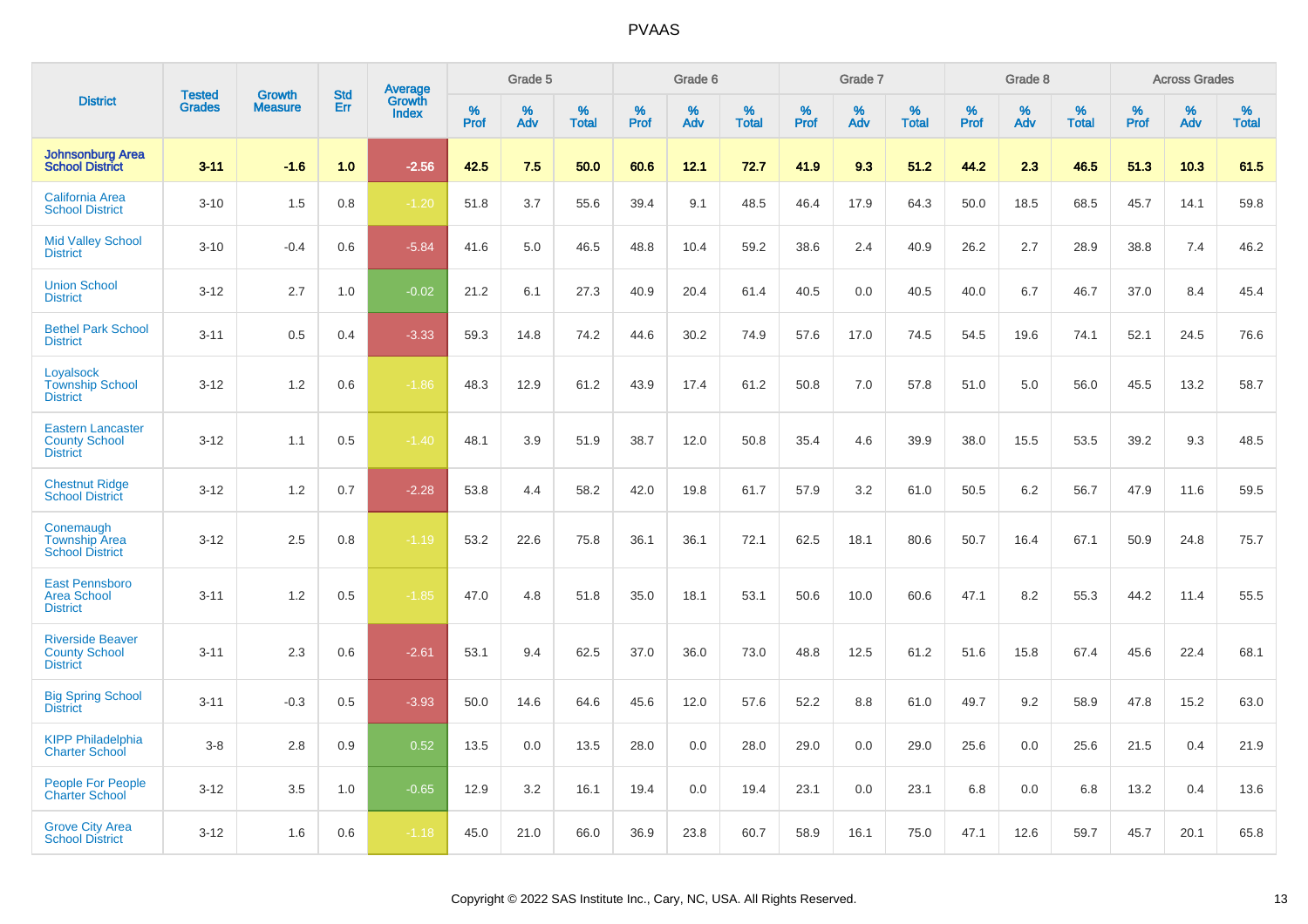|                                                                | <b>Tested</b> | <b>Growth</b>  | <b>Std</b> | Average                |                     | Grade 5  |                   |                     | Grade 6  |                   |              | Grade 7  |                   |                     | Grade 8  |                   |                     | <b>Across Grades</b> |                   |
|----------------------------------------------------------------|---------------|----------------|------------|------------------------|---------------------|----------|-------------------|---------------------|----------|-------------------|--------------|----------|-------------------|---------------------|----------|-------------------|---------------------|----------------------|-------------------|
| <b>District</b>                                                | <b>Grades</b> | <b>Measure</b> | Err        | Growth<br><b>Index</b> | $\%$<br><b>Prof</b> | %<br>Adv | %<br><b>Total</b> | $\%$<br><b>Prof</b> | %<br>Adv | %<br><b>Total</b> | $\%$<br>Prof | %<br>Adv | %<br><b>Total</b> | $\%$<br><b>Prof</b> | %<br>Adv | %<br><b>Total</b> | $\%$<br><b>Prof</b> | %<br>Adv             | %<br><b>Total</b> |
| <b>Johnsonburg Area</b><br><b>School District</b>              | $3 - 11$      | $-1.6$         | 1.0        | $-2.56$                | 42.5                | 7.5      | 50.0              | 60.6                | 12.1     | 72.7              | 41.9         | 9.3      | 51.2              | 44.2                | 2.3      | 46.5              | 51.3                | 10.3                 | 61.5              |
| <b>West Jefferson</b><br><b>Hills School District</b>          | $3 - 11$      | 0.0            | 0.4        | $-3.98$                | 58.9                | 14.8     | 73.8              | 50.5                | 19.9     | 70.4              | 60.2         | 13.1     | 73.3              | 57.6                | 17.7     | 75.4              | 53.0                | 20.4                 | 73.4              |
| <b>Russell Byers</b><br><b>Charter School</b>                  | $3 - 8$       | 1.4            | 0.9        | $-1.06$                | 18.2                | 1.8      | 20.0              | 36.8                | 0.0      | 36.8              | 28.1         | 0.0      | 28.1              | 14.3                | 2.0      | 16.3              | 22.4                | 3.0                  | 25.3              |
| <b>Wyoming Valley</b><br><b>West School</b><br><b>District</b> | $3 - 11$      | 0.9            | 0.5        | $-1.24$                | 41.0                | 4.2      | 45.2              | 32.6                | 7.6      | 40.3              | 40.5         | 4.2      | 44.6              | 30.1                | 12.1     | 42.2              | 35.8                | 6.9                  | 42.7              |
| Wilkinsburg<br><b>Borough School</b><br><b>District</b>        | $3-6$         | 4.8            | 1.4        | 0.90                   | 41.5                | 0.0      | 41.5              | 25.6                | 2.3      | 27.9              |              |          |                   |                     |          |                   | 23.5                | 1.0                  | 24.5              |
| Altoona Area<br><b>School District</b>                         | $3 - 12$      | 1.1            | 0.3        | $-1.92$                | 43.5                | 4.0      | 47.5              | 30.6                | 11.2     | 41.8              | 38.3         | 4.3      | 42.6              | 43.8                | 7.2      | 51.0              | 37.4                | 6.8                  | 44.1              |
| <b>Southern Fulton</b><br><b>School District</b>               | $3 - 11$      | 0.0            | 0.9        | $-1.64$                | 53.2                | 6.4      | 59.6              | 41.4                | 15.5     | 56.9              | 40.4         | 0.0      | 40.4              | 32.0                | 8.0      | 40.0              | 43.4                | 7.9                  | 51.3              |
| Pen Argyl Area<br><b>School District</b>                       | $3 - 12$      | 2.2            | 0.6        | $-0.55$                | 50.0                | 10.0     | 60.0              | 43.9                | 13.4     | 57.3              | 44.6         | 9.1      | 53.6              | 44.7                | 4.8      | 49.5              | 46.0                | 11.3                 | 57.2              |
| <b>Derry Area School</b><br><b>District</b>                    | $3 - 11$      | 2.2            | 0.6        | $-0.34$                | 44.6                | 8.3      | 52.9              | 44.4                | 29.1     | 73.5              | 49.6         | 17.1     | 66.7              | 43.1                | 12.9     | 56.0              | 44.1                | 17.4                 | 61.5              |
| <b>Mastery Charter</b><br>School - Gratz<br>Campus             | $7 - 10$      | 5.0            | 1.4        | 1.26                   |                     |          |                   |                     |          |                   | 19.4         | 0.0      | 19.4              | 7.3                 | 0.0      | 7.3               | 13.0                | 0.0                  | 13.0              |
| Wallenpaupack<br>Area School<br><b>District</b>                | $3 - 11$      | 1.8            | 0.5        | $-0.06$                | 54.8                | 4.2      | 59.0              | 52.1                | 8.5      | 60.6              | 49.3         | 12.8     | 62.2              | 40.4                | 6.8      | 47.3              | 47.2                | 10.0                 | 57.2              |
| <b>Bald Eagle Area</b><br><b>School District</b>               | $3 - 11$      | 0.1            | 0.6        | $-2.50$                | 54.7                | 4.7      | 59.4              | 41.6                | 7.9      | 49.5              | 32.2         | 2.5      | 34.8              | 34.2                | 14.0     | 48.2              | 39.5                | 10.5                 | 50.0              |
| <b>Cumberland Valley</b><br><b>School District</b>             | $3 - 12$      | 0.2            | 0.2        | $-3.90$                | 59.3                | 12.9     | 72.1              | 45.0                | 24.7     | 69.7              | 53.8         | 17.0     | 70.9              | 51.0                | 16.9     | 67.8              | 49.2                | 22.4                 | 71.6              |
| <b>Souderton Charter</b><br><b>School</b><br>Collaborative     | $3 - 8$       | 4.3            | 1.3        | $-0.07$                | 74.1                | 25.9     | 100.0             | 48.0                | 48.0     | 96.0              | 33.3         | 61.9     | 95.2              | 47.1                | 41.2     | 88.2              | 50.7                | 40.8                 | 91.6              |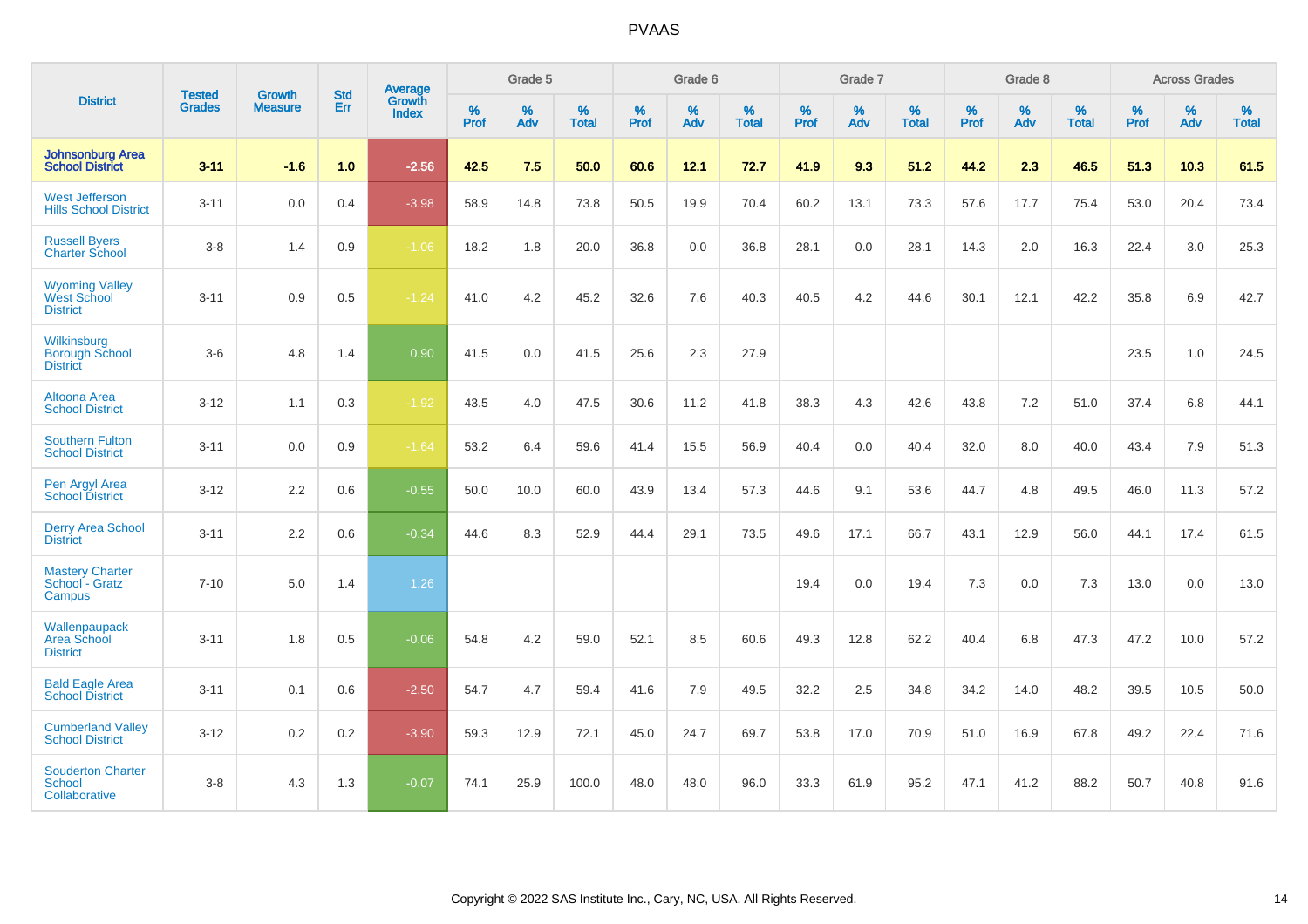|                                                                   | <b>Tested</b> | <b>Growth</b>  | <b>Std</b> | <b>Average</b>         |                  | Grade 5     |                   |           | Grade 6  |                   |                  | Grade 7  |                   |           | Grade 8  |                   |           | <b>Across Grades</b> |                   |
|-------------------------------------------------------------------|---------------|----------------|------------|------------------------|------------------|-------------|-------------------|-----------|----------|-------------------|------------------|----------|-------------------|-----------|----------|-------------------|-----------|----------------------|-------------------|
| <b>District</b>                                                   | <b>Grades</b> | <b>Measure</b> | Err        | Growth<br><b>Index</b> | %<br><b>Prof</b> | $\%$<br>Adv | %<br><b>Total</b> | %<br>Prof | %<br>Adv | %<br><b>Total</b> | %<br><b>Prof</b> | %<br>Adv | %<br><b>Total</b> | %<br>Prof | %<br>Adv | %<br><b>Total</b> | %<br>Prof | %<br>Adv             | %<br><b>Total</b> |
| <b>Johnsonburg Area</b><br><b>School District</b>                 | $3 - 11$      | $-1.6$         | 1.0        | $-2.56$                | 42.5             | 7.5         | 50.0              | 60.6      | 12.1     | 72.7              | 41.9             | 9.3      | 51.2              | 44.2      | 2.3      | 46.5              | 51.3      | 10.3                 | 61.5              |
| <b>Clarion-Limestone</b><br><b>Area School</b><br><b>District</b> | $3 - 12$      | 1.8            | 0.9        | $-0.57$                | 54.6             | 29.1        | 83.6              | 57.7      | 26.9     | 84.6              | 41.7             | 16.7     | 58.3              | 44.7      | 12.8     | 57.4              | 47.0      | 20.8                 | 67.7              |
| <b>Ridgway Area</b><br><b>School District</b>                     | $3 - 11$      | 2.8            | 0.8        | $-0.56$                | 57.4             | 6.6         | 63.9              | 45.9      | 32.8     | 78.7              | 48.3             | 8.3      | 56.7              | 57.4      | 8.2      | 65.6              | 51.0      | 16.6                 | 67.6              |
| Hatboro-Horsham<br><b>School District</b>                         | $3 - 11$      | 1.3            | 0.4        | $-0.67$                | 55.0             | 7.8         | 62.7              | 49.0      | 19.5     | 68.5              | 52.9             | 10.9     | 63.8              | 51.3      | 9.1      | 60.5              | 49.9      | 13.8                 | 63.7              |
| <b>Sharon City School</b><br><b>District</b>                      | $3 - 11$      | 1.0            | 0.6        | $-2.38$                | 36.8             | 3.5         | 40.3              | 30.8      | 15.0     | 45.8              | 33.3             | 1.8      | 35.2              | 42.1      | 6.4      | 48.4              | 34.2      | 6.1                  | 40.2              |
| <b>Riverview School</b><br><b>District</b>                        | $3 - 11$      | $-2.8$         | 0.8        | $-4.29$                | 71.2             | 9.6         | 80.8              | 39.7      | 29.5     | 69.2              | 54.8             | 1.6      | 56.4              | 38.0      | 10.1     | 48.1              | 48.9      | 19.2                 | 68.1              |
| Portage Area<br><b>School District</b>                            | $3 - 10$      | 1.0            | 0.9        | $-2.55$                | 50.0             | 9.5         | 59.5              | 52.0      | 28.0     | 80.0              | 54.0             | 3.2      | 57.1              | 49.1      | 7.6      | 56.6              | 51.5      | 15.6                 | 67.2              |
| <b>Susquehanna</b><br><b>Township School</b><br><b>District</b>   | $3 - 12$      | $-0.5$         | 0.5        | $-2.27$                | 42.6             | 1.2         | 43.8              | 30.8      | 2.0      | 32.8              | 27.1             | 2.8      | 29.9              | 33.8      | 6.1      | 39.9              | 34.8      | 4.8                  | 39.6              |
| <b>Clairton City</b><br><b>School District</b>                    | $3 - 11$      | 0.7            | 0.8        | $-1.61$                | 12.5             | 2.1         | 14.6              | 22.1      | 5.9      | 27.9              | 17.7             | 0.0      | 17.7              | 25.5      | 0.0      | 25.5              | 19.3      | 1.5                  | 20.8              |
| <b>Wyomissing Area</b><br><b>School District</b>                  | $3 - 12$      | $-1.6$         | 0.6        | $-4.87$                | 47.3             | 14.7        | 62.0              | 50.5      | 21.8     | 72.3              | 47.3             | 11.6     | 58.9              | 46.4      | 13.6     | 60.0              | 46.4      | 19.4                 | 65.8              |
| <b>Sto-Rox School</b><br><b>District</b>                          | $3 - 10$      | $-0.0$         | 0.9        | $-1.18$                | 16.1             | 2.2         | 18.3              | 27.9      | 1.2      | 29.1              | 0.0              | 0.0      | 0.0               | 2.9       | 0.0      | 2.9               | 16.8      | 1.0                  | 17.9              |
| <b>Centennial School</b><br><b>District</b>                       | $3 - 10$      | 1.2            | 0.3        | 0.36                   | 49.0             | 5.4         | 54.4              | 41.7      | 11.3     | 53.0              | 46.4             | 7.1      | 53.6              | 43.6      | 5.1      | 48.7              | 44.3      | 10.2                 | 54.4              |
| <b>Vida Charter</b><br><b>School</b>                              | $3-6$         | 3.8            | 1.9        | $-0.39$                | 56.0             | 16.0        | 72.0              | 27.8      | 27.8     | 55.6              |                  |          |                   |           |          |                   | 33.7      | 19.8                 | 53.5              |
| <b>Avon Grove</b><br><b>School District</b>                       | $3 - 10$      | $-1.5$         | 0.4        | $-5.53$                | 48.2             | 14.6        | 62.9              | 44.6      | 18.7     | 63.3              | 59.8             | 14.8     | 74.6              | 46.8      | 16.7     | 63.5              | 46.7      | 15.4                 | 62.1              |
| <b>Owen J Roberts</b><br><b>School District</b>                   | $3 - 11$      | $-2.3$         | 0.3        | $-11.48$               | 59.8             | 15.0        | 74.8              | 41.4      | 38.7     | 80.1              | 56.3             | 10.6     | 67.0              | 51.6      | 11.0     | 62.6              | 50.6      | 21.3                 | 71.8              |
| <b>West Chester Area</b><br><b>School District</b>                | $3 - 11$      | $-1.6$         | 0.3        | $-7.85$                | 58.7             | 13.5        | 72.2              | 51.5      | 23.7     | 75.1              | 53.1             | 14.1     | 67.2              | 57.3      | 13.9     | 71.2              | 52.6      | 21.5                 | 74.0              |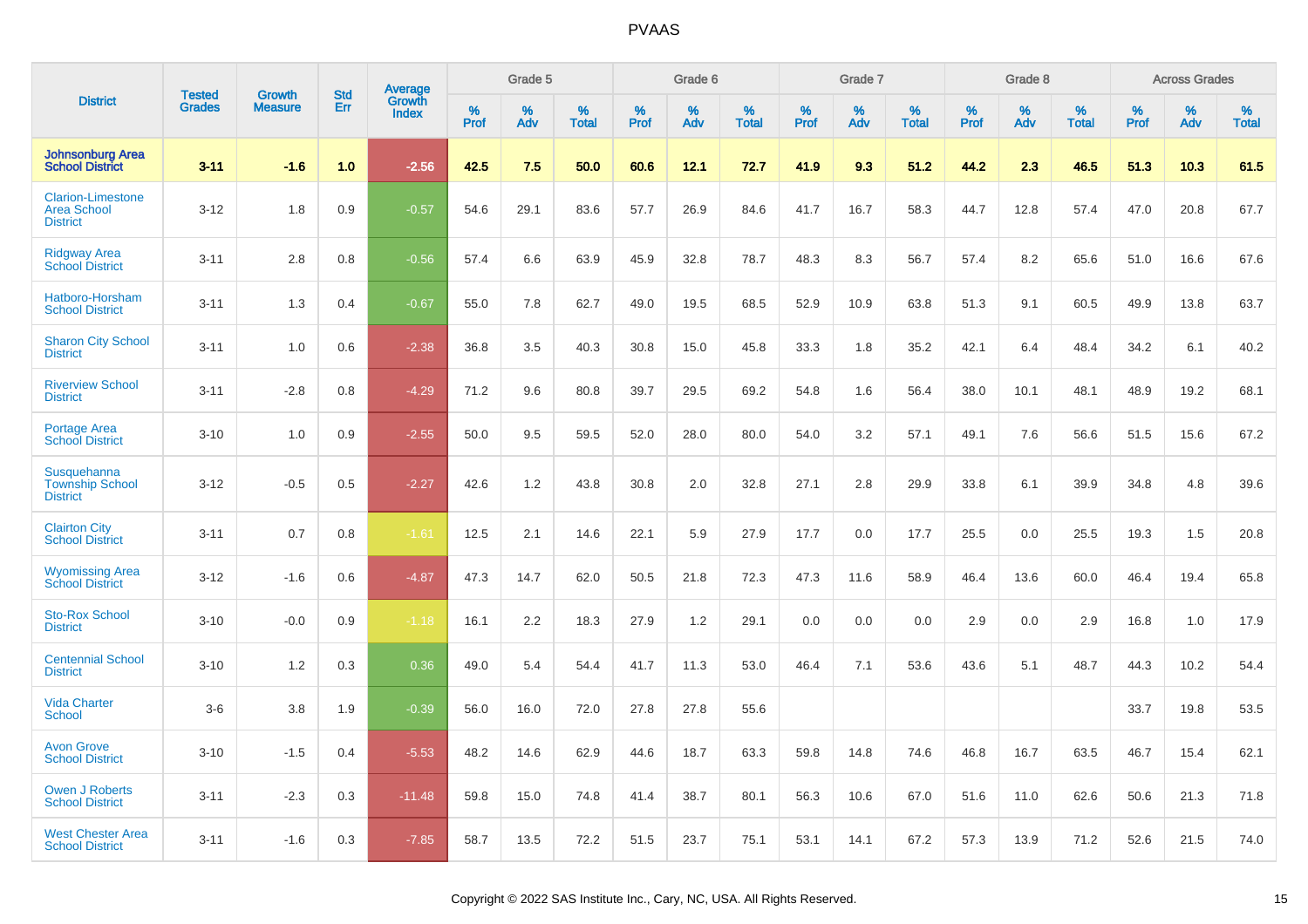|                                                           | <b>Tested</b> | <b>Growth</b>  | <b>Std</b> | <b>Average</b>         |           | Grade 5  |                   |           | Grade 6  |                   |           | Grade 7  |                   |           | Grade 8  |                   |              | <b>Across Grades</b> |                   |
|-----------------------------------------------------------|---------------|----------------|------------|------------------------|-----------|----------|-------------------|-----------|----------|-------------------|-----------|----------|-------------------|-----------|----------|-------------------|--------------|----------------------|-------------------|
| <b>District</b>                                           | <b>Grades</b> | <b>Measure</b> | Err        | Growth<br><b>Index</b> | %<br>Prof | %<br>Adv | %<br><b>Total</b> | %<br>Prof | %<br>Adv | %<br><b>Total</b> | %<br>Prof | %<br>Adv | %<br><b>Total</b> | %<br>Prof | %<br>Adv | %<br><b>Total</b> | $\%$<br>Prof | %<br>Adv             | %<br><b>Total</b> |
| <b>Johnsonburg Area</b><br><b>School District</b>         | $3 - 11$      | $-1.6$         | 1.0        | $-2.56$                | 42.5      | 7.5      | 50.0              | 60.6      | 12.1     | 72.7              | 41.9      | 9.3      | 51.2              | 44.2      | 2.3      | 46.5              | 51.3         | 10.3                 | 61.5              |
| <b>Pottsville Area</b><br><b>School District</b>          | $3 - 12$      | $-1.5$         | 0.5        | $-5.24$                | 43.0      | 3.7      | 46.7              | 39.2      | 7.7      | 46.8              | 34.4      | 4.9      | 39.3              | 40.4      | 4.1      | 44.4              | 39.7         | 6.1                  | 45.8              |
| <b>Easton Area</b><br><b>School District</b>              | $3 - 12$      | 0.1            | 0.4        | $-1.51$                | 43.5      | 2.4      | 45.9              | 33.8      | 7.9      | 41.8              | 40.1      | 7.2      | 47.2              | 35.4      | 6.0      | 41.4              | 36.9         | 7.9                  | 44.8              |
| <b>Jamestown Area</b><br><b>School District</b>           | $3 - 11$      | 2.7            | 1.2        | $-1.24$                | 47.4      | 0.0      | 47.4              | 30.6      | 19.4     | 50.0              | 41.4      | 6.9      | 48.3              | 54.6      | 0.0      | 54.6              | 41.2         | 7.9                  | 49.1              |
| <b>Girard School</b><br><b>District</b>                   | $3 - 11$      | 1.9            | 0.6        | $-2.29$                | 54.5      | 12.5     | 67.0              | 38.1      | 22.9     | 61.0              | 47.8      | 16.2     | 64.0              | 54.1      | 7.3      | 61.5              | 45.5         | 17.8                 | 63.3              |
| <b>Mastery Charter</b><br>School -<br>Shoemaker<br>Campus | $7 - 10$      | 5.8            | 1.6        | 1.55                   |           |          |                   |           |          |                   | 26.7      | 6.7      | 33.3              | 25.9      | 0.0      | 25.9              | 26.3         | 3.5                  | 29.8              |
| Northeastern York<br><b>School District</b>               | $3 - 11$      | 1.5            | 0.4        | $-0.02$                | 51.8      | 13.3     | 65.0              | 45.0      | 21.5     | 66.5              | 48.5      | 11.0     | 59.5              | 43.2      | 18.2     | 61.5              | 46.8         | 17.3                 | 64.1              |
| <b>Troy Area School</b><br><b>District</b>                | $3 - 10$      | 0.2            | 0.6        | $-2.82$                | 45.0      | 1.0      | 46.0              | 25.5      | 5.9      | 31.4              | 45.6      | 6.5      | 52.2              | 42.4      | 10.2     | 52.5              | 39.4         | 6.6                  | 46.0              |
| Claysburg-Kimmel<br><b>School District</b>                | $3 - 11$      | 2.9            | 0.8        | $-0.45$                | 52.3      | 3.1      | 55.4              | 34.6      | 15.4     | 50.0              | 35.1      | 8.8      | 43.9              | 43.9      | 7.0      | 50.9              | 43.5         | 8.7                  | 52.2              |
| <b>Stroudsburg Area</b><br><b>School District</b>         | $3 - 11$      | 1.1            | 0.4        | $-2.29$                | 39.1      | 4.0      | 43.1              | 39.0      | 11.2     | 50.2              | 46.4      | 8.5      | 54.9              | 48.9      | 7.8      | 56.7              | 40.7         | 9.2                  | 49.9              |
| Tredyffrin-<br><b>Easttown School</b><br><b>District</b>  | $3 - 10$      | 0.5            | 0.4        | $-3.06$                | 65.0      | 22.0     | 87.0              | 47.7      | 39.5     | 87.2              | 56.5      | 29.3     | 85.8              | 48.6      | 39.7     | 88.4              | 52.0         | 36.6                 | 88.6              |
| <b>Avon Grove</b><br><b>Charter School</b>                | $3 - 11$      | 1.7            | 0.6        | 0.18                   | 53.3      | 4.9      | 58.2              | 47.4      | 18.2     | 65.7              | 51.1      | 16.3     | 67.4              | 38.6      | 9.9      | 48.5              | 42.6         | 14.8                 | 57.4              |
| <b>Peters Township</b><br><b>School District</b>          | $3 - 11$      | $-0.2$         | 0.4        | $-4.46$                | 62.9      | 24.3     | 87.3              | 48.1      | 33.6     | 81.7              | 57.8      | 25.7     | 83.5              | 63.8      | 20.1     | 83.9              | 52.4         | 33.7                 | 86.1              |
| <b>Millersburg Area</b><br><b>School District</b>         | $3 - 11$      | $-0.2$         | 0.8        | $-2.79$                | 47.1      | 3.9      | 51.0              | 41.5      | 0.0      | 41.5              | 51.6      | 3.1      | 54.7              | 40.3      | 3.2      | 43.6              | 44.2         | 7.4                  | 51.5              |
| <b>Central Fulton</b><br><b>School District</b>           | $3 - 11$      | 0.7            | 0.8        | $-1.60$                | 43.4      | 7.9      | 51.3              | 36.2      | 8.7      | 44.9              | 42.7      | 2.7      | 45.3              | 53.6      | 16.1     | 69.6              | 45.7         | 8.1                  | 53.8              |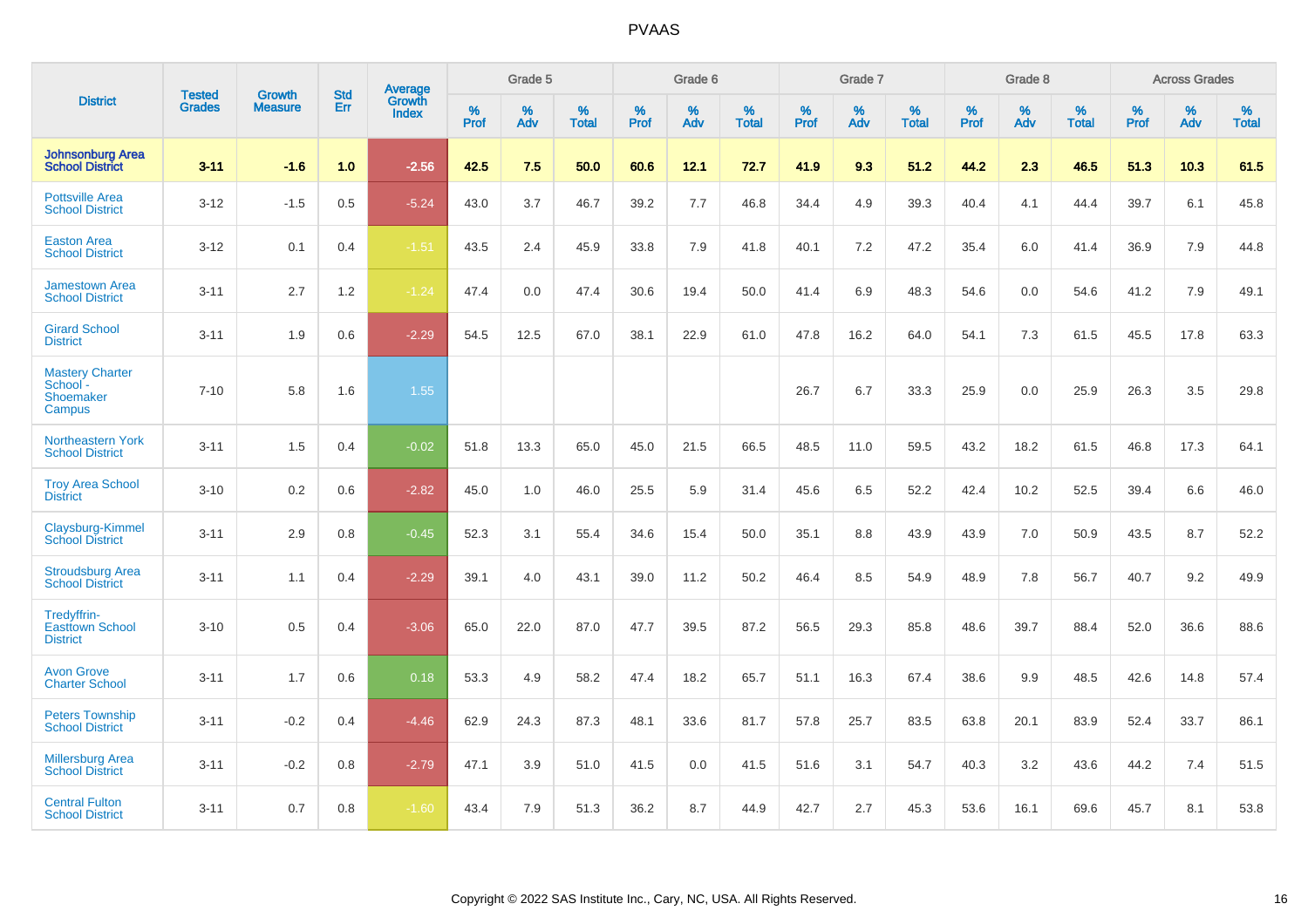|                                                                        |                                |                                 | <b>Std</b> | <b>Average</b>                |              | Grade 5  |                   |           | Grade 6  |                   |           | Grade 7  |                   |           | Grade 8  |                   |           | <b>Across Grades</b> |                   |
|------------------------------------------------------------------------|--------------------------------|---------------------------------|------------|-------------------------------|--------------|----------|-------------------|-----------|----------|-------------------|-----------|----------|-------------------|-----------|----------|-------------------|-----------|----------------------|-------------------|
| <b>District</b>                                                        | <b>Tested</b><br><b>Grades</b> | <b>Growth</b><br><b>Measure</b> | Err        | <b>Growth</b><br><b>Index</b> | $\%$<br>Prof | %<br>Adv | %<br><b>Total</b> | %<br>Prof | %<br>Adv | %<br><b>Total</b> | %<br>Prof | %<br>Adv | %<br><b>Total</b> | %<br>Prof | %<br>Adv | %<br><b>Total</b> | %<br>Prof | %<br>Adv             | %<br><b>Total</b> |
| <b>Johnsonburg Area</b><br><b>School District</b>                      | $3 - 11$                       | $-1.6$                          | 1.0        | $-2.56$                       | 42.5         | 7.5      | 50.0              | 60.6      | 12.1     | 72.7              | 41.9      | 9.3      | 51.2              | 44.2      | 2.3      | 46.5              | 51.3      | 10.3                 | 61.5              |
| <b>Susquenita School</b><br><b>District</b>                            | $3 - 11$                       | 0.7                             | 0.6        | $-1.50$                       | 46.7         | 9.2      | 55.8              | 45.3      | 8.5      | 53.8              | 38.0      | 7.4      | 45.4              | 42.1      | 6.5      | 48.6              | 43.0      | 11.2                 | 54.2              |
| <b>Ellwood City Area</b><br><b>School District</b>                     | $3 - 11$                       | 0.6                             | 0.6        | $-2.25$                       | 53.8         | 11.5     | 65.4              | 47.0      | 14.8     | 61.7              | 43.0      | 10.7     | 53.7              | 41.3      | 8.3      | 49.5              | 45.3      | 10.3                 | 55.6              |
| <b>Greater Johnstown</b><br><b>School District</b>                     | $3 - 11$                       | $-0.2$                          | 0.5        | $-3.14$                       | 21.9         | 0.0      | 21.9              | 21.0      | 2.7      | 23.6              | 26.7      | 0.6      | 27.3              | 23.4      | 0.6      | 24.0              | 21.6      | 1.8                  | 23.4              |
| Punxsutawney<br><b>Area School</b><br><b>District</b>                  | $3 - 11$                       | 1.1                             | 0.6        | $-0.16$                       | 52.2         | 9.4      | 61.6              | 54.9      | 13.3     | 68.1              | 36.8      | 5.6      | 42.4              | 40.0      | 5.4      | 45.4              | 41.5      | 12.4                 | 53.8              |
| Northern Bedford<br><b>County School</b><br><b>District</b>            | $3 - 11$                       | $-0.1$                          | 0.8        | $-2.76$                       | 46.9         | 14.3     | 61.2              | 57.6      | 28.8     | 86.4              | 43.1      | 17.2     | 60.3              | 50.0      | 15.6     | 65.6              | 46.8      | 20.5                 | 67.3              |
| <b>Karns City Area</b><br><b>School District</b>                       | $3 - 11$                       | $-0.9$                          | 0.6        | $-3.82$                       | 56.2         | 9.0      | 65.2              | 46.6      | 14.8     | 61.4              | 47.4      | 1.7      | 49.1              | 40.7      | 1.8      | 42.6              | 44.7      | 6.8                  | 51.5              |
| <b>Palmyra Area</b><br><b>School District</b>                          | $3 - 11$                       | $-0.7$                          | 0.4        | $-2.98$                       | 54.6         | 19.4     | 74.0              | 44.9      | 24.2     | 69.1              | 58.9      | 12.6     | 71.5              | 53.4      | 10.9     | 64.3              | 49.8      | 21.3                 | 71.1              |
| <b>Boys Latin Of</b><br>Philadelphia<br><b>Charter School</b>          | $6 - 12$                       | 2.7                             | 0.8        | 1.58                          |              |          |                   | 9.0       | 1.5      | 10.4              | 18.1      | 1.2      | 19.3              | 22.6      | 1.1      | 23.7              | 17.3      | 1.2                  | 18.5              |
| <b>York City School</b><br><b>District</b>                             | $3 - 12$                       | 1.0                             | 0.3        | 0.06                          | 13.6         | 0.5      | 14.1              | 17.2      | 1.8      | 19.1              | 14.9      | 0.0      | 14.9              | 16.0      | 0.2      | 16.2              | 15.3      | 0.7                  | 15.9              |
| Pennsylvania<br><b>Virtual Charter</b><br><b>School</b>                | $3 - 11$                       | 2.2                             | 0.7        | $-0.98$                       | 51.9         | 4.7      | 56.6              | 41.9      | 14.0     | 55.9              | 38.4      | 13.1     | 51.5              | 43.8      | 9.0      | 52.8              | 42.3      | 11.6                 | 53.9              |
| <b>Northeast Bradford</b><br><b>School District</b>                    | $3 - 10$                       | 3.0                             | 0.9        | 0.26                          | 57.5         | 2.5      | 60.0              | 37.8      | 11.1     | 48.9              | 39.6      | 11.3     | 50.9              | 40.4      | 7.0      | 47.4              | 45.2      | 9.9                  | 55.1              |
| <b>Western Beaver</b><br><b>County School</b><br><b>District</b>       | $3 - 11$                       | $-1.5$                          | 1.2        | $-3.15$                       | 37.5         | 12.5     | 50.0              | 57.1      | 31.0     | 88.1              | 52.1      | 8.3      | 60.4              | 52.8      | 5.6      | 58.3              | 50.0      | 17.8                 | 67.8              |
| <b>Young Scholars Of</b><br><b>Central PA Charter</b><br><b>School</b> | $3 - 8$                        | 3.9                             | 1.2        | $-0.71$                       | 35.6         | 13.3     | 48.9              | 28.0      | 12.0     | 40.0              | 50.0      | 14.3     | 64.3              | 43.8      | 0.0      | 43.8              | 42.6      | 11.6                 | 54.2              |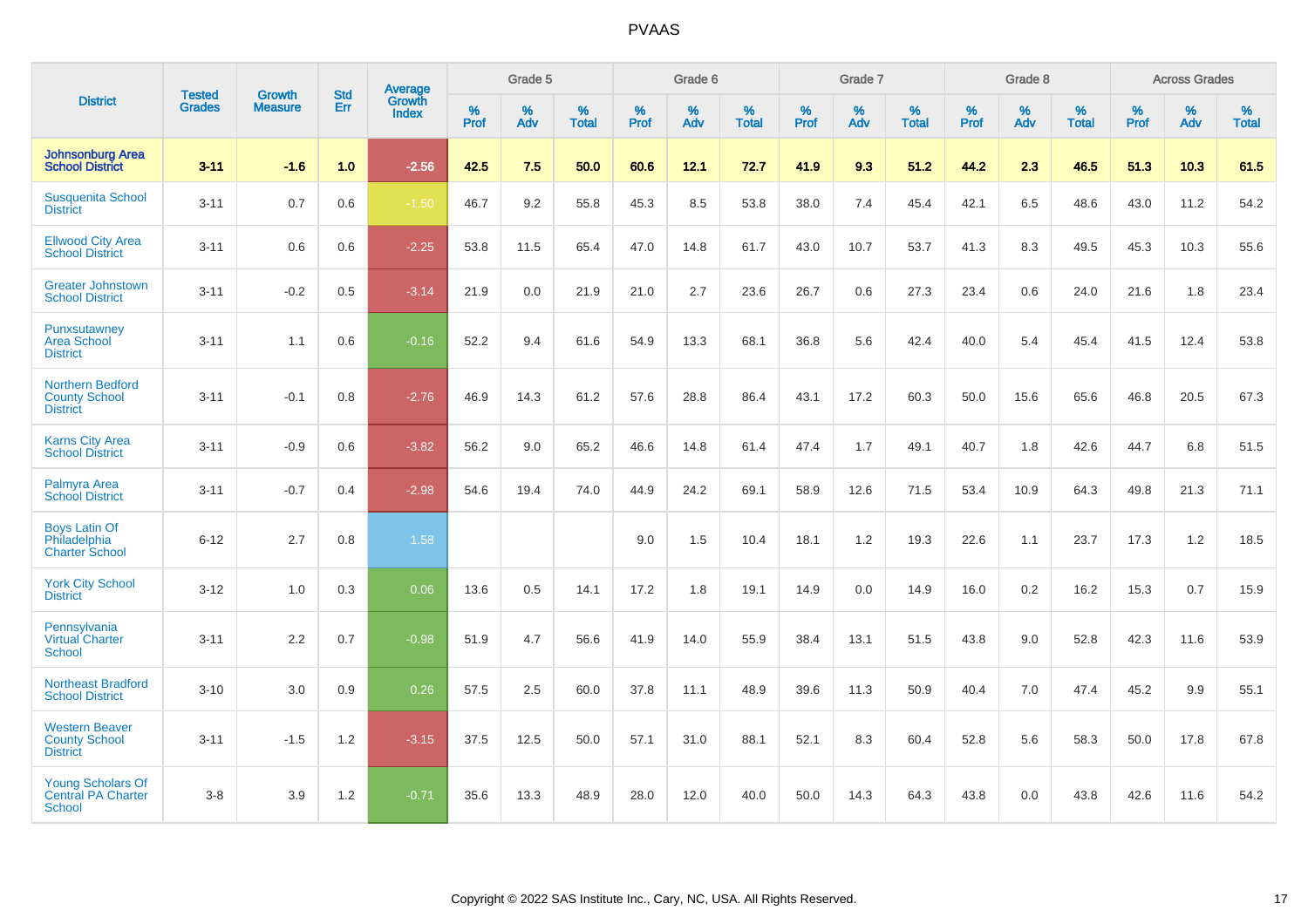|                                                                      |                                |                                 | <b>Std</b> | Average         |           | Grade 5  |                   |           | Grade 6  |                   |           | Grade 7  |                   |           | Grade 8  |                   |              | <b>Across Grades</b> |                   |
|----------------------------------------------------------------------|--------------------------------|---------------------------------|------------|-----------------|-----------|----------|-------------------|-----------|----------|-------------------|-----------|----------|-------------------|-----------|----------|-------------------|--------------|----------------------|-------------------|
| <b>District</b>                                                      | <b>Tested</b><br><b>Grades</b> | <b>Growth</b><br><b>Measure</b> | Err        | Growth<br>Index | %<br>Prof | %<br>Adv | %<br><b>Total</b> | %<br>Prof | %<br>Adv | %<br><b>Total</b> | %<br>Prof | %<br>Adv | %<br><b>Total</b> | %<br>Prof | %<br>Adv | %<br><b>Total</b> | $\%$<br>Prof | %<br>Adv             | %<br><b>Total</b> |
| <b>Johnsonburg Area</b><br><b>School District</b>                    | $3 - 11$                       | $-1.6$                          | 1.0        | $-2.56$         | 42.5      | 7.5      | 50.0              | 60.6      | 12.1     | 72.7              | 41.9      | 9.3      | 51.2              | 44.2      | 2.3      | 46.5              | 51.3         | 10.3                 | 61.5              |
| <b>Weatherly Area</b><br><b>School District</b>                      | $3 - 11$                       | 0.6                             | 1.1        | $-1.95$         | 53.8      | 0.0      | 53.8              | 48.5      | 15.2     | 63.6              | 53.3      | 3.3      | 56.7              | 29.7      | 13.5     | 43.2              | 41.9         | 6.9                  | 48.8              |
| <b>Redbank Valley</b><br><b>School District</b>                      | $3 - 11$                       | 2.3                             | 0.7        | $-0.29$         | 64.3      | 4.3      | 68.6              | 38.8      | 13.8     | 52.5              | 54.6      | 12.5     | 67.0              | 55.4      | 15.4     | 70.8              | 50.6         | 13.7                 | 64.4              |
| <b>West Middlesex</b><br><b>Area School</b><br><b>District</b>       | $3 - 10$                       | $-1.3$                          | 0.9        | $-5.66$         | 52.2      | 17.4     | 69.6              | 41.0      | 26.2     | 67.2              | 44.4      | 5.6      | 50.0              | 35.7      | 4.8      | 40.5              | 42.5         | 12.1                 | 54.6              |
| <b>Pan American</b><br><b>Academy Charter</b><br><b>School</b>       | $3 - 8$                        | 0.9                             | 0.8        | $-2.78$         | 19.3      | 1.8      | 21.0              | 17.1      | 0.0      | 17.1              | 28.1      | 1.8      | 29.8              | 21.3      | 1.6      | 23.0              | 19.6         | 2.0                  | 21.5              |
| <b>Pequea Valley</b><br><b>School District</b>                       | $3 - 11$                       | 1.3                             | 0.6        | $-1.96$         | 46.4      | 1.8      | 48.2              | 36.6      | 7.5      | 44.1              | 43.0      | 4.7      | 47.7              | 37.9      | 6.8      | 44.7              | 37.7         | 6.5                  | 44.2              |
| <b>United School</b><br><b>District</b>                              | $3 - 11$                       | 0.7                             | 0.8        | $-2.04$         | 52.4      | 0.0      | 52.4              | 54.0      | 14.3     | 68.2              | 52.3      | 7.7      | 60.0              | 35.8      | 16.4     | 52.2              | 47.1         | 12.4                 | 59.5              |
| <b>Donegal School</b><br><b>District</b>                             | $3 - 12$                       | 1.3                             | 0.5        | 0.56            | 42.0      | 11.6     | 53.6              | 40.9      | 18.8     | 59.7              | 44.4      | 12.4     | 56.8              | 32.4      | 16.2     | 48.6              | 39.5         | 16.0                 | 55.5              |
| <b>Slippery Rock Area</b><br><b>School District</b>                  | $3 - 11$                       | 0.3                             | 0.6        | $-2.10$         | 61.1      | 15.1     | 76.2              | 42.1      | 32.3     | 74.4              | 51.6      | 6.6      | 58.2              | 47.2      | 18.1     | 65.4              | 47.2         | 24.9                 | 72.1              |
| <b>Bellwood-Antis</b><br><b>School District</b>                      | $3 - 10$                       | 1.5                             | 0.7        | $-1.63$         | 46.1      | 3.4      | 49.4              | 34.4      | 16.7     | 51.1              | 44.0      | 10.7     | 54.8              | 41.3      | 26.1     | 67.4              | 41.8         | 16.7                 | 58.6              |
| <b>Lincoln Leadership</b><br><b>Academy Charter</b><br><b>School</b> | $3 - 12$                       | 1.6                             | 0.9        | $-0.39$         | 29.6      | 0.0      | 29.6              | 25.0      | 12.5     | 37.5              | 24.5      | 5.7      | 30.2              | 22.0      | 2.4      | 24.4              | 28.4         | 5.4                  | 33.8              |
| <b>Hopewell Area</b><br><b>School District</b>                       | $3 - 11$                       | $-0.3$                          | 0.6        | $-3.20$         | 53.8      | 3.0      | 56.8              | 50.4      | 19.0     | 69.4              | 48.3      | 10.7     | 59.1              | 42.6      | 6.6      | 49.2              | 48.2         | 11.9                 | 60.1              |
| <b>Spring Grove Area</b><br><b>School District</b>                   | $3 - 11$                       | $-0.1$                          | 0.4        | $-4.54$         | 49.1      | 16.7     | 65.7              | 40.9      | 25.0     | 65.9              | 47.4      | 15.5     | 63.0              | 50.4      | 6.8      | 57.2              | 46.5         | 19.3                 | 65.8              |
| <b>Upper Darby</b><br><b>School District</b>                         | $3 - 12$                       | 0.7                             | 0.3        | $-1.00$         | 30.9      | 2.9      | 33.8              | 29.8      | 6.5      | 36.3              | 26.4      | 1.4      | 27.7              | 29.9      | 3.6      | 33.4              | 30.4         | 5.0                  | 35.4              |
| <b>Big Beaver Falls</b><br>Area School<br><b>District</b>            | $3 - 11$                       | $-0.7$                          | 0.6        | $-3.07$         | 44.1      | 2.9      | 47.1              | 30.8      | 1.9      | 32.7              | 29.7      | 5.0      | 34.6              | 27.8      | 2.1      | 29.9              | 33.1         | 3.7                  | 36.8              |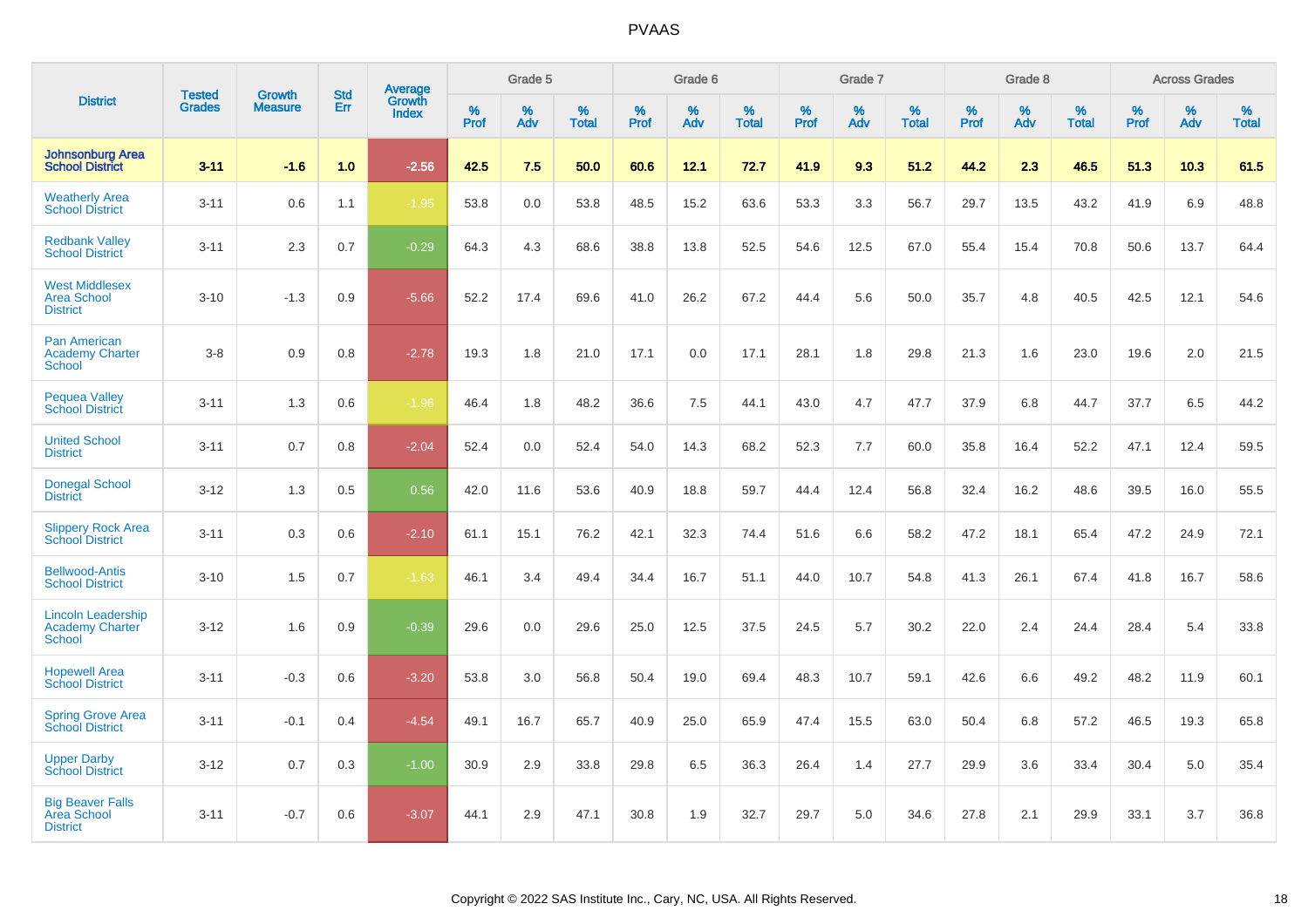|                                                               |                                |                                 | <b>Std</b> | Average                |                     | Grade 5     |                   |           | Grade 6  |                   |           | Grade 7  |                   |              | Grade 8  |                   |              | <b>Across Grades</b> |                   |
|---------------------------------------------------------------|--------------------------------|---------------------------------|------------|------------------------|---------------------|-------------|-------------------|-----------|----------|-------------------|-----------|----------|-------------------|--------------|----------|-------------------|--------------|----------------------|-------------------|
| <b>District</b>                                               | <b>Tested</b><br><b>Grades</b> | <b>Growth</b><br><b>Measure</b> | Err        | Growth<br><b>Index</b> | $\%$<br><b>Prof</b> | $\%$<br>Adv | %<br><b>Total</b> | %<br>Prof | %<br>Adv | %<br><b>Total</b> | %<br>Prof | %<br>Adv | %<br><b>Total</b> | $\%$<br>Prof | %<br>Adv | %<br><b>Total</b> | $\%$<br>Prof | %<br>Adv             | %<br><b>Total</b> |
| <b>Johnsonburg Area</b><br><b>School District</b>             | $3 - 11$                       | $-1.6$                          | 1.0        | $-2.56$                | 42.5                | 7.5         | 50.0              | 60.6      | 12.1     | 72.7              | 41.9      | 9.3      | 51.2              | 44.2         | 2.3      | 46.5              | 51.3         | 10.3                 | 61.5              |
| Mechanicsburg<br><b>Area School</b><br><b>District</b>        | $3 - 11$                       | 0.3                             | 0.4        | $-2.81$                | 48.1                | 12.0        | 60.1              | 45.6      | 16.3     | 61.9              | 46.2      | 12.4     | 58.6              | 52.3         | 8.7      | 61.0              | 46.4         | 13.9                 | 60.2              |
| <b>William Penn</b><br><b>School District</b>                 | $3 - 12$                       | 1.4                             | 0.5        | 0.26                   | 24.0                | 0.5         | 24.5              | 31.6      | 2.8      | 34.5              | 30.8      | 0.6      | 31.4              | 21.8         | 2.4      | 24.2              | 26.1         | 2.5                  | 28.6              |
| <b>North Pocono</b><br><b>School District</b>                 | $3 - 11$                       | 0.3                             | 0.6        | $-2.05$                | 55.8                | 8.5         | 64.3              | 57.8      | 12.1     | 69.8              | 61.3      | 16.0     | 77.3              | 48.7         | 12.4     | 61.1              | 54.2         | 17.4                 | 71.6              |
| <b>Bentworth School</b><br><b>District</b>                    | $3 - 11$                       | 2.1                             | 0.7        | 1.13                   | 60.3                | 15.4        | 75.6              | 46.1      | 6.7      | 52.8              | 52.5      | 20.0     | 72.5              | 43.3         | 11.9     | 55.2              | 52.1         | 16.1                 | 68.2              |
| <b>Marion Center</b><br><b>Area School</b><br><b>District</b> | $3 - 10$                       | 2.0                             | 0.7        | 0.03                   | 52.6                | 10.3        | 62.8              | 45.6      | 22.3     | 68.0              | 52.9      | 5.9      | 58.8              | 49.5         | 7.4      | 56.8              | 49.1         | 13.2                 | 62.3              |
| <b>Selinsgrove Area</b><br><b>School District</b>             | $3 - 12$                       | $-1.5$                          | 0.5        | $-3.62$                | 51.9                | 4.4         | 56.4              | 46.4      | 19.0     | 65.4              | 39.7      | 16.7     | 56.4              | 47.6         | 12.6     | 60.2              | 44.8         | 15.2                 | 60.0              |
| <b>Montrose Area</b><br><b>School District</b>                | $3 - 10$                       | 1.0                             | 0.7        | $-0.88$                | 50.0                | 16.2        | 66.2              | 40.2      | 28.3     | 68.5              | 38.2      | 13.2     | 51.5              | 45.0         | 10.0     | 55.0              | 43.8         | 18.3                 | 62.0              |
| <b>Manchester</b><br><b>Academic Charter</b><br><b>School</b> | $3-8$                          | 2.1                             | 1.1        | $-2.61$                | 12.0                | 0.0         | 12.0              | 35.7      | 3.6      | 39.3              | 46.2      | 0.0      | 46.2              | 31.4         | 0.0      | 31.4              | 30.7         | 1.7                  | 32.4              |
| <b>Blue Ridge School</b><br><b>District</b>                   | $3 - 11$                       | 2.2                             | 0.8        | $-0.09$                | 42.5                | 8.2         | 50.7              | 46.0      | 8.1      | 54.0              | 50.0      | 16.1     | 66.1              | 47.1         | 8.6      | 55.7              | 45.4         | 10.7                 | 56.1              |
| <b>Northern Cambria</b><br><b>School District</b>             | $3 - 11$                       | 1.6                             | 0.8        | $-0.85$                | 40.0                | 5.4         | 45.4              | 33.3      | 7.4      | 40.7              | 53.7      | 5.6      | 59.3              | 47.7         | 4.6      | 52.3              | 42.9         | 6.6                  | 49.4              |
| <b>Scranton School</b><br><b>District</b>                     | $3 - 12$                       | $-0.8$                          | 0.5        | $-3.18$                | 35.9                | 1.7         | 37.6              | 29.4      | 4.2      | 33.6              | 24.9      | 2.8      | 27.7              | 26.3         | 5.8      | 32.2              | 29.5         | 4.0                  | 33.5              |
| <b>Mastery Charter</b><br>School - Hardy<br><b>Williams</b>   | $3 - 11$                       | 0.9                             | 1.2        | $-1.53$                | 10.3                | 0.0         | 10.3              | 37.8      | 13.5     | 51.4              | 29.2      | 0.0      | 29.2              |              |          |                   | 21.1         | 3.6                  | 24.7              |
| <b>Meyersdale Area</b><br><b>School District</b>              | $3 - 11$                       | 2.0                             | 0.8        | $-1.63$                | 51.8                | 13.0        | 64.8              | 55.4      | 12.3     | 67.7              | 62.3      | 1.9      | 64.2              | 54.2         | 5.1      | 59.3              | 52.4         | 10.9                 | 63.3              |
| <b>Cornell School</b><br><b>District</b>                      | $3 - 11$                       | $-0.8$                          | 1.1        | $-2.17$                | 36.7                | 0.0         | 36.7              | 34.9      | 7.0      | 41.9              | 35.9      | 0.0      | 35.9              | 24.3         | 2.7      | 27.0              | 32.9         | 6.1                  | 39.0              |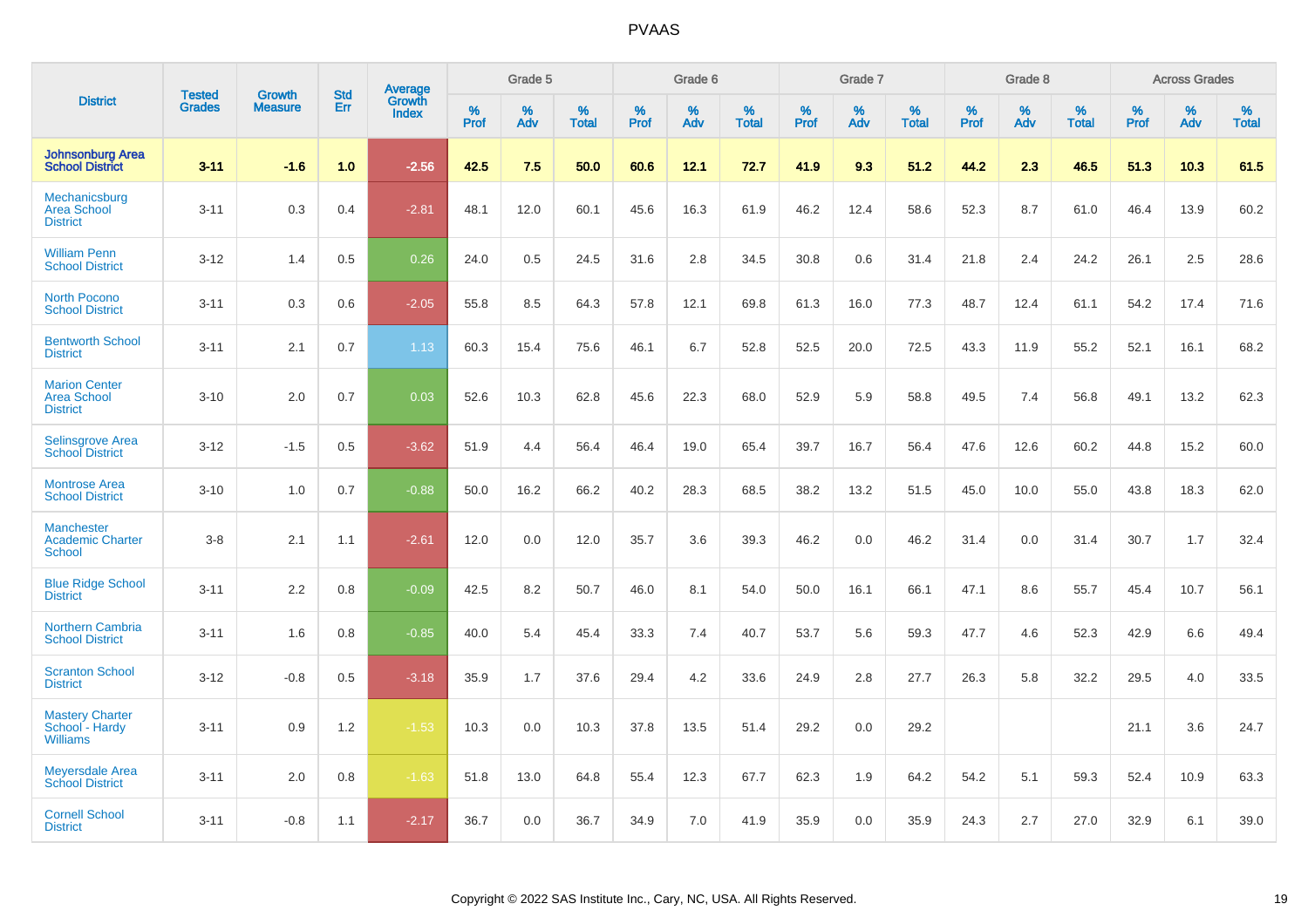|                                                                       |                                |                                 | <b>Std</b> | Average                |              | Grade 5  |                   |           | Grade 6  |                   |           | Grade 7  |                   |           | Grade 8  |                   |              | <b>Across Grades</b> |                   |
|-----------------------------------------------------------------------|--------------------------------|---------------------------------|------------|------------------------|--------------|----------|-------------------|-----------|----------|-------------------|-----------|----------|-------------------|-----------|----------|-------------------|--------------|----------------------|-------------------|
| <b>District</b>                                                       | <b>Tested</b><br><b>Grades</b> | <b>Growth</b><br><b>Measure</b> | Err        | Growth<br><b>Index</b> | $\%$<br>Prof | %<br>Adv | %<br><b>Total</b> | %<br>Prof | %<br>Adv | %<br><b>Total</b> | %<br>Prof | %<br>Adv | %<br><b>Total</b> | %<br>Prof | %<br>Adv | %<br><b>Total</b> | $\%$<br>Prof | %<br>Adv             | %<br><b>Total</b> |
| <b>Johnsonburg Area</b><br><b>School District</b>                     | $3 - 11$                       | $-1.6$                          | 1.0        | $-2.56$                | 42.5         | 7.5      | 50.0              | 60.6      | 12.1     | 72.7              | 41.9      | 9.3      | 51.2              | 44.2      | 2.3      | 46.5              | 51.3         | 10.3                 | 61.5              |
| <b>Tidioute</b><br>Community<br><b>Charter School</b>                 | $3 - 11$                       | 2.0                             | 1.5        | $-0.21$                | 69.2         | 0.0      | 69.2              | 61.1      | 5.6      | 66.7              | 26.3      | 0.0      | 26.3              | 37.0      | 0.0      | 37.0              | 43.2         | 4.0                  | 47.2              |
| <b>Minersville Area</b><br><b>School District</b>                     | $3 - 11$                       | $-1.1$                          | 0.7        | $-2.58$                | 42.5         | 2.7      | 45.2              | 38.7      | 24.0     | 62.7              | 40.0      | 4.0      | 44.0              | 46.6      | 1.4      | 48.0              | 42.2         | 10.0                 | 52.2              |
| <b>York Academy</b><br><b>Regional Charter</b><br>School              | $3 - 11$                       | 0.3                             | 0.8        | $-2.68$                | 33.3         | 5.0      | 38.3              | 55.9      | 11.9     | 67.8              | 47.3      | 7.3      | 54.6              | 35.1      | 12.3     | 47.4              | 40.8         | 14.1                 | 54.9              |
| <b>MaST Community</b><br><b>Charter School</b>                        | $3 - 10$                       | $-4.3$                          | 0.6        | $-7.34$                | 56.4         | 9.9      | 66.3              | 45.3      | 21.7     | 67.0              | 59.8      | 12.8     | 72.6              | 54.4      | 12.6     | 67.0              | 51.0         | 14.1                 | 65.2              |
| Apollo-Ridge<br><b>School District</b>                                | $3 - 12$                       | $-2.9$                          | 0.7        | $-4.42$                | 45.6         | 1.5      | 47.1              | 25.3      | 9.6      | 34.9              | 34.6      | 0.0      | 34.6              | 42.1      | 5.3      | 47.4              | 38.1         | 6.5                  | 44.6              |
| <b>North Clarion</b><br><b>County School</b><br><b>District</b>       | $3 - 12$                       | 2.6                             | 1.0        | $-0.17$                | 51.1         | 8.9      | 60.0              | 46.3      | 19.5     | 65.8              | 45.2      | 4.8      | 50.0              | 54.6      | 11.4     | 65.9              | 45.1         | 12.2                 | 57.3              |
| <b>Jenkintown School</b><br><b>District</b>                           | $3 - 11$                       | 1.5                             | 1.0        | $-1.16$                | 68.0         | 8.0      | 76.0              | 54.0      | 18.9     | 73.0              | 42.9      | 35.7     | 78.6              | 60.6      | 21.2     | 81.8              | 53.1         | 25.8                 | 78.9              |
| <b>South Middleton</b><br><b>School District</b>                      | $3 - 11$                       | 0.8                             | 0.5        | $-3.53$                | 48.5         | 12.1     | 60.6              | 45.2      | 21.0     | 66.1              | 44.4      | 12.9     | 57.3              | 42.1      | 12.0     | 54.1              | 45.4         | 16.9                 | 62.3              |
| <b>North East School</b><br><b>District</b>                           | $3 - 11$                       | 0.8                             | 0.6        | $-0.63$                | 61.2         | 9.5      | 70.7              | 44.8      | 21.6     | 66.4              | 50.0      | 9.3      | 59.3              | 56.9      | 16.8     | 73.7              | 52.6         | 15.4                 | 68.0              |
| <b>Shenango Area</b><br><b>School District</b>                        | $3 - 11$                       | 1.9                             | 0.7        | $-0.12$                | 46.4         | 19.0     | 65.5              | 37.5      | 25.0     | 62.5              | 45.7      | 9.6      | 55.3              | 41.1      | 18.9     | 60.0              | 42.3         | 18.7                 | 61.1              |
| <b>Indiana Area</b><br><b>School District</b>                         | $3 - 11$                       | 1.1                             | 0.5        | $-0.73$                | 57.2         | 12.8     | 70.0              | 37.5      | 22.5     | 60.0              | 53.6      | 16.6     | 70.2              | 52.0      | 16.3     | 68.4              | 49.3         | 18.5                 | 67.7              |
| <b>Southern Tioga</b><br><b>School District</b>                       | $3 - 11$                       | 1.4                             | 0.6        | $-0.62$                | 38.5         | 4.2      | 42.7              | 39.6      | 14.2     | 53.8              | 44.9      | 3.6      | 48.6              | 37.2      | 8.3      | 45.4              | 38.5         | 7.0                  | 45.6              |
| <b>New Foundations</b><br><b>Charter School</b>                       | $3 - 11$                       | $-0.9$                          | 0.8        | $-1.98$                | 37.0         | 9.3      | 46.3              | 38.1      | 9.5      | 47.6              | 50.8      | 3.3      | 54.1              | 36.1      | 6.0      | 42.2              | 41.1         | 6.7                  | 47.8              |
| <b>Southern</b><br><b>Huntingdon County</b><br><b>School District</b> | $3 - 11$                       | 1.1                             | 0.7        | $-0.83$                | 47.1         | 2.9      | 50.0              | 26.6      | 7.6      | 34.2              | 43.2      | 4.6      | 47.7              | 41.5      | 3.7      | 45.1              | 39.6         | 5.6                  | 45.2              |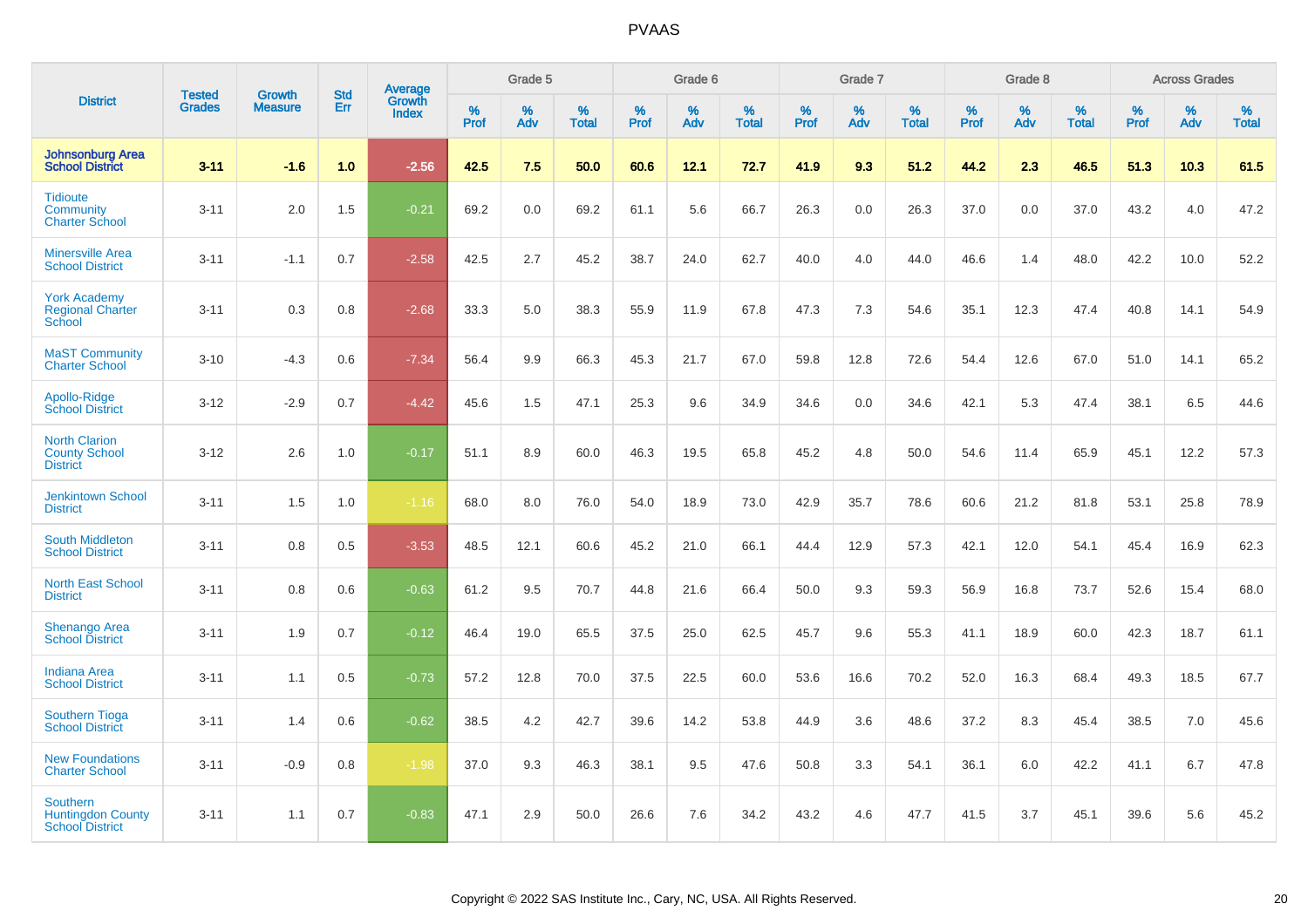|                                                                              |                                |                                 | <b>Std</b> | Average                |           | Grade 5  |                   |           | Grade 6  |                   |           | Grade 7  |                   |           | Grade 8  |                   |           | <b>Across Grades</b> |                   |
|------------------------------------------------------------------------------|--------------------------------|---------------------------------|------------|------------------------|-----------|----------|-------------------|-----------|----------|-------------------|-----------|----------|-------------------|-----------|----------|-------------------|-----------|----------------------|-------------------|
| <b>District</b>                                                              | <b>Tested</b><br><b>Grades</b> | <b>Growth</b><br><b>Measure</b> | Err        | Growth<br><b>Index</b> | %<br>Prof | %<br>Adv | %<br><b>Total</b> | %<br>Prof | %<br>Adv | %<br><b>Total</b> | %<br>Prof | %<br>Adv | %<br><b>Total</b> | %<br>Prof | %<br>Adv | %<br><b>Total</b> | %<br>Prof | %<br>Adv             | %<br><b>Total</b> |
| <b>Johnsonburg Area</b><br><b>School District</b>                            | $3 - 11$                       | $-1.6$                          | 1.0        | $-2.56$                | 42.5      | 7.5      | 50.0              | 60.6      | 12.1     | 72.7              | 41.9      | 9.3      | 51.2              | 44.2      | 2.3      | 46.5              | 51.3      | 10.3                 | 61.5              |
| <b>Mckeesport Area</b><br><b>School District</b>                             | $3 - 12$                       | 0.3                             | 0.5        | $-3.77$                | 30.5      | 0.6      | 31.1              | 29.1      | 1.3      | 30.4              | 24.1      | 0.0      | 24.1              | 22.6      | 1.0      | 23.7              | 25.9      | 2.4                  | 28.3              |
| <b>Everett Area</b><br><b>School District</b>                                | $3 - 11$                       | $-0.2$                          | 0.7        | $-3.44$                | 41.4      | 9.2      | 50.6              | 34.9      | 11.6     | 46.5              | 47.5      | 5.9      | 53.5              | 37.3      | 9.3      | 46.7              | 40.8      | 11.4                 | 52.2              |
| <b>Young Scholars Of</b><br>Western<br>Pennsylvania<br><b>Charter School</b> | $3-8$                          | 2.0                             | 1.1        | 0.04                   | 27.3      | 9.1      | 36.4              | 40.6      | 6.2      | 46.9              | 32.1      | 3.6      | 35.7              | 43.5      | 8.7      | 52.2              | 31.2      | 9.1                  | 40.3              |
| <b>Propel Charter</b><br>School - East                                       | $3-8$                          | 1.1                             | 1.0        | $-2.14$                | 32.5      | 0.0      | 32.5              | 34.3      | 11.4     | 45.7              | 33.3      | 9.1      | 42.4              | 29.4      | 0.0      | 29.4              | 31.6      | 4.7                  | 36.3              |
| <b>Blue Mountain</b><br><b>School District</b>                               | $3 - 10$                       | 0.0                             | 0.5        | $-2.39$                | 60.1      | 12.0     | 72.2              | 50.9      | 12.4     | 63.3              | 52.0      | 10.1     | 62.0              | 47.3      | 11.5     | 58.8              | 52.0      | 15.0                 | 67.0              |
| <b>Port Allegany</b><br><b>School District</b>                               | $3 - 11$                       | $-1.8$                          | 0.8        | $-3.92$                | 34.3      | 2.9      | 37.1              | 31.9      | 2.9      | 34.8              | 32.9      | 5.7      | 38.6              | 40.3      | 3.2      | 43.6              | 35.0      | 5.9                  | 40.8              |
| <b>Valley View School</b><br><b>District</b>                                 | $3 - 11$                       | 1.0                             | 0.8        | $-2.65$                | 62.4      | 1.8      | 64.2              | 41.4      | 10.3     | 51.7              | 53.7      | 4.9      | 58.5              | 42.6      | 4.9      | 47.5              | 49.9      | 7.2                  | 57.1              |
| <b>Aspira Bilingual</b><br><b>Cyber Charter</b><br>School                    | $3 - 11$                       | 2.8                             | 1.6        | $-0.41$                |           |          |                   | 12.9      | 0.0      | 12.9              | 0.0       | 0.0      | 0.0               | 0.0       | 0.0      | 0.0               | 5.9       | 0.0                  | 5.9               |
| <b>Duquesne City</b><br><b>School District</b>                               | $3-8$                          | 3.1                             | 1.4        | 0.73                   | 11.3      | 0.0      | 11.3              | 10.8      | 2.7      | 13.5              |           |          |                   |           |          |                   | 14.8      | 0.6                  | 15.3              |
| North Star School<br><b>District</b>                                         | $3 - 11$                       | $-0.3$                          | 0.7        | $-4.18$                | 44.3      | 3.8      | 48.1              | 35.9      | 17.2     | 53.1              | 44.4      | 8.3      | 52.8              | 49.5      | 17.2     | 66.7              | 44.5      | 15.3                 | 59.8              |
| <b>South Butler</b><br><b>County School</b><br><b>District</b>               | $3 - 10$                       | 1.0                             | 0.5        | $-0.14$                | 59.9      | 14.3     | 74.2              | 50.7      | 14.5     | 65.2              | 44.7      | 11.4     | 56.1              | 53.7      | 13.0     | 66.7              | 50.5      | 17.8                 | 68.3              |
| <b>Albert Gallatin</b><br><b>Area School</b><br><b>District</b>              | $3 - 11$                       | 0.4                             | 0.5        | $-1.30$                | 45.8      | 5.4      | 51.2              | 34.0      | 8.4      | 42.4              | 39.7      | 2.2      | 41.8              | 37.8      | 5.3      | 43.0              | 38.7      | 7.6                  | 46.2              |
| <b>Upper Moreland</b><br><b>Township School</b><br><b>District</b>           | $3 - 11$                       | $-0.3$                          | 0.4        | $-3.84$                | 54.1      | 10.5     | 64.6              | 42.4      | 21.0     | 63.4              | 53.7      | 8.4      | 62.1              | 41.0      | 14.2     | 55.1              | 46.0      | 16.1                 | 62.1              |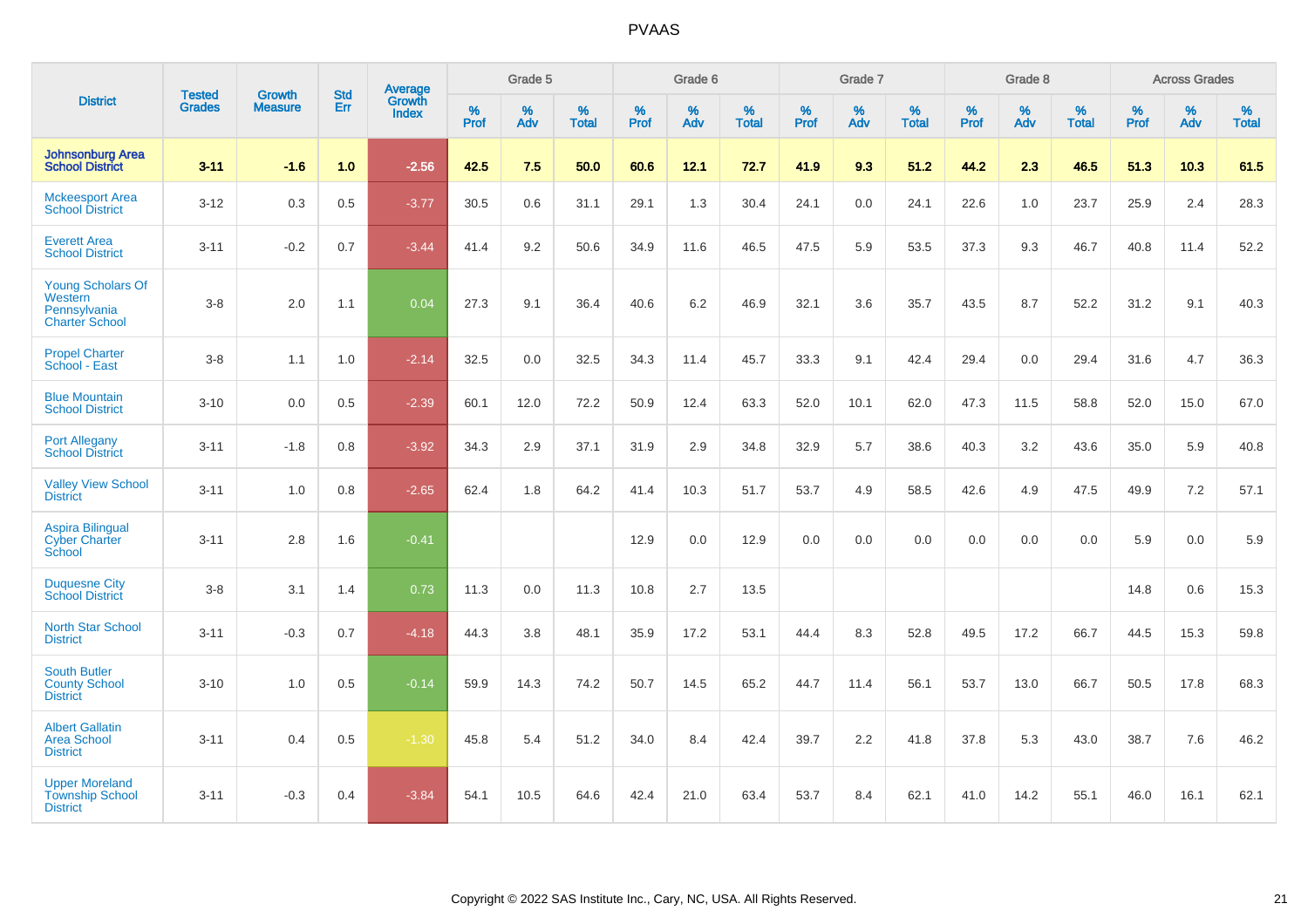|                                                                           |                                |                                 | <b>Std</b> | <b>Average</b>                |           | Grade 5  |                   |           | Grade 6  |                   |           | Grade 7  |                   |           | Grade 8  |                   |           | <b>Across Grades</b> |                   |
|---------------------------------------------------------------------------|--------------------------------|---------------------------------|------------|-------------------------------|-----------|----------|-------------------|-----------|----------|-------------------|-----------|----------|-------------------|-----------|----------|-------------------|-----------|----------------------|-------------------|
| <b>District</b>                                                           | <b>Tested</b><br><b>Grades</b> | <b>Growth</b><br><b>Measure</b> | Err        | <b>Growth</b><br><b>Index</b> | %<br>Prof | %<br>Adv | %<br><b>Total</b> | %<br>Prof | %<br>Adv | %<br><b>Total</b> | %<br>Prof | %<br>Adv | %<br><b>Total</b> | %<br>Prof | %<br>Adv | %<br><b>Total</b> | %<br>Prof | %<br>Adv             | %<br><b>Total</b> |
| <b>Johnsonburg Area</b><br><b>School District</b>                         | $3 - 11$                       | $-1.6$                          | 1.0        | $-2.56$                       | 42.5      | 7.5      | 50.0              | 60.6      | 12.1     | 72.7              | 41.9      | 9.3      | 51.2              | 44.2      | 2.3      | 46.5              | 51.3      | 10.3                 | 61.5              |
| <b>Clarion Area</b><br><b>School District</b>                             | $3 - 11$                       | 1.1                             | 0.9        | $-1.14$                       | 58.3      | 2.1      | 60.4              | 46.4      | 7.1      | 53.6              | 44.8      | 4.5      | 49.2              | 39.0      | 11.9     | 50.8              | 45.1      | 10.1                 | 55.2              |
| <b>Warren County</b><br><b>School District</b>                            | $3 - 11$                       | $0.2\,$                         | 0.4        | $-1.64$                       | 38.6      | 4.0      | 42.5              | 41.0      | 8.0      | 49.0              | 33.4      | 4.1      | 37.5              | 43.1      | 4.7      | 47.8              | 38.0      | 6.9                  | 44.8              |
| <b>Palisades School</b><br><b>District</b>                                | $3 - 11$                       | 0.4                             | 0.6        | $-3.48$                       | 53.1      | 13.5     | 66.7              | 48.5      | 19.2     | 67.7              | 60.2      | 10.7     | 70.9              | 43.2      | 9.1      | 52.3              | 48.5      | 17.4                 | 65.9              |
| <b>Premier Arts And</b><br><b>Science Charter</b><br><b>School</b>        | $3-5$                          | 5.2                             | 2.1        | 2.52                          | 16.7      | 0.0      | 16.7              |           |          |                   |           |          |                   |           |          |                   | 14.2      | 1.9                  | 16.0              |
| <b>Interboro School</b><br><b>District</b>                                | $3 - 12$                       | 0.3                             | 0.4        | $-2.03$                       | 42.9      | 4.5      | 47.3              | 40.0      | 11.7     | 51.7              | 44.0      | 8.7      | 52.7              | 44.2      | 7.4      | 51.6              | 41.8      | 8.7                  | 50.4              |
| <b>Gateway School</b><br><b>District</b>                                  | $3 - 11$                       | $-1.0$                          | 0.4        | $-5.60$                       | 48.9      | 5.6      | 54.5              | 42.7      | 10.8     | 53.5              | 49.3      | 10.8     | 60.1              | 43.7      | 14.0     | 57.7              | 45.5      | 12.1                 | 57.7              |
| <b>Dallastown Area</b><br><b>School District</b>                          | $3 - 11$                       | $-2.2$                          | 0.3        | $-6.90$                       | 53.1      | 7.2      | 60.3              | 44.3      | 30.9     | 75.1              | 45.3      | 9.3      | 54.7              | 43.8      | 11.1     | 54.9              | 44.8      | 19.1                 | 63.9              |
| <b>Saint Marys Area</b><br><b>School District</b>                         | $3 - 11$                       | $-1.5$                          | 0.6        | $-3.55$                       | 48.7      | 2.6      | 51.3              | 42.7      | 13.7     | 56.4              | 40.8      | 7.7      | 48.5              | 46.4      | 8.0      | 54.3              | 44.6      | 11.0                 | 55.6              |
| <b>Lebanon School</b><br><b>District</b>                                  | $3 - 11$                       | $-0.4$                          | 0.4        | $-2.17$                       | 29.4      | 2.5      | 31.9              | 21.7      | 5.5      | 27.2              | 20.0      | 2.5      | 22.5              | 21.9      | 1.2      | 23.0              | 25.5      | 3.4                  | 28.8              |
| <b>Southwest</b><br>Leadership<br><b>Academy Charter</b><br><b>School</b> | $3 - 8$                        | 0.2                             | 1.1        | $-5.76$                       | 9.1       | 0.0      | 9.1               | 16.1      | 6.4      | 22.6              | 15.8      | 2.6      | 18.4              | 20.8      | 0.0      | 20.8              | 19.0      | 3.3                  | 22.3              |
| <b>Chester-Upland</b><br><b>School District</b>                           | $3 - 11$                       | 0.8                             | 0.8        | $-1.40$                       | 15.4      | 0.0      | 15.4              | 18.2      | 2.6      | 20.8              | 12.4      | 0.0      | 12.4              | 9.8       | 0.0      | 9.8               | 15.6      | 1.0                  | 16.6              |
| Penn Cambria<br><b>School District</b>                                    | $3 - 11$                       | $-0.4$                          | 0.6        | $-3.40$                       | 56.8      | 0.9      | 57.7              | 46.5      | 7.1      | 53.5              | 58.1      | 7.7      | 65.8              | 52.3      | 7.8      | 60.2              | 48.8      | 9.2                  | 58.0              |
| <b>Farrell Area School</b><br><b>District</b>                             | $3 - 11$                       | 1.3                             | 1.0        | $-0.92$                       | 26.7      | 0.0      | 26.7              | 31.7      | 2.4      | 34.2              | 20.4      | 0.0      | 20.4              | 28.2      | 0.0      | 28.2              | 25.9      | 2.3                  | 28.2              |
| <b>Greater Latrobe</b><br><b>School District</b>                          | $3 - 11$                       | $-3.1$                          | 0.4        | $-8.08$                       | 55.6      | 5.8      | 61.4              | 42.2      | 21.1     | 63.2              | 49.0      | 10.1     | 59.1              | 46.2      | 20.0     | 66.2              | 46.9      | 15.6                 | 62.5              |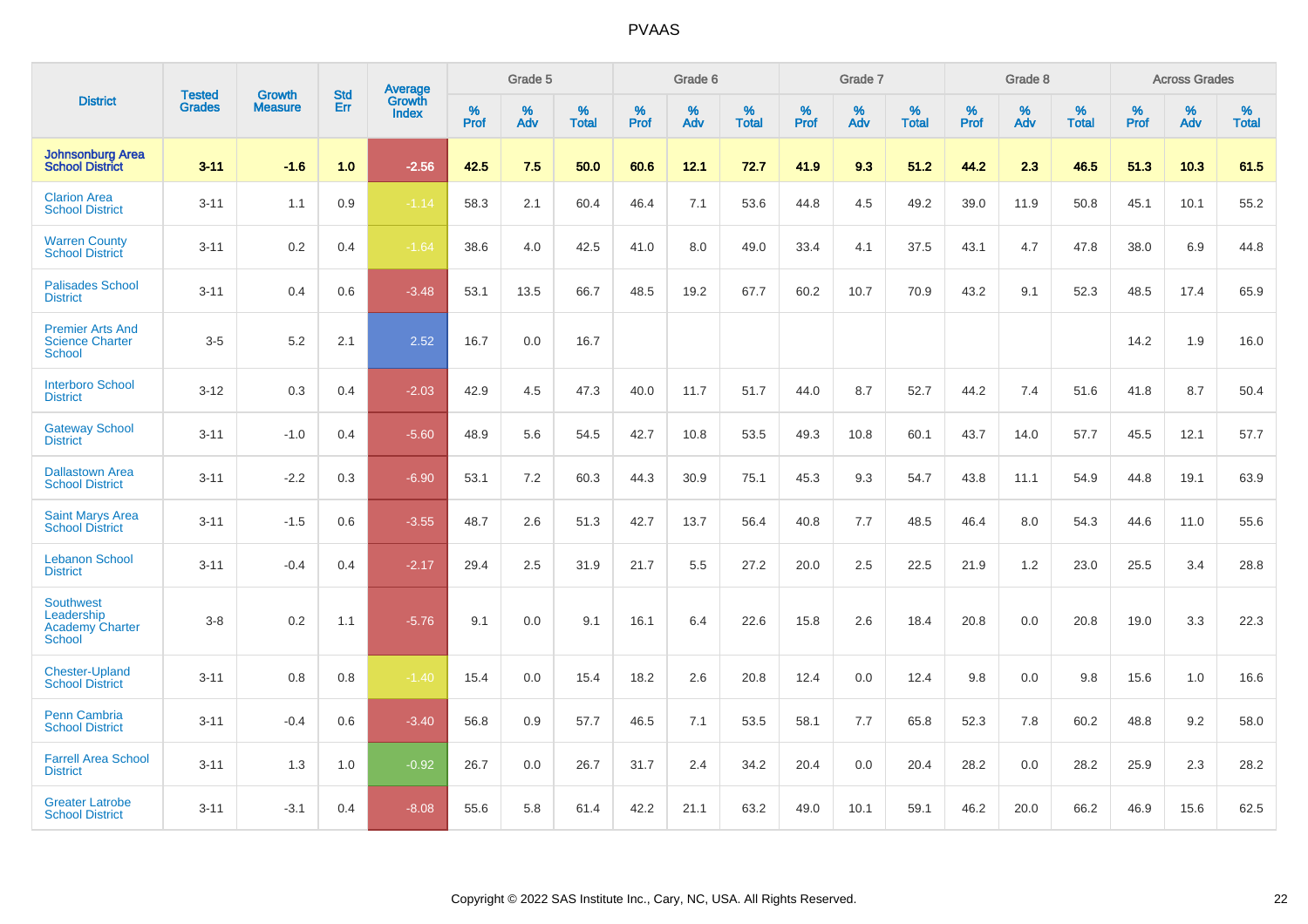|                                                                         |                                |                                 |                   | Average                |                     | Grade 5     |                   |              | Grade 6  |                      |              | Grade 7  |                      |              | Grade 8  |                   |              | <b>Across Grades</b> |            |
|-------------------------------------------------------------------------|--------------------------------|---------------------------------|-------------------|------------------------|---------------------|-------------|-------------------|--------------|----------|----------------------|--------------|----------|----------------------|--------------|----------|-------------------|--------------|----------------------|------------|
| <b>District</b>                                                         | <b>Tested</b><br><b>Grades</b> | <b>Growth</b><br><b>Measure</b> | <b>Std</b><br>Err | Growth<br><b>Index</b> | $\%$<br><b>Prof</b> | $\%$<br>Adv | %<br><b>Total</b> | $\%$<br>Prof | %<br>Adv | $\%$<br><b>Total</b> | $\%$<br>Prof | %<br>Adv | $\%$<br><b>Total</b> | $\%$<br>Prof | %<br>Adv | %<br><b>Total</b> | $\%$<br>Prof | %<br>Adv             | %<br>Total |
| Johnsonburg Area<br><b>School District</b>                              | $3 - 11$                       | $-1.6$                          | 1.0               | $-2.56$                | 42.5                | 7.5         | 50.0              | 60.6         | 12.1     | 72.7                 | 41.9         | 9.3      | 51.2                 | 44.2         | 2.3      | 46.5              | 51.3         | 10.3                 | 61.5       |
| <b>Seven Generations</b><br><b>Charter School</b>                       | $3-5$                          | 5.1                             | 2.1               | 2.46                   | 62.2                | 2.7         | 64.9              |              |          |                      |              |          |                      |              |          |                   | 48.0         | 8.8                  | 56.8       |
| Northwood<br><b>Academy Charter</b><br>School                           | $3-8$                          | $-0.1$                          | 0.7               | $-3.80$                | 23.4                | 1.3         | 24.7              | 44.2         | 6.5      | 50.6                 | 37.5         | 5.6      | 43.1                 | 29.6         | 13.0     | 42.6              | 31.0         | 5.4                  | 36.4       |
| Philadelphia City<br><b>School District</b>                             | $3 - 12$                       | $-0.0$                          | 0.2               | $-2.50$                | 24.2                | 3.5         | 27.7              | 22.9         | 8.1      | 31.0                 | 26.8         | 6.5      | 33.4                 | 22.4         | 4.6      | 27.1              | 23.1         | 6.3                  | 29.4       |
| <b>Mastery Charter</b><br>School - Harrity<br>Campus                    | $3-8$                          | 0.5                             | 1.2               | $-2.57$                | 13.6                | 0.0         | 13.6              | 12.8         | 2.1      | 14.9                 | 26.5         | 0.0      | 26.5                 | 11.1         | 7.4      | 18.5              | 18.2         | 2.0                  | 20.2       |
| <b>Middletown Area</b><br><b>School District</b>                        | $3 - 11$                       | $-0.3$                          | 0.6               | $-2.50$                | 40.9                | 6.3         | 47.2              | 28.7         | 7.0      | 35.7                 | 43.8         | 5.6      | 49.3                 | 38.5         | 3.8      | 42.3              | 37.8         | 8.2                  | 46.0       |
| Allegheny-Clarion<br><b>Valley School</b><br><b>District</b>            | $3 - 10$                       | 2.1                             | 1.0               | 0.11                   | 42.5                | 5.0         | 47.5              | 42.1         | 15.8     | 57.9                 | 43.9         | 2.4      | 46.3                 | 40.0         | 0.0      | 40.0              | 40.9         | 9.1                  | 50.0       |
| <b>Eastern Lebanon</b><br><b>County School</b><br><b>District</b>       | $3 - 11$                       | $-0.3$                          | 0.5               | $-4.72$                | 48.9                | 2.8         | 51.7              | 42.0         | 9.1      | 51.1                 | 45.1         | 8.0      | 53.1                 | 29.8         | 7.0      | 36.8              | 42.0         | 9.1                  | 51.0       |
| West Philadelphia<br>Achievement<br>Charter<br><b>Elementary School</b> | $3-5$                          | 3.8                             | 1.6               | 2.40                   | 21.0                | 0.0         | 21.0              |              |          |                      |              |          |                      |              |          |                   | 18.1         | 1.5                  | 19.6       |
| <b>Southeast Delco</b><br><b>School District</b>                        | $3 - 10$                       | $-0.6$                          | 0.6               | $-3.13$                | 28.6                | 0.0         | 28.6              | 30.4         | 1.8      | 32.1                 | 29.2         | 1.5      | 30.8                 | 34.4         | 3.8      | 38.2              | 28.9         | 2.4                  | 31.3       |
| <b>Union City Area</b><br><b>School District</b>                        | $3 - 12$                       | 0.2                             | 0.7               | $-1.85$                | 34.8                | 1.4         | 36.2              | 35.5         | 16.1     | 51.6                 | 44.7         | 10.5     | 55.3                 | 42.2         | 8.9      | 51.1              | 39.0         | 12.5                 | 51.5       |
| <b>Conewago Valley</b><br><b>School District</b>                        | $3 - 12$                       | 0.7                             | 0.4               | $-2.40$                | 52.1                | 3.4         | 55.5              | 44.7         | 14.0     | 58.7                 | 46.4         | 8.8      | 55.2                 | 46.8         | 5.7      | 52.5              | 46.9         | 10.0                 | 56.9       |
| <b>Haverford</b><br><b>Township School</b><br><b>District</b>           | $3 - 11$                       | 0.2                             | 0.3               | $-2.60$                | 55.4                | 23.8        | 79.2              | 51.1         | 27.6     | 78.7                 | 55.0         | 18.3     | 73.3                 | 44.5         | 32.3     | 76.7              | 49.2         | 29.5                 | 78.6       |
| <b>Mastery Charter</b><br>School - Pickett<br>Campus                    | $6 - 10$                       | 1.6                             | 1.1               | $-0.80$                |                     |             |                   | 4.9          | 0.0      | 4.9                  | 15.4         | 0.0      | 15.4                 | 8.8          | 2.9      | 11.8              | 9.6          | 0.9                  | 10.5       |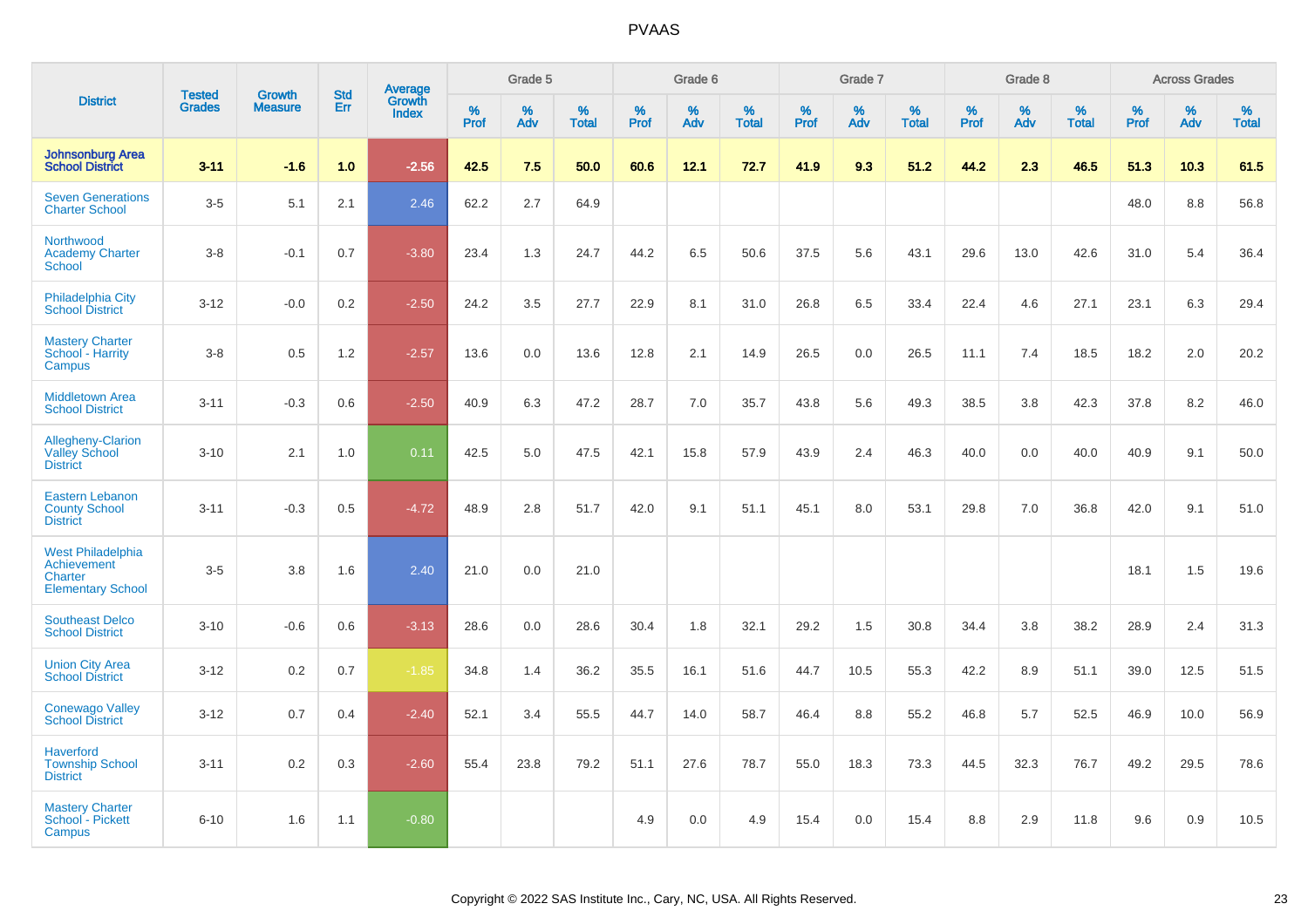|                                                                     | <b>Tested</b> | <b>Growth</b>  | <b>Std</b> | Average                |           | Grade 5  |                   |           | Grade 6  |                   |           | Grade 7  |                   |           | Grade 8  |                   |           | <b>Across Grades</b> |                   |
|---------------------------------------------------------------------|---------------|----------------|------------|------------------------|-----------|----------|-------------------|-----------|----------|-------------------|-----------|----------|-------------------|-----------|----------|-------------------|-----------|----------------------|-------------------|
| <b>District</b>                                                     | <b>Grades</b> | <b>Measure</b> | Err        | Growth<br><b>Index</b> | %<br>Prof | %<br>Adv | %<br><b>Total</b> | %<br>Prof | %<br>Adv | %<br><b>Total</b> | %<br>Prof | %<br>Adv | %<br><b>Total</b> | %<br>Prof | %<br>Adv | %<br><b>Total</b> | %<br>Prof | %<br>Adv             | %<br><b>Total</b> |
| <b>Johnsonburg Area</b><br><b>School District</b>                   | $3 - 11$      | $-1.6$         | 1.0        | $-2.56$                | 42.5      | 7.5      | 50.0              | 60.6      | 12.1     | 72.7              | 41.9      | 9.3      | 51.2              | 44.2      | 2.3      | 46.5              | 51.3      | 10.3                 | 61.5              |
| <b>Fort Leboeuf</b><br><b>School District</b>                       | $3 - 11$      | 0.0            | 0.5        | $-2.79$                | 47.7      | 21.9     | 69.7              | 39.4      | 26.8     | 66.2              | 49.2      | 15.1     | 64.2              | 42.1      | 16.6     | 58.6              | 45.4      | 23.3                 | 68.7              |
| <b>Methacton School</b><br><b>District</b>                          | $3 - 11$      | 0.4            | 0.4        | $-4.06$                | 64.7      | 8.3      | 73.0              | 54.9      | 21.0     | 75.9              | 56.6      | 11.2     | 67.8              | 49.7      | 21.0     | 70.7              | 55.3      | 17.3                 | 72.6              |
| <b>Conemaugh Valley</b><br><b>School District</b>                   | $3 - 12$      | 0.5            | 0.9        | $-1.99$                | 52.9      | 3.9      | 56.9              | 30.0      | 30.0     | 60.0              | 44.2      | 5.8      | 50.0              | 49.1      | 9.4      | 58.5              | 43.3      | 12.5                 | 55.8              |
| <b>Shamokin Area</b><br><b>School District</b>                      | $3 - 11$      | 1.2            | 0.5        | $-1.27$                | 42.9      | 2.1      | 45.0              | 32.6      | 9.4      | 42.0              | 44.0      | 1.5      | 45.5              | 31.3      | 5.5      | 36.8              | 34.3      | 5.8                  | 40.1              |
| Penn-Trafford<br><b>School District</b>                             | $3 - 11$      | 0.1            | 0.4        | $-2.24$                | 59.8      | 20.9     | 80.7              | 45.7      | 34.7     | 80.4              | 56.2      | 23.2     | 79.4              | 54.3      | 14.9     | 69.1              | 51.0      | 27.6                 | 78.6              |
| Aliquippa School<br><b>District</b>                                 | $3 - 11$      | $-0.6$         | 0.8        | $-1.85$                | 14.7      | 0.0      | 14.7              | 12.5      | 3.1      | 15.6              | 27.4      | 2.7      | 30.1              | 14.1      | 0.0      | 14.1              | 16.7      | 1.0                  | 17.7              |
| <b>Mastery Charter</b><br>School-Cleveland<br>Elementary            | $3-8$         | 2.7            | 1.3        | 0.20                   | 25.0      | 7.1      | 32.1              | 23.5      | 0.0      | 23.5              | 24.1      | 3.4      | 27.6              | 21.7      | 0.0      | 21.7              | 18.8      | 1.9                  | 20.6              |
| <b>Newport School</b><br><b>District</b>                            | $3 - 12$      | $-0.1$         | 0.8        | $-1.60$                | 42.2      | 11.1     | 53.3              | 44.4      | 11.1     | 55.6              | 41.3      | 1.6      | 42.9              | 43.8      | 7.8      | 51.6              | 40.2      | 8.8                  | 48.9              |
| <b>Central Bucks</b><br><b>School District</b>                      | $3 - 11$      | $-1.3$         | 0.2        | $-11.77$               | 57.2      | 12.0     | 69.2              | 48.3      | 28.7     | 76.9              | 54.3      | 16.8     | 71.0              | 51.5      | 17.5     | 69.0              | 51.5      | 19.8                 | 71.4              |
| <b>General Mclane</b><br><b>School District</b>                     | $3 - 11$      | 0.2            | 0.5        | $-1.05$                | 57.7      | 8.0      | 65.8              | 45.4      | 23.3     | 68.7              | 50.3      | 15.6     | 66.0              | 44.9      | 12.2     | 57.0              | 49.9      | 16.3                 | 66.2              |
| <b>Deer Lakes School</b><br><b>District</b>                         | $3 - 11$      | $-0.4$         | 0.6        | $-2.21$                | 52.0      | 5.5      | 57.5              | 47.2      | 22.0     | 69.1              | 42.4      | 10.6     | 53.0              | 44.7      | 10.7     | 55.3              | 45.1      | 14.9                 | 60.0              |
| <b>Lindley Academy</b><br><b>Charter School At</b><br><b>Birney</b> | $3-8$         | 1.0            | 0.7        | $-1.02$                | 8.9       | 0.0      | 8.9               | 24.0      | 2.5      | 26.6              | 20.6      | 3.2      | 23.8              | 19.4      | 4.8      | 24.2              | 19.6      | 2.3                  | 21.9              |
| <b>West Oak Lane</b><br><b>Charter School</b>                       | $3-8$         | 0.8            | 0.7        | $-1.30$                | 29.9      | 0.0      | 29.9              | 26.5      | 2.9      | 29.4              | 35.1      | 6.8      | 41.9              | 41.5      | 4.6      | 46.2              | 31.4      | 4.3                  | 35.8              |
| Antonia Pantoja<br>Community<br><b>Charter School</b>               | $3-8$         | 0.5            | 0.9        | $-2.57$                | 20.9      | 1.5      | 22.4              | 32.3      | 6.4      | 38.7              | 37.0      | 2.2      | 39.1              | 35.1      | 8.1      | 43.2              | 25.4      | 3.3                  | 28.7              |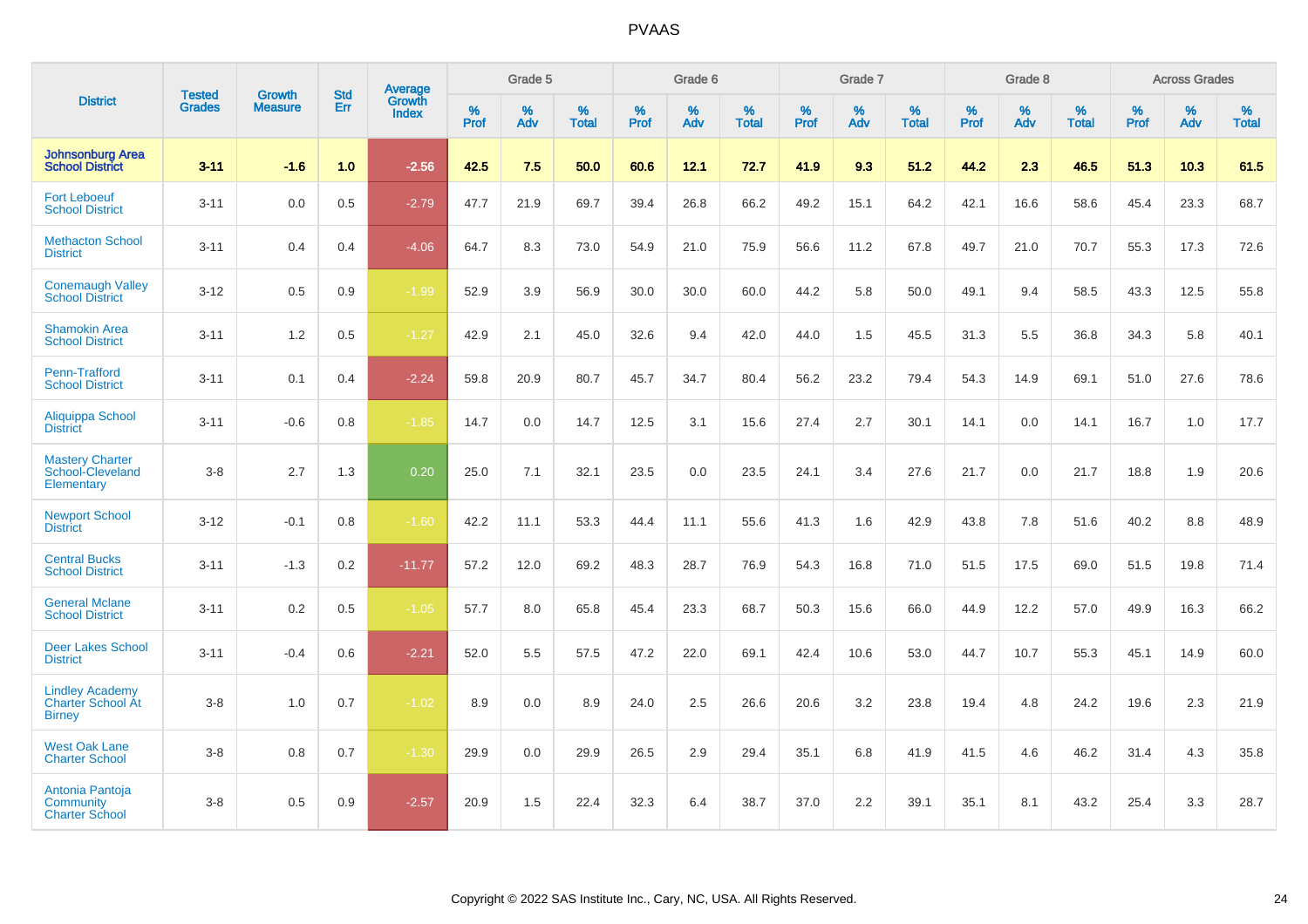|                                                               | <b>Tested</b> | <b>Growth</b>  | <b>Std</b> | Average                |                     | Grade 5  |                   |                     | Grade 6  |                   |              | Grade 7  |                   |                     | Grade 8  |                   |                     | <b>Across Grades</b> |                   |
|---------------------------------------------------------------|---------------|----------------|------------|------------------------|---------------------|----------|-------------------|---------------------|----------|-------------------|--------------|----------|-------------------|---------------------|----------|-------------------|---------------------|----------------------|-------------------|
| <b>District</b>                                               | <b>Grades</b> | <b>Measure</b> | Err        | Growth<br><b>Index</b> | $\%$<br><b>Prof</b> | %<br>Adv | %<br><b>Total</b> | $\%$<br><b>Prof</b> | %<br>Adv | %<br><b>Total</b> | $\%$<br>Prof | %<br>Adv | %<br><b>Total</b> | $\%$<br><b>Prof</b> | %<br>Adv | %<br><b>Total</b> | $\%$<br><b>Prof</b> | %<br>Adv             | %<br><b>Total</b> |
| <b>Johnsonburg Area</b><br><b>School District</b>             | $3 - 11$      | $-1.6$         | 1.0        | $-2.56$                | 42.5                | 7.5      | 50.0              | 60.6                | 12.1     | 72.7              | 41.9         | 9.3      | 51.2              | 44.2                | 2.3      | 46.5              | 51.3                | 10.3                 | 61.5              |
| <b>Franklin Area</b><br><b>School District</b>                | $3 - 11$      | 0.3            | 0.6        | $-3.37$                | 47.7                | 1.5      | 49.2              | 41.7                | 12.6     | 54.3              | 36.6         | 4.9      | 41.5              | 43.0                | 5.9      | 48.9              | 40.2                | 6.2                  | 46.4              |
| <b>Conrad Weiser</b><br><b>Area School</b><br><b>District</b> | $3 - 11$      | $-2.3$         | 0.5        | $-7.32$                | 44.8                | 0.6      | 45.4              | 40.0                | 8.7      | 48.7              | 26.2         | 2.7      | 28.9              | 30.0                | 3.4      | 33.5              | 36.9                | 6.7                  | 43.7              |
| <b>Hope For</b><br><b>Hyndman Charter</b><br>School           | $3 - 11$      | 4.1            | 1.9        | 0.17                   |                     |          |                   | 12.5                | 6.2      | 18.8              | 41.7         | 8.3      | 50.0              | 37.5                | 0.0      | 37.5              | 27.4                | 6.0                  | 33.3              |
| Leechburg Area<br><b>School District</b>                      | $3 - 11$      | $-2.3$         | 0.9        | $-3.53$                | 46.7                | 2.2      | 48.9              | 29.7                | 2.7      | 32.4              | 42.9         | 0.0      | 42.9              | 51.2                | 11.6     | 62.8              | 45.8                | 7.9                  | 53.8              |
| <b>Carlynton School</b><br><b>District</b>                    | $3 - 11$      | 0.0            | 0.7        | $-1.38$                | 50.5                | 6.4      | 57.0              | 47.1                | 18.8     | 65.9              | 30.8         | 7.5      | 38.3              | 40.8                | 7.9      | 48.7              | 41.6                | 11.0                 | 52.7              |
| Gettysburg<br><b>Montessori Charter</b><br>School             | $3-6$         | 2.6            | 2.0        | $-0.30$                | 50.0                | 10.0     | 60.0              | 44.4                | 22.2     | 66.7              |              |          |                   |                     |          |                   | 43.0                | 14.0                 | 57.0              |
| <b>Mastery Charter</b><br>School - Thomas<br>Campus           | $3 - 10$      | 0.4            | 1.0        | $-1.24$                | 29.0                | 0.0      | 29.0              | 17.1                | 0.0      | 17.1              | 20.9         | 2.3      | 23.3              | 28.9                | 0.0      | 28.9              | 24.9                | 2.3                  | 27.2              |
| Wissahickon<br><b>Charter School</b>                          | $3 - 8$       | $-1.5$         | 0.7        | $-4.94$                | 22.2                | 0.0      | 22.2              | 20.5                | 6.0      | 26.5              | 24.1         | 1.2      | 25.3              | 22.1                | 0.0      | 22.1              | 22.4                | 2.8                  | 25.2              |
| <b>Propel Charter</b><br>School-Northside                     | $3 - 8$       | $-1.3$         | 1.0        | $-2.83$                | $7.0\,$             | 0.0      | 7.0               | 14.6                | 0.0      | 14.6              | 5.0          | 0.0      | 5.0               | 10.0                | 0.0      | 10.0              | 9.0                 | 0.0                  | 9.0               |
| Pocono Mountain<br><b>School District</b>                     | $3 - 12$      | 0.1            | 0.6        | $-1.58$                | 48.0                | 5.4      | 53.5              | 41.8                | 7.9      | 49.7              | 42.1         | 1.8      | 43.9              | 35.6                | 1.9      | 37.5              | 43.4                | 7.1                  | 50.5              |
| <b>Mount Union Area</b><br><b>School District</b>             | $3 - 10$      | 1.4            | 0.7        | 0.55                   | 28.7                | 3.2      | 31.9              | 28.4                | 0.0      | 28.4              | 28.9         | 4.8      | 33.7              | 36.9                | 1.2      | 38.1              | 31.6                | 2.9                  | 34.4              |
| <b>Schuylkill Valley</b><br><b>School District</b>            | $3 - 11$      | 0.6            | 0.6        | $-1.32$                | 53.1                | 3.1      | 56.2              | 44.4                | 16.9     | 61.3              | 42.9         | 7.5      | 50.4              | 45.0                | 6.3      | 51.4              | 45.2                | 10.3                 | 55.6              |
| <b>Salisbury</b><br><b>Township School</b><br><b>District</b> | $3 - 11$      | $-1.7$         | 0.7        | $-5.01$                | 38.3                | 7.4      | 45.7              | 33.0                | 22.0     | 55.0              | 34.8         | 4.4      | 39.1              | 47.1                | 12.6     | 59.8              | 40.0                | 11.6                 | 51.7              |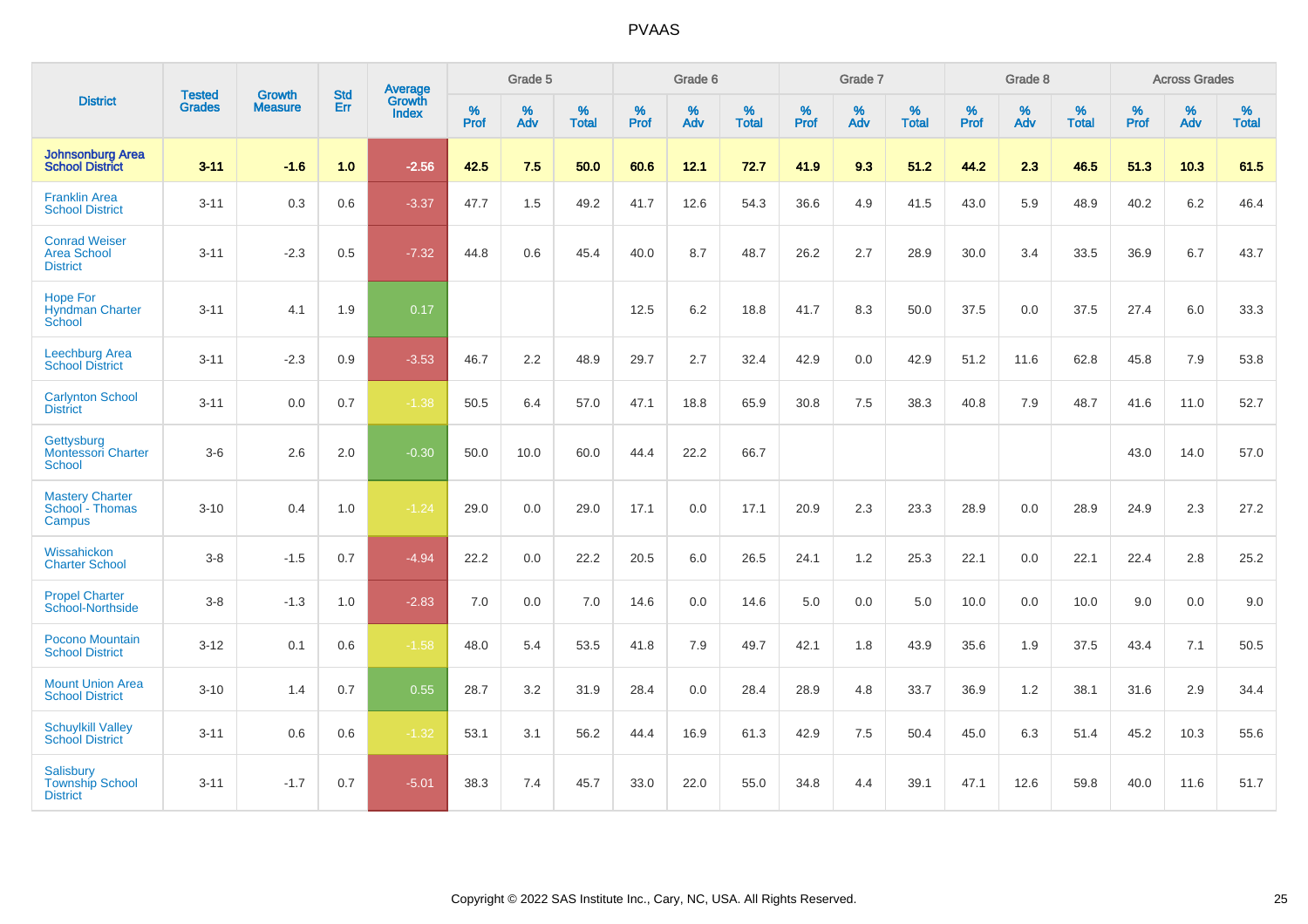|                                                                                            |                                |                                 | <b>Std</b> | Average                       |           | Grade 5  |                   |           | Grade 6  |                   |           | Grade 7  |                   |           | Grade 8  |                   |              | <b>Across Grades</b> |                   |
|--------------------------------------------------------------------------------------------|--------------------------------|---------------------------------|------------|-------------------------------|-----------|----------|-------------------|-----------|----------|-------------------|-----------|----------|-------------------|-----------|----------|-------------------|--------------|----------------------|-------------------|
| <b>District</b>                                                                            | <b>Tested</b><br><b>Grades</b> | <b>Growth</b><br><b>Measure</b> | Err        | <b>Growth</b><br><b>Index</b> | %<br>Prof | %<br>Adv | %<br><b>Total</b> | %<br>Prof | %<br>Adv | %<br><b>Total</b> | %<br>Prof | %<br>Adv | %<br><b>Total</b> | %<br>Prof | %<br>Adv | %<br><b>Total</b> | $\%$<br>Prof | %<br>Adv             | %<br><b>Total</b> |
| <b>Johnsonburg Area</b><br><b>School District</b>                                          | $3 - 11$                       | $-1.6$                          | 1.0        | $-2.56$                       | 42.5      | 7.5      | 50.0              | 60.6      | 12.1     | 72.7              | 41.9      | 9.3      | 51.2              | 44.2      | 2.3      | 46.5              | 51.3         | 10.3                 | 61.5              |
| <b>Chester Charter</b><br><b>Scholars Academy</b><br><b>Charter School</b>                 | $3 - 12$                       | 0.0                             | 0.9        | $-3.27$                       | 17.8      | 0.0      | 17.8              | 31.9      | 4.3      | 36.2              | 37.5      | 4.2      | 41.7              | 16.0      | 0.0      | 16.0              | 23.8         | 1.8                  | 25.6              |
| <b>Green Woods</b><br><b>Charter School</b>                                                | $3-8$                          | 1.6                             | 0.8        | $-0.37$                       | 44.8      | 6.9      | 51.7              | 39.3      | 19.7     | 59.0              | 43.9      | 12.3     | 56.1              | 39.2      | 17.6     | 56.9              | 40.6         | 17.4                 | 58.0              |
| <b>Reynolds School</b><br><b>District</b>                                                  | $3 - 10$                       | $-4.3$                          | 0.8        | $-5.71$                       | 46.3      | 0.0      | 46.3              | 44.2      | 1.3      | 45.4              | 35.3      | 7.8      | 43.1              | 47.1      | 8.8      | 55.9              | 41.5         | 4.9                  | 46.4              |
| <b>Mountain View</b><br><b>School District</b>                                             | $3 - 11$                       | 1.6                             | 0.9        | 0.20                          | 45.0      | 3.3      | 48.3              | 49.0      | 6.1      | 55.1              | 47.2      | 5.7      | 52.8              | 55.0      | 10.0     | 65.0              | 45.1         | 5.6                  | 50.7              |
| <b>Penns Manor Area</b><br><b>School District</b>                                          | $3 - 12$                       | 1.6                             | 0.8        | $-1.15$                       | 49.2      | 1.6      | 50.8              | 30.9      | 3.6      | 34.6              | 38.5      | 3.8      | 42.3              | 30.5      | 11.9     | 42.4              | 40.8         | 6.9                  | 47.8              |
| <b>Schuylkill Haven</b><br><b>Area School</b><br><b>District</b>                           | $3 - 11$                       | $-1.4$                          | 0.7        | $-4.47$                       | 44.6      | 1.2      | 45.8              | 46.9      | 6.2      | 53.1              | 49.5      | 8.6      | 58.1              | 46.0      | 3.4      | 49.4              | 46.4         | 10.0                 | 56.4              |
| <b>Ferndale Area</b><br><b>School District</b>                                             | $3 - 10$                       | 1.9                             | 1.0        | 0.06                          | 43.2      | 4.6      | 47.7              | 46.3      | 14.6     | 61.0              | 61.5      | 5.1      | 66.7              | 54.4      | 4.4      | 58.7              | 46.1         | 10.6                 | 56.6              |
| <b>Innovative Arts</b><br><b>Academy Charter</b><br><b>School</b>                          | $6 - 11$                       | $-2.2$                          | 0.9        | $-3.49$                       |           |          |                   | 15.4      | 1.9      | 17.3              | 19.1      | 0.0      | 19.1              | 15.4      | 1.1      | 16.5              | 16.6         | 1.0                  | 17.5              |
| <b>Greenville Area</b><br><b>School District</b>                                           | $3 - 11$                       | 1.0                             | 0.7        | $-0.17$                       | 46.7      | 5.6      | 52.2              | 52.5      | 11.2     | 63.8              | 43.8      | 5.7      | 49.5              | 31.2      | 12.5     | 43.8              | 42.0         | 10.1                 | 52.1              |
| <b>Tyrone Area</b><br><b>School District</b>                                               | $3 - 12$                       | $-2.0$                          | 0.6        | $-6.75$                       | 50.4      | 3.0      | 53.3              | 43.4      | 10.1     | 53.5              | 43.8      | 5.0      | 48.8              | 44.7      | 6.1      | 50.9              | 45.2         | 12.0                 | 57.2              |
| The Philadelphia<br><b>Charter School for</b><br><b>Arts and Sciences</b><br>at HR Edmunds | $3-8$                          | $-1.2$                          | 0.7        | $-2.66$                       | 11.9      | 2.4      | 14.3              | 18.6      | 0.0      | 18.6              | 17.2      | 0.0      | 17.2              | 24.4      | 0.0      | 24.4              | 16.1         | 0.6                  | 16.7              |
| <b>Oley Valley School</b><br><b>District</b>                                               | $3 - 11$                       | $-0.0$                          | 0.6        | $-2.17$                       | 53.5      | 5.0      | 58.4              | 40.0      | 19.0     | 59.0              | 50.0      | 7.8      | 57.8              | 54.8      | 5.4      | 60.2              | 49.6         | 9.0                  | 58.6              |
| Chambersburg<br><b>Area School</b><br><b>District</b>                                      | $3 - 11$                       | $-0.2$                          | 0.3        | $-2.21$                       | 44.0      | 7.0      | 51.0              | 34.1      | 16.0     | 50.1              | 38.2      | 8.2      | 46.5              | 38.7      | 11.2     | 49.9              | 37.5         | 11.0                 | 48.5              |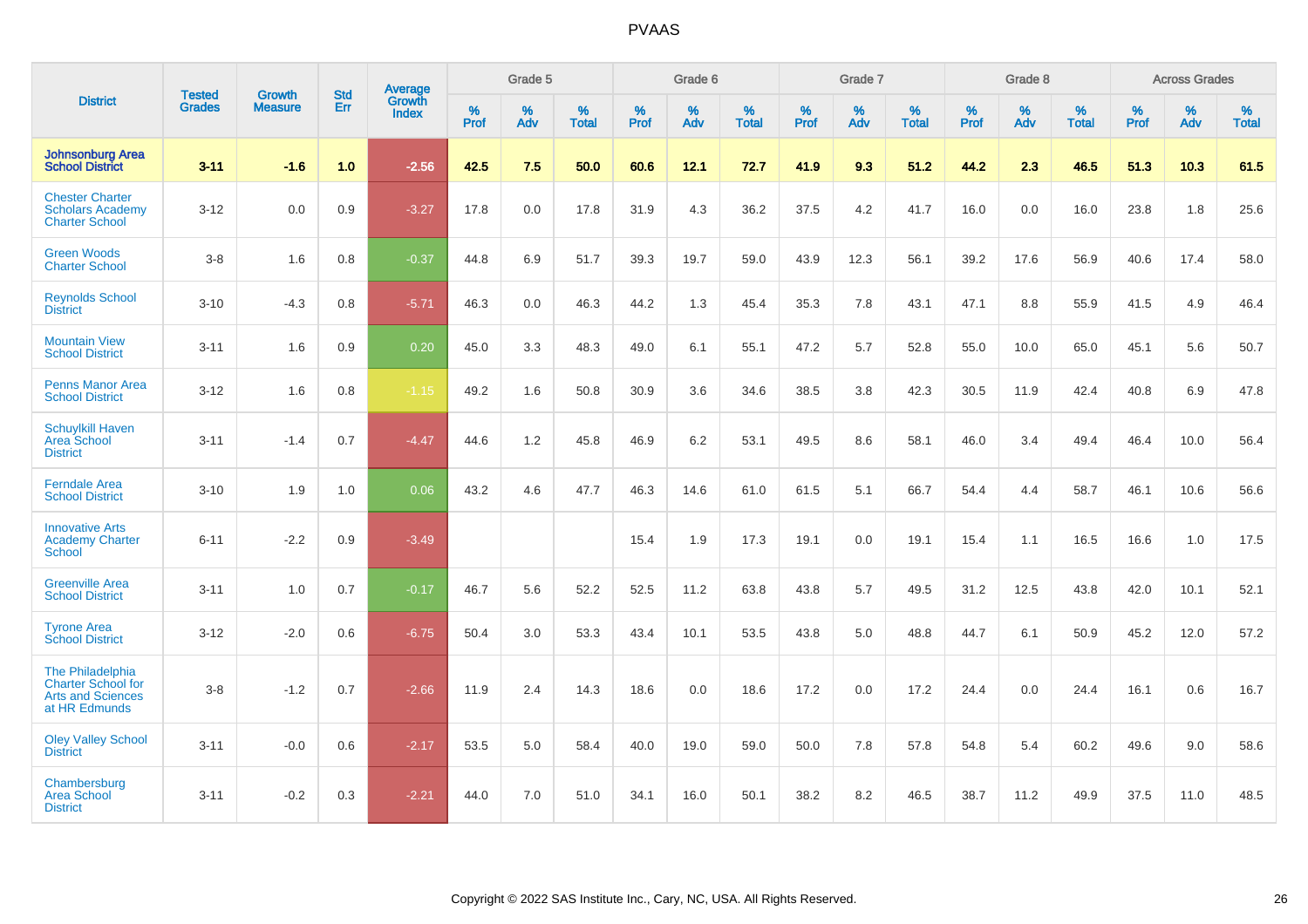|                                                            | <b>Tested</b> | <b>Growth</b>  | <b>Std</b> | Average                |              | Grade 5     |                      |                  | Grade 6  |                      |              | Grade 7  |                      |              | Grade 8  |                      |              | <b>Across Grades</b> |                      |
|------------------------------------------------------------|---------------|----------------|------------|------------------------|--------------|-------------|----------------------|------------------|----------|----------------------|--------------|----------|----------------------|--------------|----------|----------------------|--------------|----------------------|----------------------|
| <b>District</b>                                            | <b>Grades</b> | <b>Measure</b> | Err        | Growth<br><b>Index</b> | $\%$<br>Prof | $\%$<br>Adv | $\%$<br><b>Total</b> | %<br><b>Prof</b> | %<br>Adv | $\%$<br><b>Total</b> | $\%$<br>Prof | %<br>Adv | $\%$<br><b>Total</b> | $\%$<br>Prof | %<br>Adv | $\%$<br><b>Total</b> | $\%$<br>Prof | %<br>Adv             | $\%$<br><b>Total</b> |
| <b>Johnsonburg Area</b><br><b>School District</b>          | $3 - 11$      | $-1.6$         | 1.0        | $-2.56$                | 42.5         | 7.5         | 50.0                 | 60.6             | 12.1     | 72.7                 | 41.9         | 9.3      | 51.2                 | 44.2         | 2.3      | 46.5                 | 51.3         | 10.3                 | 61.5                 |
| <b>Phoenixville Area</b><br><b>School District</b>         | $3 - 11$      | $-1.1$         | 0.4        | $-4.78$                | 54.8         | 10.0        | 64.7                 | 45.9             | 27.3     | 73.2                 | 45.6         | 19.4     | 65.0                 | 52.8         | 12.7     | 65.5                 | 46.9         | 19.2                 | 66.1                 |
| <b>Mahanoy Area</b><br><b>School District</b>              | $3 - 10$      | $-3.0$         | 0.8        | $-3.98$                | 30.4         | 0.0         | 30.4                 | 31.5             | 8.2      | 39.7                 | 19.6         | 2.0      | 21.6                 | 14.9         | 1.5      | 16.4                 | 27.6         | 3.3                  | 30.9                 |
| <b>Antietam School</b><br><b>District</b>                  | $3 - 10$      | 0.9            | 0.8        | $-0.34$                | 29.7         | 1.6         | 31.2                 | 35.0             | 5.0      | 40.0                 | 29.1         | 0.0      | 29.1                 | 34.0         | 1.9      | 35.8                 | 31.3         | 3.0                  | 34.2                 |
| <b>Johnsonburg Area</b><br><b>School District</b>          | $3 - 11$      | $-1.6$         | 1.0        | $-2.56$                | 42.5         | 7.5         | 50.0                 | 60.6             | 12.1     | 72.7                 | 41.9         | 9.3      | 51.2                 | 44.2         | 23       | 46.5                 | 51.3         | 10.3                 | 61.5                 |
| <b>Fort Cherry School</b><br><b>District</b>               | $3 - 10$      | $-2.2$         | 0.8        | $-3.33$                | 61.4         | 8.8         | 70.2                 | 31.6             | 33.3     | 64.9                 | 45.6         | 8.8      | 54.4                 | 39.5         | 26.7     | 66.3                 | 45.7         | 16.8                 | 62.5                 |
| <b>North Schuylkill</b><br><b>School District</b>          | $3 - 11$      | 0.7            | 0.5        | $-1.34$                | 36.8         | 2.2         | 39.0                 | 42.4             | 8.8      | 51.2                 | 41.3         | 3.9      | 45.2                 | 50.0         | 5.2      | 55.2                 | 40.4         | 8.7                  | 49.1                 |
| <b>Turkeyfoot Valley</b><br>Area School<br><b>District</b> | $3 - 12$      | 0.6            | 1.4        | $-2.97$                | 27.3         | 4.6         | 31.8                 | 38.1             | 9.5      | 47.6                 | 30.0         | 5.0      | 35.0                 | 30.4         | 0.0      | 30.4                 | 33.0         | 3.6                  | 36.6                 |
| <b>Norristown Area</b><br><b>School District</b>           | $3 - 12$      | $-1.1$         | 0.4        | $-5.76$                | 24.5         | 1.0         | 25.5                 | 32.9             | 5.0      | 37.8                 | 26.4         | 4.8      | 31.3                 | 26.6         | 3.6      | 30.2                 | 27.8         | 4.0                  | 31.7                 |
| <b>Fairview School</b><br><b>District</b>                  | $3 - 11$      | $-1.8$         | 0.5        | $-5.32$                | 61.9         | 9.5         | 71.4                 | 47.8             | 30.6     | 78.4                 | 46.6         | 26.7     | 73.3                 | 55.9         | 16.9     | 72.8                 | 50.8         | 23.7                 | 74.4                 |
| <b>Gillingham Charter</b><br>School                        | $3 - 11$      | 2.2            | 2.0        | $-0.98$                | 41.7         | 0.0         | 41.7                 | 38.5             | 0.0      | 38.5                 |              |          |                      | 30.8         | 15.4     | 46.2                 | 34.3         | 4.3                  | 38.6                 |
| <b>Western Wayne</b><br><b>School District</b>             | $3 - 11$      | $-0.5$         | 0.6        | $-2.08$                | 56.6         | 7.6         | 64.2                 | 43.0             | 21.5     | 64.5                 | 45.2         | 10.6     | 55.8                 | 45.8         | 15.0     | 60.8                 | 45.8         | 18.1                 | 63.9                 |
| <b>Governor Mifflin</b><br><b>School District</b>          | $3 - 11$      | $-1.0$         | 0.4        | $-4.99$                | 38.2         | 3.2         | 41.5                 | 31.2             | 11.7     | 42.9                 | 44.4         | 8.3      | 52.8                 | 45.8         | 5.5      | 51.3                 | 40.8         | 9.3                  | 50.1                 |
| <b>Hamburg Area</b><br><b>School District</b>              | $3 - 11$      | $-0.4$         | 0.5        | $-3.43$                | 41.1         | 5.0         | 46.1                 | 43.3             | 6.3      | 49.6                 | 33.1         | 1.9      | 35.0                 | 32.4         | 3.5      | 35.9                 | 38.6         | 5.3                  | 43.9                 |
| <b>Chartiers-Houston</b><br><b>School District</b>         | $3 - 10$      | $-1.5$         | 0.7        | $-3.54$                | 58.4         | 10.1        | 68.5                 | 55.8             | 18.2     | 74.0                 | 52.0         | 5.5      | 57.5                 | 54.9         | 7.0      | 62.0                 | 53.8         | 14.2                 | 68.0                 |
| <b>Fannett-Metal</b><br><b>School District</b>             | $3 - 11$      | 0.5            | 1.1        | $-1.72$                | 34.5         | 10.3        | 44.8                 | 44.8             | 6.9      | 51.7                 | 37.5         | 3.1      | 40.6                 | 33.3         | 2.2      | 35.6                 | 40.2         | 9.2                  | 49.4                 |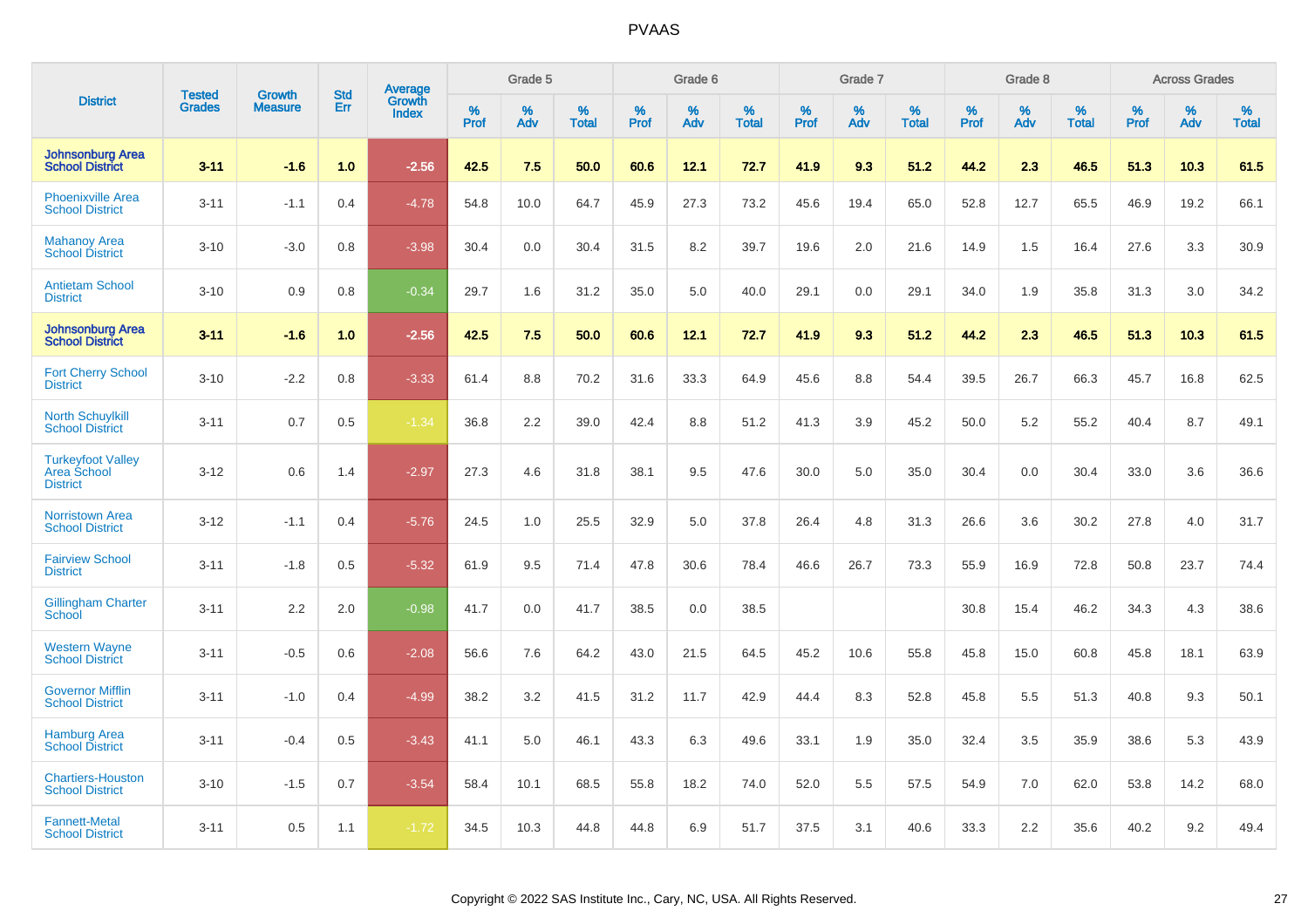|                                                        | <b>Tested</b> | <b>Growth</b>  | <b>Std</b> | Average<br>Growth |                     | Grade 5  |                      |              | Grade 6  |                      |              | Grade 7  |                      |              | Grade 8  |                      |                     | <b>Across Grades</b> |                      |
|--------------------------------------------------------|---------------|----------------|------------|-------------------|---------------------|----------|----------------------|--------------|----------|----------------------|--------------|----------|----------------------|--------------|----------|----------------------|---------------------|----------------------|----------------------|
| <b>District</b>                                        | <b>Grades</b> | <b>Measure</b> | <b>Err</b> | <b>Index</b>      | $\%$<br><b>Prof</b> | %<br>Adv | $\%$<br><b>Total</b> | $\%$<br>Prof | %<br>Adv | $\%$<br><b>Total</b> | $\%$<br>Prof | %<br>Adv | $\%$<br><b>Total</b> | $\%$<br>Prof | %<br>Adv | $\%$<br><b>Total</b> | $\%$<br><b>Prof</b> | %<br>Adv             | $\%$<br><b>Total</b> |
| <b>Johnsonburg Area</b><br><b>School District</b>      | $3 - 11$      | $-1.6$         | 1.0        | $-2.56$           | 42.5                | 7.5      | 50.0                 | 60.6         | 12.1     | 72.7                 | 41.9         | 9.3      | 51.2                 | 44.2         | 2.3      | 46.5                 | 51.3                | 10.3                 | 61.5                 |
| <b>Canton Area</b><br><b>School District</b>           | $3 - 11$      | $-2.0$         | 0.8        | $-3.71$           | 57.7                | 5.8      | 63.5                 | 46.0         | 4.8      | 50.8                 | 40.0         | 0.0      | 40.0                 | 36.9         | 3.1      | 40.0                 | 43.6                | 6.7                  | 50.3                 |
| <b>School Lane</b><br><b>Charter School</b>            | $3 - 11$      | 0.1            | 0.7        | $-1.87$           | 57.4                | 5.9      | 63.2                 | 40.0         | 18.3     | 58.3                 | 43.8         | 6.8      | 50.7                 | 40.9         | 21.2     | 62.1                 | 43.3                | 14.5                 | 57.9                 |
| <b>Northern Potter</b><br><b>School District</b>       | $3 - 12$      | 0.3            | 1.1        | $-1.34$           | 33.3                | 3.3      | 36.7                 | 32.6         | 14.0     | 46.5                 | 51.6         | 9.7      | 61.3                 | 40.7         | 3.7      | 44.4                 | 36.4                | 8.9                  | 45.3                 |
| <b>Midland Borough</b><br><b>School District</b>       | $3 - 8$       | 0.1            | 1.3        | $-2.19$           | 58.6                | 0.0      | 58.6                 | 52.4         | 9.5      | 61.9                 | 42.9         | 7.1      | 50.0                 | 47.6         | 0.0      | 47.6                 | 49.3                | 5.7                  | 55.0                 |
| <b>Brownsville Area</b><br><b>School District</b>      | $3 - 12$      | 1.2            | 0.7        | $-0.17$           | 40.5                | 0.0      | 40.5                 | 24.7         | 1.2      | 25.9                 | 30.0         | 3.8      | 33.8                 | 37.0         | 1.4      | 38.4                 | 32.0                | 2.6                  | 34.6                 |
| <b>South Side Area</b><br><b>School District</b>       | $3 - 11$      | $-1.4$         | 0.8        | $-3.13$           | 50.0                | 6.7      | 56.7                 | 33.9         | 8.1      | 41.9                 | 57.6         | 6.1      | 63.6                 | 49.3         | 8.4      | 57.8                 | 43.1                | 10.2                 | 53.3                 |
| <b>Allegheny Valley</b><br><b>School District</b>      | $3 - 11$      | $-2.6$         | 0.8        | $-3.45$           | 56.1                | 7.0      | 63.2                 | 44.4         | 9.3      | 53.7                 | 38.8         | 6.0      | 44.8                 | 44.3         | 13.1     | 57.4                 | 45.7                | 8.9                  | 54.6                 |
| <b>Rochester Area</b><br><b>School District</b>        | $3 - 11$      | $-3.0$         | 0.9        | $-4.33$           | 50.0                | 0.0      | 50.0                 | 40.4         | 13.5     | 53.8                 | 24.0         | 2.0      | 26.0                 | 47.2         | 1.9      | 49.1                 | 43.3                | 7.5                  | 50.8                 |
| <b>Berwick Area</b><br><b>School District</b>          | $3 - 11$      | $-0.6$         | 0.5        | $-3.35$           | 45.3                | 5.8      | 51.0                 | 43.2         | 18.3     | 61.5                 | 44.9         | 12.8     | 57.8                 | 41.4         | 9.8      | 51.2                 | 42.6                | 14.7                 | 57.3                 |
| <b>Lakeland School</b><br><b>District</b>              | $3 - 11$      | $-0.9$         | 0.7        | $-1.85$           | 41.3                | 1.3      | 42.7                 | 38.7         | 11.8     | 50.5                 | 49.1         | 9.4      | 58.5                 | 39.3         | 5.6      | 44.9                 | 41.3                | 9.6                  | 50.8                 |
| <b>Forbes Road</b><br><b>School District</b>           | $3 - 11$      | 1.3            | 1.4        | $-1.84$           | 61.3                | 3.2      | 64.5                 | 40.0         | 6.7      | 46.7                 | 57.9         | 0.0      | 57.9                 | 27.8         | 0.0      | 27.8                 | 47.4                | 7.3                  | 54.7                 |
| <b>Baldwin-Whitehall</b><br><b>School District</b>     | $3 - 11$      | $-0.1$         | 0.4        | $-4.77$           | 49.1                | 6.3      | 55.4                 | 48.8         | 11.8     | 60.6                 | 48.6         | 8.3      | 56.8                 | 45.1         | 7.0      | 52.0                 | 46.4                | 12.2                 | 58.7                 |
| <b>Propel Charter</b><br>School-Homestead              | $3 - 11$      | $-1.0$         | 1.0        | $-1.95$           | 21.6                | 0.0      | 21.6                 | 16.7         | 5.6      | 22.2                 | 11.8         | 0.0      | 11.8                 | 9.5          | 2.4      | 11.9                 | 15.3                | 2.2                  | 17.6                 |
| Renaissance<br><b>Academy Charter</b><br><b>School</b> | $3 - 11$      | $-1.3$         | 0.7        | $-2.40$           | 36.6                | 5.6      | 42.2                 | 39.7         | 16.4     | 56.2                 | 50.7         | 5.3      | 56.0                 | 40.6         | 18.8     | 59.4                 | 41.0                | 10.8                 | 51.8                 |
| <b>Coudersport Area</b><br><b>School District</b>      | $3 - 11$      | $-0.5$         | 0.9        | $-2.20$           | 58.2                | 1.8      | 60.0                 | 40.5         | 4.8      | 45.2                 | 35.8         | 3.8      | 39.6                 | 30.2         | 0.0      | 30.2                 | 40.1                | 3.2                  | 43.3                 |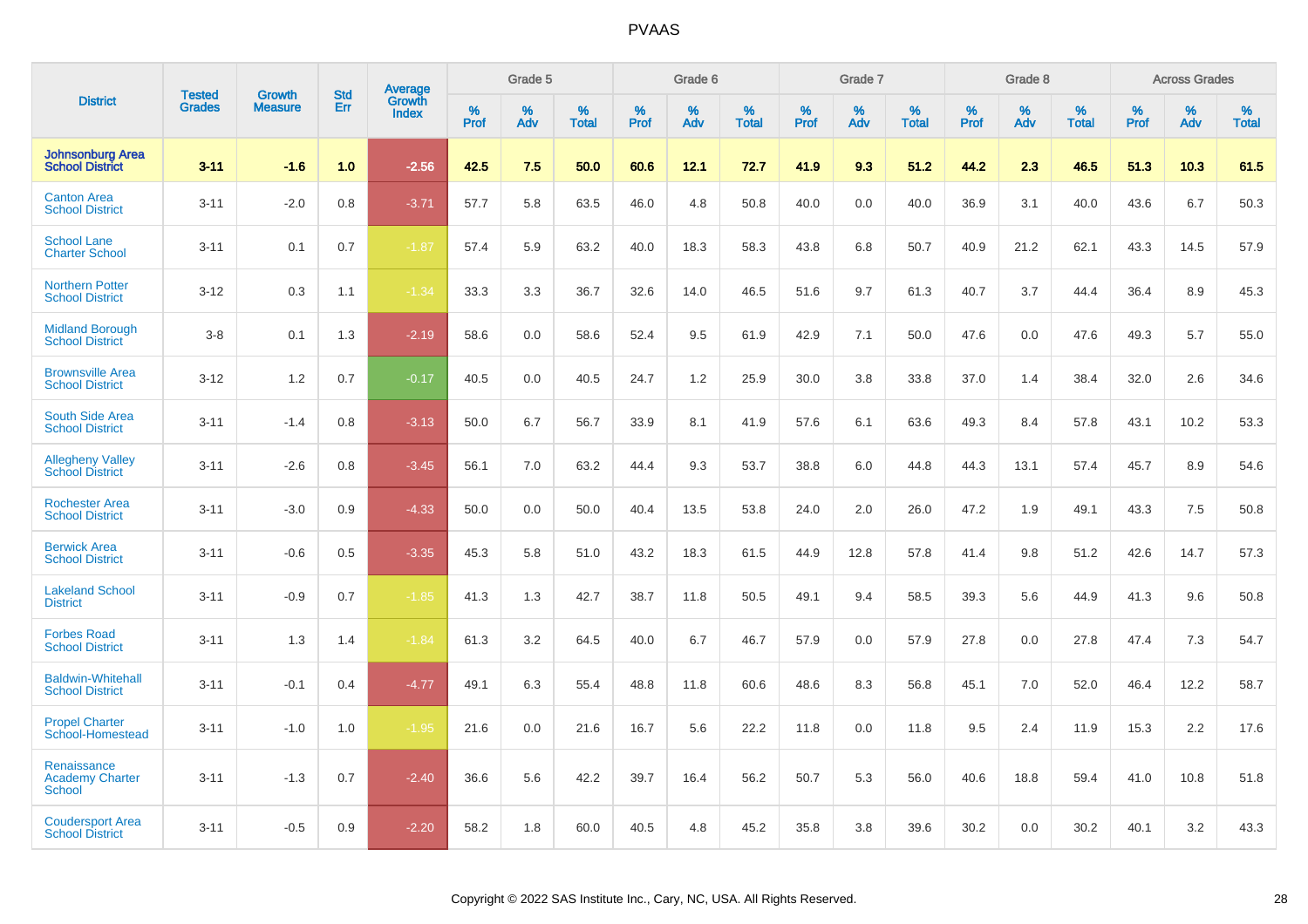|                                                                   | <b>Tested</b> | <b>Growth</b>  | <b>Std</b> | Average                |              | Grade 5  |                      |              | Grade 6     |                      |              | Grade 7  |                      |              | Grade 8     |                      |              | <b>Across Grades</b> |                      |
|-------------------------------------------------------------------|---------------|----------------|------------|------------------------|--------------|----------|----------------------|--------------|-------------|----------------------|--------------|----------|----------------------|--------------|-------------|----------------------|--------------|----------------------|----------------------|
| <b>District</b>                                                   | <b>Grades</b> | <b>Measure</b> | Err        | Growth<br><b>Index</b> | $\%$<br>Prof | %<br>Adv | $\%$<br><b>Total</b> | $\%$<br>Prof | $\%$<br>Adv | $\%$<br><b>Total</b> | $\%$<br>Prof | %<br>Adv | $\%$<br><b>Total</b> | $\%$<br>Prof | $\%$<br>Adv | $\%$<br><b>Total</b> | $\%$<br>Prof | $\%$<br>Adv          | $\%$<br><b>Total</b> |
| <b>Johnsonburg Area</b><br><b>School District</b>                 | $3 - 11$      | $-1.6$         | 1.0        | $-2.56$                | 42.5         | 7.5      | 50.0                 | 60.6         | 12.1        | 72.7                 | 41.9         | 9.3      | 51.2                 | 44.2         | 2.3         | 46.5                 | 51.3         | 10.3                 | 61.5                 |
| <b>Charleroi School</b><br><b>District</b>                        | $3 - 11$      | $-2.5$         | 0.6        | $-5.19$                | 45.1         | 2.0      | 47.1                 | 44.0         | 11.0        | 55.0                 | 37.7         | 11.3     | 49.1                 | 45.3         | 4.2         | 49.5                 | 43.2         | 7.7                  | 50.9                 |
| <b>Halifax Area</b><br><b>School District</b>                     | $3 - 11$      | 0.6            | 0.8        | $-1.23$                | 52.9         | 8.6      | 61.4                 | 51.8         | 20.4        | 72.2                 | 41.6         | 6.5      | 48.0                 | 35.5         | 2.6         | 38.2                 | 44.9         | 10.1                 | 55.1                 |
| <b>Sugar Valley Rural</b><br><b>Charter School</b>                | $3 - 11$      | 0.5            | 1.0        | $-1.70$                | 36.8         | 0.0      | 36.8                 | 34.2         | 7.9         | 42.1                 | 21.0         | 5.3      | 26.3                 | 8.6          | 2.9         | 11.4                 | 25.4         | 4.7                  | 30.0                 |
| <b>Juniata Valley</b><br><b>School District</b>                   | $3 - 11$      | $-0.4$         | 0.9        | $-4.35$                | 53.5         | 2.3      | 55.8                 | 35.7         | 8.9         | 44.6                 | 50.9         | 5.3      | 56.1                 | 33.3         | 4.2         | 37.5                 | 41.8         | 7.0                  | 48.8                 |
| <b>York Suburban</b><br><b>School District</b>                    | $3 - 11$      | 0.5            | 0.5        | $-0.60$                | 62.8         | 13.7     | 76.5                 | 45.3         | 23.4        | 68.7                 | 50.0         | 16.8     | 66.8                 | 36.4         | 19.8        | 56.2                 | 46.4         | 23.5                 | 70.0                 |
| <b>Galeton Area</b><br><b>School District</b>                     | $3 - 11$      | 2.2            | 1.4        | 0.68                   | 56.0         | 8.0      | 64.0                 | 38.1         | 14.3        | 52.4                 | 28.0         | 0.0      | 28.0                 | 35.0         | 5.0         | 40.0                 | 37.7         | 6.9                  | 44.6                 |
| <b>Sharpsville Area</b><br><b>School District</b>                 | $3 - 11$      | $-0.5$         | 0.8        | $-1.83$                | 54.8         | 4.8      | 59.7                 | 52.9         | 19.1        | 72.1                 | 40.0         | 10.8     | 50.8                 | 47.1         | 12.9        | 60.0                 | 48.0         | 14.5                 | 62.5                 |
| <b>Frederick Douglass</b><br><b>Mastery Charter</b><br>School     | $3 - 8$       | 1.8            | 1.4        | $-0.08$                | 20.8         | 0.0      | 20.8                 | 22.2         | 0.0         | 22.2                 | 14.3         | 0.0      | 14.3                 | 34.6         | 3.8         | 38.5                 | 19.1         | 0.9                  | 20.0                 |
| <b>Pittston Area</b><br><b>School District</b>                    | $3 - 11$      | $-3.7$         | 0.8        | $-6.99$                | 36.6         | 1.4      | 38.0                 | 36.2         | 4.3         | 40.4                 | 28.8         | 1.5      | 30.3                 | 34.5         | 3.4         | 37.9                 | 35.3         | 5.0                  | 40.3                 |
| <b>Lehigh Valley</b><br>Academy Regional<br><b>Charter School</b> | $3 - 11$      | 0.4            | 0.6        | $-1.72$                | 50.0         | 5.8      | 55.8                 | 38.3         | 18.8        | 57.0                 | 50.9         | 3.8      | 54.7                 | 51.8         | 4.6         | 56.4                 | 46.4         | 11.0                 | 57.4                 |
| Columbia Borough<br><b>School District</b>                        | $3 - 12$      | $-0.9$         | 0.8        | $-3.70$                | 34.7         | 5.6      | 40.3                 | 31.0         | 8.4         | 39.4                 | 20.0         | 4.3      | 24.3                 | 21.6         | 1.4         | 23.0                 | 27.1         | 6.8                  | 33.9                 |
| <b>Conneaut School</b><br><b>District</b>                         | $3 - 12$      | 0.1            | 0.5        | $-2.08$                | 42.4         | 5.3      | 47.7                 | 44.8         | 18.4        | 63.2                 | 51.1         | 6.7      | 57.8                 | 47.6         | 5.4         | 53.1                 | 45.1         | 12.8                 | 57.9                 |
| <b>Fell Charter School</b>                                        | $3 - 8$       | 3.1            | 2.3        | 0.37                   | 62.5         | 0.0      | 62.5                 | 50.0         | 6.2         | 56.2                 |              |          |                      |              |             |                      | 60.5         | 4.0                  | 64.5                 |
| <b>West Greene</b><br><b>School District</b>                      | $3 - 11$      | $-1.2$         | 1.0        | $-2.12$                | 46.2         | 10.3     | 56.4                 | 35.9         | 15.4        | 51.3                 | 28.3         | 11.3     | 39.6                 | 35.3         | 3.9         | 39.2                 | 43.2         | 10.7                 | 53.9                 |
| <b>Bethlehem Area</b><br><b>School District</b>                   | $3 - 11$      | 0.3            | 0.4        | $-1.86$                | 50.4         | 5.3      | 55.6                 | 39.9         | 8.4         | 48.3                 | 40.8         | 5.2      | 46.0                 | 33.8         | 6.3         | 40.1                 | 42.3         | 9.3                  | 51.6                 |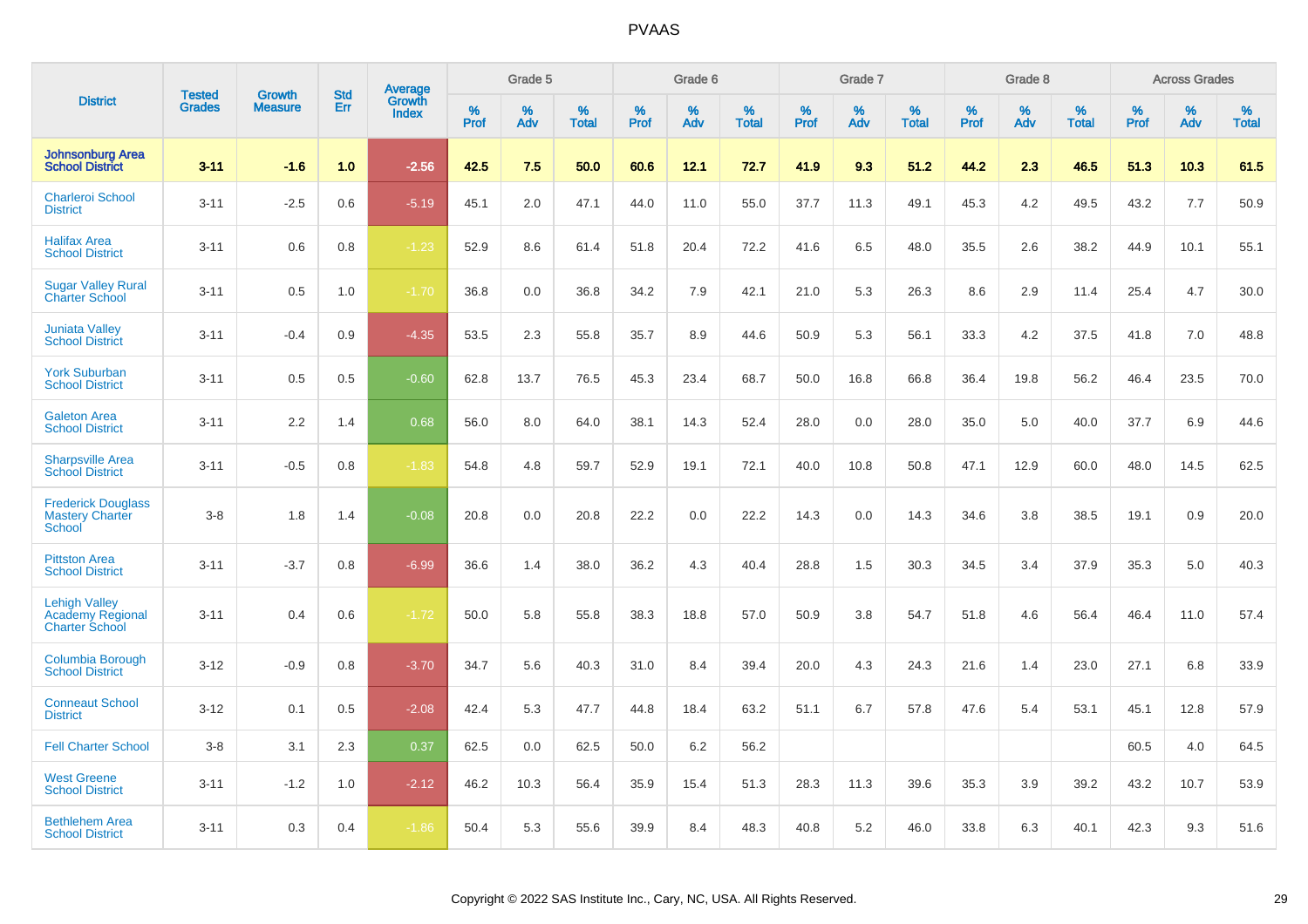|                                                                    |                                | <b>Growth</b>  | <b>Std</b> | Average                |           | Grade 5  |                   |           | Grade 6  |                   |           | Grade 7  |                   |           | Grade 8  |                   |           | <b>Across Grades</b> |                   |
|--------------------------------------------------------------------|--------------------------------|----------------|------------|------------------------|-----------|----------|-------------------|-----------|----------|-------------------|-----------|----------|-------------------|-----------|----------|-------------------|-----------|----------------------|-------------------|
| <b>District</b>                                                    | <b>Tested</b><br><b>Grades</b> | <b>Measure</b> | Err        | Growth<br><b>Index</b> | %<br>Prof | %<br>Adv | %<br><b>Total</b> | %<br>Prof | %<br>Adv | %<br><b>Total</b> | %<br>Prof | %<br>Adv | %<br><b>Total</b> | %<br>Prof | %<br>Adv | %<br><b>Total</b> | %<br>Prof | %<br>Adv             | %<br><b>Total</b> |
| <b>Johnsonburg Area</b><br><b>School District</b>                  | $3 - 11$                       | $-1.6$         | 1.0        | $-2.56$                | 42.5      | 7.5      | 50.0              | 60.6      | 12.1     | 72.7              | 41.9      | 9.3      | 51.2              | 44.2      | 2.3      | 46.5              | 51.3      | 10.3                 | 61.5              |
| <b>Tuscarora School</b><br><b>District</b>                         | $3 - 11$                       | $-0.1$         | 0.5        | $-1.87$                | 41.0      | 5.8      | 46.8              | 43.7      | 11.9     | 55.6              | 45.8      | 5.6      | 51.4              | 45.6      | 6.3      | 51.8              | 43.1      | 9.9                  | 53.0              |
| <b>Berlin</b><br><b>Brothersvalley</b><br><b>School District</b>   | $3 - 11$                       | $-1.0$         | 0.8        | $-3.00$                | 60.4      | 1.9      | 62.3              | 42.4      | 15.2     | 57.6              | 55.8      | 3.8      | 59.6              | 54.2      | $6.2\,$  | 60.4              | 48.4      | 8.4                  | 56.8              |
| <b>Tulpehocken Area</b><br><b>School District</b>                  | $3 - 12$                       | $-0.2$         | 0.6        | $-1.64$                | 57.5      | 2.3      | 59.8              | 32.4      | 17.6     | 50.0              | 39.8      | 4.8      | 44.7              | 42.0      | 6.2      | 48.2              | 41.5      | 9.5                  | 51.0              |
| <b>Blairsville-</b><br><b>Saltsburg School</b><br><b>District</b>  | $3 - 11$                       | $-0.1$         | 0.7        | $-3.63$                | 46.9      | 8.2      | 55.1              | 40.4      | 22.5     | 62.9              | 38.6      | 9.9      | 48.5              | 50.6      | 14.1     | 64.7              | 41.8      | 15.1                 | 56.9              |
| <b>Highlands School</b><br><b>District</b>                         | $3 - 11$                       | $-0.6$         | 0.5        | $-2.71$                | 47.5      | 0.0      | 47.5              | 37.2      | 9.7      | 46.9              | 42.2      | 5.4      | 47.6              | 39.2      | 9.5      | 48.6              | 40.7      | 7.9                  | 48.6              |
| South Williamsport<br><b>Area School</b><br><b>District</b>        | $3 - 10$                       | 0.5            | 0.7        | $-1.08$                | 45.7      | 6.4      | 52.1              | 37.4      | 15.4     | 52.8              | 40.5      | 8.3      | 48.8              | 43.2      | 12.5     | 55.7              | 39.9      | 12.1                 | 52.0              |
| <b>Lower Moreland</b><br><b>Township School</b><br><b>District</b> | $3 - 11$                       | $-2.1$         | 0.5        | $-5.66$                | 53.0      | 10.2     | 63.2              | 50.0      | 25.9     | 75.9              | 55.2      | 14.7     | 69.9              | 48.8      | 18.8     | 67.6              | 51.2      | 19.3                 | 70.5              |
| Tamaqua Area<br><b>School District</b>                             | $3 - 12$                       | $-0.4$         | 0.6        | $-2.14$                | 60.2      | 5.6      | 65.7              | 39.1      | 7.8      | 46.9              | 37.9      | 5.2      | 43.1              | 42.2      | 7.0      | 49.3              | 44.6      | 7.7                  | 52.3              |
| <b>Elizabeth Forward</b><br><b>School District</b>                 | $3 - 11$                       | $-0.3$         | 0.5        | $-1.82$                | 55.7      | 11.4     | 67.0              | 47.5      | 18.5     | 66.0              | 56.9      | 11.1     | 68.0              | 50.9      | 6.3      | 57.1              | 51.2      | 14.0                 | 65.2              |
| <b>Bermudian Springs</b><br><b>School District</b>                 | $3 - 11$                       | 0.2            | 0.6        | $-0.71$                | 50.4      | 0.0      | 50.4              | 37.5      | 10.6     | 48.1              | 44.5      | 5.9      | 50.4              | 39.8      | 6.5      | 46.3              | 42.4      | 6.9                  | 49.3              |
| <b>Laurel School</b><br><b>District</b>                            | $3 - 11$                       | $-0.0$         | 0.7        | $-1.57$                | 54.0      | 6.8      | 60.8              | 35.7      | 21.4     | 57.1              | 60.8      | 10.1     | 70.9              | 50.8      | 10.4     | 61.2              | 50.7      | 14.6                 | 65.3              |
| <b>Mcguffey School</b><br><b>District</b>                          | $3 - 11$                       | $-1.8$         | 0.6        | $-5.01$                | 43.5      | 1.8      | 45.4              | 42.7      | 12.6     | 55.3              | 34.9      | 0.9      | 35.8              | 38.0      | 4.1      | 42.2              | 41.6      | 8.2                  | 49.8              |
| <b>West Branch Area</b><br><b>School District</b>                  | $3 - 11$                       | 0.4            | 0.8        | $-0.62$                | 37.1      | 3.2      | 40.3              | 32.8      | 6.6      | 39.3              | 48.6      | 6.8      | 55.4              | 50.0      | 3.0      | 53.0              | 42.6      | 6.8                  | 49.4              |
| <b>Benton Area</b><br><b>School District</b>                       | $3 - 10$                       | $-0.4$         | 0.9        | $-1.69$                | 47.5      | 1.6      | 49.2              | 43.5      | 8.7      | 52.2              | 37.3      | 5.1      | 42.4              | 46.2      | 2.6      | 48.7              | 42.6      | 8.4                  | 51.0              |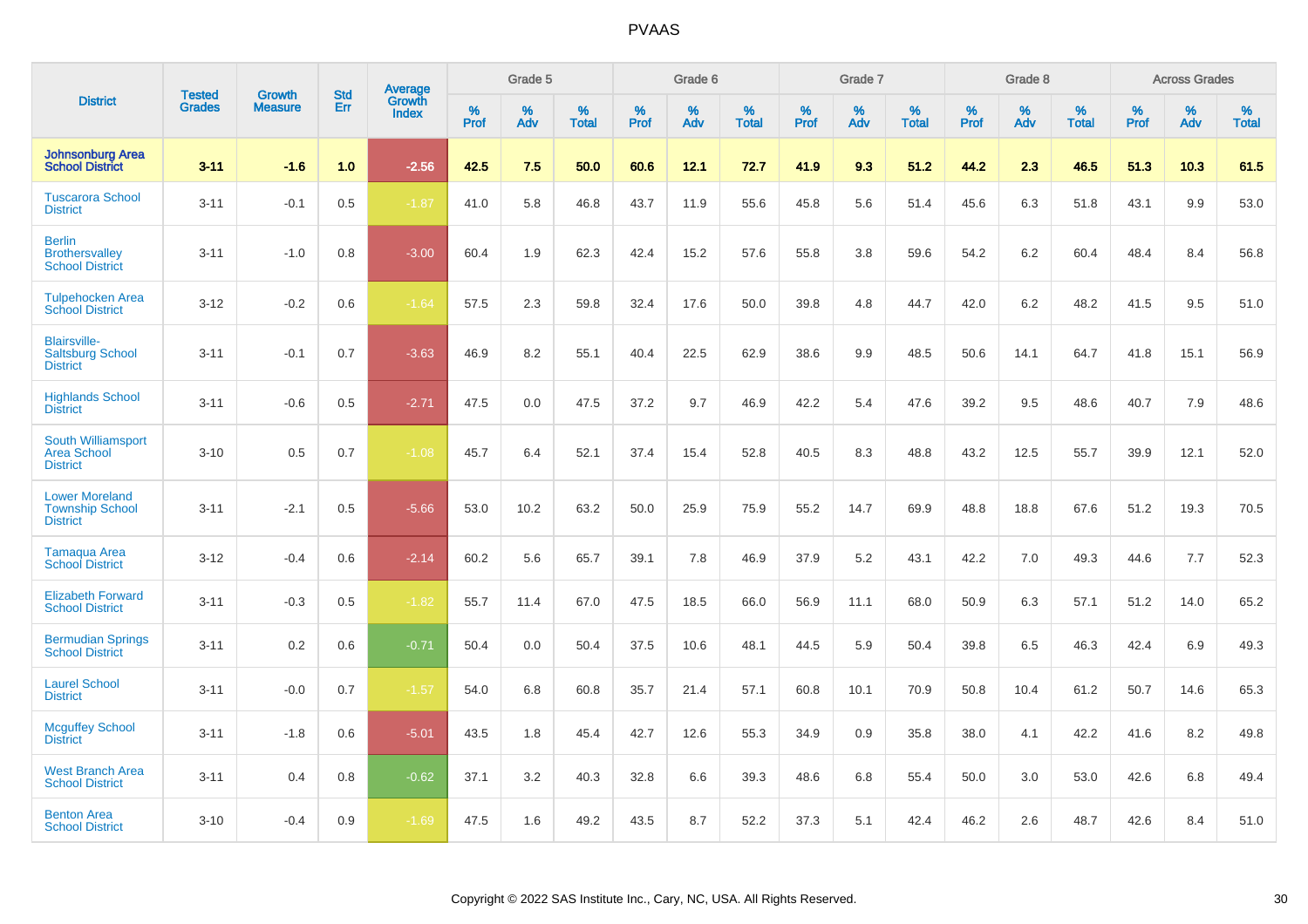|                                                                                          | <b>Tested</b> | <b>Growth</b>  | <b>Std</b> |                                   |              | Grade 5  |                   |              | Grade 6  |                   |           | Grade 7  |                   |              | Grade 8  |                   |           | <b>Across Grades</b> |                   |
|------------------------------------------------------------------------------------------|---------------|----------------|------------|-----------------------------------|--------------|----------|-------------------|--------------|----------|-------------------|-----------|----------|-------------------|--------------|----------|-------------------|-----------|----------------------|-------------------|
| <b>District</b>                                                                          | <b>Grades</b> | <b>Measure</b> | Err        | Average<br>Growth<br><b>Index</b> | $\%$<br>Prof | %<br>Adv | %<br><b>Total</b> | $\%$<br>Prof | %<br>Adv | %<br><b>Total</b> | %<br>Prof | %<br>Adv | %<br><b>Total</b> | $\%$<br>Prof | %<br>Adv | %<br><b>Total</b> | %<br>Prof | %<br>Adv             | %<br><b>Total</b> |
| <b>Johnsonburg Area</b><br><b>School District</b>                                        | $3 - 11$      | $-1.6$         | 1.0        | $-2.56$                           | 42.5         | 7.5      | 50.0              | 60.6         | 12.1     | 72.7              | 41.9      | 9.3      | 51.2              | 44.2         | 2.3      | 46.5              | 51.3      | 10.3                 | 61.5              |
| <b>Global Leadership</b><br><b>Academy Charter</b><br><b>School Southwest</b><br>at Huey | $3-8$         | $-0.4$         | 1.8        | $-1.72$                           | 0.0          | 0.0      | 0.0               | 0.0          | 0.0      | 0.0               |           |          |                   | 21.4         | 0.0      | 21.4              | 11.1      | 0.0                  | 11.1              |
| <b>Freedom Area</b><br><b>School District</b>                                            | $3 - 11$      | $-1.9$         | 0.7        | $-2.80$                           | 36.0         | 2.3      | 38.4              | 36.8         | 12.6     | 49.4              | 37.9      | 1.9      | 39.8              | 40.3         | 1.3      | 41.6              | 38.8      | 6.0                  | 44.7              |
| <b>Howard Gardner</b><br><b>Multiple</b><br>Intelligence<br><b>Charter School</b>        | $3 - 8$       | $-1.2$         | 1.2        | $-2.23$                           | 41.4         | 10.3     | 51.7              | 39.4         | 3.0      | 42.4              | 63.6      | 0.0      | 63.6              | 55.6         | 11.1     | 66.7              | 48.8      | 7.1                  | 55.9              |
| <b>Bristol Borough</b><br><b>School District</b>                                         | $3 - 12$      | 0.4            | 0.7        | $-0.78$                           | 37.3         | 1.3      | 38.7              | 28.4         | 18.2     | 46.6              | 39.5      | 7.4      | 46.9              | 27.7         | 6.0      | 33.7              | 33.3      | 8.0                  | 41.4              |
| <b>KIPP West</b><br>Philadelphia<br><b>Charter School</b>                                | $3-8$         | $-0.4$         | 1.2        | $-1.95$                           | 28.6         | 0.0      | 28.6              | 19.4         | 0.0      | 19.4              | 25.0      | 0.0      | 25.0              | 16.7         | 0.0      | 16.7              | 17.6      | 0.6                  | 18.1              |
| <b>Belle Vernon Area</b><br><b>School District</b>                                       | $3 - 11$      | $-0.1$         | 0.6        | $-1.14$                           | 52.2         | 6.3      | 58.6              | 49.6         | 14.8     | 64.4              | 47.8      | 4.4      | 52.2              | 44.1         | 6.4      | 50.5              | 47.7      | 8.9                  | 56.6              |
| <b>Keystone Oaks</b><br><b>School District</b>                                           | $3 - 11$      | $-1.4$         | 0.6        | $-5.52$                           | 54.1         | 17.2     | 71.3              | 35.4         | 25.7     | 61.1              | 45.1      | 13.3     | 58.4              | 41.1         | 12.5     | 53.6              | 44.5      | 21.3                 | 65.8              |
| <b>Bethlehem-Center</b><br><b>School District</b>                                        | $3 - 10$      | $-2.1$         | 0.8        | $-4.03$                           | 40.8         | 2.8      | 43.7              | 29.8         | 1.5      | 31.3              | 28.6      | 0.0      | 28.6              | 29.2         | 0.0      | 29.2              | 35.6      | 3.6                  | 39.2              |
| <b>Cranberry Area</b><br><b>School District</b>                                          | $3 - 12$      | $-0.0$         | 0.7        | $-1.98$                           | 48.7         | 9.2      | 57.9              | 52.1         | 9.4      | 61.5              | 41.0      | 2.1      | 43.2              | 46.7         | 9.3      | 56.0              | 44.5      | 7.7                  | 52.2              |
| <b>Greater Nanticoke</b><br>Area School<br><b>District</b>                               | $3 - 12$      | $-0.0$         | 0.6        | $-1.16$                           | 43.1         | 2.8      | 45.9              | 26.7         | 6.0      | 32.8              | 23.6      | 1.9      | 25.5              | 35.6         | 3.5      | 39.1              | 29.8      | 5.0                  | 34.8              |
| <b>Mastery Charter</b><br>School - Clymer<br>Elementary                                  | $3-6$         | 1.7            | 1.5        | 0.22                              | 13.5         | 0.0      | 13.5              | 24.1         | 3.4      | 27.6              |           |          |                   |              |          |                   | 17.5      | 0.8                  | 18.3              |
| <b>Northwestern</b><br><b>Lehigh School</b><br><b>District</b>                           | $3 - 11$      | $-1.5$         | 0.5        | $-5.90$                           | 55.9         | 5.5      | 61.4              | 46.0         | 15.3     | 61.3              | 51.0      | 7.1      | 58.1              | 40.1         | 16.6     | 56.7              | 48.0      | 12.1                 | 60.1              |
| <b>Manheim Central</b><br><b>School District</b>                                         | $3 - 11$      | $-0.3$         | 0.5        | $-2.60$                           | 35.4         | 6.2      | 41.5              | 48.3         | 9.2      | 57.5              | 37.6      | 6.2      | 43.8              | 41.9         | 11.7     | 53.6              | 42.2      | 11.1                 | 53.2              |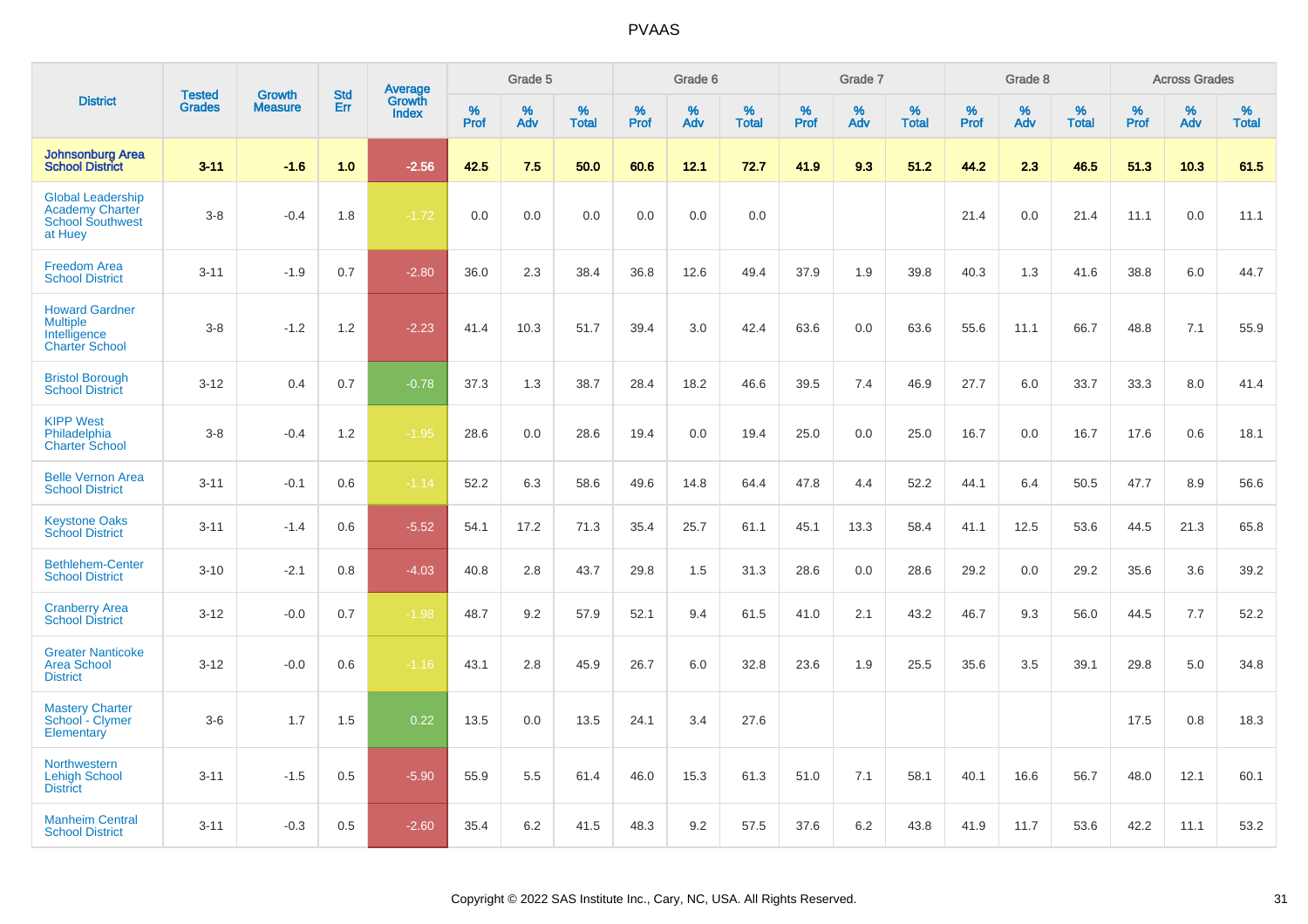|                                                                 | <b>Tested</b> | <b>Growth</b>  | <b>Std</b> |                                          |              | Grade 5  |                   |           | Grade 6  |                   |              | Grade 7  |                   |           | Grade 8  |                   |              | <b>Across Grades</b> |                   |
|-----------------------------------------------------------------|---------------|----------------|------------|------------------------------------------|--------------|----------|-------------------|-----------|----------|-------------------|--------------|----------|-------------------|-----------|----------|-------------------|--------------|----------------------|-------------------|
| <b>District</b>                                                 | <b>Grades</b> | <b>Measure</b> | <b>Err</b> | <b>Average</b><br>Growth<br><b>Index</b> | $\%$<br>Prof | %<br>Adv | %<br><b>Total</b> | %<br>Prof | %<br>Adv | %<br><b>Total</b> | $\%$<br>Prof | %<br>Adv | %<br><b>Total</b> | %<br>Prof | %<br>Adv | %<br><b>Total</b> | $\%$<br>Prof | %<br>Adv             | %<br><b>Total</b> |
| <b>Johnsonburg Area</b><br><b>School District</b>               | $3 - 11$      | $-1.6$         | 1.0        | $-2.56$                                  | 42.5         | 7.5      | 50.0              | 60.6      | 12.1     | 72.7              | 41.9         | 9.3      | 51.2              | 44.2      | 2.3      | 46.5              | 51.3         | 10.3                 | 61.5              |
| <b>Bloomsburg Area</b><br><b>School District</b>                | $3 - 10$      | $-0.8$         | 0.7        | $-2.19$                                  | 49.4         | 4.4      | 53.8              | 43.3      | 15.6     | 58.9              | 36.3         | 7.8      | 44.1              | 50.0      | 6.0      | 56.0              | 46.3         | 11.7                 | 57.9              |
| <b>Mars Area School</b><br><b>District</b>                      | $3 - 10$      | $-1.1$         | 0.4        | $-3.43$                                  | 66.5         | 10.4     | 76.9              | 45.1      | 33.8     | 79.0              | 51.6         | 17.4     | 69.0              | 56.1      | 9.4      | 65.6              | 51.3         | 23.7                 | 75.1              |
| <b>Keystone</b><br><b>Academy Charter</b><br>School             | $3 - 8$       | 0.9            | 0.8        | $-0.53$                                  | 42.1         | 3.5      | 45.6              | 38.7      | 19.4     | 58.1              | 47.4         | 3.5      | 50.9              | 40.7      | 8.5      | 49.2              | 40.7         | 7.4                  | 48.1              |
| Shanksville-<br><b>Stonycreek School</b><br><b>District</b>     | $3 - 10$      | 0.6            | 1.4        | $-1.55$                                  | 28.6         | 0.0      | 28.6              | 41.7      | 16.7     | 58.3              | 45.0         | 5.0      | 50.0              | 44.4      | 5.6      | 50.0              | 49.2         | 8.5                  | 57.6              |
| <b>Uniontown Area</b><br><b>School District</b>                 | $3 - 11$      | 0.5            | 0.6        | $-0.49$                                  | 40.6         | 9.4      | 50.0              | 40.7      | 14.8     | 55.6              | 37.3         | 3.6      | 40.9              | 42.4      | 3.3      | 45.6              | 39.1         | 11.0                 | 50.1              |
| <b>Ligonier Valley</b><br><b>School District</b>                | $3 - 11$      | $-0.8$         | 0.7        | $-1.79$                                  | 43.8         | 7.5      | 51.2              | 46.0      | 16.0     | 62.0              | 40.5         | 2.7      | 43.2              | 45.9      | 10.2     | 56.1              | 44.7         | 12.8                 | 57.6              |
| <b>Mount Pleasant</b><br><b>Area School</b><br><b>District</b>  | $3 - 11$      | $-2.9$         | 0.6        | $-5.11$                                  | 45.9         | 0.0      | 45.9              | 41.6      | 12.0     | 53.6              | 42.2         | 2.8      | 45.1              | 38.7      | 6.4      | 45.2              | 42.0         | 8.5                  | 50.5              |
| <b>Forest City</b><br><b>Regional School</b><br><b>District</b> | $3 - 12$      | $-2.2$         | 0.9        | $-3.41$                                  | 55.6         | 4.4      | 60.0              | 36.7      | 6.1      | 42.9              | 39.5         | 5.3      | 44.7              | 52.1      | 8.3      | 60.4              | 44.0         | 8.8                  | 52.8              |
| <b>Hazleton Area</b><br><b>School District</b>                  | $3 - 11$      | 0.5            | 0.4        | 0.09                                     | 30.2         | 2.3      | 32.5              | 24.8      | 4.8      | 29.6              | 24.8         | 2.8      | 27.5              | 26.1      | 6.5      | 32.6              | 28.6         | 4.0                  | 32.6              |
| <b>Wilkes-Barre Area</b><br><b>School District</b>              | $3 - 11$      | $-1.0$         | 0.5        | $-3.12$                                  | 28.0         | 0.8      | 28.8              | 32.4      | 8.7      | 41.1              | 27.6         | 1.8      | 29.4              | 24.7      | 3.7      | 28.4              | 27.8         | 4.6                  | 32.3              |
| <b>Upper Adams</b><br><b>School District</b>                    | $3 - 11$      | 0.7            | 0.6        | $-0.01$                                  | 47.3         | 3.8      | 51.2              | 40.2      | 16.2     | 56.4              | 37.7         | 6.6      | 44.3              | 51.5      | 0.0      | 51.5              | 43.6         | 8.8                  | 52.4              |
| <b>Shippensburg Area</b><br><b>School District</b>              | $3 - 11$      | $-1.6$         | 0.4        | $-5.27$                                  | 40.8         | 9.2      | 50.0              | 30.4      | 12.9     | 43.3              | 40.6         | 5.9      | 46.5              | 47.0      | 10.1     | 57.1              | 41.0         | 11.2                 | 52.2              |
| <b>Wallingford-</b><br>Swarthmore<br><b>School District</b>     | $3 - 10$      | $-1.1$         | 0.4        | $-2.53$                                  | 52.6         | 26.1     | 78.7              | 42.2      | 32.8     | 75.0              | 46.2         | 21.9     | 68.0              | 47.0      | 22.8     | 69.8              | 44.7         | 32.4                 | 77.2              |
| <b>Pittsburgh School</b><br><b>District</b>                     | $3 - 11$      | $-1.6$         | 0.2        | $-13.03$                                 | 29.0         | 3.9      | 32.8              | 27.7      | 11.6     | 39.2              | 33.3         | 6.0      | 39.3              | 30.7      | 7.3      | 38.0              | 29.7         | 7.6                  | 37.3              |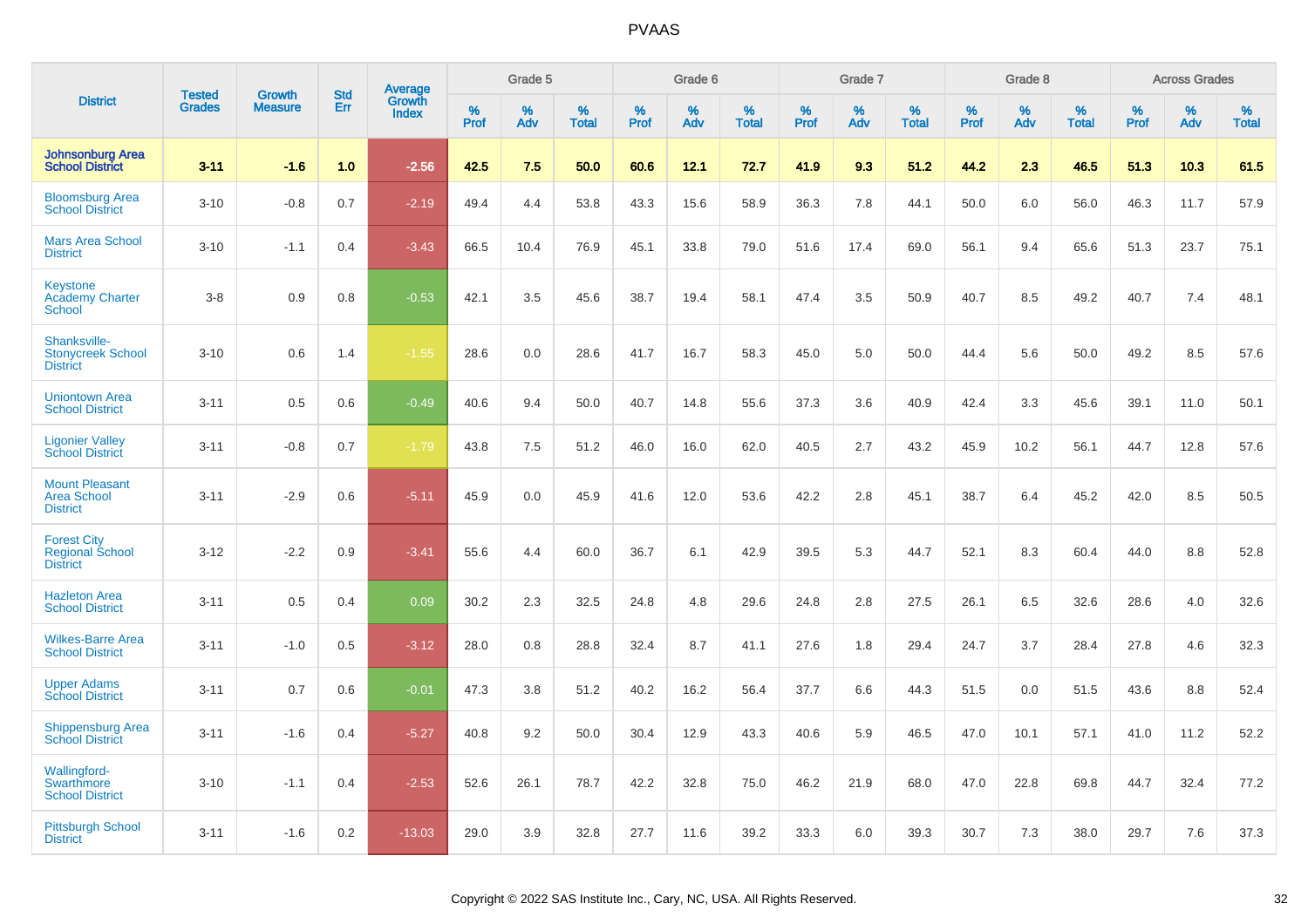|                                                                     | <b>Tested</b> | <b>Growth</b>  | <b>Std</b> | Average                |           | Grade 5  |                   |           | Grade 6  |                   |           | Grade 7  |                   |           | Grade 8  |                   |           | <b>Across Grades</b> |                   |
|---------------------------------------------------------------------|---------------|----------------|------------|------------------------|-----------|----------|-------------------|-----------|----------|-------------------|-----------|----------|-------------------|-----------|----------|-------------------|-----------|----------------------|-------------------|
| <b>District</b>                                                     | <b>Grades</b> | <b>Measure</b> | Err        | Growth<br><b>Index</b> | %<br>Prof | %<br>Adv | %<br><b>Total</b> | %<br>Prof | %<br>Adv | %<br><b>Total</b> | %<br>Prof | %<br>Adv | %<br><b>Total</b> | %<br>Prof | %<br>Adv | %<br><b>Total</b> | %<br>Prof | %<br>Adv             | %<br><b>Total</b> |
| <b>Johnsonburg Area</b><br><b>School District</b>                   | $3 - 11$      | $-1.6$         | 1.0        | $-2.56$                | 42.5      | 7.5      | 50.0              | 60.6      | 12.1     | 72.7              | 41.9      | 9.3      | 51.2              | 44.2      | 2.3      | 46.5              | 51.3      | 10.3                 | 61.5              |
| <b>West Mifflin Area</b><br><b>School District</b>                  | $3 - 12$      | $-3.0$         | 0.5        | $-8.43$                | 35.9      | 4.2      | 40.1              | 37.4      | 5.4      | 42.9              | 38.9      | 1.0      | 39.8              | 35.2      | 4.4      | 39.6              | 37.4      | 4.4                  | 41.8              |
| <b>Abington Heights</b><br><b>School District</b>                   | $3 - 11$      | $-0.6$         | 0.5        | $-3.50$                | 57.0      | 8.7      | 65.6              | 50.7      | 19.1     | 69.8              | 63.6      | 10.7     | 74.3              |           |          |                   | 52.3      | 18.0                 | 70.3              |
| <b>Global Leadership</b><br><b>Academy Charter</b><br><b>School</b> | $3 - 8$       | 0.6            | 1.9        | $-0.38$                | 21.4      | 0.0      | 21.4              |           |          |                   | 14.3      | 0.0      | 14.3              | 25.0      | 0.0      | 25.0              | 13.4      | 0.0                  | 13.4              |
| <b>Infinity Charter</b><br>School                                   | $3 - 8$       | $-0.5$         | 1.3        | $-1.47$                | 72.7      | 22.7     | 95.4              | 50.0      | 38.5     | 88.5              | 62.5      | 25.0     | 87.5              | 68.2      | 18.2     | 86.4              | 56.6      | 31.5                 | 88.1              |
| <b>Frazier School</b><br><b>District</b>                            | $3 - 11$      | $-1.8$         | 0.8        | $-3.66$                | 49.0      | 3.9      | 52.9              | 48.8      | 17.5     | 66.2              | 43.0      | 12.8     | 55.8              | 20.4      | 3.7      | 24.1              | 40.8      | 10.9                 | 51.7              |
| <b>Shade-Central City</b><br><b>School District</b>                 | $3 - 11$      | $-2.8$         | 1.4        | $-2.71$                | 43.8      | 0.0      | 43.8              | 44.4      | 14.8     | 59.3              | 25.0      | 0.0      | 25.0              | 29.2      | 0.0      | 29.2              | 35.1      | 6.0                  | 41.0              |
| <b>Mastery Charter</b><br>School John Wister<br>Elementary          | $3-5$         | 2.7            | 2.5        | 1.08                   | 8.3       | 0.0      | 8.3               |           |          |                   |           |          |                   |           |          |                   | 10.8      | 0.0                  | 10.8              |
| <b>Carbondale Area</b><br><b>School District</b>                    | $3 - 10$      | $-1.3$         | 0.7        | $-2.95$                | 34.5      | 0.0      | 34.5              | 23.1      | 2.2      | 25.3              | 29.4      | 3.5      | 32.9              | 42.4      | 5.7      | 48.1              | 30.0      | 3.2                  | 33.3              |
| <b>Forest Area School</b><br><b>District</b>                        | $3 - 11$      | $-1.6$         | 1.2        | $-2.10$                | 45.8      | 0.0      | 45.8              | 37.5      | 4.2      | 41.7              | 24.2      | 12.1     | 36.4              | 28.1      | 3.1      | 31.2              | 40.8      | 6.6                  | 47.4              |
| <b>Burrell School</b><br><b>District</b>                            | $3 - 11$      | $-3.3$         | 0.7        | $-4.68$                | 50.0      | 0.9      | 50.9              | 46.2      | 7.7      | 53.8              | 46.8      | 6.5      | 53.2              | 41.0      | 4.9      | 45.9              | 45.9      | 7.5                  | 53.4              |
| <b>Shikellamy School</b><br><b>District</b>                         | $3 - 10$      | $-2.8$         | 0.5        | $-7.15$                | 47.9      | 5.7      | 53.6              | 29.1      | 9.8      | 38.9              | 41.5      | 8.5      | 50.0              | 35.8      | 7.4      | 43.2              | 38.2      | 9.0                  | 47.3              |
| <b>Trinity Area School</b><br><b>District</b>                       | $3 - 11$      | $-0.1$         | 0.4        | $-3.05$                | 55.8      | 12.7     | 68.5              | 43.1      | 14.7     | 57.8              | 48.7      | 9.2      | 58.0              | 48.2      | 13.5     | 61.6              | 46.8      | 15.3                 | 62.1              |
| <b>Propel Charter</b><br>School - Braddock<br><b>Hills</b>          | $3 - 11$      | $-3.7$         | 0.8        | $-5.22$                | 19.6      | 1.8      | 21.4              | 15.8      | 3.5      | 19.3              | 19.0      | 0.0      | 19.0              | 14.5      | 2.9      | 17.4              | 15.6      | 1.9                  | 17.5              |
| <b>Vision Academy</b><br><b>Charter School</b>                      | $3 - 8$       | $-0.9$         | 1.2        | $-2.67$                | 35.7      | 0.0      | 35.7              | 36.0      | 0.0      | 36.0              | 37.1      | 2.9      | 40.0              | 28.6      | 0.0      | 28.6              | 32.1      | 1.1                  | 33.2              |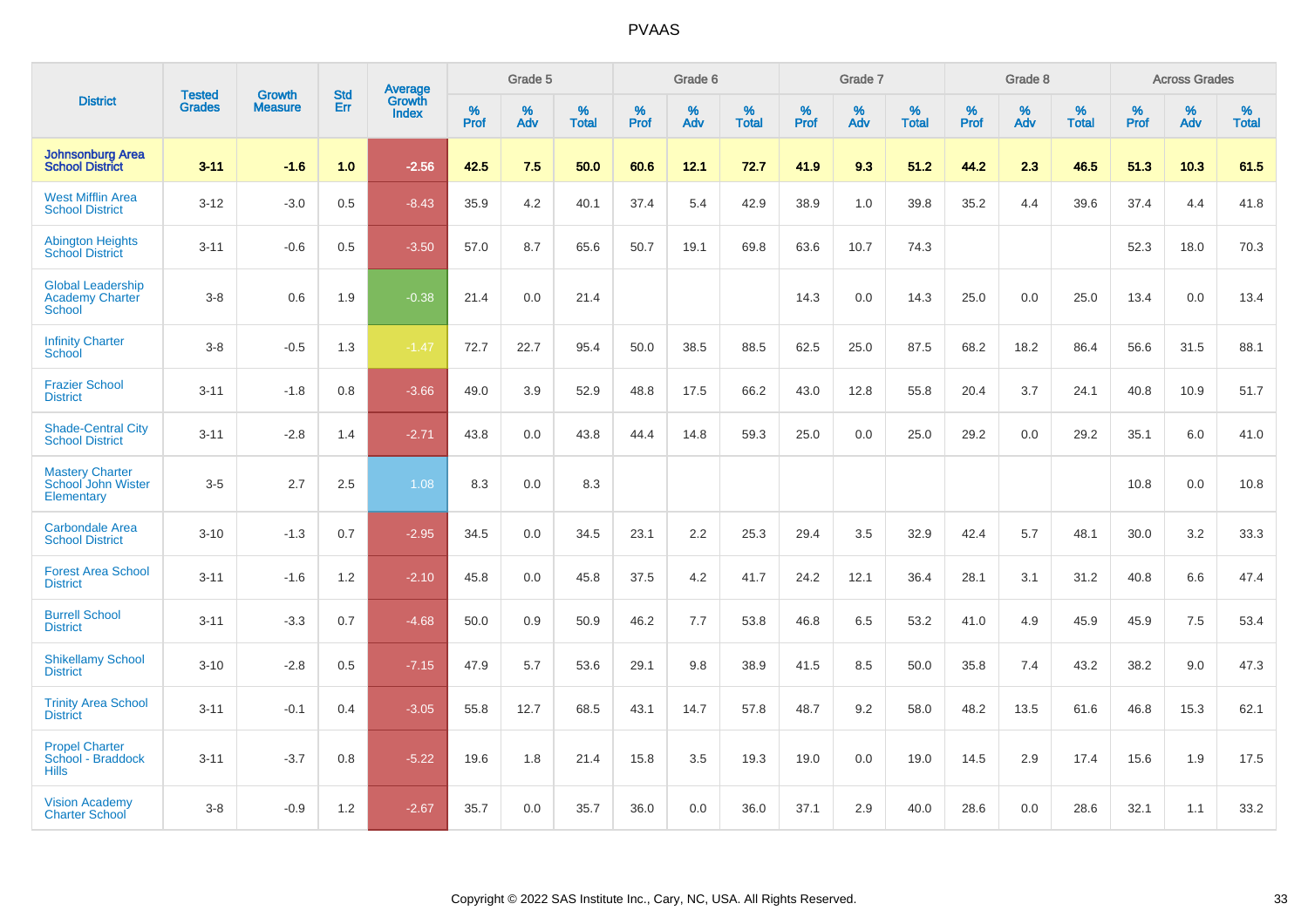|                                                                  | <b>Tested</b> | <b>Growth</b>  | <b>Std</b> | Average<br>Growth |                     | Grade 5  |                      |              | Grade 6  |                   |              | Grade 7  |                      |              | Grade 8  |                      |                     | <b>Across Grades</b> |                      |
|------------------------------------------------------------------|---------------|----------------|------------|-------------------|---------------------|----------|----------------------|--------------|----------|-------------------|--------------|----------|----------------------|--------------|----------|----------------------|---------------------|----------------------|----------------------|
| <b>District</b>                                                  | <b>Grades</b> | <b>Measure</b> | <b>Err</b> | <b>Index</b>      | $\%$<br><b>Prof</b> | %<br>Adv | $\%$<br><b>Total</b> | $\%$<br>Prof | %<br>Adv | %<br><b>Total</b> | $\%$<br>Prof | %<br>Adv | $\%$<br><b>Total</b> | $\%$<br>Prof | %<br>Adv | $\%$<br><b>Total</b> | $\%$<br><b>Prof</b> | $\%$<br>Adv          | $\%$<br><b>Total</b> |
| <b>Johnsonburg Area</b><br><b>School District</b>                | $3 - 11$      | $-1.6$         | 1.0        | $-2.56$           | 42.5                | 7.5      | 50.0                 | 60.6         | 12.1     | 72.7              | 41.9         | 9.3      | 51.2                 | 44.2         | 2.3      | 46.5                 | 51.3                | 10.3                 | 61.5                 |
| <b>Insight PA Cyber</b><br><b>Charter School</b>                 | $3 - 11$      | $-1.0$         | 1.6        | $-1.68$           | 29.4                | 0.0      | 29.4                 | 31.6         | 5.3      | 36.8              | 37.0         | 11.1     | 48.2                 | 48.2         | 11.1     | 59.3                 | 41.5                | 9.2                  | 50.8                 |
| <b>Fleetwood Area</b><br><b>School District</b>                  | $3 - 10$      | $-1.3$         | 0.5        | $-3.53$           | 44.8                | 6.0      | 50.8                 | 37.4         | 6.4      | 43.9              | 37.0         | 6.2      | 43.2                 | 45.1         | 8.0      | 53.1                 | 42.1                | 7.7                  | 49.9                 |
| <b>Valley Grove</b><br><b>School District</b>                    | $3 - 10$      | 0.6            | 0.8        | $-0.07$           | 56.2                | 8.3      | 64.6                 | 55.9         | 8.5      | 64.4              | 43.4         | 9.4      | 52.8                 | 53.7         | 7.4      | 61.1                 | 48.3                | 9.3                  | 57.6                 |
| <b>Muhlenberg</b><br><b>School District</b>                      | $3 - 10$      | $-2.8$         | 0.4        | $-7.00$           | 35.9                | 1.4      | 37.2                 | 23.8         | 0.9      | 24.7              | 27.7         | 2.0      | 29.6                 | 26.4         | 1.4      | 27.8                 | 28.8                | 3.0                  | 31.8                 |
| <b>Harmony Area</b><br><b>School District</b>                    | $3 - 10$      | 0.8            | 1.8        | $-0.67$           | 43.8                | 0.0      | 43.8                 | 54.2         | 12.5     | 66.7              | 33.3         | 0.0      | 33.3                 |              |          |                      | 43.6                | 6.4                  | 50.0                 |
| Northern Lebanon<br><b>School District</b>                       | $3 - 11$      | $-3.3$         | 0.5        | $-6.34$           | 51.7                | 3.4      | 55.2                 | 43.1         | 9.2      | 52.3              | 35.3         | 1.3      | 36.6                 | 32.3         | 2.6      | 34.8                 | 41.8                | 7.5                  | 49.3                 |
| <b>Central Valley</b><br><b>School District</b>                  | $3 - 10$      | $-2.0$         | 0.5        | $-4.47$           | 44.1                | 4.2      | 48.2                 | 39.3         | 25.0     | 64.3              | 50.3         | 9.2      | 59.5                 | 41.9         | 8.8      | 50.7                 | 46.3                | 13.9                 | 60.2                 |
| <b>Freeport Area</b><br><b>School District</b>                   | $3 - 10$      | 0.2            | 0.6        | $-0.91$           | 65.4                | 10.0     | 75.4                 | 35.8         | 23.6     | 59.4              | 57.0         | 14.1     | 71.1                 | 53.5         | 20.2     | 73.6                 | 52.5                | 17.7                 | 70.1                 |
| <b>Oswayo Valley</b><br><b>School District</b>                   | $3 - 12$      | $-0.7$         | 1.2        | $-2.92$           | 62.1                | 13.8     | 75.9                 | 40.7         | 18.5     | 59.3              | 48.2         | 0.0      | 48.2                 | 51.6         | 6.4      | 58.1                 | 54.7                | 11.8                 | 66.5                 |
| <b>Hempfield Area</b><br><b>School District</b>                  | $3 - 12$      | $-0.3$         | 0.3        | $-3.43$           | 55.2                | 8.7      | 63.9                 | 41.4         | 20.3     | 61.6              | 52.8         | 14.0     | 66.8                 | 50.0         | 12.4     | 62.4                 | 48.7                | 16.2                 | 64.9                 |
| Northern Lehigh<br><b>School District</b>                        | $3 - 12$      | $-0.6$         | 0.7        | $-1.20$           | 52.1                | 2.1      | 54.2                 | 44.4         | 6.2      | 50.6              | 36.7         | 4.2      | 40.8                 | 41.7         | 5.6      | 47.2                 | 42.1                | 5.6                  | 47.7                 |
| <b>Union Area School</b><br><b>District</b>                      | $3 - 11$      | $-1.4$         | 0.9        | $-1.79$           | 66.7                | 7.7      | 74.4                 | 41.4         | 15.5     | 56.9              | 43.9         | 5.3      | 49.1                 | 55.6         | 8.9      | 64.4                 | 47.6                | 12.4                 | 60.1                 |
| <b>Lower Dauphin</b><br><b>School District</b>                   | $3 - 11$      | $-0.9$         | 0.4        | $-4.32$           | 52.7                | 13.3     | 66.0                 | 42.7         | 15.9     | 58.6              | 48.9         | 8.1      | 57.0                 | 32.9         | 10.8     | 43.7                 | 44.6                | 14.8                 | 59.4                 |
| <b>Susquehanna</b><br><b>Community School</b><br><b>District</b> | $3 - 11$      | 0.1            | 0.9        | $-1.03$           | 47.1                | 7.8      | 54.9                 | 43.1         | 12.1     | 55.2              | 43.5         | 6.5      | 50.0                 | 36.7         | 2.0      | 38.8                 | 40.9                | 10.7                 | 51.6                 |
| <b>Crestwood School</b><br><b>District</b>                       | $3 - 11$      | $-0.8$         | 0.5        | $-2.05$           | 50.0                | 6.1      | 56.1                 | 48.2         | 26.2     | 74.4              | 51.1         | 5.0      | 56.1                 | 47.9         | 13.2     | 61.1                 | 48.5                | 14.6                 | 63.2                 |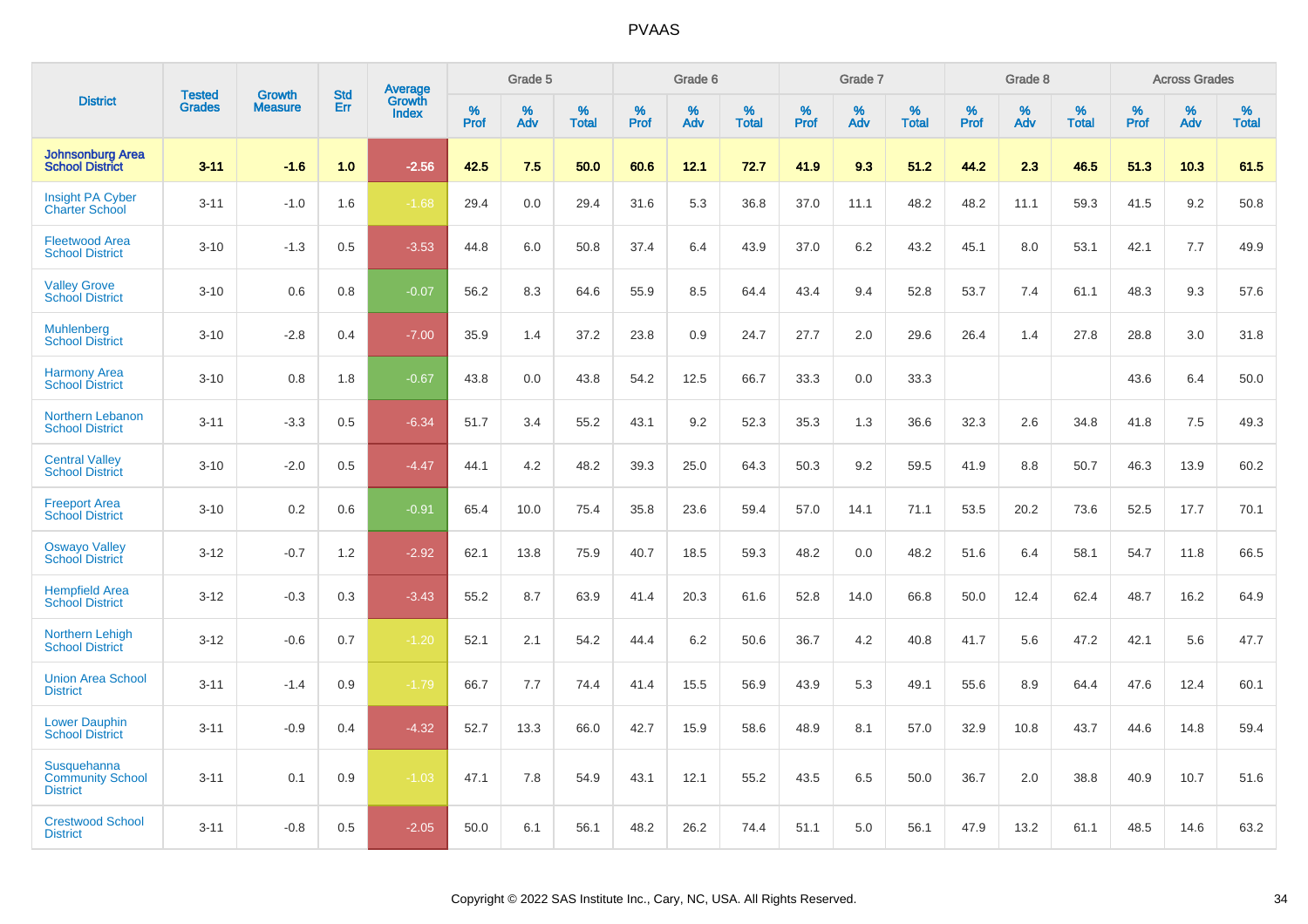|                                                                  |                                |                                 | <b>Std</b> | Average                       |           | Grade 5  |                   |           | Grade 6  |                   |           | Grade 7  |                   |           | Grade 8  |                   |           | <b>Across Grades</b> |                   |
|------------------------------------------------------------------|--------------------------------|---------------------------------|------------|-------------------------------|-----------|----------|-------------------|-----------|----------|-------------------|-----------|----------|-------------------|-----------|----------|-------------------|-----------|----------------------|-------------------|
| <b>District</b>                                                  | <b>Tested</b><br><b>Grades</b> | <b>Growth</b><br><b>Measure</b> | Err        | <b>Growth</b><br><b>Index</b> | %<br>Prof | %<br>Adv | %<br><b>Total</b> | %<br>Prof | %<br>Adv | %<br><b>Total</b> | %<br>Prof | %<br>Adv | %<br><b>Total</b> | %<br>Prof | %<br>Adv | %<br><b>Total</b> | %<br>Prof | $\%$<br>Adv          | %<br><b>Total</b> |
| <b>Johnsonburg Area</b><br><b>School District</b>                | $3 - 11$                       | $-1.6$                          | 1.0        | $-2.56$                       | 42.5      | 7.5      | 50.0              | 60.6      | 12.1     | 72.7              | 41.9      | 9.3      | 51.2              | 44.2      | 2.3      | 46.5              | 51.3      | 10.3                 | 61.5              |
| <b>Saint Clair Area</b><br><b>School District</b>                | $3 - 8$                        | $-1.8$                          | 0.9        | $-2.93$                       | 43.4      | 1.9      | 45.3              | 58.0      | 6.0      | 64.0              | 36.5      | 7.7      | 44.2              | 41.5      | 2.4      | 43.9              | 43.9      | 4.7                  | 48.6              |
| Catasauqua Area<br><b>School District</b>                        | $3 - 12$                       | $-1.3$                          | 0.7        | $-4.82$                       | 30.1      | 0.0      | 30.1              | 55.4      | 9.5      | 64.9              | 33.3      | 2.9      | 36.3              | 24.4      | 7.8      | 32.2              | 36.9      | 5.3                  | 42.2              |
| <b>Young Scholars</b><br><b>Charter School</b>                   | $6 - 8$                        | 0.5                             | 0.9        | $-0.06$                       |           |          |                   | 23.2      | 5.4      | 28.6              | 14.3      | 5.7      | 20.0              | 13.0      | 0.0      | 13.0              | 16.3      | 3.4                  | 19.7              |
| <b>Central Greene</b><br><b>School District</b>                  | $3 - 11$                       | $-1.8$                          | 0.6        | $-3.71$                       | 35.0      | 0.0      | 35.0              | 40.0      | 9.5      | 49.5              | 33.3      | 5.0      | 38.3              | 31.5      | 1.8      | 33.3              | 35.2      | 5.2                  | 40.3              |
| <b>Lincoln Charter</b><br>School                                 | $3-5$                          | 1.2                             | 1.4        | 0.81                          | 17.7      | 0.0      | 17.7              |           |          |                   |           |          |                   |           |          |                   | 14.5      | 1.2                  | 15.7              |
| Community<br>Academy Of<br>Philadelphia<br><b>Charter School</b> | $3 - 11$                       | $-4.1$                          | 1.0        | $-4.18$                       | 22.5      | 0.0      | 22.5              | 27.3      | 0.0      | 27.3              | 33.3      | 2.8      | 36.1              | 12.2      | 0.0      | 12.2              | 24.9      | 1.4                  | 26.3              |
| <b>Lehigh Valley Dual</b><br><b>Language Charter</b><br>School   | $3 - 8$                        | $-0.8$                          | 2.5        | $-1.32$                       | 8.3       | 0.0      | 8.3               | 58.3      | 0.0      | 58.3              |           |          |                   |           |          |                   | 34.3      | 0.0                  | 34.3              |
| <b>Montgomery Area</b><br><b>School District</b>                 | $3 - 11$                       | $-2.0$                          | 0.8        | $-5.29$                       | 56.8      | 6.8      | 63.5              | 43.6      | 19.4     | 62.9              | 34.7      | 4.2      | 38.9              | 50.0      | 6.9      | 56.9              | 42.9      | 11.7                 | 54.6              |
| <b>Sullivan County</b><br><b>School District</b>                 | $3 - 10$                       | $-3.1$                          | 1.0        | $-3.25$                       | 23.8      | 2.4      | 26.2              | 62.0      | 6.0      | 68.0              | 41.2      | 5.9      | 47.1              | 40.0      | 2.9      | 42.9              | 40.0      | 6.0                  | 46.0              |
| <b>Montoursville Area</b><br><b>School District</b>              | $3 - 12$                       | $-1.3$                          | 0.5        | $-4.72$                       | 54.2      | 10.7     | 64.9              | 55.2      | 16.8     | 72.0              | 51.1      | 7.5      | 58.6              | 45.4      | 10.6     | 56.0              | 48.5      | 14.2                 | 62.6              |
| <b>Harbor Creek</b><br><b>School District</b>                    | $3 - 11$                       | $-2.4$                          | 0.5        | $-6.75$                       | 61.7      | 20.8     | 82.5              | 37.4      | 36.3     | 73.7              | 55.9      | 13.3     | 69.2              | 45.4      | 12.3     | 57.8              | 48.7      | 24.9                 | 73.6              |
| <b>Panther Valley</b><br><b>School District</b>                  | $3 - 12$                       | 0.1                             | 0.6        | $-1.12$                       | 26.7      | 1.0      | 27.6              | 33.1      | 1.6      | 34.7              | 34.6      | 2.7      | 37.3              | 32.7      | 4.7      | 37.4              | 31.1      | 4.0                  | 35.1              |
| <b>West Shore School</b><br><b>District</b>                      | $3 - 12$                       | $-0.2$                          | 0.3        | $-2.49$                       | 46.3      | 8.2      | 54.5              | 44.4      | 15.0     | 59.4              | 44.4      | 8.2      | 52.7              | 42.8      | 11.8     | 54.6              | 42.7      | 13.2                 | 55.9              |
| <b>Norwin School</b><br><b>District</b>                          | $3 - 11$                       | $-0.6$                          | 0.3        | $-3.90$                       | 59.5      | 18.6     | 78.1              | 40.9      | 36.6     | 77.4              | 60.2      | 18.0     | 78.3              | 52.5      | 13.8     | 66.4              | 51.8      | 24.9                 | 76.7              |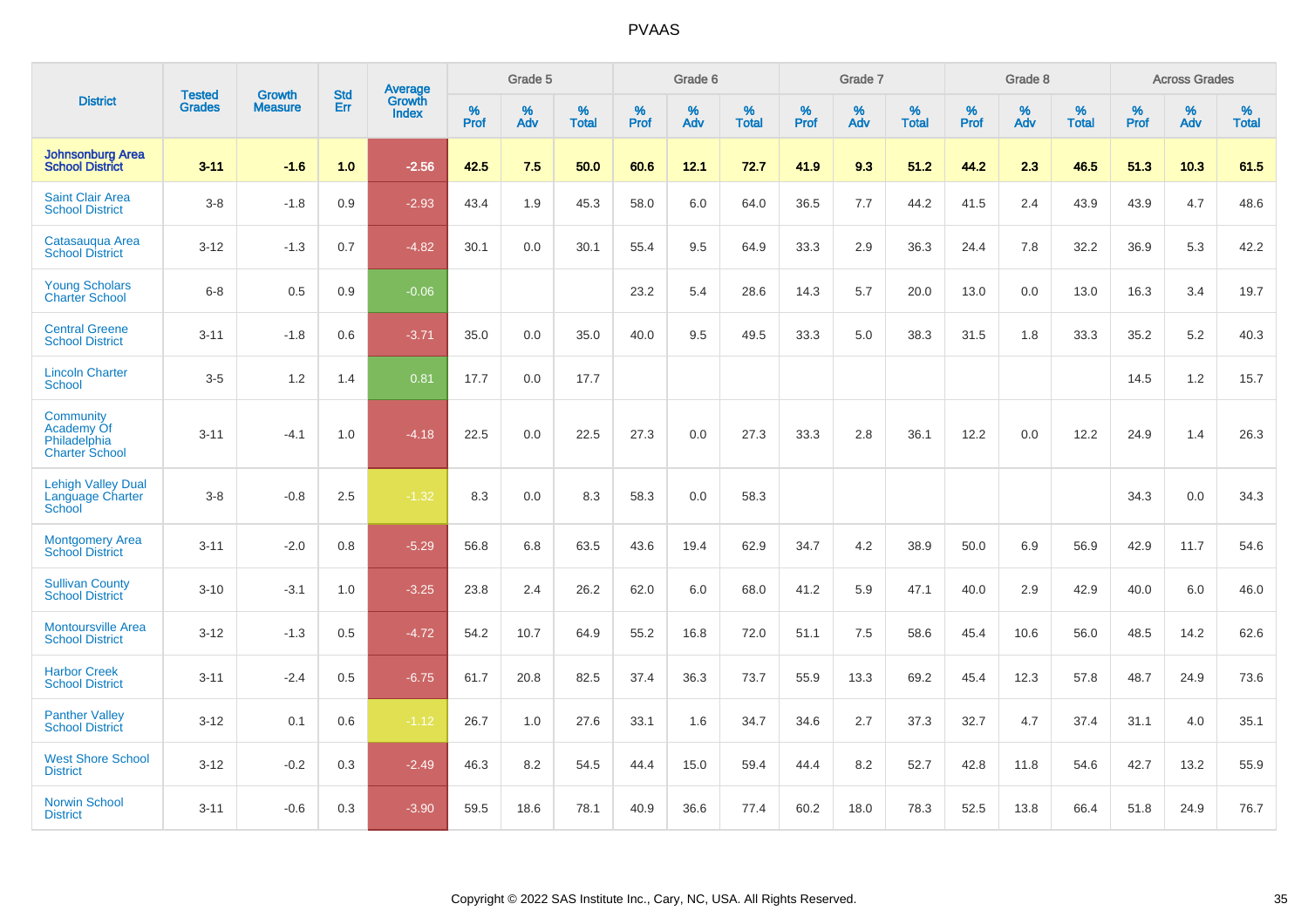|                                                                    |                                |                                 | <b>Std</b> |                                   |           | Grade 5  |                   |           | Grade 6  |                   |           | Grade 7  |                   |           | Grade 8  |                   |              | <b>Across Grades</b> |                   |
|--------------------------------------------------------------------|--------------------------------|---------------------------------|------------|-----------------------------------|-----------|----------|-------------------|-----------|----------|-------------------|-----------|----------|-------------------|-----------|----------|-------------------|--------------|----------------------|-------------------|
| <b>District</b>                                                    | <b>Tested</b><br><b>Grades</b> | <b>Growth</b><br><b>Measure</b> | Err        | Average<br>Growth<br><b>Index</b> | %<br>Prof | %<br>Adv | %<br><b>Total</b> | %<br>Prof | %<br>Adv | %<br><b>Total</b> | %<br>Prof | %<br>Adv | %<br><b>Total</b> | %<br>Prof | %<br>Adv | %<br><b>Total</b> | $\%$<br>Prof | %<br>Adv             | %<br><b>Total</b> |
| <b>Johnsonburg Area</b><br><b>School District</b>                  | $3 - 11$                       | $-1.6$                          | 1.0        | $-2.56$                           | 42.5      | 7.5      | 50.0              | 60.6      | 12.1     | 72.7              | 41.9      | 9.3      | 51.2              | 44.2      | 2.3      | 46.5              | 51.3         | 10.3                 | 61.5              |
| <b>Erie Rise</b><br>Leadership<br><b>Academy Charter</b><br>School | $3-8$                          | 0.0                             | 1.2        | $-0.41$                           | 17.9      | 0.0      | 17.9              | 6.9       | 0.0      | 6.9               | 4.8       | 2.4      | 7.1               | 0.0       | 0.0      | 0.0               | 7.8          | 0.5                  | 8.3               |
| <b>Pine-Richland</b><br><b>School District</b>                     | $3 - 11$                       | $-3.0$                          | 0.3        | $-8.46$                           | 58.0      | 19.8     | 77.8              | 55.8      | 26.4     | 82.2              | 57.0      | 18.5     | 75.6              | 56.2      | 27.0     | 83.3              | 52.7         | 28.2                 | 80.9              |
| <b>Monessen City</b><br><b>School District</b>                     | $3 - 10$                       | $-3.2$                          | 1.2        | $-2.75$                           | 20.0      | 0.0      | 20.0              | 18.0      | 2.6      | 20.5              | 13.3      | 0.0      | 13.3              | 4.8       | 0.0      | 4.8               | 15.2         | 0.6                  | 15.8              |
| Kiski Area School<br><b>District</b>                               | $3 - 11$                       | $-2.3$                          | 0.4        | $-5.07$                           | 50.9      | 4.2      | 55.2              | 41.3      | 18.4     | 59.6              | 53.8      | 7.5      | 61.3              | 45.8      | 5.0      | 50.8              | 47.0         | 13.3                 | 60.4              |
| Steelton-Highspire<br><b>School District</b>                       | $3 - 11$                       | $-1.9$                          | 0.7        | $-3.25$                           | 21.9      | 0.0      | 21.9              | 11.5      | 0.0      | 11.5              | 3.8       | 0.0      | 3.8               | 5.9       | 0.0      | 5.9               | 9.0          | 0.0                  | 9.0               |
| Quakertown<br><b>Community School</b><br><b>District</b>           | $3 - 12$                       | $-1.6$                          | 0.4        | $-7.86$                           | 50.0      | 4.9      | 54.9              | 40.2      | 19.3     | 59.5              | 40.4      | 7.5      | 47.8              | 42.6      | 17.3     | 59.9              | 42.5         | 12.6                 | 55.1              |
| <b>Propel Charter</b><br>School-Hazelwood                          | $3-8$                          | $-0.7$                          | 1.2        | $-1.40$                           | 6.7       | 0.0      | 6.7               | 14.3      | 0.0      | 14.3              | 14.3      | 4.8      | 19.0              | 16.0      | 0.0      | 16.0              | 10.2         | 0.6                  | 10.8              |
| <b>Upper Dauphin</b><br><b>Area School</b><br><b>District</b>      | $3 - 11$                       | $-1.6$                          | 0.8        | $-4.84$                           | 40.3      | 1.6      | 41.9              | 41.7      | 16.7     | 58.3              | 48.6      | 8.1      | 56.8              | 41.4      | 8.6      | 50.0              | 42.4         | 12.8                 | 55.2              |
| <b>Wilmington Area</b><br><b>School District</b>                   | $3 - 11$                       | $-0.8$                          | 0.8        | $-1.48$                           | 60.3      | 13.8     | 74.1              | 43.3      | 11.7     | 55.0              | 33.3      | 11.8     | 45.1              | 32.2      | 10.2     | 42.4              | 43.2         | 13.4                 | 56.6              |
| <b>Alliance For</b><br><b>Progress Charter</b><br>School           | $3-8$                          | $-1.1$                          | 1.2        | $-3.25$                           | 12.5      | 0.0      | 12.5              | 32.0      | 0.0      | 32.0              | 26.9      | 0.0      | 26.9              | 3.4       | 0.0      | 3.4               | 19.4         | 0.0                  | 19.4              |
| <b>Steel Valley</b><br><b>School District</b>                      | $3 - 11$                       | $-2.9$                          | 0.7        | $-6.65$                           | 38.4      | 1.2      | 39.5              | 37.1      | 14.5     | 51.6              | 26.5      | 3.6      | 30.1              | 26.7      | 6.7      | 33.3              | 35.3         | 10.2                 | 45.5              |
| <b>Austin Area School</b><br><b>District</b>                       | $3 - 11$                       | $-0.5$                          | 1.7        | $-1.08$                           | 38.5      | 7.7      | 46.2              | 61.5      | 0.0      | 61.5              | 26.7      | 0.0      | 26.7              | 56.2      | 6.2      | 62.5              | 40.5         | 4.0                  | 44.6              |
| <b>Clearfield Area</b><br><b>School District</b>                   | $3 - 10$                       | $-0.5$                          | 0.5        | $-1.87$                           | 37.9      | 3.2      | 41.1              | 35.8      | 5.8      | 41.6              | 39.0      | 1.5      | 40.4              | 32.4      | 4.1      | 36.6              | 35.2         | 5.8                  | 41.0              |
| <b>Morrisville Borough</b><br><b>School District</b>               | $3 - 11$                       | $-0.9$                          | 0.9        | $-1.54$                           | 28.3      | 3.3      | 31.7              | 19.2      | 1.9      | 21.2              | 32.7      | 0.0      | 32.7              | 27.9      | 0.0      | 27.9              | 27.6         | 1.9                  | 29.5              |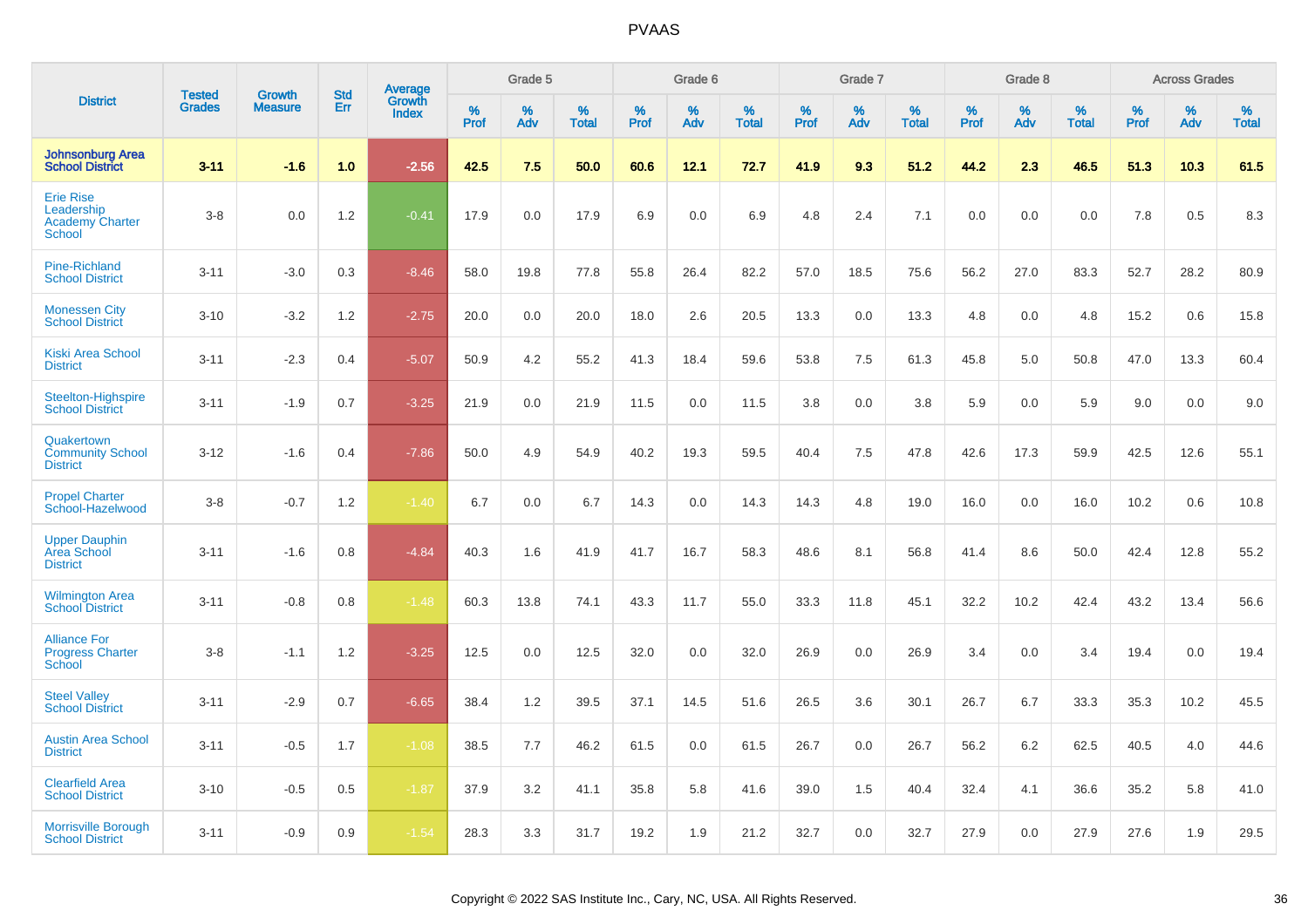|                                                                                |                                | <b>Growth</b>  | <b>Std</b> |                                   |              | Grade 5  |                   |           | Grade 6  |                   |           | Grade 7  |                   |              | Grade 8  |                   |              | <b>Across Grades</b> |                   |
|--------------------------------------------------------------------------------|--------------------------------|----------------|------------|-----------------------------------|--------------|----------|-------------------|-----------|----------|-------------------|-----------|----------|-------------------|--------------|----------|-------------------|--------------|----------------------|-------------------|
| <b>District</b>                                                                | <b>Tested</b><br><b>Grades</b> | <b>Measure</b> | <b>Err</b> | Average<br>Growth<br><b>Index</b> | $\%$<br>Prof | %<br>Adv | %<br><b>Total</b> | %<br>Prof | %<br>Adv | %<br><b>Total</b> | %<br>Prof | %<br>Adv | %<br><b>Total</b> | $\%$<br>Prof | %<br>Adv | %<br><b>Total</b> | $\%$<br>Prof | %<br>Adv             | %<br><b>Total</b> |
| <b>Johnsonburg Area</b><br><b>School District</b>                              | $3 - 11$                       | $-1.6$         | 1.0        | $-2.56$                           | 42.5         | 7.5      | 50.0              | 60.6      | 12.1     | 72.7              | 41.9      | 9.3      | 51.2              | 44.2         | 2.3      | 46.5              | 51.3         | 10.3                 | 61.5              |
| Cornwall-Lebanon<br><b>School District</b>                                     | $3 - 11$                       | $-0.8$         | 0.3        | $-2.72$                           | 46.8         | 6.1      | 52.9              | 45.0      | 15.9     | 60.9              | 48.6      | 7.2      | 55.8              | 49.4         | 12.2     | 61.6              | 44.4         | 12.6                 | 57.0              |
| <b>Young Scholars of</b><br><b>Greater Allegheny</b><br><b>Charter School</b>  | $3 - 8$                        | $-1.6$         | 1.7        | $-1.89$                           | 26.3         | 0.0      | 26.3              | 40.0      | 0.0      | 40.0              | 35.0      | 0.0      | 35.0              |              |          |                   | 29.9         | 0.8                  | 30.8              |
| <b>Reach Cyber</b><br><b>Charter School</b>                                    | $3 - 11$                       | $-2.6$         | 0.9        | $-2.78$                           | 52.4         | 4.8      | 57.1              | 52.2      | 8.7      | 60.9              | 38.5      | 1.9      | 40.4              | 47.5         | 5.1      | 52.5              | 46.8         | 5.5                  | 52.3              |
| <b>Mariana Bracetti</b><br><b>Academy Charter</b><br>School                    | $3 - 10$                       | 0.4            | 0.9        | $-0.00$                           | 33.9         | 1.7      | 35.6              | 17.8      | 0.0      | 17.8              | 38.2      | 1.8      | 40.0              | 12.1         | 3.0      | 15.2              | 26.5         | 2.0                  | 28.5              |
| <b>North Hills School</b><br><b>District</b>                                   | $3 - 11$                       | $-1.2$         | 0.4        | $-3.31$                           | 59.2         | 11.6     | 70.8              | 45.2      | 26.0     | 71.2              | 51.8      | 20.0     | 71.8              | 48.3         | 18.4     | 66.7              | 50.2         | 22.0                 | 72.3              |
| <b>Kutztown Area</b><br><b>School District</b>                                 | $3 - 12$                       | $-0.3$         | 0.8        | $-0.89$                           | 59.7         | 6.0      | 65.7              | 46.0      | 17.5     | 63.5              | 37.5      | 17.5     | 55.0              | 50.0         | 10.3     | 60.3              | 48.4         | 17.0                 | 65.5              |
| <b>Iroquois School</b><br><b>District</b>                                      | $3 - 11$                       | $-0.1$         | 0.7        | $-0.86$                           | 55.1         | 9.0      | 64.1              | 39.5      | 19.8     | 59.3              | 38.8      | 6.1      | 44.9              | 44.0         | 10.0     | 54.0              | 42.6         | 12.8                 | 55.4              |
| <b>Blackhawk School</b><br><b>District</b>                                     | $3 - 11$                       | $-3.2$         | 0.5        | $-6.30$                           | 58.7         | 1.4      | 60.1              | 43.4      | 16.4     | 59.8              | 52.8      | 4.9      | 57.7              | 39.7         | 6.7      | 46.4              | 48.1         | 10.9                 | 59.0              |
| <b>Lehighton Area</b><br><b>School District</b>                                | $3 - 11$                       | $-1.0$         | 0.5        | $-3.70$                           | 45.3         | 1.3      | 46.7              | 40.8      | 8.3      | 49.2              | 42.3      | 5.7      | 48.0              | 34.2         | 9.8      | 43.9              | 41.8         | 8.6                  | 50.4              |
| <b>Center For Student</b><br><b>Learning Charter</b><br>School At<br>Pennsbury | $6 - 12$                       | 1.9            | 3.5        | 0.54                              |              |          |                   |           |          |                   |           |          |                   | 25.0         | 8.3      | 33.3              | 26.9         | 3.8                  | 30.8              |
| <b>Burgettstown Area</b><br><b>School District</b>                             | $3 - 11$                       | $-3.6$         | 0.7        | $-4.89$                           | 35.1         | 6.5      | 41.6              | 58.5      | 7.7      | 66.2              | 32.9      | 2.4      | 35.4              | 35.6         | 5.5      | 41.1              | 40.5         | 8.8                  | 49.3              |
| <b>Esperanza Cyber</b><br><b>Charter School</b>                                | $3 - 11$                       | $-2.3$         | 1.3        | $-2.35$                           | 11.8         | 0.0      | 11.8              | 8.7       | 0.0      | 8.7               | 12.8      | 0.0      | 12.8              | 9.1          | 0.0      | 9.1               | 9.4          | 0.8                  | 10.2              |
| <b>Williams Valley</b><br><b>School District</b>                               | $3 - 11$                       | 0.3            | 0.8        | $-0.19$                           | 38.6         | 0.0      | 38.6              | 41.4      | 6.9      | 48.3              | 35.1      | 2.6      | 37.7              | 42.2         | 9.4      | 51.6              | 39.1         | 4.9                  | 44.0              |
| Hanover Area<br><b>School District</b>                                         | $3 - 11$                       | $-2.1$         | 0.9        | $-2.93$                           | 29.8         | 0.0      | 29.8              | 14.6      | 9.1      | 23.6              | 15.5      | 0.0      | 15.5              | 14.3         | 2.4      | 16.7              | 20.2         | 2.3                  | 22.5              |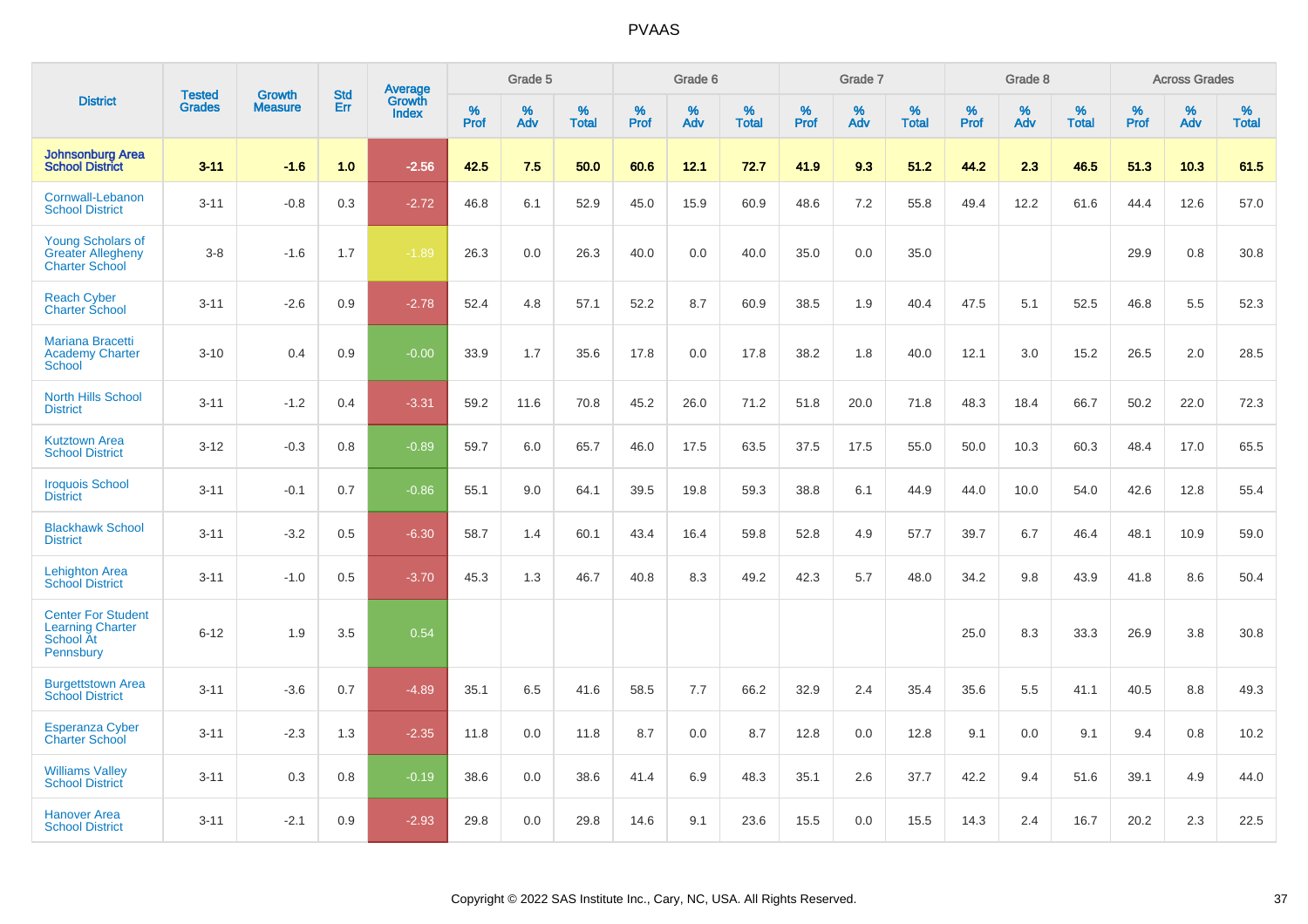|                                                              | <b>Tested</b> | <b>Growth</b>  | <b>Std</b> | Average                |           | Grade 5  |                   |           | Grade 6  |                   |           | Grade 7  |                   |              | Grade 8  |                   |           | <b>Across Grades</b> |                   |
|--------------------------------------------------------------|---------------|----------------|------------|------------------------|-----------|----------|-------------------|-----------|----------|-------------------|-----------|----------|-------------------|--------------|----------|-------------------|-----------|----------------------|-------------------|
| <b>District</b>                                              | <b>Grades</b> | <b>Measure</b> | Err        | Growth<br><b>Index</b> | %<br>Prof | %<br>Adv | %<br><b>Total</b> | %<br>Prof | %<br>Adv | %<br><b>Total</b> | %<br>Prof | %<br>Adv | %<br><b>Total</b> | $\%$<br>Prof | %<br>Adv | %<br><b>Total</b> | %<br>Prof | %<br>Adv             | %<br><b>Total</b> |
| <b>Johnsonburg Area</b><br><b>School District</b>            | $3 - 11$      | $-1.6$         | 1.0        | $-2.56$                | 42.5      | 7.5      | 50.0              | 60.6      | 12.1     | 72.7              | 41.9      | 9.3      | 51.2              | 44.2         | 2.3      | 46.5              | 51.3      | 10.3                 | 61.5              |
| <b>Tri-Valley School</b><br><b>District</b>                  | $3 - 10$      | $-2.4$         | 0.9        | $-3.85$                | 40.0      | 5.9      | 45.9              | 36.7      | 6.1      | 42.9              | 36.7      | 0.0      | 36.7              | 40.5         | 9.5      | 50.0              | 41.3      | 8.0                  | 49.3              |
| Eugenio Maria De<br><b>Hostos Charter</b><br><b>School</b>   | $3 - 8$       | $-0.5$         | 1.4        | $-1.78$                | 45.8      | 0.0      | 45.8              | 16.7      | 16.7     | 33.3              | 18.2      | 9.1      | 27.3              | 46.7         | 0.0      | 46.7              | 35.0      | 6.7                  | 41.7              |
| <b>Connellsville Area</b><br><b>School District</b>          | $3 - 11$      | $-2.2$         | 0.4        | $-5.74$                | 34.7      | 3.7      | 38.4              | 32.7      | 6.4      | 39.1              | 27.4      | 5.1      | 32.4              | 33.8         | 3.6      | 37.4              | 33.6      | 5.9                  | 39.6              |
| <b>Springfield School</b><br><b>District</b>                 | $3 - 11$      | $-0.9$         | 0.4        | $-2.85$                | 58.3      | 23.8     | 82.1              | 53.6      | 25.6     | 79.2              | 58.6      | 20.9     | 79.5              | 51.5         | 18.2     | 69.7              | 52.1      | 26.9                 | 78.9              |
| <b>Shaler Area</b><br><b>School District</b>                 | $3 - 11$      | $-4.5$         | 0.4        | $-13.13$               | 52.7      | 5.4      | 58.1              | 39.8      | 10.6     | 50.4              | 50.0      | 7.8      | 57.8              | 46.9         | 12.9     | 59.8              | 46.7      | 13.0                 | 59.7              |
| <b>Purchase Line</b><br><b>School District</b>               | $3 - 12$      | $-1.5$         | 0.8        | $-2.85$                | 37.2      | 5.9      | 43.1              | 40.9      | 6.1      | 47.0              | 39.4      | 3.0      | 42.4              | 30.9         | 3.6      | 34.6              | 39.8      | 6.3                  | 46.1              |
| <b>Franklin Towne</b><br>Charter<br><b>Elementary School</b> | $3 - 8$       | $-3.1$         | 1.2        | $-3.10$                | 46.4      | 7.1      | 53.6              | 48.2      | 7.4      | 55.6              | 53.6      | 7.1      | 60.7              | 59.1         | 0.0      | 59.1              | 50.6      | 6.8                  | 57.4              |
| <b>MaST Community</b><br>Charter School II                   | $3 - 10$      | $-4.6$         | 0.7        | $-6.45$                | 41.0      | 3.0      | 44.0              | 38.7      | 4.3      | 43.0              | 50.0      | 5.9      | 55.9              |              |          |                   | 44.5      | 7.0                  | 51.5              |
| Northgate School<br><b>District</b>                          | $3 - 11$      | $-1.4$         | 0.8        | $-4.26$                | 60.8      | 3.9      | 64.7              | 59.0      | 11.5     | 70.5              | 36.1      | 9.8      | 45.9              | 37.5         | 17.9     | 55.4              | 45.5      | 12.8                 | 58.3              |
| Washington<br><b>School District</b>                         | $3 - 11$      | $-1.7$         | 0.7        | $-3.97$                | 44.7      | 0.0      | 44.7              | 39.6      | 6.2      | 45.8              | 28.0      | 1.2      | 29.3              | 23.5         | 1.5      | 25.0              | 35.4      | 3.1                  | 38.6              |
| <b>Arts Academy</b><br>Elementary<br><b>Charter School</b>   | $3-5$         | 0.9            | 2.0        | 0.44                   | 31.6      | 0.0      | 31.6              |           |          |                   |           |          |                   |              |          |                   | 31.8      | 2.3                  | 34.1              |
| <b>Laurel Highlands</b><br><b>School District</b>            | $3 - 11$      | $-1.7$         | 0.5        | $-3.99$                | 43.1      | 4.4      | 47.5              | 39.4      | 11.6     | 51.0              | 35.7      | 2.9      | 38.6              | 37.8         | 5.5      | 43.3              | 39.8      | 9.6                  | 49.4              |
| <b>Coatesville Area</b><br><b>School District</b>            | $3 - 11$      | $-0.4$         | 0.4        | $-1.48$                | 28.2      | 1.6      | 29.8              | 30.3      | 2.8      | 33.1              | 30.8      | 4.4      | 35.2              | 26.3         | 2.9      | 29.3              | 28.5      | 3.0                  | 31.5              |
| <b>Blacklick Valley</b><br><b>School District</b>            | $3 - 11$      | $-0.1$         | 1.0        | $-0.87$                | 29.6      | 0.0      | 29.6              | 52.6      | 7.9      | 60.5              | 35.4      | 0.0      | 35.4              | 34.2         | 0.0      | 34.2              | 43.2      | 3.7                  | 46.9              |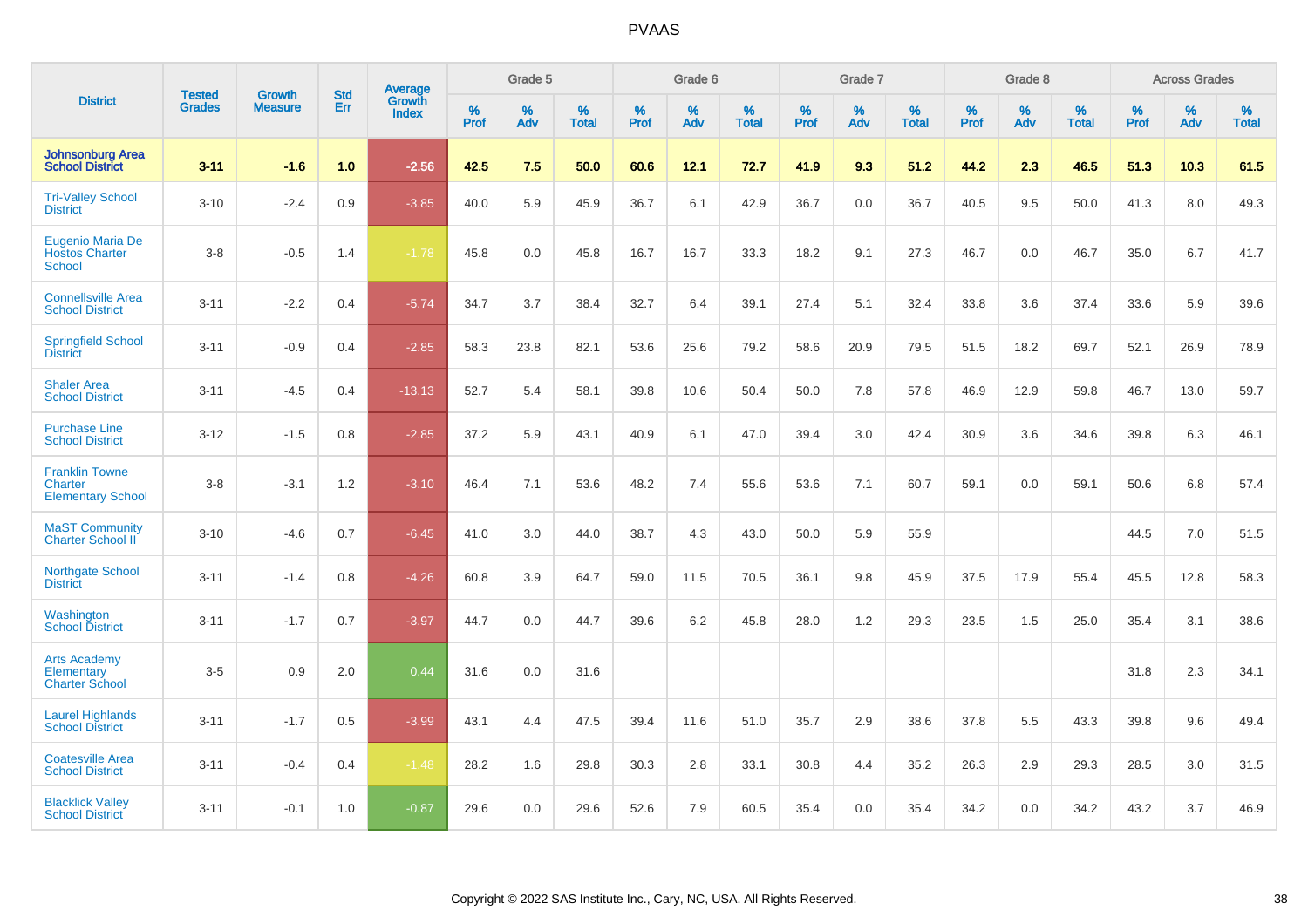|                                                                       |                                |                                 | <b>Std</b> | Average                |           | Grade 5  |                   |           | Grade 6  |                   |           | Grade 7  |                   |           | Grade 8  |                   |           | <b>Across Grades</b> |                   |
|-----------------------------------------------------------------------|--------------------------------|---------------------------------|------------|------------------------|-----------|----------|-------------------|-----------|----------|-------------------|-----------|----------|-------------------|-----------|----------|-------------------|-----------|----------------------|-------------------|
| <b>District</b>                                                       | <b>Tested</b><br><b>Grades</b> | <b>Growth</b><br><b>Measure</b> | Err        | Growth<br><b>Index</b> | %<br>Prof | %<br>Adv | %<br><b>Total</b> | %<br>Prof | %<br>Adv | %<br><b>Total</b> | %<br>Prof | %<br>Adv | %<br><b>Total</b> | %<br>Prof | %<br>Adv | %<br><b>Total</b> | %<br>Prof | %<br>Adv             | %<br><b>Total</b> |
| <b>Johnsonburg Area</b><br><b>School District</b>                     | $3 - 11$                       | $-1.6$                          | 1.0        | $-2.56$                | 42.5      | 7.5      | 50.0              | 60.6      | 12.1     | 72.7              | 41.9      | 9.3      | 51.2              | 44.2      | 2.3      | 46.5              | 51.3      | 10.3                 | 61.5              |
| <b>Waynesboro Area</b><br><b>School District</b>                      | $3 - 12$                       | $-2.8$                          | 0.4        | $-7.51$                | 42.9      | 6.1      | 49.0              | 38.4      | 14.0     | 52.4              | 37.6      | 7.1      | 44.7              | 37.5      | 12.8     | 50.3              | 41.0      | 12.0                 | 52.9              |
| <b>Perseus House</b><br><b>Charter School Of</b><br><b>Excellence</b> | $6 - 11$                       | $-0.9$                          | 1.2        | $-1.85$                |           |          |                   | 4.8       | 0.0      | 4.8               | 20.4      | 0.0      | 20.4              | 22.7      | 1.5      | 24.2              | 19.2      | 0.7                  | 19.9              |
| <b>Penn Hills Charter</b><br>School of<br>Entrepreneurship            | $3-8$                          | $-1.5$                          | 1.0        | $-3.06$                | 27.3      | 0.0      | 27.3              | 37.1      | 8.6      | 45.7              | 34.2      | 0.0      | 34.2              | 45.4      | 0.0      | 45.4              | 40.8      | 6.4                  | 47.2              |
| <b>Titusville Area</b><br><b>School District</b>                      | $3 - 11$                       | $-0.4$                          | 0.5        | $-0.96$                | 57.4      | 8.5      | 65.9              | 35.0      | 12.6     | 47.6              | 46.2      | 8.3      | 54.6              | 40.6      | 11.6     | 52.2              | 44.1      | 12.1                 | 56.2              |
| <b>Cameron County</b><br><b>School District</b>                       | $3 - 12$                       | $-2.6$                          | 1.0        | $-2.51$                | 73.3      | 3.3      | 76.7              | 48.7      | 25.6     | 74.4              | 39.0      | 0.0      | 39.0              | 43.2      | 5.4      | 48.6              | 50.4      | 14.0                 | 64.4              |
| <b>Centre Learning</b><br>Community<br><b>Charter School</b>          | $5-8$                          | $-1.3$                          | 2.1        | $-1.22$                |           |          |                   |           |          |                   | 37.5      | 12.5     | 50.0              | 47.1      | 11.8     | 58.8              | 51.8      | 16.7                 | 68.5              |
| <b>Windber Area</b><br><b>School District</b>                         | $3 - 11$                       | $-1.4$                          | 0.7        | $-3.44$                | 49.4      | 13.9     | 63.3              | 49.2      | 14.9     | 64.2              | 49.3      | 9.3      | 58.7              | 57.1      | 10.7     | 67.9              | 49.9      | 11.8                 | 61.7              |
| <b>Moniteau School</b><br><b>District</b>                             | $3 - 11$                       | $-1.6$                          | 0.7        | $-2.47$                | 43.4      | 7.2      | 50.6              | 33.3      | 19.0     | 52.4              | 32.1      | 6.0      | 38.1              | 44.0      | 1.3      | 45.3              | 40.5      | 10.6                 | 51.1              |
| <b>Carmichaels Area</b><br><b>School District</b>                     | $3 - 10$                       | $-2.5$                          | 0.8        | $-3.95$                | 35.0      | 1.2      | 36.2              | 25.8      | 7.6      | 33.3              | 33.3      | 1.5      | 34.8              | 35.2      | 1.4      | 36.6              | 32.5      | 3.4                  | 35.9              |
| Springfield<br><b>Township School</b><br><b>District</b>              | $3 - 11$                       | $-1.2$                          | 0.5        | $-2.84$                | 52.0      | 13.4     | 65.4              | 51.4      | 15.0     | 66.5              | 56.3      | 10.8     | 67.1              | 47.3      | 14.0     | 61.3              | 52.1      | 16.5                 | 68.6              |
| <b>Easton Arts</b><br>Academy<br>Elementary<br><b>Charter School</b>  | $3-5$                          | 0.7                             | 2.6        | 0.29                   | 45.8      | 4.2      | 50.0              |           |          |                   |           |          |                   |           |          |                   | 37.2      | 4.6                  | 41.9              |
| <b>Camp Hill School</b><br><b>District</b>                            | $3 - 12$                       | $-2.3$                          | 0.7        | $-3.72$                | 65.4      | 17.3     | 82.7              | 53.3      | 8.0      | 61.3              | 63.7      | 5.5      | 69.2              | 49.6      | 15.3     | 64.9              | 52.7      | 18.6                 | 71.3              |
| <b>Avonworth School</b><br><b>District</b>                            | $3 - 10$                       | $-0.8$                          | 0.5        | $-1.38$                | 49.6      | 18.0     | 67.6              | 49.6      | 25.6     | 75.2              | 62.3      | 7.7      | 70.0              | 61.0      | 16.1     | 77.1              | 52.4      | 20.5                 | 72.8              |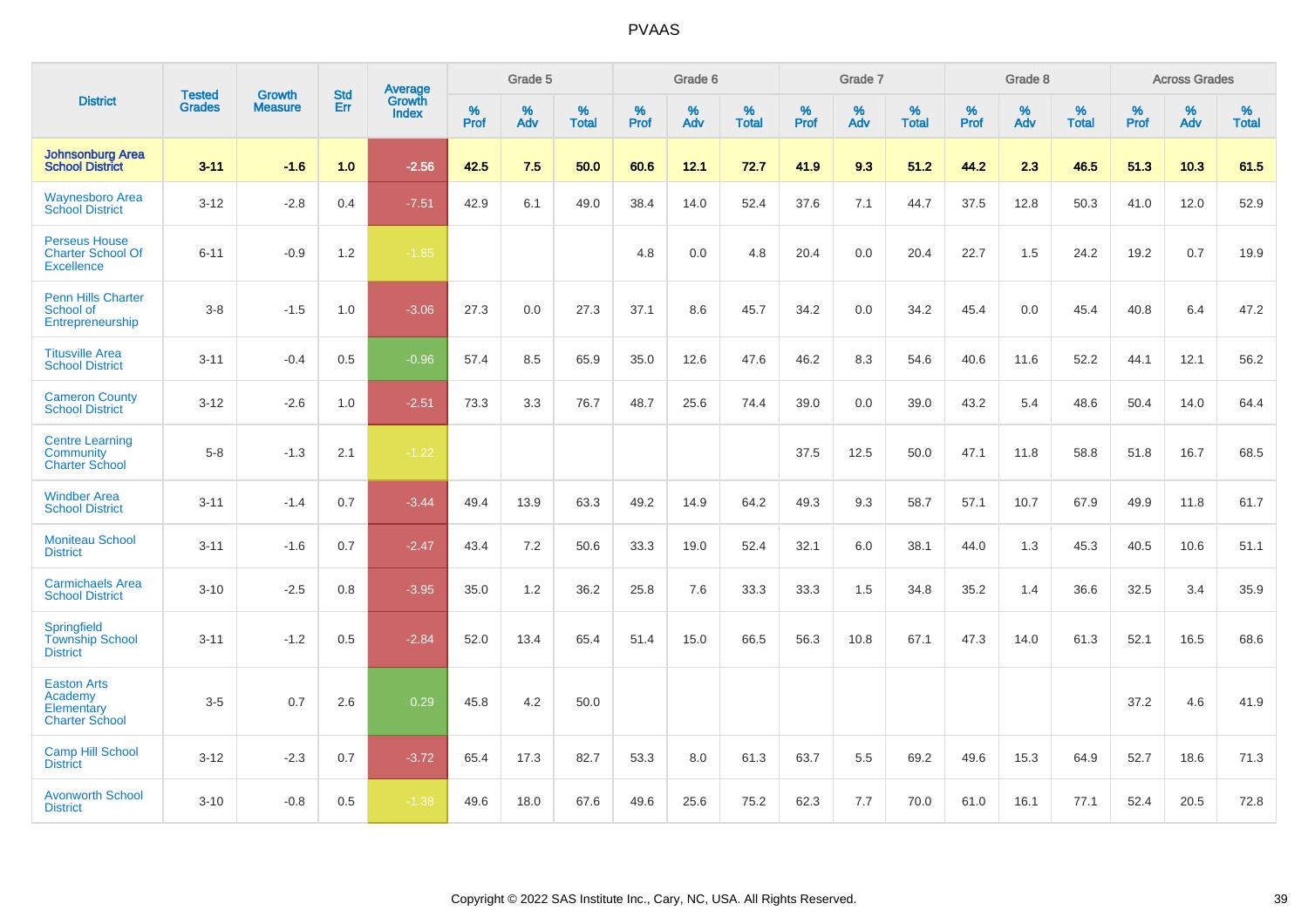|                                                                     | <b>Tested</b> | <b>Growth</b>  | <b>Std</b> | <b>Average</b>                |                  | Grade 5  |                   | Grade 6<br>%<br>%<br>%<br><b>Prof</b><br><b>Total</b><br>Adv<br>60.6<br>12.1<br>72.7<br>15.4<br>7.7<br>23.1<br>36.4<br>12.1<br>48.5<br>40.1<br>13.8<br>53.9<br>41.4<br>8.1<br>49.6<br>37.2<br>9.0<br>46.2<br>41.5<br>10.6<br>52.1<br>41.9<br>6.4<br>48.4<br>44.3<br>6.6<br>50.8<br>36.9<br>12.6<br>49.5<br>48.2<br>16.7<br>64.9 |      |      | Grade 7          |          |                   | Grade 8          |          |                   | <b>Across Grades</b> |          |                   |
|---------------------------------------------------------------------|---------------|----------------|------------|-------------------------------|------------------|----------|-------------------|---------------------------------------------------------------------------------------------------------------------------------------------------------------------------------------------------------------------------------------------------------------------------------------------------------------------------------|------|------|------------------|----------|-------------------|------------------|----------|-------------------|----------------------|----------|-------------------|
| <b>District</b>                                                     | <b>Grades</b> | <b>Measure</b> | <b>Err</b> | <b>Growth</b><br><b>Index</b> | %<br><b>Prof</b> | %<br>Adv | %<br><b>Total</b> |                                                                                                                                                                                                                                                                                                                                 |      |      | %<br><b>Prof</b> | %<br>Adv | %<br><b>Total</b> | %<br><b>Prof</b> | %<br>Adv | %<br><b>Total</b> | %<br><b>Prof</b>     | %<br>Adv | %<br><b>Total</b> |
| <b>Johnsonburg Area</b><br><b>School District</b>                   | $3 - 11$      | $-1.6$         | 1.0        | $-2.56$                       | 42.5             | 7.5      | 50.0              |                                                                                                                                                                                                                                                                                                                                 |      |      | 41.9             | 9.3      | 51.2              | 44.2             | 2.3      | 46.5              | 51.3                 | 10.3     | 61.5              |
| Independence<br><b>Charter School</b><br>West                       | $3 - 7$       | $-3.2$         | 1.8        | $-2.35$                       | 14.3             | 0.0      | 14.3              |                                                                                                                                                                                                                                                                                                                                 |      |      | 15.8             | 0.0      | 15.8              |                  |          |                   | 15.0                 | 2.6      | 17.7              |
| <b>Keystone</b><br><b>Education Center</b><br><b>Charter School</b> | $3 - 12$      | 0.7            | 3.3        | 0.20                          |                  |          |                   |                                                                                                                                                                                                                                                                                                                                 |      |      |                  |          |                   | 0.0              | 0.0      | 0.0               | 0.0                  | 0.0      | $0.0\,$           |
| <b>Westmont Hilltop</b><br><b>School District</b>                   | $3 - 11$      | $-4.1$         | 0.7        | $-7.50$                       | 40.6             | 3.0      | 43.6              |                                                                                                                                                                                                                                                                                                                                 |      |      | 47.1             | 1.2      | 48.2              | 56.4             | 4.3      | 60.6              | 41.9                 | 9.4      | 51.2              |
| <b>Greensburg Salem</b><br><b>School District</b>                   | $3 - 11$      | $-1.6$         | 0.5        | $-3.24$                       | 49.7             | 7.2      | 56.9              |                                                                                                                                                                                                                                                                                                                                 |      |      | 44.0             | 5.5      | 49.4              | 48.3             | 7.2      | 55.6              | 42.8                 | 11.4     | 54.2              |
| Southmoreland<br><b>School District</b>                             | $3 - 11$      | $-3.9$         | 0.6        | $-6.43$                       | 39.6             | 2.1      | 41.7              |                                                                                                                                                                                                                                                                                                                                 |      |      | 43.1             | 4.6      | 47.7              | 49.5             | 4.8      | 54.4              | 44.6                 | 6.8      | 51.3              |
| <b>Chichester School</b><br><b>District</b>                         | $3 - 11$      | $-4.0$         | 0.7        | $-5.95$                       | 27.3             | 1.1      | 28.4              |                                                                                                                                                                                                                                                                                                                                 |      |      | 31.2             | 6.2      | 37.5              | 41.1             | 0.0      | 41.1              | 36.7                 | 5.7      | 42.4              |
| Environmental<br><b>Charter School At</b><br><b>Frick Park</b>      | $3-9$         | $-2.5$         | 0.7        | $-4.24$                       | 46.0             | 5.3      | 51.3              |                                                                                                                                                                                                                                                                                                                                 |      |      | 46.6             | 13.6     | 60.2              | 25.4             | 11.9     | 37.3              | 43.3                 | 14.6     | 57.9              |
| <b>Urban Pathways 6-</b><br>12 Charter School                       | $6 - 11$      | $-0.2$         | 2.1        | $-0.24$                       |                  |          |                   |                                                                                                                                                                                                                                                                                                                                 |      |      | 22.2             | 0.0      | 22.2              | 0.0              | 0.0      | 0.0               | 15.9                 | 0.0      | 15.9              |
| <b>Commodore Perry</b><br><b>School District</b>                    | $3 - 11$      | $-0.7$         | 1.1        | $-0.81$                       | 64.5             | 12.9     | 77.4              |                                                                                                                                                                                                                                                                                                                                 |      |      | 48.6             | 8.1      | 56.8              | 37.0             | 25.9     | 63.0              | 48.6                 | 13.1     | 61.8              |
| <b>Fairfield Area</b><br><b>School District</b>                     | $3 - 11$      | $-1.0$         | 0.8        | $-2.16$                       | 50.8             | 3.3      | 54.1              |                                                                                                                                                                                                                                                                                                                                 |      |      | 45.4             | 1.8      | 47.3              | 37.0             | 5.6      | 42.6              | 45.1                 | 9.6      | 54.6              |
| <b>Ambridge Area</b><br><b>School District</b>                      | $3 - 12$      | $-0.9$         | 0.6        | $-2.18$                       | 40.2             | 8.2      | 48.4              |                                                                                                                                                                                                                                                                                                                                 |      |      | 36.2             | 8.7      | 44.9              | 37.1             | 6.4      | 43.6              | 37.5                 | 12.2     | 49.7              |
| 21st Century Cyber<br><b>Charter School</b>                         | $6 - 12$      | $-2.2$         | 0.7        | $-4.36$                       |                  |          |                   |                                                                                                                                                                                                                                                                                                                                 |      |      | 54.9             | 10.5     | 65.4              | 58.0             | 6.7      | 64.7              | 54.2                 | 10.8     | 65.0              |
| <b>Dunmore School</b><br><b>District</b>                            | $3 - 11$      | $-2.2$         | 0.7        | $-4.01$                       | 47.2             | 8.3      | 55.6              | 48.9                                                                                                                                                                                                                                                                                                                            | 14.1 | 63.0 | 45.9             | 1.8      | 47.7              | 34.5             | 6.0      | 40.5              | 44.8                 | 9.4      | 54.2              |
| <b>South Park School</b><br><b>District</b>                         | $3 - 11$      | $-0.8$         | 0.6        | $-2.28$                       | 61.4             | 2.4      | 63.9              | 40.6                                                                                                                                                                                                                                                                                                                            | 13.2 | 53.8 | 47.5             | 12.5     | 60.0              | 55.8             | 7.7      | 63.5              | 50.5                 | 13.2     | 63.8              |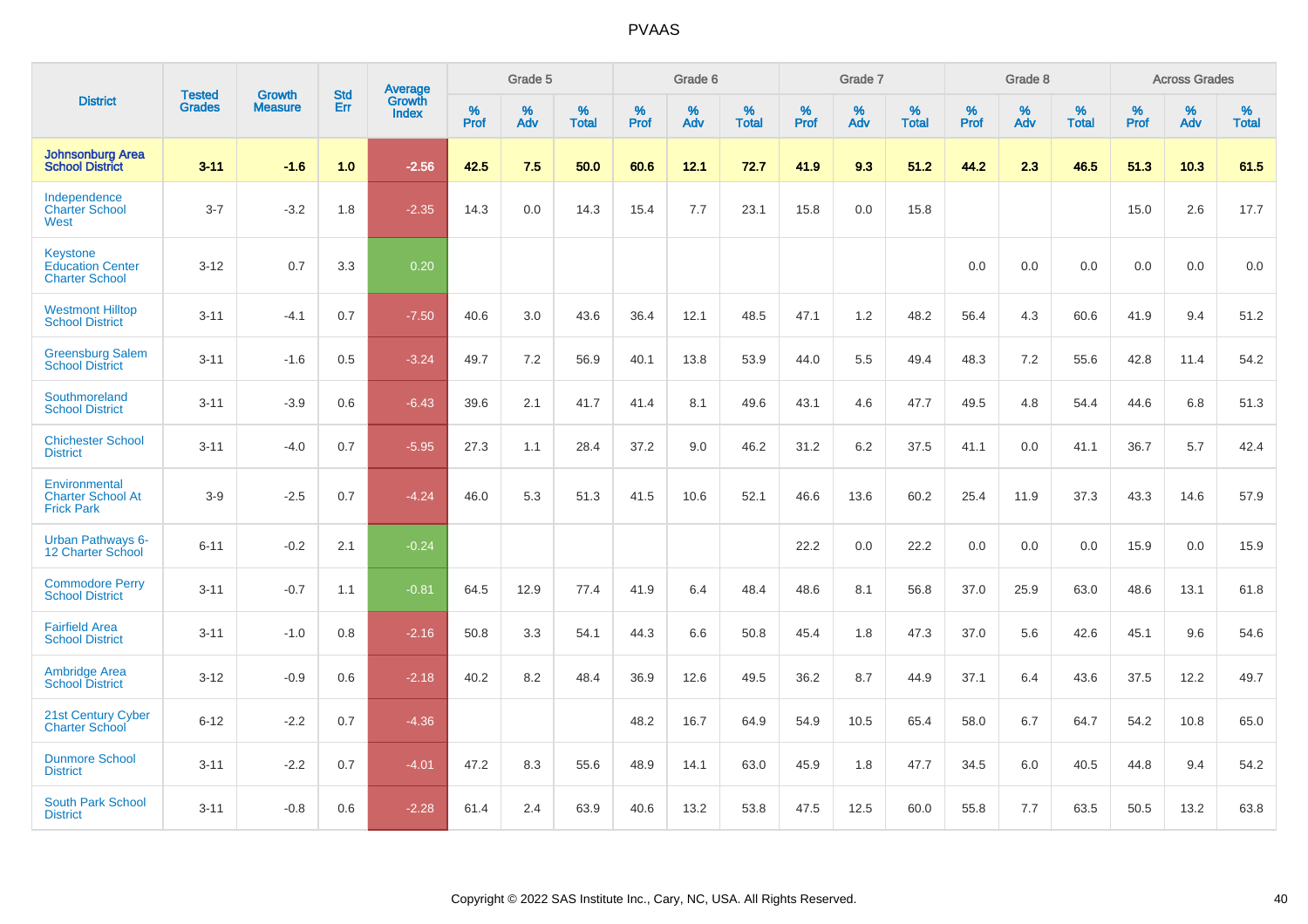|                                                                               | <b>Tested</b> | <b>Growth</b>  | <b>Std</b> | Average                |           | Grade 5  |                   |           | Grade 6  |                   |           | Grade 7  |                   |           | Grade 8  |                   |           | <b>Across Grades</b> |                   |
|-------------------------------------------------------------------------------|---------------|----------------|------------|------------------------|-----------|----------|-------------------|-----------|----------|-------------------|-----------|----------|-------------------|-----------|----------|-------------------|-----------|----------------------|-------------------|
| <b>District</b>                                                               | <b>Grades</b> | <b>Measure</b> | Err        | Growth<br><b>Index</b> | %<br>Prof | %<br>Adv | %<br><b>Total</b> | %<br>Prof | %<br>Adv | %<br><b>Total</b> | %<br>Prof | %<br>Adv | %<br><b>Total</b> | %<br>Prof | %<br>Adv | %<br><b>Total</b> | %<br>Prof | %<br>Adv             | %<br><b>Total</b> |
| <b>Johnsonburg Area</b><br><b>School District</b>                             | $3 - 11$      | $-1.6$         | 1.0        | $-2.56$                | 42.5      | 7.5      | 50.0              | 60.6      | 12.1     | 72.7              | 41.9      | 9.3      | 51.2              | 44.2      | 2.3      | 46.5              | 51.3      | 10.3                 | 61.5              |
| <b>Ridley School</b><br><b>District</b>                                       | $3 - 12$      | $-0.9$         | 0.4        | $-3.09$                | 49.2      | 5.6      | 54.8              | 38.5      | 12.4     | 50.9              | 39.6      | 5.9      | 45.6              | 41.1      | 7.5      | 48.6              | 42.4      | 10.0                 | 52.4              |
| <b>Nazareth Area</b><br><b>School District</b>                                | $3 - 11$      | $-2.5$         | 0.4        | $-6.40$                | 49.2      | 5.5      | 54.7              | 43.3      | 23.0     | 66.3              | 56.0      | 8.6      | 64.7              | 51.9      | 8.5      | 60.5              | 48.6      | 14.4                 | 63.0              |
| Philipsburg-<br>Osceola Area<br><b>School District</b>                        | $3 - 11$      | $-4.8$         | 0.6        | $-8.12$                | 45.5      | 6.5      | 52.0              | 41.3      | 11.9     | 53.2              | 35.2      | 2.4      | 37.6              | 33.0      | 6.2      | 39.2              | 40.7      | 11.1                 | 51.8              |
| New Kensington-<br><b>Arnold School</b><br><b>District</b>                    | $3 - 11$      | $-1.0$         | 0.7        | $-1.97$                | 22.5      | 0.9      | 23.4              | 20.6      | 10.3     | 30.8              | 27.0      | 0.0      | 27.0              | 26.4      | 3.4      | 29.9              | 27.1      | 4.2                  | 31.3              |
| <b>Roberto Clemente</b><br><b>Charter School</b>                              | $3 - 12$      | $-5.1$         | 1.0        | $-5.25$                | 19.4      | 0.0      | 19.4              | 23.1      | 5.1      | 28.2              | 11.6      | 0.0      | 11.6              | 12.2      | 0.0      | 12.2              | 15.5      | 1.7                  | 17.2              |
| Widener<br>Partnership<br><b>Charter School</b>                               | $3 - 7$       | $-1.6$         | 1.1        | $-2.26$                | 4.6       | 0.0      | 4.6               | 15.8      | 2.6      | 18.4              | 14.0      | 0.0      | 14.0              |           |          |                   | 9.6       | 1.4                  | 11.0              |
| <b>West York Area</b><br><b>School District</b>                               | $3 - 12$      | $-1.4$         | 0.5        | $-2.97$                | 36.0      | 4.4      | 40.4              | 38.5      | 9.3      | 47.8              | 35.9      | 5.3      | 41.2              | 41.2      | 5.2      | 46.4              | 37.8      | 8.4                  | 46.2              |
| <b>Mastery Charter</b><br>School-Francis D.<br><b>Pastorius</b><br>Elementary | $3 - 8$       | $-1.7$         | 1.5        | $-1.76$                | 3.8       | 0.0      | 3.8               | 28.6      | 3.6      | 32.1              | 22.7      | 0.0      | 22.7              |           |          |                   | 14.3      | 0.8                  | 15.1              |
| <b>Deep Roots</b><br><b>Charter School</b>                                    | $3-6$         | $-2.5$         | 1.4        | $-2.18$                | 18.2      | 0.0      | 18.2              | 19.0      | 2.4      | 21.4              |           |          |                   |           |          |                   | 19.2      | 0.7                  | 19.9              |
| <b>Arts Academy</b><br><b>Charter School</b>                                  | $5 - 8$       | $-3.5$         | 1.1        | $-3.11$                | 41.2      | 0.0      | 41.2              | 46.7      | 2.2      | 48.9              | 49.1      | 1.9      | 50.9              | 45.2      | 3.2      | 48.4              | 46.6      | 2.0                  | 48.6              |
| <b>Council Rock</b><br><b>School District</b>                                 | $3 - 11$      | $-2.3$         | 0.2        | $-9.78$                | 58.1      | 8.8      | 66.9              | 49.7      | 26.1     | 75.9              | 52.3      | 13.9     | 66.2              | 46.6      | 14.5     | 61.1              | 50.8      | 17.6                 | 68.4              |
| <b>Propel Charter</b><br><b>School-Montour</b>                                | $3 - 10$      | $-1.8$         | 0.8        | $-2.37$                | 18.0      | 0.0      | 18.0              | 22.7      | 3.0      | 25.8              | 21.5      | 0.0      | 21.5              | 23.4      | 3.1      | 26.6              | 21.5      | 3.2                  | 24.7              |
| <b>Mastery Charter</b><br>School-Mann<br>Campus                               | $3-6$         | $-2.7$         | 1.7        | $-1.86$                | 16.7      | 0.0      | 16.7              | 27.8      | 0.0      | 27.8              |           |          |                   |           |          |                   | 18.4      | 0.0                  | 18.4              |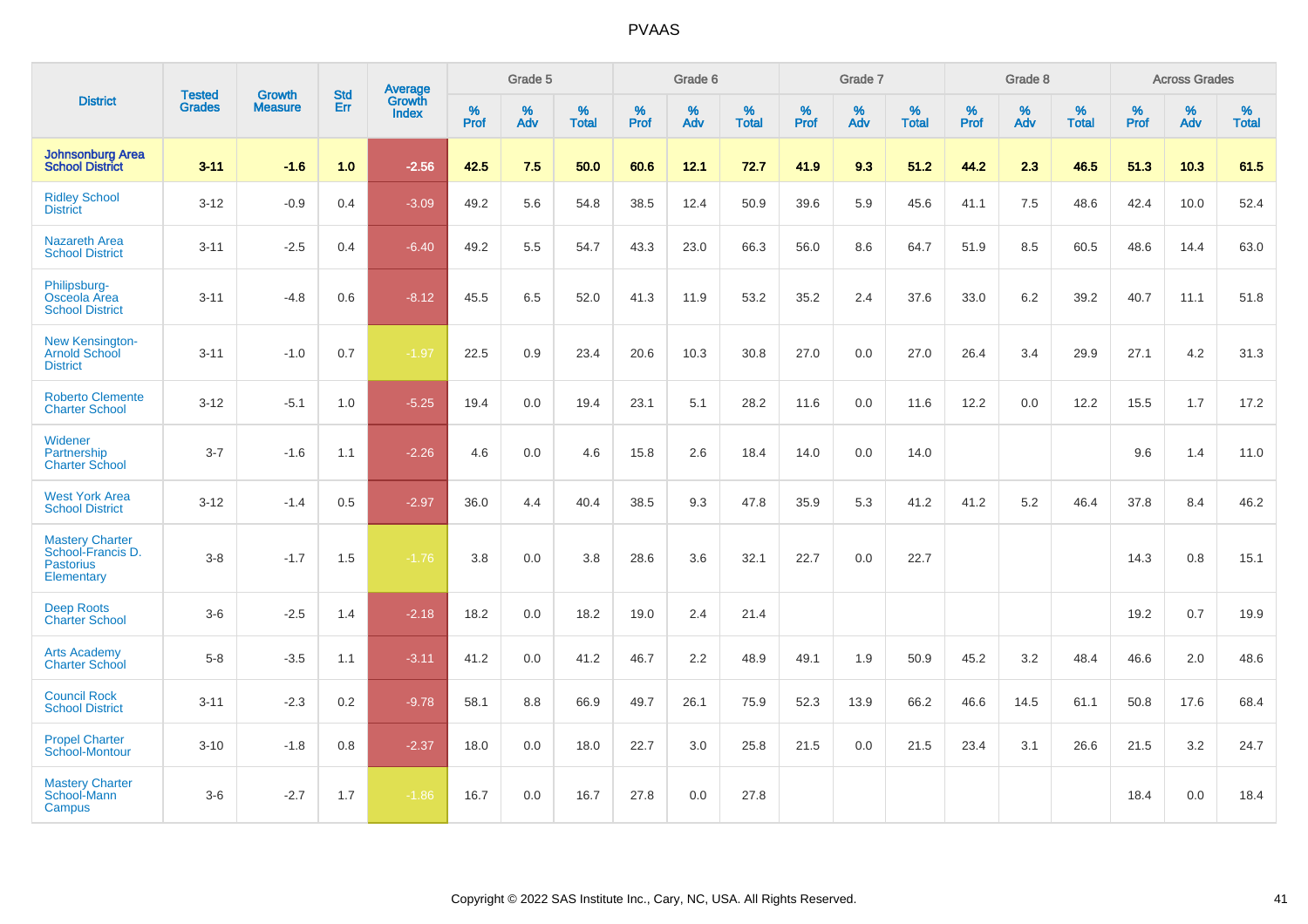|                                                                 |                                |                                 | <b>Std</b> | Average                |              | Grade 5  |                   |              | Grade 6  |                   |              | Grade 7  |                   |                     | Grade 8  |                   |           | <b>Across Grades</b> |                   |
|-----------------------------------------------------------------|--------------------------------|---------------------------------|------------|------------------------|--------------|----------|-------------------|--------------|----------|-------------------|--------------|----------|-------------------|---------------------|----------|-------------------|-----------|----------------------|-------------------|
| <b>District</b>                                                 | <b>Tested</b><br><b>Grades</b> | <b>Growth</b><br><b>Measure</b> | Err        | Growth<br><b>Index</b> | $\%$<br>Prof | %<br>Adv | %<br><b>Total</b> | $\%$<br>Prof | %<br>Adv | %<br><b>Total</b> | $\%$<br>Prof | %<br>Adv | %<br><b>Total</b> | $\%$<br><b>Prof</b> | %<br>Adv | %<br><b>Total</b> | %<br>Prof | %<br>Adv             | %<br><b>Total</b> |
| <b>Johnsonburg Area</b><br><b>School District</b>               | $3 - 11$                       | $-1.6$                          | 1.0        | $-2.56$                | 42.5         | 7.5      | 50.0              | 60.6         | 12.1     | 72.7              | 41.9         | 9.3      | 51.2              | 44.2                | 2.3      | 46.5              | 51.3      | 10.3                 | 61.5              |
| <b>Dover Area School</b><br><b>District</b>                     | $3 - 12$                       | $-1.0$                          | 0.4        | $-2.38$                | 48.0         | 4.8      | 52.8              | 41.4         | 17.1     | 58.6              | 48.6         | 7.1      | 55.7              | 44.7                | 5.7      | 50.4              | 44.8      | 10.8                 | 55.6              |
| Pennsylvania<br><b>Leadership Charter</b><br><b>School</b>      | $3 - 11$                       | $-1.6$                          | 0.5        | $-3.16$                | 59.1         | 11.7     | 70.8              | 51.3         | 16.2     | 67.5              | 43.2         | 14.2     | 57.4              | 48.7                | 11.8     | 60.5              | 49.6      | 15.0                 | 64.6              |
| <b>Mount Carmel</b><br><b>Area School</b><br><b>District</b>    | $3 - 11$                       | $-2.5$                          | 0.6        | $-4.10$                | 36.9         | 1.8      | 38.7              | 31.3         | 7.8      | 39.1              | 30.6         | 0.0      | 30.6              | 29.0                | 2.6      | 31.6              | 32.7      | 4.4                  | 37.2              |
| <b>MaST Community</b><br><b>Charter School III</b>              | $3-6$                          | $-0.7$                          | 0.8        | $-0.88$                | 25.8         | 0.8      | 26.5              | 30.0         | 6.9      | 36.9              |              |          |                   |                     |          |                   | 28.3      | 6.5                  | 34.8              |
| Independence<br><b>Charter School</b>                           | $3 - 8$                        | $-2.1$                          | 0.7        | $-3.23$                | 28.8         | 9.6      | 38.4              | 39.0         | 18.3     | 57.3              | 38.3         | 11.1     | 49.4              | 50.9                | 7.0      | 57.9              | 35.6      | 11.9                 | 47.5              |
| Lampeter-<br><b>Strasburg School</b><br><b>District</b>         | $3 - 12$                       | $-1.0$                          | 0.5        | $-2.99$                | 56.5         | 14.9     | 71.4              | 48.5         | 27.4     | 76.0              | 56.6         | 10.1     | 66.7              | 49.5                | 10.0     | 59.5              | 50.0      | 20.6                 | 70.5              |
| <b>Neshannock</b><br><b>Township School</b><br><b>District</b>  | $3 - 10$                       | $-3.2$                          | 0.7        | $-4.59$                | 56.7         | 8.9      | 65.6              | 57.4         | 20.6     | 77.9              | 62.0         | 14.0     | 76.0              | 51.3                | 6.4      | 57.7              | 55.4      | 13.5                 | 68.9              |
| <b>Baden Academy</b><br><b>Charter School</b>                   | $3-6$                          | $-1.3$                          | 1.1        | $-1.32$                | 47.6         | 1.6      | 49.2              | 46.6         | 10.3     | 56.9              |              |          |                   |                     |          |                   | 42.3      | 7.1                  | 49.4              |
| <b>Lakeview School</b><br><b>District</b>                       | $3 - 11$                       | $-3.2$                          | 0.8        | $-3.93$                | 63.3         | 10.2     | 73.5              | 46.5         | 16.9     | 63.4              | 37.1         | 8.1      | 45.2              | 43.1                | 9.2      | 52.3              | 45.7      | 15.4                 | 61.1              |
| <b>Cocalico School</b><br><b>District</b>                       | $3 - 11$                       | $-2.5$                          | 0.4        | $-5.75$                | 50.2         | 11.9     | 62.2              | 46.0         | 22.6     | 68.5              | 50.7         | 7.0      | 57.6              | 35.9                | 14.1     | 50.0              | 44.9      | 15.8                 | 60.7              |
| La Academia<br>Partnership<br><b>Charter School</b>             | $6 - 11$                       | -4.8                            | 1.8        | $-2.67$                |              |          |                   | 14.3         | 0.0      | 14.3              | 4.2          | 0.0      | 4.2               | 0.0                 | 0.0      | 0.0               | 5.6       | 0.0                  | 5.6               |
| <b>Forest Hills School</b><br><b>District</b>                   | $3 - 11$                       | $-4.9$                          | 0.6        | $-9.70$                | 53.0         | 4.5      | 57.5              | 48.3         | 6.7      | 55.0              | 30.9         | 3.2      | 34.2              | 22.3                | 2.5      | 24.8              | 39.3      | 7.6                  | 46.9              |
| Commonwealth<br><b>Charter Academy</b><br><b>Charter School</b> | $3 - 10$                       | $-3.1$                          | 0.9        | $-3.75$                | 49.2         | 1.7      | 50.8              | 56.0         | 12.0     | 68.0              | 49.1         | 8.8      | 57.9              | 39.6                | 4.2      | 43.8              | 45.3      | 10.1                 | 55.4              |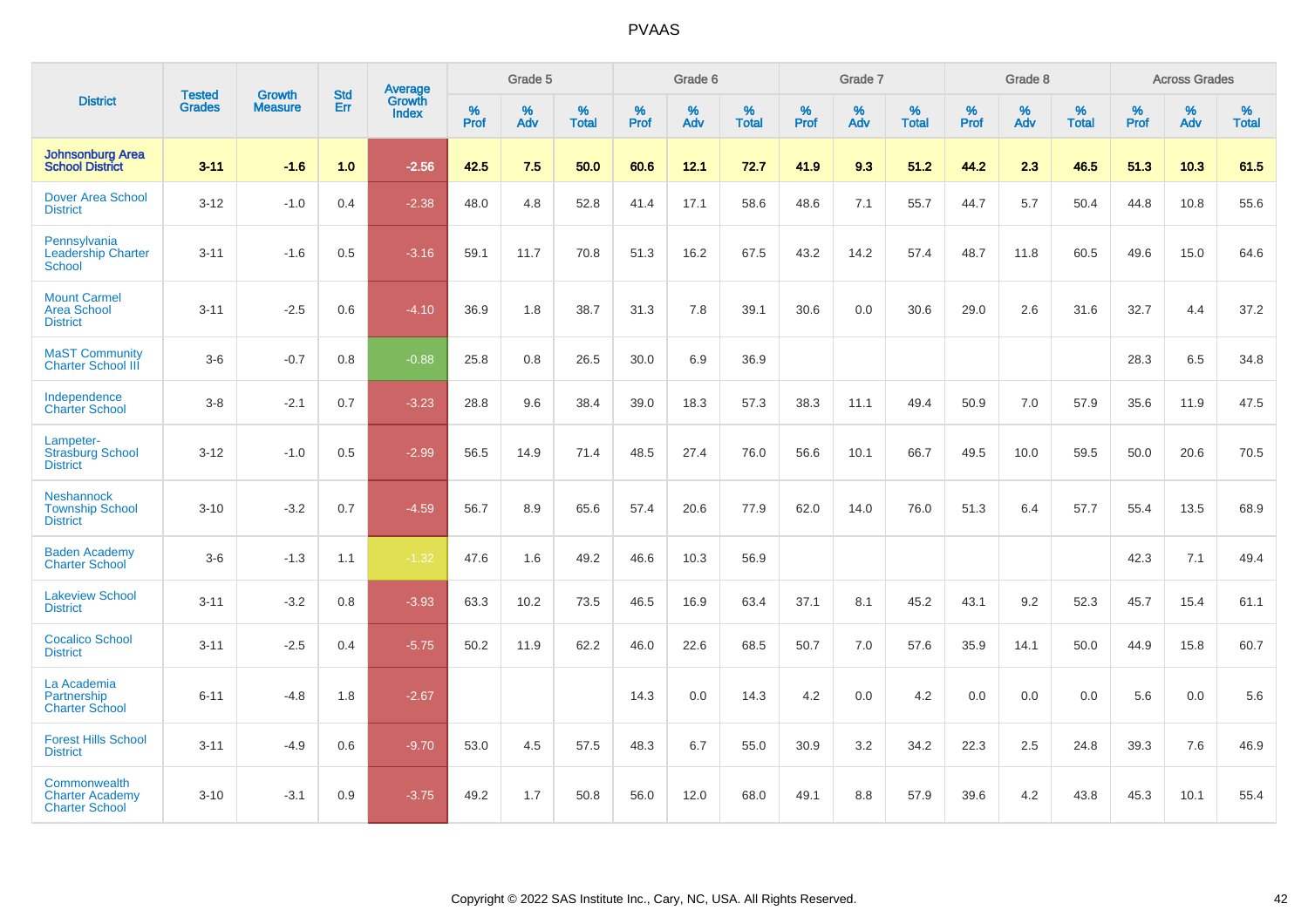|                                                              |                                |                                 | <b>Std</b> | <b>Average</b>         |           | Grade 5  |                   |           | Grade 6  |                   |           | Grade 7  |                   |           | Grade 8  |                   |           | <b>Across Grades</b> |                   |
|--------------------------------------------------------------|--------------------------------|---------------------------------|------------|------------------------|-----------|----------|-------------------|-----------|----------|-------------------|-----------|----------|-------------------|-----------|----------|-------------------|-----------|----------------------|-------------------|
| <b>District</b>                                              | <b>Tested</b><br><b>Grades</b> | <b>Growth</b><br><b>Measure</b> | Err        | Growth<br><b>Index</b> | %<br>Prof | %<br>Adv | %<br><b>Total</b> | %<br>Prof | %<br>Adv | %<br><b>Total</b> | %<br>Prof | %<br>Adv | %<br><b>Total</b> | %<br>Prof | %<br>Adv | %<br><b>Total</b> | %<br>Prof | %<br>Adv             | %<br><b>Total</b> |
| <b>Johnsonburg Area</b><br><b>School District</b>            | $3 - 11$                       | $-1.6$                          | 1.0        | $-2.56$                | 42.5      | 7.5      | 50.0              | 60.6      | 12.1     | 72.7              | 41.9      | 9.3      | 51.2              | 44.2      | 2.3      | 46.5              | 51.3      | 10.3                 | 61.5              |
| <b>Dallas School</b><br><b>District</b>                      | $3 - 11$                       | $-5.2$                          | 0.5        | $-9.60$                | 58.5      | 8.8      | 67.3              | 50.7      | 12.7     | 63.4              | 49.2      | 3.2      | 52.4              | 48.7      | 14.3     | 63.0              | 50.5      | 13.7                 | 64.2              |
| <b>New Day Charter</b><br>School                             | $7 - 11$                       | $-1.7$                          | 3.2        | $-0.53$                |           |          |                   |           |          |                   |           |          |                   | 11.1      | 0.0      | 11.1              | 11.1      | 0.0                  | 11.1              |
| <b>Woodland Hills</b><br><b>School District</b>              | $3 - 12$                       | $-3.0$                          | 0.5        | $-6.16$                | 34.1      | 0.6      | 34.7              | 13.8      | 3.4      | 17.2              | 32.5      | 2.6      | 35.0              | 24.8      | 2.0      | 26.7              | 26.7      | 3.7                  | 30.4              |
| <b>Brentwood</b><br><b>Borough School</b><br><b>District</b> | $3 - 11$                       | $-2.1$                          | 0.7        | $-2.85$                | 53.5      | 7.0      | 60.5              | 36.1      | 12.0     | 48.2              | 33.3      | 4.6      | 37.9              | 48.0      | 6.8      | 54.8              | 40.9      | 9.4                  | 50.3              |
| <b>Achievement</b><br><b>House Charter</b><br><b>School</b>  | $7 - 11$                       | $-3.1$                          | 1.6        | $-1.91$                |           |          |                   |           |          |                   | 52.0      | 0.0      | 52.0              | 48.8      | 7.0      | 55.8              | 50.0      | 4.4                  | 54.4              |
| Southeastern<br><b>Greene School</b><br><b>District</b>      | $3 - 10$                       | $-4.6$                          | 1.0        | $-4.40$                | 44.8      | 17.2     | 62.1              | 42.4      | 12.1     | 54.6              | 36.7      | 6.1      | 42.9              | 48.8      | 2.3      | 51.2              | 41.1      | 14.3                 | 55.4              |
| <b>Wilson School</b><br><b>District</b>                      | $3 - 12$                       | $-3.7$                          | 0.5        | $-7.41$                | 49.3      | 4.2      | 53.5              | 52.1      | 11.6     | 63.7              | 47.6      | 8.4      | 56.0              | 47.8      | 11.1     | 58.9              | 47.0      | 13.2                 | 60.1              |
| <b>Whitehall-Coplay</b><br><b>School District</b>            | $3 - 11$                       | $-1.0$                          | 0.4        | $-2.56$                | 47.1      | 4.6      | 51.7              | 43.0      | 11.2     | 54.1              | 41.3      | 7.8      | 49.1              | 38.2      | 7.1      | 45.4              | 42.6      | 8.9                  | 51.5              |
| <b>Central Cambria</b><br><b>School District</b>             | $3 - 11$                       | $-3.0$                          | 0.6        | $-5.07$                | 59.8      | 11.1     | 70.9              | 33.6      | 13.3     | 46.9              | 48.2      | 4.4      | 52.6              | 38.9      | 4.8      | 43.6              | 44.9      | 10.7                 | 55.6              |
| Octorara Area<br><b>School District</b>                      | $3 - 11$                       | $-3.9$                          | 0.6        | $-6.74$                | 44.6      | 9.1      | 53.6              | 53.3      | 8.3      | 61.7              | 28.9      | 5.2      | 34.1              | 40.5      | 6.0      | 46.6              | 42.6      | 9.0                  | 51.6              |
| Agora Cyber<br>Charter School                                | $3 - 11$                       | $-2.5$                          | 0.6        | $-4.31$                | 31.7      | 1.0      | 32.7              | 30.1      | 7.0      | 37.1              | 29.0      | 2.8      | 31.7              | 28.3      | 2.0      | 30.3              | 30.7      | 4.8                  | 35.5              |
| <b>Northwest Area</b><br><b>School District</b>              | $3 - 10$                       | $-2.3$                          | 0.9        | $-2.59$                | 38.6      | 0.0      | 38.6              | 26.7      | 8.3      | 35.0              | 28.0      | 0.0      | 28.0              | 37.0      | 3.7      | 40.7              | 32.5      | 3.1                  | 35.6              |
| <b>Tunkhannock Area</b><br><b>School District</b>            | $3 - 11$                       | $-3.4$                          | 0.5        | $-6.81$                | 29.2      | 2.9      | 32.1              | 35.9      | 12.5     | 48.4              | 33.3      | 3.1      | 36.4              | 40.1      | 8.2      | 48.3              | 36.3      | 6.8                  | 43.0              |
| <b>Bensalem</b><br><b>Township School</b><br><b>District</b> | $3 - 11$                       | $-1.5$                          | 0.3        | $-4.35$                | 24.4      | 3.4      | 27.7              | 32.6      | 7.6      | 40.2              | 29.8      | 4.8      | 34.6              | 31.8      | 6.9      | 38.7              | 28.8      | 6.0                  | 34.8              |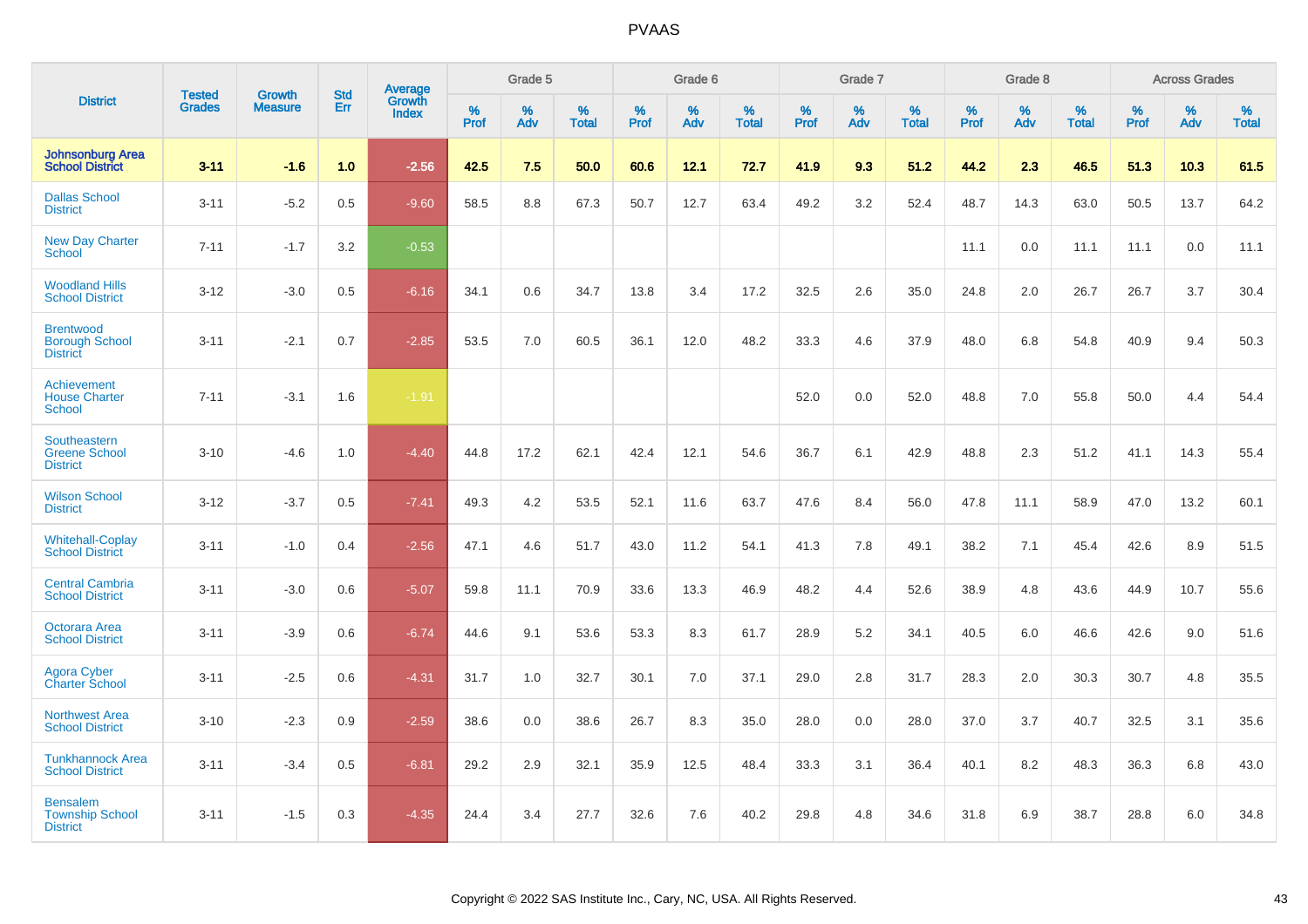|                                                                          | <b>Tested</b> | <b>Growth</b>  | <b>Std</b> | Average<br>Growth |           | Grade 5  |                   |           | Grade 6  |                   |           | Grade 7  |                   |           | Grade 8  |                   |              | <b>Across Grades</b> |                   |
|--------------------------------------------------------------------------|---------------|----------------|------------|-------------------|-----------|----------|-------------------|-----------|----------|-------------------|-----------|----------|-------------------|-----------|----------|-------------------|--------------|----------------------|-------------------|
| <b>District</b>                                                          | <b>Grades</b> | <b>Measure</b> | <b>Err</b> | <b>Index</b>      | %<br>Prof | %<br>Adv | %<br><b>Total</b> | %<br>Prof | %<br>Adv | %<br><b>Total</b> | %<br>Prof | %<br>Adv | %<br><b>Total</b> | %<br>Prof | %<br>Adv | %<br><b>Total</b> | $\%$<br>Prof | %<br>Adv             | %<br><b>Total</b> |
| <b>Johnsonburg Area</b><br><b>School District</b>                        | $3 - 11$      | $-1.6$         | 1.0        | $-2.56$           | 42.5      | 7.5      | 50.0              | 60.6      | 12.1     | 72.7              | 41.9      | 9.3      | 51.2              | 44.2      | 2.3      | 46.5              | 51.3         | 10.3                 | 61.5              |
| <b>Universal Bluford</b><br><b>Charter School</b>                        | $3-6$         | $-2.8$         | 1.2        | $-2.37$           | 19.0      | 0.0      | 19.0              | 23.3      | 0.0      | 23.3              |           |          |                   |           |          |                   | 22.3         | 1.8                  | 24.1              |
| <b>Northampton Area</b><br><b>School District</b>                        | $3 - 11$      | $-4.3$         | 0.7        | $-6.25$           | 39.1      | 8.6      | 47.7              | 34.2      | 19.3     | 53.5              | 27.4      | 6.8      | 34.2              | 40.0      | 5.0      | 45.0              | 42.3         | 12.8                 | 55.1              |
| <b>Brookville Area</b><br><b>School District</b>                         | $3 - 11$      | $-3.3$         | 0.6        | $-5.82$           | 41.6      | 5.9      | 47.5              | 37.1      | 12.4     | 49.4              | 34.4      | 0.8      | 35.2              | 45.0      | 7.3      | 52.3              | 40.4         | 8.7                  | 49.1              |
| <b>Propel Charter</b><br>School-Pitcairn                                 | $3 - 8$       | $-5.3$         | 1.2        | $-4.63$           | 12.1      | 0.0      | 12.1              | 29.6      | 11.1     | 40.7              | 18.2      | 0.0      | 18.2              | 16.7      | 0.0      | 16.7              | 17.3         | 2.5                  | 19.8              |
| Lackawanna Trail<br><b>School District</b>                               | $3 - 10$      | $-3.9$         | 0.8        | $-5.05$           | 50.9      | 3.6      | 54.6              | 38.8      | 14.9     | 53.7              | 45.1      | 5.6      | 50.7              | 31.2      | 3.9      | 35.1              | 43.8         | 10.0                 | 53.8              |
| Salisbury-Elk Lick<br><b>School District</b>                             | $3 - 11$      | $-3.9$         | 1.3        | $-2.93$           | 50.0      | 8.3      | 58.3              | 50.0      | 0.0      | 50.0              | 30.0      | 0.0      | 30.0              | 28.6      | 4.8      | 33.3              | 42.2         | 3.3                  | 45.4              |
| <b>Perkiomen Valley</b><br><b>School District</b>                        | $3 - 11$      | $-3.7$         | 0.3        | $-11.07$          | 53.1      | 15.9     | 69.0              | 52.5      | 21.5     | 74.0              | 51.0      | 12.6     | 63.6              | 48.7      | 12.2     | 60.9              | 51.1         | 18.7                 | 69.8              |
| <b>Yough School</b><br><b>District</b>                                   | $3 - 10$      | $-4.7$         | 0.6        | $-9.77$           | 37.9      | 1.5      | 39.4              | 39.6      | 15.7     | 55.2              | 42.3      | 8.2      | 50.5              | 36.7      | 5.8      | 42.5              | 41.9         | 9.2                  | 51.1              |
| <b>Mastery Charter</b><br>School - Smedley<br>Campus                     | $3-6$         | $-4.0$         | 1.3        | $-3.20$           | 19.2      | 1.9      | 21.2              | 31.0      | 1.7      | 32.8              |           |          |                   |           |          |                   | 21.4         | 2.2                  | 23.6              |
| <b>Executive</b><br><b>Education</b><br><b>Academy Charter</b><br>School | $3 - 10$      | $-5.5$         | 1.6        | $-3.40$           | 10.0      | 0.0      | 10.0              | 12.5      | 6.2      | 18.8              |           |          |                   | 38.1      | 0.0      | 38.1              | 31.4         | 2.9                  | 34.3              |
| <b>East Allegheny</b><br><b>School District</b>                          | $3 - 11$      | $-3.0$         | 0.7        | $-4.43$           | 41.6      | 3.4      | 44.9              | 25.9      | 7.1      | 32.9              | 30.8      | 2.6      | 33.3              | 22.3      | 3.9      | 26.2              | 26.8         | 4.0                  | 30.9              |
| <b>First Philadelphia</b><br>Preparatory<br><b>Charter School</b>        | $3 - 8$       | $-3.5$         | 0.7        | $-5.28$           | 13.7      | 1.0      | 14.7              | 22.8      | 1.1      | 23.9              | 7.6       | 0.0      | 7.6               | 18.9      | 4.0      | 23.0              | 16.4         | 1.6                  | 17.9              |
| <b>East Stroudsburg</b><br><b>Area School</b><br><b>District</b>         | $3 - 11$      | $-4.1$         | 0.5        | $-9.10$           | 43.7      | 1.9      | 45.6              | 40.8      | 9.4      | 50.3              | 41.9      | 3.5      | 45.4              | 32.3      | 5.1      | 37.3              | 36.5         | 7.4                  | 43.9              |
| <b>Garnet Valley</b><br><b>School District</b>                           | $3 - 10$      | $-3.6$         | 0.4        | $-9.46$           | 53.3      | 14.4     | 67.6              | 51.3      | 23.0     | 74.4              | 53.8      | 10.5     | 64.3              | 53.4      | 12.2     | 65.6              | 51.6         | 17.8                 | 69.4              |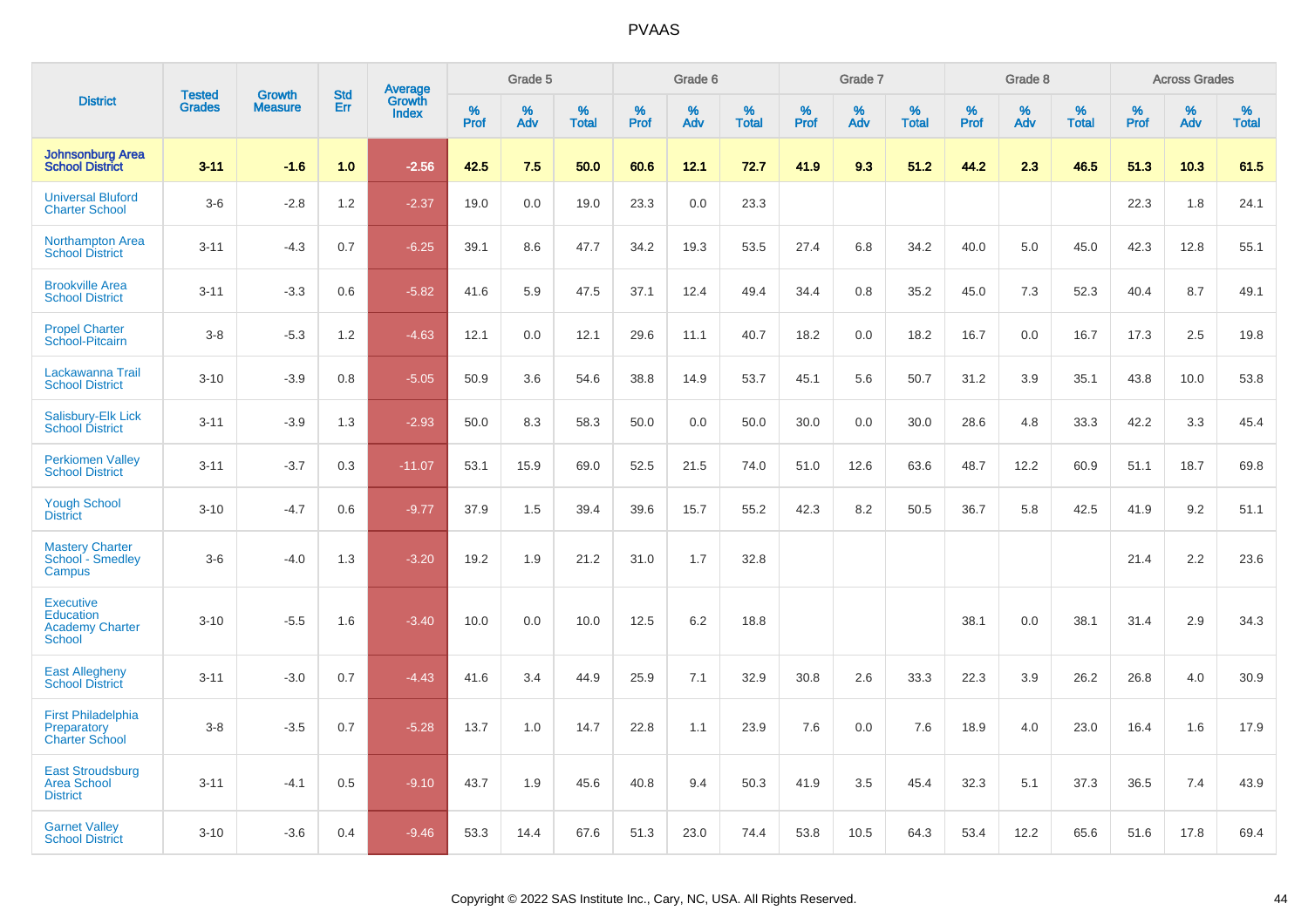|                                                                        |                                | <b>Growth</b>  | <b>Std</b> | Average                |              | Grade 5     |                      |                     | Grade 6     |                      |              | Grade 7     |                      |              | Grade 8     |                   |                     | <b>Across Grades</b> |                      |
|------------------------------------------------------------------------|--------------------------------|----------------|------------|------------------------|--------------|-------------|----------------------|---------------------|-------------|----------------------|--------------|-------------|----------------------|--------------|-------------|-------------------|---------------------|----------------------|----------------------|
| <b>District</b>                                                        | <b>Tested</b><br><b>Grades</b> | <b>Measure</b> | Err        | Growth<br><b>Index</b> | $\%$<br>Prof | $\%$<br>Adv | $\%$<br><b>Total</b> | $\%$<br><b>Prof</b> | $\%$<br>Adv | $\%$<br><b>Total</b> | $\%$<br>Prof | $\%$<br>Adv | $\%$<br><b>Total</b> | $\%$<br>Prof | $\%$<br>Adv | %<br><b>Total</b> | $\%$<br><b>Prof</b> | $\%$<br>Adv          | $\%$<br><b>Total</b> |
| <b>Johnsonburg Area</b><br><b>School District</b>                      | $3 - 11$                       | $-1.6$         | 1.0        | $-2.56$                | 42.5         | 7.5         | 50.0                 | 60.6                | 12.1        | 72.7                 | 41.9         | 9.3         | 51.2                 | 44.2         | 2.3         | 46.5              | 51.3                | 10.3                 | 61.5                 |
| <b>Parkland School</b><br><b>District</b>                              | $3 - 11$                       | $-2.9$         | 0.3        | $-10.53$               | 55.6         | 16.6        | 72.1                 | 42.4                | 30.0        | 72.4                 | 50.3         | 17.5        | 67.8                 | 46.6         | 14.9        | 61.4              | 47.1                | 23.4                 | 70.5                 |
| <b>Penn Hills School</b><br><b>District</b>                            | $3 - 11$                       | $-4.6$         | 0.5        | $-9.21$                | 22.2         | 0.0         | 22.2                 | 17.0                | 6.1         | 23.1                 | 13.6         | 1.6         | 15.2                 | 20.7         | 4.3         | 25.0              | 20.9                | 2.9                  | 23.8                 |
| Cheltenham<br><b>School District</b>                                   | $3 - 11$                       | $-2.6$         | 0.6        | $-4.40$                | 43.9         | 13.0        | 56.9                 | 49.5                | 17.8        | 67.3                 | 48.3         | 9.4         | 57.7                 | 35.2         | 7.7         | 42.9              | 44.0                | 14.8                 | 58.8                 |
| <b>Collegium Charter</b><br>School                                     | $3 - 10$                       | $-4.5$         | 0.5        | $-9.56$                | 32.0         | 1.0         | 33.0                 | 26.2                | 4.2         | 30.4                 | 26.3         | 1.1         | 27.4                 | 25.0         | 3.4         | 28.4              | 31.5                | 3.2                  | 34.7                 |
| <b>Wyoming Area</b><br><b>School District</b>                          | $3 - 10$                       | $-4.1$         | 0.6        | $-6.56$                | 58.6         | 6.0         | 64.7                 | 38.8                | 2.9         | 41.8                 | 49.5         | 3.2         | 52.7                 | 35.8         | 9.4         | 45.3              | 43.5                | 7.5                  | 51.1                 |
| Northwestern<br><b>School District</b>                                 | $3 - 11$                       | $-4.4$         | 0.6        | $-6.84$                | 50.0         | 2.1         | 52.1                 | 41.4                | 16.1        | 57.5                 | 42.4         | 1.9         | 44.3                 | 36.4         | 6.4         | 42.7              | 40.4                | 8.1                  | 48.5                 |
| <b>Chartiers Valley</b><br><b>School District</b>                      | $3 - 11$                       | $-3.4$         | 0.4        | $-8.00$                | 51.3         | 6.5         | 57.8                 | 45.9                | 15.3        | 61.2                 | 46.3         | 8.7         | 55.0                 | 42.9         | 7.6         | 50.5              | 47.3                | 10.0                 | 57.4                 |
| <b>Great Valley</b><br><b>School District</b>                          | $3 - 11$                       | $-2.0$         | 0.4        | $-5.13$                | 57.8         | 13.0        | 70.8                 | 43.6                | 32.2        | 75.8                 | 53.2         | 16.6        | 69.8                 | 56.6         | 18.4        | 75.0              | 50.6                | 21.7                 | 72.3                 |
| <b>Ringgold School</b><br><b>District</b>                              | $3 - 11$                       | $-6.9$         | 0.5        | $-14.33$               | 22.7         | 1.2         | 23.9                 | 29.5                | 0.6         | 30.1                 | 21.8         | 3.5         | 25.3                 | 31.7         | 4.3         | 36.0              | 32.2                | 4.3                  | 36.4                 |
| South Allegheny<br><b>School District</b>                              | $3 - 11$                       | $-5.4$         | 0.9        | $-5.76$                | 43.1         | 0.0         | 43.1                 | 32.6                | 6.1         | 38.8                 | 31.6         | 5.3         | 36.8                 | 41.5         | 12.2        | 53.7              | 39.4                | 6.6                  | 46.0                 |
| <b>New Brighton Area</b><br><b>School District</b>                     | $3 - 11$                       | $-4.3$         | 0.6        | $-6.67$                | 37.1         | 4.5         | 41.6                 | 37.0                | 7.0         | 44.0                 | 33.7         | 5.0         | 38.6                 | 27.6         | 3.8         | 31.4              | 32.4                | 4.8                  | 37.2                 |
| <b>Pottstown School</b><br><b>District</b>                             | $3 - 12$                       | $-5.4$         | 0.5        | $-10.46$               | 22.5         | 1.2         | 23.7                 | 20.1                | 2.1         | 22.2                 | 16.9         | 0.6         | 17.5                 | 16.5         | 1.6         | 18.1              | 21.9                | 2.2                  | 24.0                 |
| <b>Jim Thorpe Area</b><br><b>School District</b>                       | $3 - 11$                       | $-3.4$         | 0.6        | $-5.71$                | 45.4         | 2.0         | 47.5                 | 30.8                | 9.4         | 40.2                 | 37.9         | 6.4         | 44.3                 | 37.6         | 5.6         | 43.2              | 38.6                | 8.0                  | 46.6                 |
| <b>Lincoln Park</b><br><b>Performing Arts</b><br><b>Charter School</b> | $7 - 11$                       | $-3.9$         | 1.1        | $-3.56$                |              |             |                      |                     |             |                      | 66.1         | 5.4         | 71.4                 | 59.8         | 17.2        | 77.0              | 62.2                | 12.6                 | 74.8                 |
| <b>Propel Charter</b><br>School-Mckeesport                             | $3 - 8$                        | $-7.2$         | 1.0        | $-7.15$                | 36.1         | 0.0         | 36.1                 | 32.4                | 0.0         | 32.4                 | 34.2         | 2.6         | 36.8                 | 29.7         | 2.7         | 32.4              | 32.1                | 1.4                  | 33.5                 |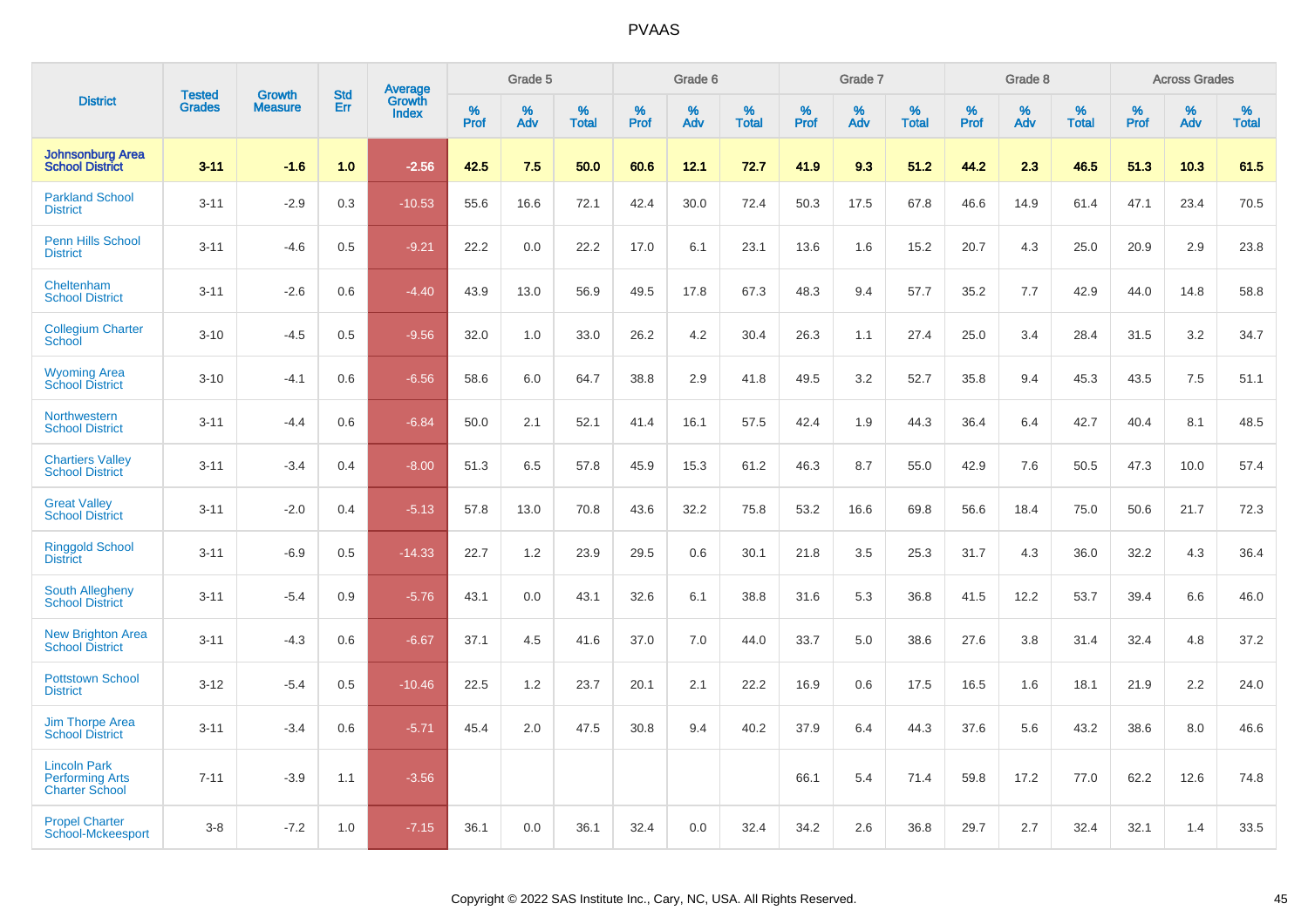|                                                                               | <b>Tested</b> | <b>Growth</b>  | <b>Std</b> | Average                       |           | Grade 5  |                   |           | Grade 6  |                   |           | Grade 7  |                   |           | Grade 8  |                   |           | <b>Across Grades</b> |                   |
|-------------------------------------------------------------------------------|---------------|----------------|------------|-------------------------------|-----------|----------|-------------------|-----------|----------|-------------------|-----------|----------|-------------------|-----------|----------|-------------------|-----------|----------------------|-------------------|
| <b>District</b>                                                               | <b>Grades</b> | <b>Measure</b> | Err        | <b>Growth</b><br><b>Index</b> | %<br>Prof | %<br>Adv | %<br><b>Total</b> | %<br>Prof | %<br>Adv | %<br><b>Total</b> | %<br>Prof | %<br>Adv | %<br><b>Total</b> | %<br>Prof | %<br>Adv | %<br><b>Total</b> | %<br>Prof | %<br>Adv             | %<br><b>Total</b> |
| <b>Johnsonburg Area</b><br><b>School District</b>                             | $3 - 11$      | $-1.6$         | 1.0        | $-2.56$                       | 42.5      | 7.5      | 50.0              | 60.6      | 12.1     | 72.7              | 41.9      | 9.3      | 51.2              | 44.2      | 2.3      | 46.5              | 51.3      | 10.3                 | 61.5              |
| Montessori<br><b>Regional Charter</b><br>School                               | $3-6$         | $-3.8$         | 1.1        | $-3.39$                       | 33.3      | $0.0\,$  | 33.3              | 37.3      | 8.5      | 45.8              |           |          |                   |           |          |                   | 32.2      | 4.5                  | 36.7              |
| <b>Neshaminy School</b><br><b>District</b>                                    | $3 - 11$      | $-2.8$         | 0.3        | $-9.73$                       | 49.1      | 6.0      | 55.1              | 46.0      | 14.0     | 60.0              | 44.0      | 7.6      | 51.6              | 41.9      | 9.1      | 51.0              | 44.7      | 12.5                 | 57.2              |
| <b>Wilson Area</b><br><b>School District</b>                                  | $3 - 11$      | $-5.9$         | 0.5        | $-10.96$                      | 53.6      | 11.6     | 65.2              | 40.2      | 18.0     | 58.2              | 29.2      | 6.8      | 36.0              | 38.6      | 8.3      | 47.0              | 41.0      | 12.4                 | 53.4              |
| <b>Marple Newtown</b><br><b>School District</b>                               | $3 - 11$      | $-4.5$         | 0.5        | $-9.87$                       | 57.0      | 10.9     | 67.8              | 47.9      | 22.8     | 70.6              | 50.8      | 9.4      | 60.2              | 51.2      | 7.2      | 58.4              | 51.2      | 18.8                 | 69.9              |
| <b>Boyertown Area</b><br><b>School District</b>                               | $3 - 11$      | $-3.6$         | 0.4        | $-10.13$                      | 45.9      | 6.0      | 51.9              | 38.5      | 13.6     | 52.1              | 46.4      | 12.8     | 59.3              | 42.2      | 8.4      | 50.6              | 42.6      | 10.7                 | 53.4              |
| <b>Maritime Academy</b><br><b>Charter School</b>                              | $3 - 10$      | $-6.3$         | 0.7        | $-9.48$                       | 16.3      | 0.0      | 16.3              | 18.1      | 2.4      | 20.5              | 24.1      | 3.4      | 27.6              | 22.7      | 0.0      | 22.7              | 19.4      | 1.9                  | 21.3              |
| <b>Manheim</b><br><b>Township School</b><br><b>District</b>                   | $3 - 12$      | $-2.7$         | 0.3        | $-8.26$                       | 48.2      | 17.7     | 65.9              | 40.2      | 34.8     | 75.0              | 50.6      | 15.3     | 65.8              | 42.1      | 17.4     | 59.5              | 45.0      | 24.3                 | 69.3              |
| <b>Erie City School</b><br><b>District</b>                                    | $3 - 12$      | $-2.9$         | 0.3        | $-10.54$                      | 17.9      | 0.9      | 18.8              | 15.4      | 2.7      | 18.1              | 16.6      | 1.6      | 18.2              | 18.4      | 2.3      | 20.7              | 17.5      | 2.2                  | 19.8              |
| <b>Inquiry Charter</b><br>School                                              | $3-5$         | $-7.5$         | 2.2        | $-3.42$                       | 30.3      | 0.0      | 30.3              |           |          |                   |           |          |                   |           |          |                   | 25.9      | 4.6                  | 30.6              |
| <b>Seneca Valley</b><br><b>School District</b>                                | $3 - 11$      | $-3.6$         | 0.3        | $-12.57$                      | 52.6      | 9.8      | 62.4              | 44.4      | 27.6     | 72.0              | 53.0      | 9.8      | 62.9              | 51.1      | 14.5     | 65.6              | 47.2      | 20.2                 | 67.4              |
| <b>Bristol Township</b><br><b>School District</b>                             | $3 - 11$      | $-3.8$         | 0.4        | $-10.35$                      | 23.8      | 0.9      | 24.7              | 30.0      | 5.5      | 35.5              | 30.2      | 2.2      | 32.4              | 24.1      | 2.8      | 26.9              | 26.9      | 2.9                  | 29.8              |
| <b>New Castle Area</b><br><b>School District</b>                              | $3 - 12$      | $-5.0$         | 0.4        | $-11.37$                      | 19.4      | 0.5      | 19.9              | 18.2      | 4.2      | 22.4              | 18.3      | 0.0      | 18.3              | 20.9      | 0.9      | 21.9              | 17.6      | 1.9                  | 19.5              |
| <b>Urban Academy Of</b><br><b>Greater Pittsburgh</b><br><b>Charter School</b> | $3-5$         | $-8.2$         | 1.9        | $-4.39$                       | 21.4      | 2.4      | 23.8              |           |          |                   |           |          |                   |           |          |                   | 20.6      | 1.6                  | 22.2              |
| <b>Pennridge School</b><br><b>District</b>                                    | $3 - 10$      | $-4.2$         | 0.3        | $-14.02$                      | 58.0      | 5.4      | 63.4              | 42.6      | 18.6     | 61.3              | 49.7      | 8.2      | 57.8              | 46.2      | 10.0     | 56.1              | 49.6      | 11.6                 | 61.1              |